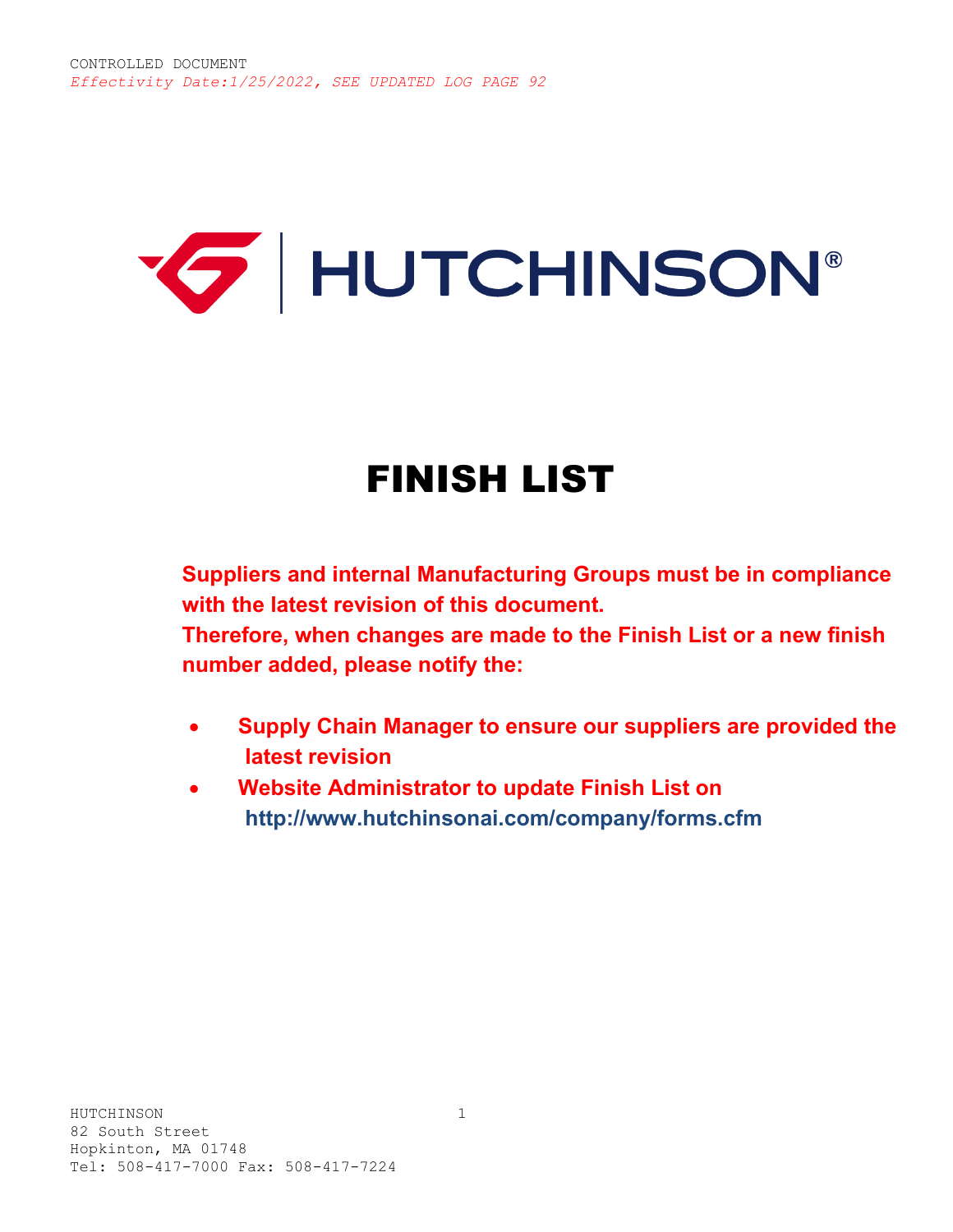#### ANODIZE WITH FINISH VARIATIONS

| 600                                  | Anodize per MIL-A-8625, Type I, Class 1.                                                                                                                                                                                                                                        |
|--------------------------------------|---------------------------------------------------------------------------------------------------------------------------------------------------------------------------------------------------------------------------------------------------------------------------------|
| <b>601 REV A</b>                     | Anodize per MIL-8625, Type I – Chromic Acid process or Type II<br>-Sulphuric Acid process, except using clear water seal instead<br>Of Dichromate seal.<br>Unless otherwise specified on drawing, anodize is to be<br>Class 1 per MIL-A-8625 non-dyed.                          |
| 602                                  | Anodize per MIL-A-8625, Type II, Class 1.                                                                                                                                                                                                                                       |
| 603                                  | Dull clear anodize per MIL-A-8625. One coat clear baking<br>lacquer, one coat dull clear lacquer.                                                                                                                                                                               |
| 604                                  | Dull clear anodize per MIL-A-8625. Prime per MIL-P-15328.<br>One coat dull black instrument baking enamel per Spec. MIL-E-5557, Type 4.                                                                                                                                         |
| 605                                  | Dull clear anodize per MIL-A-8625, coat clear flat lacquer.                                                                                                                                                                                                                     |
| 606                                  | Black anodize per MIL-A-8625.                                                                                                                                                                                                                                                   |
| 607                                  | Black anodize per Spec. MIL-A-8625, then paint one coat with OST D<br>#52 Paint #7. (Black with inhibiting agent added), Source:<br>Universal Coating Co. #504.                                                                                                                 |
| 608                                  | Dull clear anodize per MIL-A-8625. Black paladin primer, fine<br>black wrinkle per MIL-E-5558, Type I - apply per MIL-E-7851.                                                                                                                                                   |
| 609                                  | Black anodize per MIL-A-8625 and dichromate seal.                                                                                                                                                                                                                               |
| 610                                  | Chromic acid anodize per MIL-A-8625, one coat zinc-chromate<br>primer per MIL-P-6889. Finish with olive drab #2430 per Spec.<br>TT-C-595, semi-gloss, air drying enamel, Grade 1 per Spec. 3-174<br>(film thickness 1.0 to 1.5 mils dry thickness per Spec. 72-53, Par. E-2-B). |
| 611<br>HUTCHINSON<br>82 South Street | Identical to Finish No. 604, except masking required as per drawing.<br>2                                                                                                                                                                                                       |

82 South Street Hopkinton, MA 01748 Tel: 508-417-7000 Fax: 508-417-7224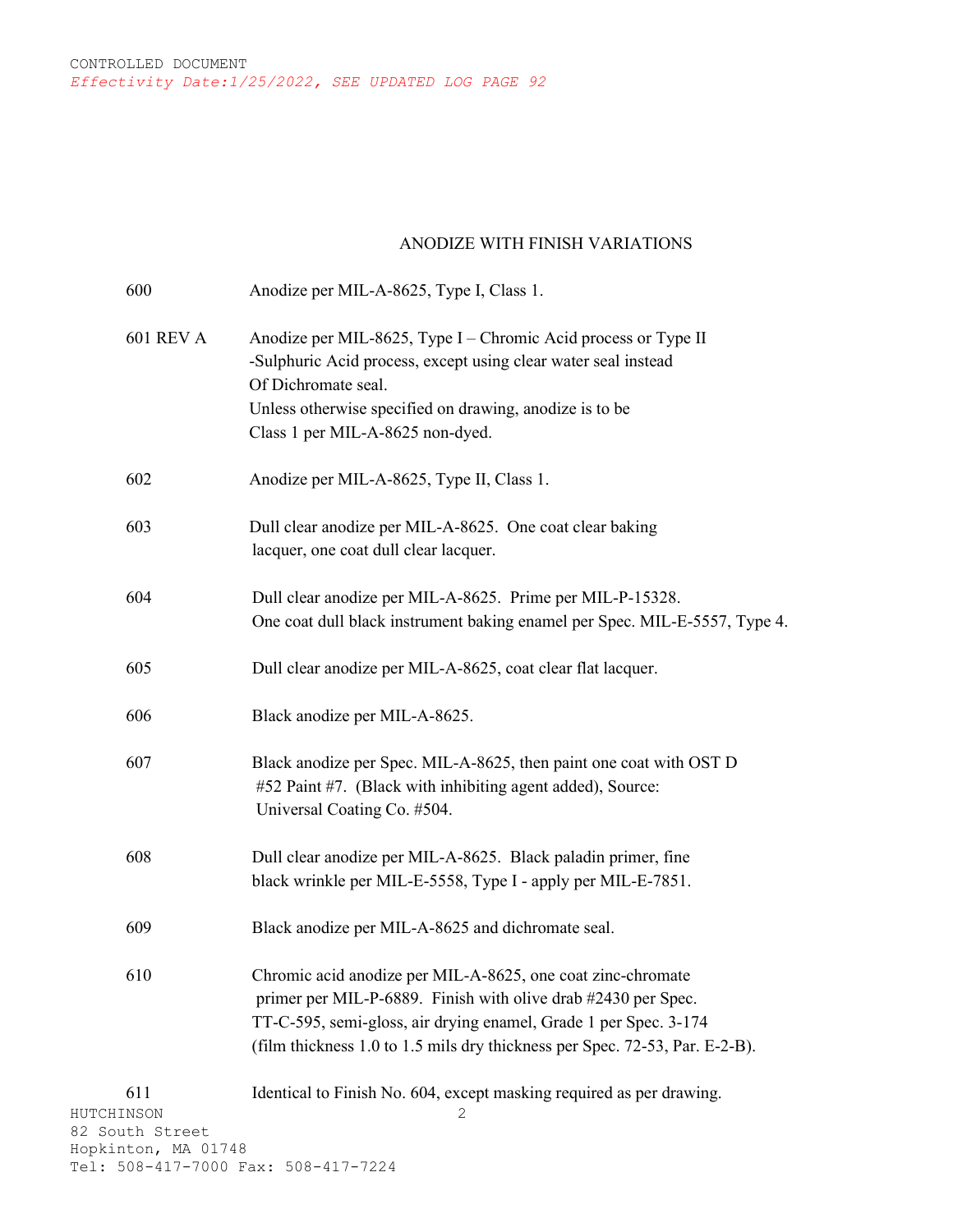| 612      | Dull clear anodize per MIL-A-8625. One coat zinc chromate primer per<br>MIL-P-6889, and two coats dull black enamel, Munsell N 1.5, Gloss 2-8.                                                                                                                                                                                                 |
|----------|------------------------------------------------------------------------------------------------------------------------------------------------------------------------------------------------------------------------------------------------------------------------------------------------------------------------------------------------|
| 613      | Identical to Finish No. 601, except masking or other<br>specifications required as per drawing.                                                                                                                                                                                                                                                |
| 614      | Identical to Finish No. 606, except masking required as per drawing.                                                                                                                                                                                                                                                                           |
| 615      | Chromic acid anodize per MIL-A-8625 one coat zinc chromate primer per MIL-P-6889,<br>and two coats black lusterless synthetic enamel, Grade 1 per Spec. 3-173. Masking<br>required as per drawing.                                                                                                                                             |
| 616      | Identical to 608, except masking required as per drawing.                                                                                                                                                                                                                                                                                      |
| 617      | Identical to 953, except masking required as per drawing.                                                                                                                                                                                                                                                                                      |
| 618 REVA | Bright anodize and sulphuric acid anodize per Spec. MIL-A-8625,<br>Type II* (not to be used on assembled parts) *less dichromate seal.                                                                                                                                                                                                         |
| 619      | Bright black anodize: ALCOA #R5 chemical brightener and sulphuric acid anodize per<br>Spec. MIL-A-8625, Type II* (not to be used on assembled parts) *less dichromate seal.                                                                                                                                                                    |
| 620      | Identical to 618, except buffing required as per drawing. Area buffed shall be clean<br>and free of all compounds used in buffing operation.                                                                                                                                                                                                   |
| 621      | Dull clear anodize per MIL-A-8625, Type II, one coat zinc chromate primer per MIL-<br>P-6889, silver-gray light hammertone conforming to Color #1645 of Spec. TT-C-595.                                                                                                                                                                        |
| 622      | Identical to 621, except masking or other qualifications as per drawing.                                                                                                                                                                                                                                                                       |
| 623      | Degrease.<br>a.<br>Black anodize entirely per MIL-A-8625, Type I.<br>b.<br>Prime outside surface only with one coat zinc chromate primer per MIL-P-6889,<br>$\mathbf{c}$ .<br>Type I. Bake for 1/2 hour at 250° F.<br>Cover outside surfaces only with one coat dull black enamel (thinned for<br>d.<br>spraying). Bake for 3 hours at 300° F. |
| 624      | Identical to 619, except buffing required as per drawing.                                                                                                                                                                                                                                                                                      |
| 625      | Sulphuric acid anodize per MIL-A-8625, Type II, except omit sealing.                                                                                                                                                                                                                                                                           |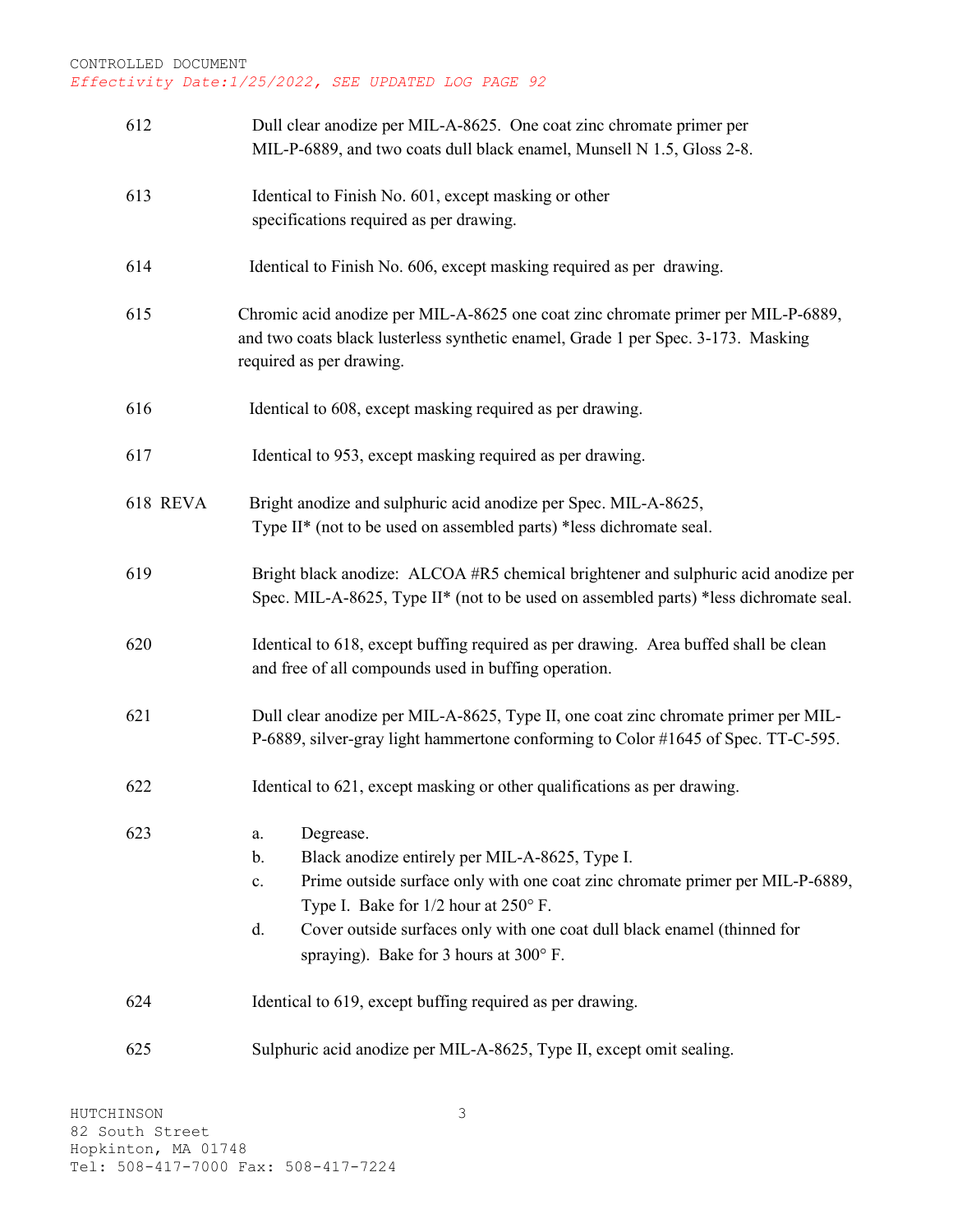| 626 | Effectivity Date:1/25/2022, SEE UPDATED LOG PAGE 92<br>Dull clear anodize per MIL-A-8625, Type II. One coat zinc chromate primer per MIL-<br>P-6889, blue medium hammertone.                                                                                                           |
|-----|----------------------------------------------------------------------------------------------------------------------------------------------------------------------------------------------------------------------------------------------------------------------------------------|
| 627 | Anodized per MIL-A-8625, and dyed blue.                                                                                                                                                                                                                                                |
| 628 | Dull clear anodize per MIL-A-8625, Type II. One coat zinc chromate primer per<br>MIL-P-6808 on surface indicated on drawing.                                                                                                                                                           |
| 629 | Dull clear anodize per MIL-A-8625, Type II. One coat zinc chromate primer per MIL-P-6808.                                                                                                                                                                                              |
| 630 | Finish to 618, then rework per Data Sheet No. 538.                                                                                                                                                                                                                                     |
| 631 | Anodize per MIL-A-8625, Type II; apply light green dye.                                                                                                                                                                                                                                |
| 632 | Anodize per Spec. MIL-A-8625, Type II (sulphuric acid process). Brush (non-metallic bristle)<br>to remove surface deposits.                                                                                                                                                            |
| 633 | Anodize per MIL-A-8625, Type II, glossy paint insignia red color to conform with ANA<br>Bulletin 166, Color No. 509. Masking as required as per drawing.                                                                                                                               |
| 634 | Same as 633, except insignia blue to conform with ANA Bulletin 166, Color No. 502. Masking<br>required as per drawing.                                                                                                                                                                 |
| 635 | Same as 633, except orange yellow to conform with ANA Bulletin 166, Color No. 506.<br>Masking required as per drawing.                                                                                                                                                                 |
| 636 | Same as 633, except green to conform to Spec. TT-C-595, Color No. 1460. Masking required<br>as per drawing.                                                                                                                                                                            |
| 637 | Black anodize per MIL-A-8625, Type II. Spray with medium coat Kissling Co. #1105<br>instrument black. Air dry 2 hours. Mask threads or other requirements as per drawing.                                                                                                              |
| 638 | Bright anodize Alcoa #R5 chemical brightener, and sulfuric acid anodize per Spec. MIL-A-<br>8625, Type II. *One coat zinc chromate primer per Spec. MIL-P-6889, and one coat of flat<br>black lacquer. Masking or other specifications required as per drawing. *Less dichromate seal. |
|     | MISCELLANEOUS FINISHES                                                                                                                                                                                                                                                                 |
| 639 | Light caustic etch for threaded parts.                                                                                                                                                                                                                                                 |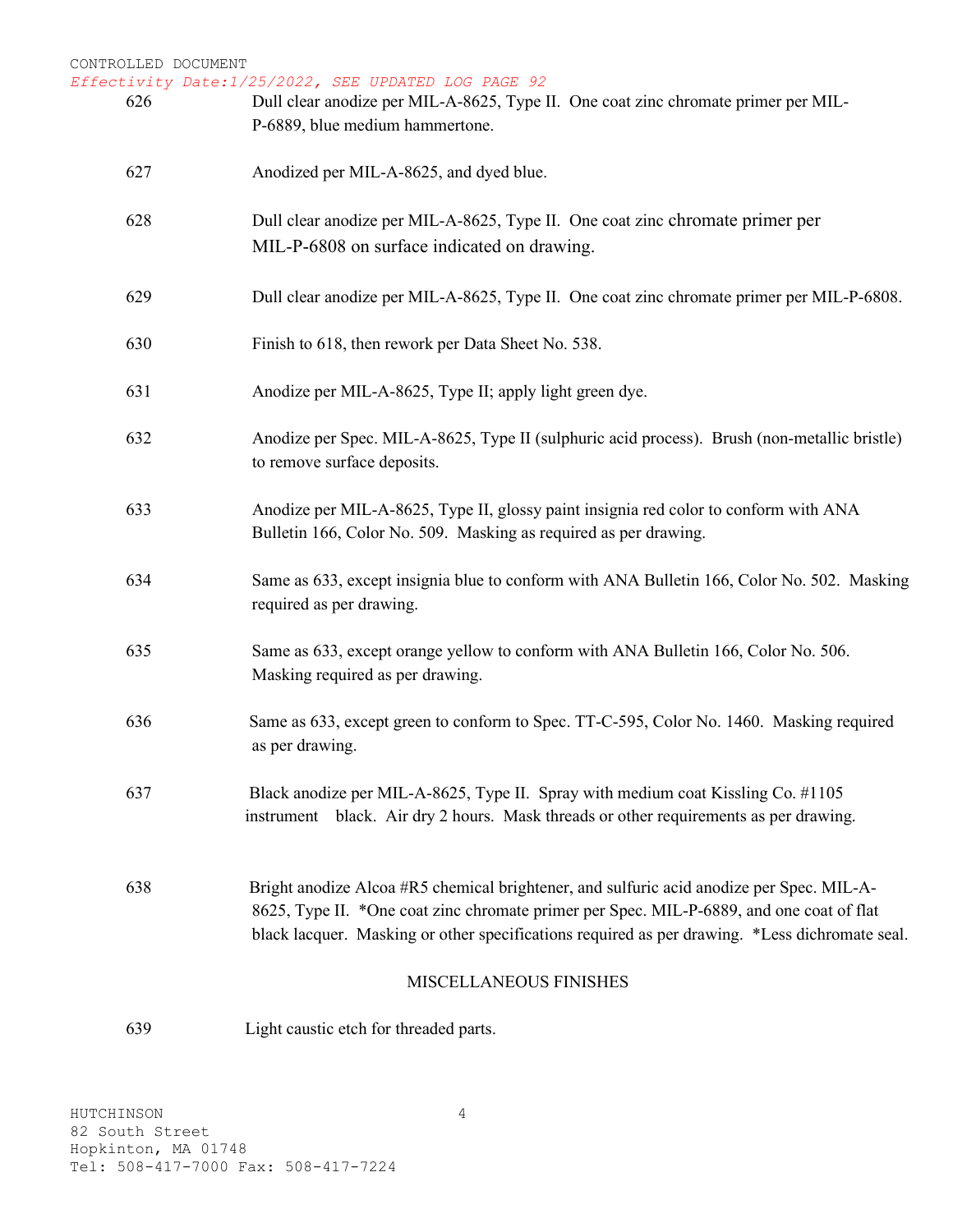*Effectivity Date:1/25/2022, SEE UPDATED LOG PAGE 92*

| 640 REVA        | LIVILY DALE.1/20/2022, OBB OFDAIBD HOG FAGB 92.<br>Finish P513-C (green semi-gloss enamel, Color No. X24084 per Fed. Std. 595) per Spec. MIL-<br>F-14072, except primer Step 3, which shall be hi-bake Epoxy #828-025, as supplied by E. I.<br>Dupont DeNemours Co., Inc., Wilmington, Delaware. Primer shall be baked 20 minutes at 350°<br>F. Color must conform with color sample in possession of Product Engineering. |
|-----------------|----------------------------------------------------------------------------------------------------------------------------------------------------------------------------------------------------------------------------------------------------------------------------------------------------------------------------------------------------------------------------------------------------------------------------|
| 641             | Phosphate coat with Turco Paintite or equal. One coat Sherwin-Williams Co. Opex Industrial<br>Lacquer #L61Y25, (light yellow). Masking as per drawing.                                                                                                                                                                                                                                                                     |
| 642             | Cadmium plate .0002 thick per QQ-P416, Class 3, Type I, and one coat of primer per<br>MIL-C15328, and two coats of baked gray enamel per MIL-E15090, Type III, Class 1.                                                                                                                                                                                                                                                    |
| 643             | Hot-tin dip .0005 min. thick per MIL-T-10727, Type II.                                                                                                                                                                                                                                                                                                                                                                     |
| 644             | Prime with Raffi & Swanson #5355-G-36 gray primer. Surfaces should be free of dirt,<br>grease and other foreign substances. Spray with one coat of tweed tone gray, Raffi &<br>Swanson No. 4850G-40; see R & S Teck; Bulletin 111C in possession of special<br>products section.                                                                                                                                           |
| 645             | Cadmium plate per QQ-P-416, Type II, Class 1, wash pretreat per MIL-C-15328, zinc chromate<br>primer per MIL-P-8585, two coats of gloss air dry white enamel per TT-E-485, Class A.                                                                                                                                                                                                                                        |
| <b>646 REVA</b> | Passivate per MIL-STD-171 (ORD) Finish #5.4. Prime with zinc chromate primer per latest<br>version of MIL-P-6889. Paint one coat olive drab semi-gloss enamel per TT-E-529, Color No.<br>24084, per Fed. Std. 595. (Masking or other qualifications required as per drawing).                                                                                                                                              |
| 647 REVA        | Chromate conversion per MIL-DTL-5541, Class 1A. Prime with zinc chromate primer per MIL-<br>P-6889. Paint 2 coats light gray enamel. (MIL-E-15090, Class 2). Color chip #26440 per FED-<br>STD-595. Masking required as per drawing.                                                                                                                                                                                       |
| 648 REVA        | Chromate conversion per MIL-DTL-5541, Class 1A. Prime with zinc chromate primer per MIL-<br>P-6889. Paint 2 coats dull black lacquer. Color Chip #37038 (10° max. gloss).                                                                                                                                                                                                                                                  |
| 649             | Orange Machine Enamel.                                                                                                                                                                                                                                                                                                                                                                                                     |
| 650             | Brown Machine Enamel.                                                                                                                                                                                                                                                                                                                                                                                                      |
| 651             | Light Blue Machine Enamel.                                                                                                                                                                                                                                                                                                                                                                                                 |
| 652             | Gray Machine Enamel.                                                                                                                                                                                                                                                                                                                                                                                                       |
| 653             | Dark Blue Machine Enamel.                                                                                                                                                                                                                                                                                                                                                                                                  |

5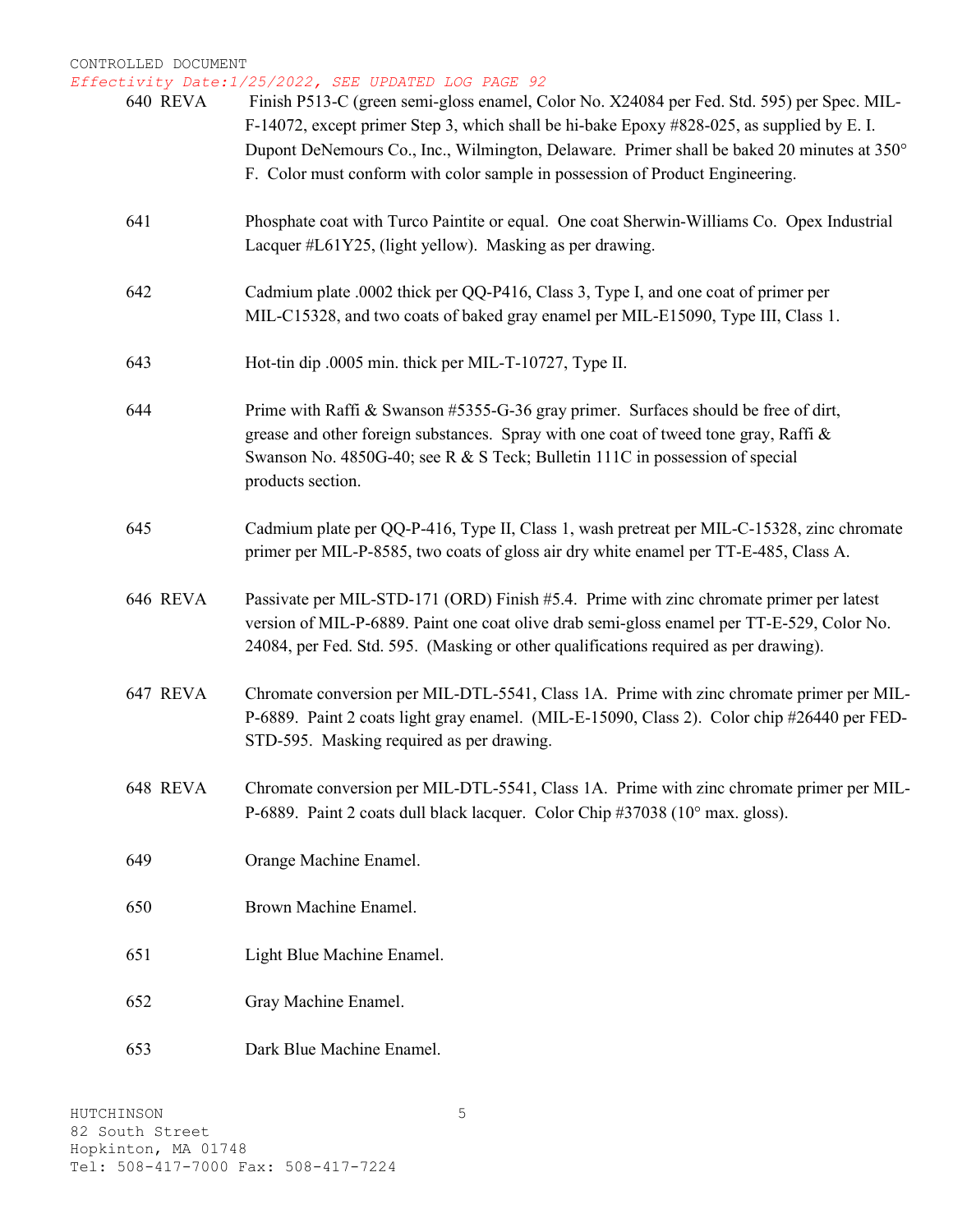| CONTROLLED DOCUMENT<br>Effectivity Date: 1/25/2022, SEE UPDATED LOG PAGE 92 |                                                                                                                                                                                                                                                                                                                                                                                                                                                                                                  |  |
|-----------------------------------------------------------------------------|--------------------------------------------------------------------------------------------------------------------------------------------------------------------------------------------------------------------------------------------------------------------------------------------------------------------------------------------------------------------------------------------------------------------------------------------------------------------------------------------------|--|
| 654                                                                         | Pink Machine Enamel.                                                                                                                                                                                                                                                                                                                                                                                                                                                                             |  |
| 655                                                                         | Purple Machine Enamel.                                                                                                                                                                                                                                                                                                                                                                                                                                                                           |  |
| 656                                                                         | Black anodize per MIL-A-8625, Type I, zinc chromate primer per MIL-P-8585.<br>lacquer per MIL-L-6805 painting to conform to MIL-F-7179 and MIL-F-18264<br>Dull black<br>(see drawing for masking requirements).                                                                                                                                                                                                                                                                                  |  |
| 657                                                                         | Black nickel plate. Sperry Finish #8-C. Specification No. M-55625.                                                                                                                                                                                                                                                                                                                                                                                                                               |  |
| 658                                                                         | Same as 832 finish, except add "masking as per drawing."                                                                                                                                                                                                                                                                                                                                                                                                                                         |  |
| 659 REVA                                                                    | Zinc plate .0005 thick per $FE/ZN$ 12, Type II of ASTM B 633. Masking required as per<br>drawing, one coat of primer in accordance with TT-P-664 or MIL-P-8585 applied as a<br>continuous film .0002 to .001 inch thick; two coats of light gray baking enamel per MIL-E-<br>15090, Class 2, Type III.                                                                                                                                                                                           |  |
| 660                                                                         | Olive drab paint as per Barry Data Sheet #691.                                                                                                                                                                                                                                                                                                                                                                                                                                                   |  |
| 661                                                                         | Gray semi-gloss enamel per Federal Spec. TT-E-529, Color per 26173 of Federal Standard 595.<br>Masking required as per drawing.                                                                                                                                                                                                                                                                                                                                                                  |  |
| 662                                                                         | Finish P213 C (green semi-gloss enamel, E.I. DuPont DeNemours, Type No. 1752-65077, no<br>equivalent is acceptable) per Spec. MIL-F-14072, except primer, Step 3, which shall be Hi-Bake<br>Epoxy #828-025, as supplied by E. I. DuPont DeNemours Company, Inc., Wilmington,<br>Delaware. Primer shall be baked 20 minutes at 350° F. Masking required as per drawing. Color<br>must conform with Collins Color Drift Control Standard No. 385 in possession of Product<br>Engineering Section.  |  |
| 663                                                                         | Finish P513 C (green semi-gloss enamel, E. I. Dupont DeNemours, Type No. 1752-65077, no<br>equivalent is acceptable) per Spec. MIL-F-14072, except primer, Step 3, which shall be Hi-Bake<br>Epoxy #828-025, as supplied by E. I. DuPont DeNemours Company, Inc., Wilmington,<br>Delaware. Primer shall be baked 20 minutes at 350° F. Masking required as per drawing. Color<br>must conform with Collins Color Drift Control Standard No. 385 in possession of Product<br>Engineering Section. |  |
| 664                                                                         | Bright alloy plate per Alballoy Process by Hanson-Van Winkle Munning Company, Matawan,<br>New Jersey, or equal.                                                                                                                                                                                                                                                                                                                                                                                  |  |
| 665                                                                         | Passivate per Barry Data Sheet #702.                                                                                                                                                                                                                                                                                                                                                                                                                                                             |  |
| 666                                                                         | Passivate per Barry Data Sheet #703.                                                                                                                                                                                                                                                                                                                                                                                                                                                             |  |
| HUTCHINSON<br>82 South Street                                               | 6                                                                                                                                                                                                                                                                                                                                                                                                                                                                                                |  |

Hopkinton, MA 01748 Tel: 508-417-7000 Fax: 508-417-7224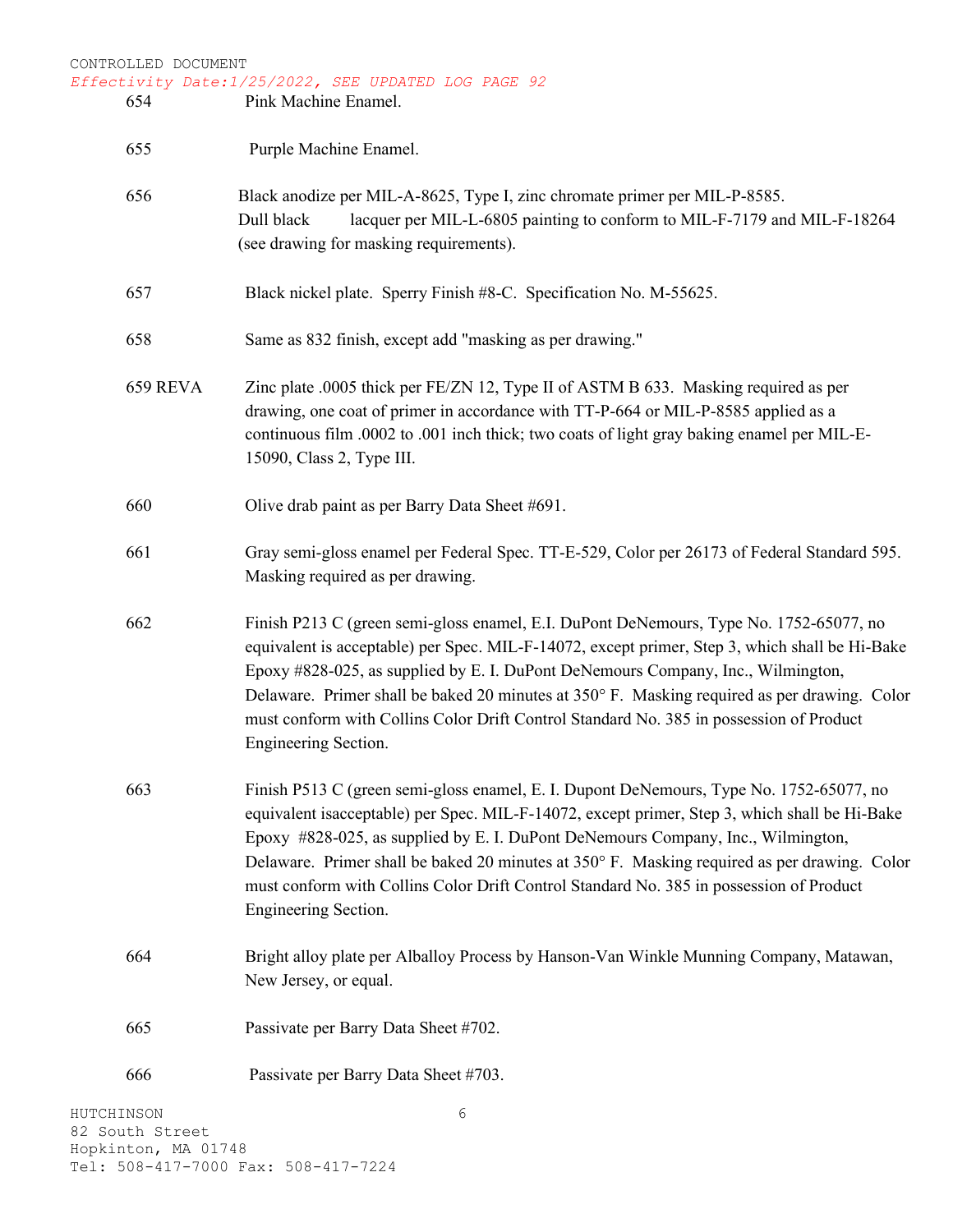| 667      | Silver Plate per QQ-S-365, Type I.                                                                                                                                                                                                                                          |
|----------|-----------------------------------------------------------------------------------------------------------------------------------------------------------------------------------------------------------------------------------------------------------------------------|
| 668      | Hot tin dip per Specification MIL-T-10727, Type II, masking as required per drawing.                                                                                                                                                                                        |
| 669 REVA | Zinc plate per ASTM B 633, Type II - FE/ZN12 - plus two (2) coats of paint per MIL-E-15090,<br>Type III - Class 2 - Color 26357 per TT-C-595.                                                                                                                               |
| 670      | Cad. plate .0005 thick and chromate dip per QQ-P-416, Type II, Class 1. One coat zinc<br>chromate primer per MIL-P-6889; two coats light gray medium air drying enamel, Type I, Class<br>2, per MIL-E-15090.                                                                |
| 671      | Iridite No. 14 (Alcote) per Spec. MIL-DTL-5541.                                                                                                                                                                                                                             |
| 672      | Iridite No. 14-2 per Spec. MIL-DTL-5541.                                                                                                                                                                                                                                    |
| 673      | Copper flash .0001 max. per MIL-C-14550, silver plate .0003 min. per Finish No. 1.7.3 of MIL-<br>STD-171 (ord.).                                                                                                                                                            |
| 674      | Passivate with a phosphate film per MIL-C-490, Grade I. Prime with one coat of zinc chromate,<br>0.4 to 0.6 MIL (dry film) thick, per MIL-P-8585. Paint one coat semi-gloss enamel gray, No.<br>2610 per TT-C-595, per TT-E-529. (This finish is per P211F of MIL-F-14072). |
| 675      | Clear, colorless Iridite #14-9 per MIL-DTL-5541.                                                                                                                                                                                                                            |
| 676      | One coat of zinc chromate primer 0.4 to 0.6 MIL (dry film) thick per MIL-P-8585. One coat<br>semi-gloss enamel green (No. 2430) per TT-C-595 and TT-E-529.                                                                                                                  |
| 677 REVA | Turco #4178-6 per MIL-DTL-5541, Class 1A. Reference Narco Spec. M-04503-1. (Color to<br>match Narco Color Chip No. M-04503-2, which is retained by Product Eng.)                                                                                                            |
| 678      | Cadmium plate per Finish No. 1.1.2.1 of MIL-STD-171. Chemical Finish No. 5.2 per MIL-<br>STD-171. Primer zinc yellow per TT-P-666. 1 coat air dried or baked. Top coat per System<br>No. 21.9, MIL-STD-171, Color No. 26132 per FED-STD-595, Gloss 10° - 17°.               |
| 679 REVA | Cadmium plate .0002 thick, Class 3, Type I per QQ-P-416. Paint with red air drying enamel.                                                                                                                                                                                  |
| 680      | Iridite #14. Color to match Narco Color Chip M-04503-1. (Color chip retained by Production<br>Engineering).                                                                                                                                                                 |
| 681      | Chemical black for stainless steel per R.C.A. Specs. 1980173 and 1980032 (R.C.A. Specs.<br>retained by Prod. Eng. Dept.).                                                                                                                                                   |
|          |                                                                                                                                                                                                                                                                             |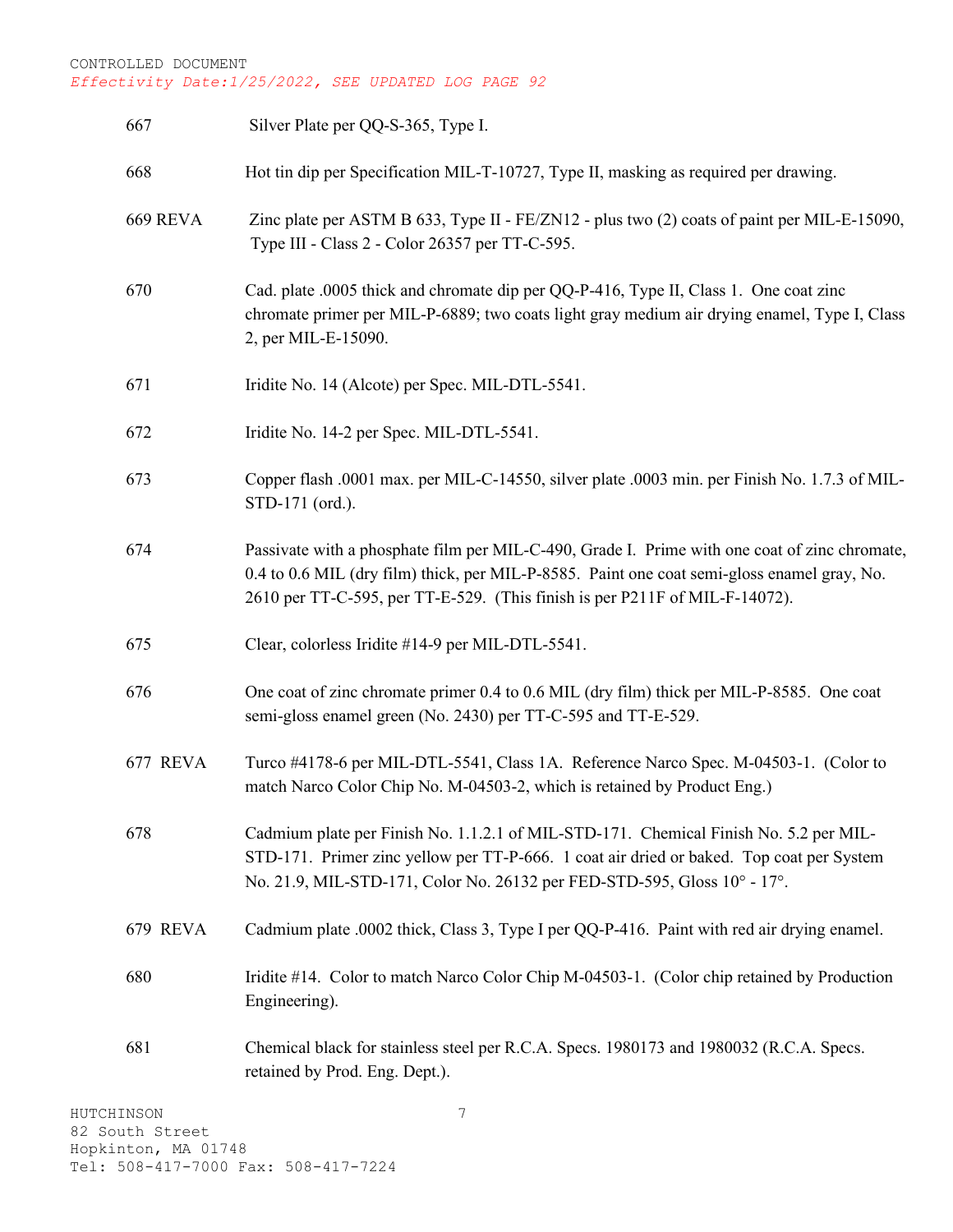*Effectivity Date:1/25/2022, SEE UPDATED LOG PAGE 92*

| 682      | Finish per MIL-F-14072 passivate and zinc chromate primer per MIL-P-8585. Paint semi-gloss<br>enamel, film designation C, Color K No. 2430 per Spec. TT-E-529.                                                                                                                                                                                                                                                                                                                                   |
|----------|--------------------------------------------------------------------------------------------------------------------------------------------------------------------------------------------------------------------------------------------------------------------------------------------------------------------------------------------------------------------------------------------------------------------------------------------------------------------------------------------------|
| 683      | Abrasive blast per MIL-C-490, Grade II, Type I, where necessary, then hot dip galvanize per<br>MIL-S-17871, then phosphate treat per MIL-T-12879, Type I, Class 1, then wash pretreat per<br>MIL-C-15328. Zinc chromate primer per MIL-P-8585. One coat of high gloss gray, tinted<br>white, air dry enamel, R.C.A. #2016110-37, followed by one coat of high gloss white, air dry<br>enamel, R.C.A. #2016110-4 per R.C.A. Finish Spec. 1985980-1 (R.C.A. Spec. retained by Prod.<br>Eng. Dept.) |
| 684      | White Machine Enamel.                                                                                                                                                                                                                                                                                                                                                                                                                                                                            |
| 685      | Blue Machine Enamel.                                                                                                                                                                                                                                                                                                                                                                                                                                                                             |
| 686      | Alodin 1200 or 1200S per Collins Spec. No. 580-0254-00 (color to be golden brassy iridescence,<br>to a golden brown).                                                                                                                                                                                                                                                                                                                                                                            |
| 687 REVA | Cad. plate .0002 to .0004 inch thick per QQ-P-416, Type II, Class 3. Pretreat with coating MIL-<br>P-15328 per MIL-C-8507, .0002 to .0003 inch DRY FILM THICKNESS. Top coat with TT-E-<br>489, Class A or B GLOSS ENAMEL .001 DRY FILM or enough to hide. Use Color Number<br>15045 and Federal Standard 595.                                                                                                                                                                                    |
| 688 REVA | Aluminum conversion coating per MIL-DTL-5541, Class 1A complete. Prime with one coat of<br>zinc chromate primer 0.4 to 0.6 MIL (DRY FILM) thick per MIL-P-6889. Paint with black non-<br>reflecting enamel conforming to MIL-E-5556 or MIL-E-5557, Type IV. Masking required as<br>per drawing.                                                                                                                                                                                                  |
| 689 REVB | Zinc plate per ASTM B633, FE/ZN8, Type III and bonderize, plus one coat of zinc<br>chromate primer per MIL-P-8585. Paint two (2) coats semi-gloss olive drab enamel,<br>Color No. 24084 per FED-STD-595.                                                                                                                                                                                                                                                                                         |
| 690      | Identical to 871, except masking or other qualifications as per drawing.                                                                                                                                                                                                                                                                                                                                                                                                                         |
| 691 REVA | Oakite Products Inc., chromate process per MIL-DTL-5541, Class 1A. Prime with zinc<br>chromate primer per MIL-P-6889. Paint 2 coats light gray enamel. (MIL-E-15090, Class 2),<br>Color Chip #26440 per FED-STD-595. Apply (1) coat fungus resistant varnish per MIL-V-173<br>(Brooklyn Paint & Varnish #747). Coat light to minimize yellow tint, but provide complete<br>coverage.                                                                                                             |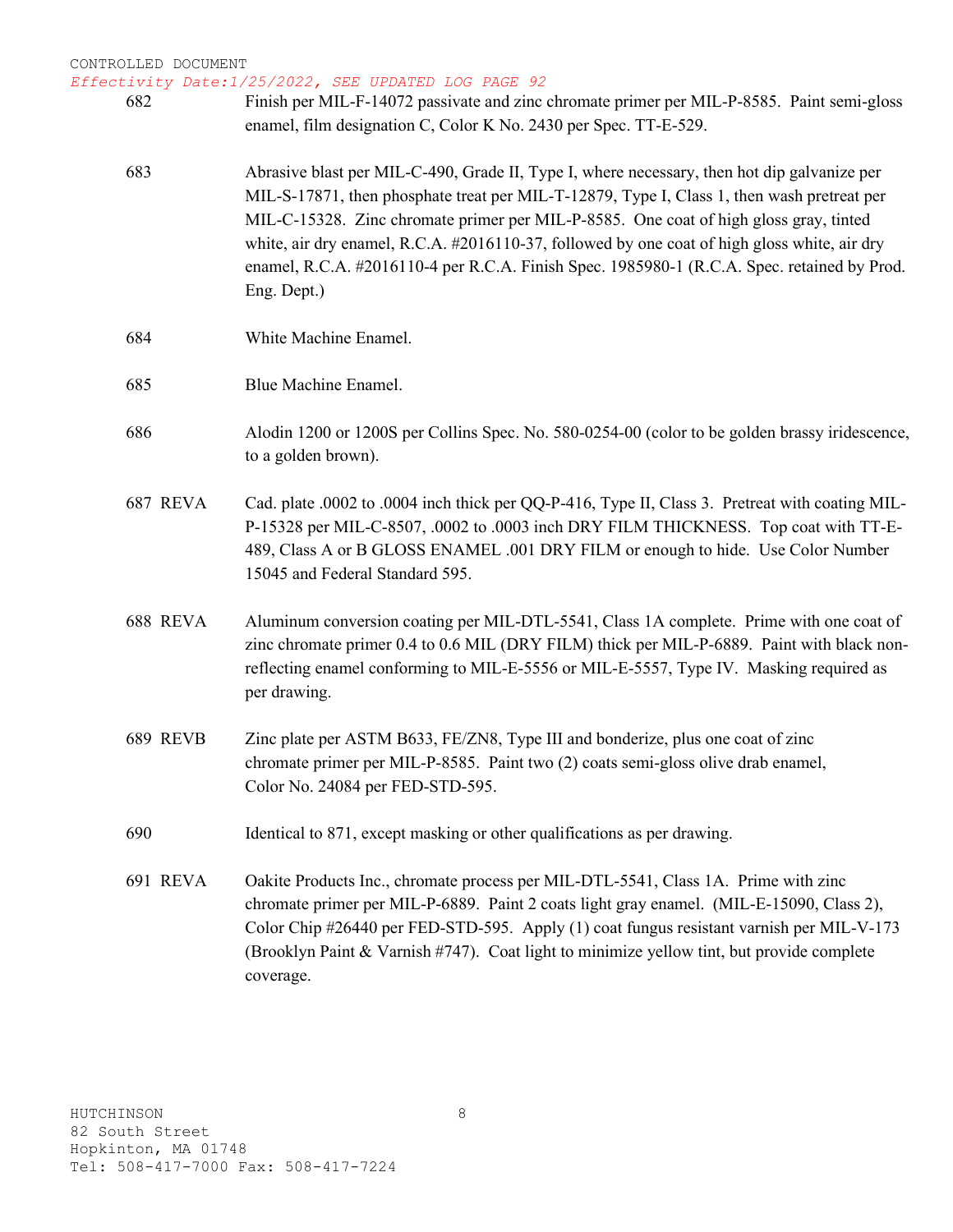| 692      | Anodize per MIL-A-8625, Type II, one coat zinc chromate primer per MIL-P-6889. One coat<br>dark gray, semi-gloss enamel, Color No. 26081 per FED-STD-595. Masking required as per<br>drawing.                                   |
|----------|---------------------------------------------------------------------------------------------------------------------------------------------------------------------------------------------------------------------------------|
| 693      | Phosphate dip, one coat zinc chromate primer per MIL-P-8585, two coats gray enamel per MIL-<br>E-15090, Class 2, masking required as per drawing.                                                                               |
| 694 REVA | Zinc plate per ASTM B633, FE/ZN5, Type III, one coat zinc chromate primer per MIL-P-8585.<br>Plus two coats of green baking enamel per TT-E-489, Color No. 14223 per FED-STD-595.                                               |
| 695 REVB | Cadmium plate (.0005 thick) per QQ-P-416, Type II, Class 1. Prime with one coat of zinc<br>chromate primer per MIL-P-6889. Apply semi-gloss olive drab paint (Color #X24084) per<br>MIL-STD-79.                                 |
| 696 REVA | Chemical film per MIL-DTL-5541, Class 1A and apply two coats Everseal SE-663 flat black<br>epoxy paint, Color No. 36238, to exterior surfaces only, with bake cycle between coats.<br>Masking, if any, as required per drawing. |
| 697      | Chromate conversion (electrically conductive) on aluminum. See Barry Data Sheet #790 (Ref.<br>Raytheon Spec. 296MT051).                                                                                                         |
| 698      | Black enamel (flat) bake. See Barry Data Sheet #791 (ref. Raytheon Spec. 296MT211).<br>Masking required as per drawing.                                                                                                         |
| 699      | Iridite #14-9 (clear).                                                                                                                                                                                                          |
|          | CADMIUM PLATING WITH FINISH VARIATIONS                                                                                                                                                                                          |
| 700      | Cad plate .0003 min. and clear colorless chromate treat (Iridite #4P-4 or equal) per QQ-P-416,<br>Class 2, Type II.                                                                                                             |
| 701      | Cad plate .0002 to .0003 thick, Class 3, Type I, per QQ-P-416.                                                                                                                                                                  |
| 702      | Cad plate .0002 to .0003 thick, and bonderize. Class 3, Type III, per QQ-P-416.                                                                                                                                                 |
| 703      | Cad plate .0002 to .0003 thick, and parkerize. Class 3, Type III, per QQ-P-416.                                                                                                                                                 |
| 704      | Cad plate .0003 to .0004 thick, Class 2, Type I, per QQ-P-416.                                                                                                                                                                  |
| 705      | Cad plate .0005 thick, per QQ-P-416, Class 1, Type I.                                                                                                                                                                           |

9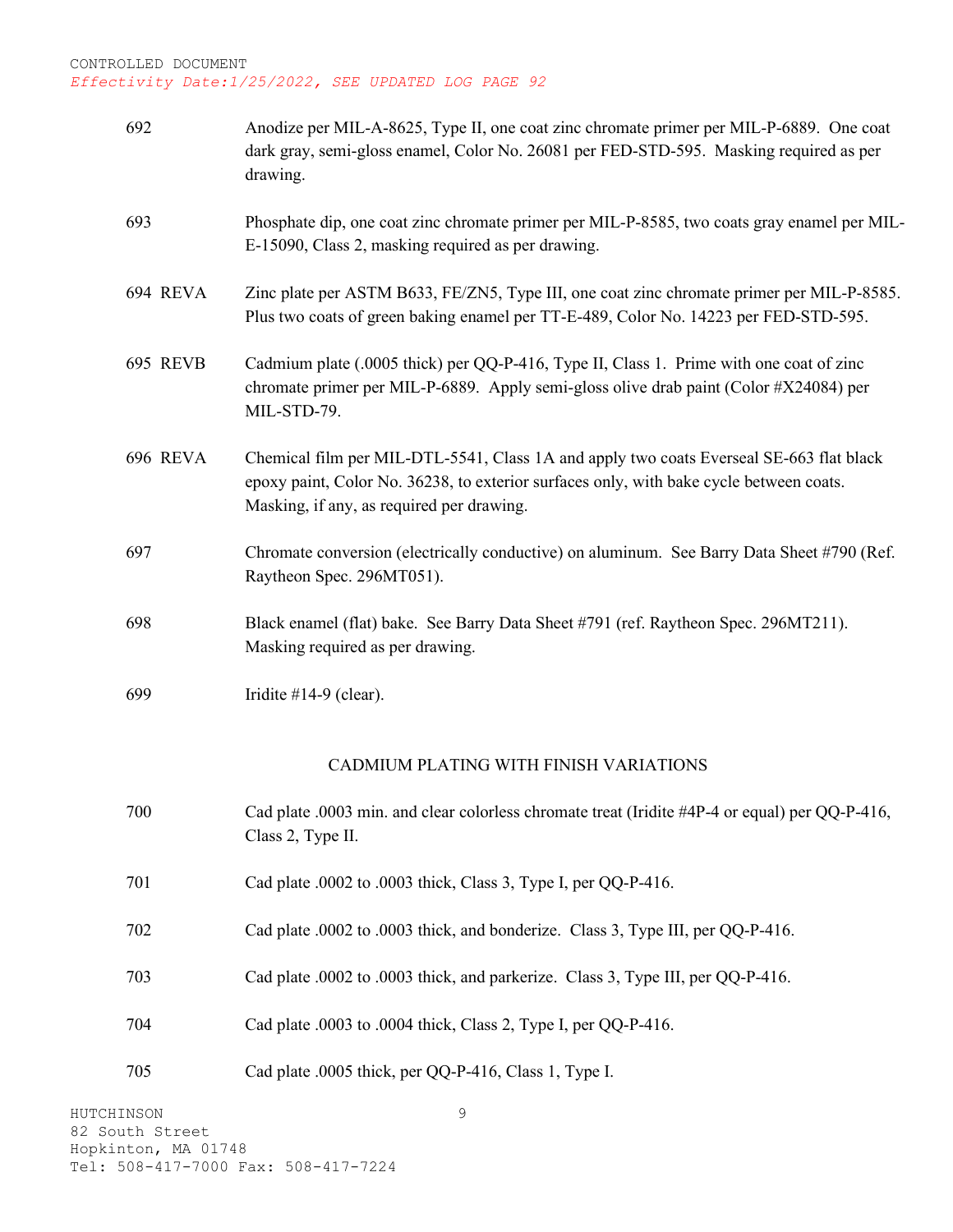| 706 | Cad plate .0005 thick, and bonderize per QQ-P-416, Class 1, Type III.                                                                                                              |
|-----|------------------------------------------------------------------------------------------------------------------------------------------------------------------------------------|
| 707 | Cad plate .0005 thick, and parkerize per QQ-P-416, Class 1, Type III.                                                                                                              |
| 708 | Cad plate .0005 thick, and Golden Dichromate Dip per QQ-P-416, Class 1, Type II.                                                                                                   |
| 709 | Cad plate .0005 thick, and Iridite #8P per QQ-P-416, Class 1, Type II.                                                                                                             |
| 710 | Identical to 708.                                                                                                                                                                  |
| 711 | Identical to 708.                                                                                                                                                                  |
| 712 | Cad plate .0003 min. and Golden Dichromate Dip per QQ-P-416, Class 2, Type II.                                                                                                     |
| 713 | Identical to 708.                                                                                                                                                                  |
| 714 | Cadmium plate .0002 to .0003 thick, per QQ-P-416, Type II, Class 3 (Iridite Black).                                                                                                |
| 715 | Cadmium plate .0005 thick per QQ-P-416, Type II, Class 1 and Black Iridite.                                                                                                        |
| 716 | Cadmium plate .0015 to .0020 thick.                                                                                                                                                |
| 717 | Electrofilm No. 4396, solid film lubricant over cadmium plate per QQ-P-416, Class 2,<br>Type II.                                                                                   |
| 718 | Cadmium plate .0005 thick per QQ-P-416, Type II, Class 1 and Olive Drab Iridite #1.                                                                                                |
| 719 | Cadmium plate .0002 to .0003 thick and chromate dip per QQ-P-416, Class 3, Type II.                                                                                                |
| 720 | Cadmium plate .0002 to .0003 thick, per QQ-P-416, Class 3, bonderize one coat zinc chromate<br>primer, two coats dark gray enamel per Navy Spec. 52E4, Type III (Munsell 4.5).     |
| 721 | Cadmium plate .0002 to .0003 thick and olive drab iridite per QQ-P-416, Class 3, Type<br>П.                                                                                        |
| 722 | Cadmium plate .0002 to .0003 thick per QQ-P-416, Class 3, bonderize one coat zinc chromate<br>primer, two coats dark gray enamel per Navy Spec. 52E4, Type III, 10° maximum gloss. |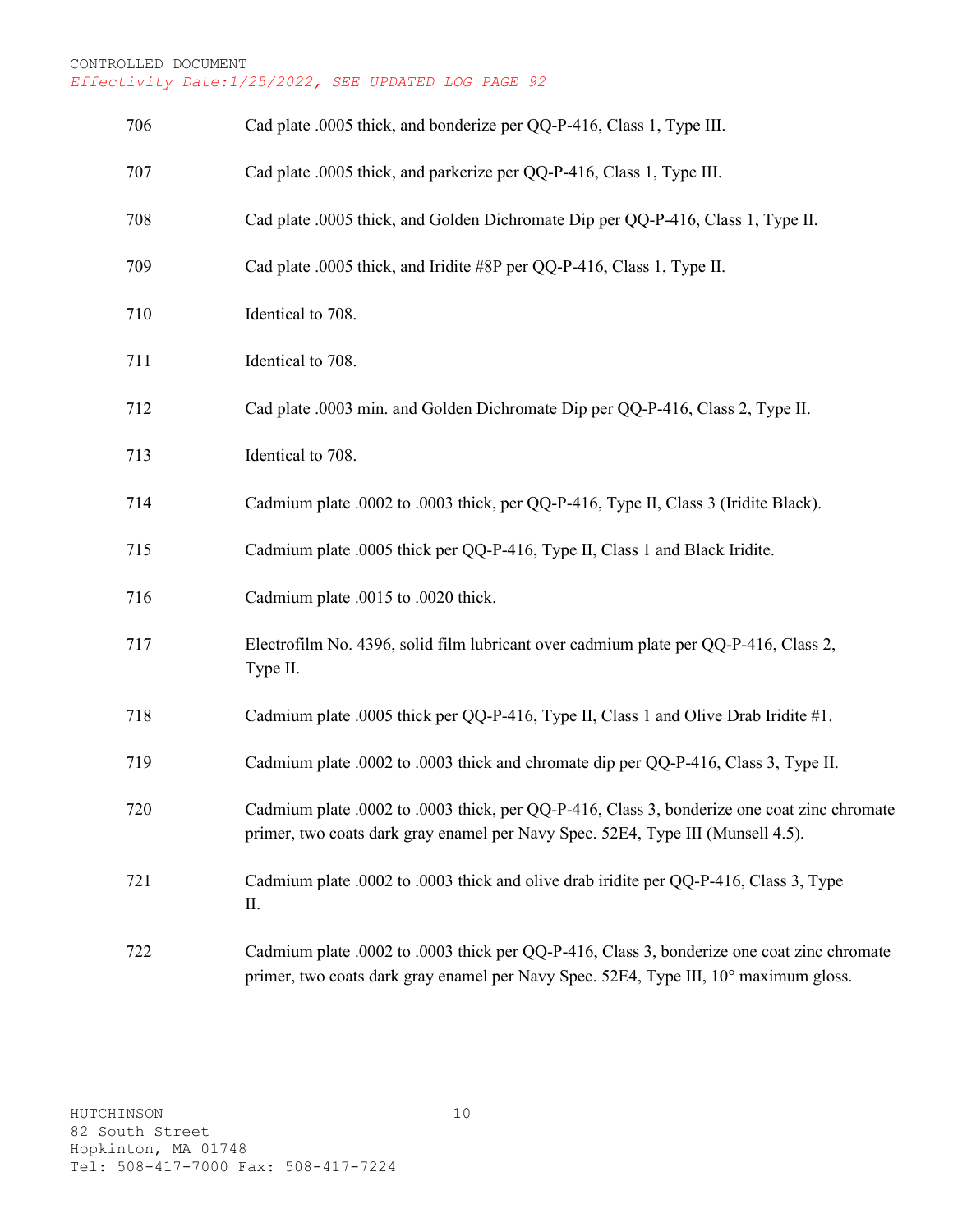| <b>723 REVA</b> | Cadmium plate .0002 to .0003 thick per QQ-P-416, Class 3. Bonderize one coat zinc chromate<br>primer, two coats dark gray enamel per Navy Spec. 52E4, Type III, 35° minimum gloss.                                     |
|-----------------|------------------------------------------------------------------------------------------------------------------------------------------------------------------------------------------------------------------------|
| 724 REVA        | Cadmium plate .0005, per QQ-P-416, Class 1. Bonderize one coat zinc chromate primer, two<br>coats dark gray enamel per Navy Spec. 52E4, Type III, 35° minimum gloss.                                                   |
| 725             | Cadmium plate .0003 min. and Iridite #8 per QQ-P-416, Class 2, Type II.                                                                                                                                                |
| 726 REV A       | Anodize per MIL-A-8625, Type II, Class 2 dyed gray.                                                                                                                                                                    |
| 727 REVA        | Cadmium plate .0005 thick per QQ-P-416, Class 1. Bonderize one coat clear metal primer, and<br>two coats machinery gray baking enamel per Raytheon Spec. L44-5837.                                                     |
| 728             | Cadmium plate .0002 to .0003 thick per QQ-P-416, Class 3, bonderize one coat black<br>paladin primer, fine black wrinkle per MIL-E-5558, Type I.                                                                       |
| 729             | Identical to 728, except masking or other qualifications as per drawing.                                                                                                                                               |
| <b>730 REVA</b> | Cadmium plate .0005 thick per QQ-P-416, Class 1. Bonderize one coat zinc chromate primer per<br>MIL-P-6889, and two coats light gray air drying semi-gloss enamel per MIL-E-15090, Type I,<br>Class 2.                 |
| <b>731 REVA</b> | Cadmium plate .0002 to .0003 thick per QQ-P-416, Class 3. Bonderize one coat zinc chromate<br>primer, two coats light gray air drying semi-gloss enamel per MIL-E-15090, Type II, Class 2.<br>(Primer per MIL-P-6889). |
| 732 REVA        | Cadmium plate .0002 to .0003 thick per QQP-416, Class 3. Bonderize one coat zinc chromate,<br>and two coats of light gray baking enamel per MIL-E-15090, Class 2, Type III. (Primer per<br>MIL-P-6889).                |
| <b>733 REVA</b> | Cadmium plate .0002 to .0003 thick per QQ-P-416, Class 3. Bonderize one coat zinc chromate<br>primer, and paint per Federal Spec. TT-C-595, #2610 (similar to machinery gray).                                         |
| 734             | Cadmium plate .0003 thick per QQ-P-416, Class 2, chromate dip, one coat zinc chromate<br>primer, per MIL-P-6889, and two coats semi-gloss light gray baking enamel per Spec. MIL-E-<br>15090, Type III, Class 2.       |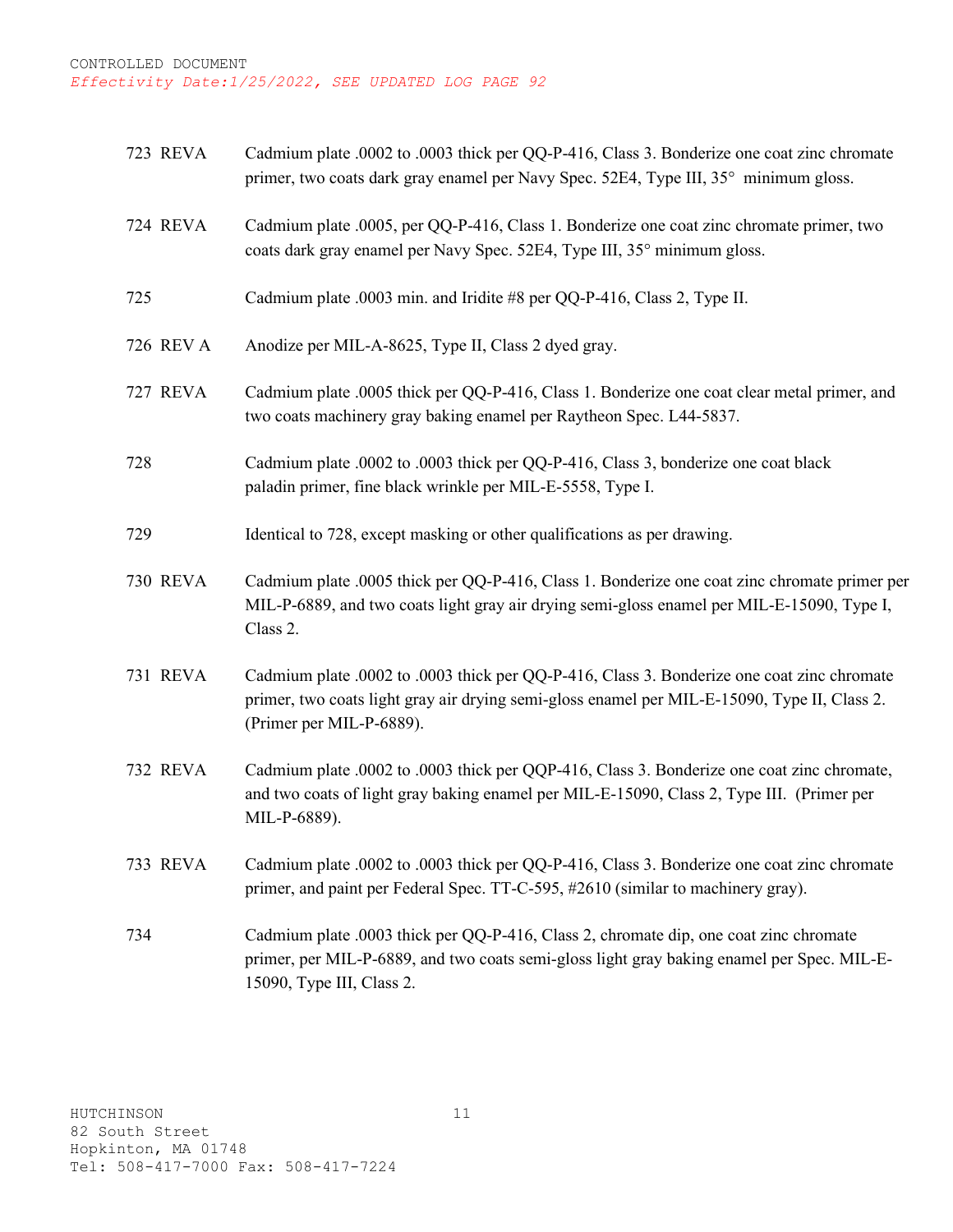| 735 | Identical to #732, except masking or other qualifications as per drawing.                                                                                                                                                                                         |
|-----|-------------------------------------------------------------------------------------------------------------------------------------------------------------------------------------------------------------------------------------------------------------------|
| 736 | Cadmium plate .0005 thick and chromate per QQ-P-416, Class 1, Type II. Chromate treatment<br>shall be of short duration (approximately five (5) seconds), such that a bright silvery cadmium<br>surface is produced with no visible iridescent yellow coloration. |
| 737 | Cadmium plate .0002 to .0003 thick per QQ-P-416, Class 3, and bonderize one coat clear metal<br>primer, two coats machinery gray lusterless baking enamel, Raytheon Spec. L44-5835.                                                                               |
| 738 | Cadmium plate .0005 thick and chromate dip per QQ-P-416, Type II, Class 1, zinc chromate<br>primer per Spec. JAN-P-735. Paint light gray baking enamel per MIL-E-15090, Formula 3,<br>Class 2, Type II.                                                           |
| 739 | Cadmium plate .0005 thick per QQ-P-416, Class 1, Type I, one coat of clear lacquer.                                                                                                                                                                               |
| 740 | Cadmium plate .0002 to .0003 thick, and bonderize per QQ-P-416, Type III, Class 3. One coat<br>black palladin primer. One coat lusterless black synthetic enamel, Grade I per Spec. 3-173.<br>Masking required as per drawing.                                    |
| 741 | Cadmium plate .0005 thick per QQ-P-416, Class 1, and bonderize one coat black palladin<br>primer, one coat black wrinkle enamel, Hazeltine Spec. S-195-D.                                                                                                         |
| 742 | Cadmium plate .0005 min. thick, and iridite per QQ-P-416, Class 1, Type II. One coat zinc<br>chromate primer per MIL-P-8585; two coats gray semi-gloss enamel, Grade I per 3-174, Color<br>TT-C-595, Shade 2610.                                                  |
| 743 | Cadmium plate .0002 to .0003 thick per QQ-P-416, Class 3, bonderize one coat of zinc chromate<br>primer, and paint olive drab per MIL-E-11237. Color per TT-C-595, #3412. Masking required<br>as per drawing.                                                     |
| 744 | Cadmium plate .0003 thick min., and Iridite #8 per QQ-P-416, Type II, Class 2. One coat zinc<br>chromate primer per MIL-P-6889, two coats black semi-gloss baking enamel.                                                                                         |
| 745 | Cadmium plate .0005 thick per QQ-P-416, Class 1, bonderize per JAN-C-490, Grade I. One<br>coat synthetic paint primer per TT-P-636. Paint semi-gloss enamel per MIL-E-11857, Class B.<br>Color to be per Federal Spec. TT-C-595, Shade #2610.                     |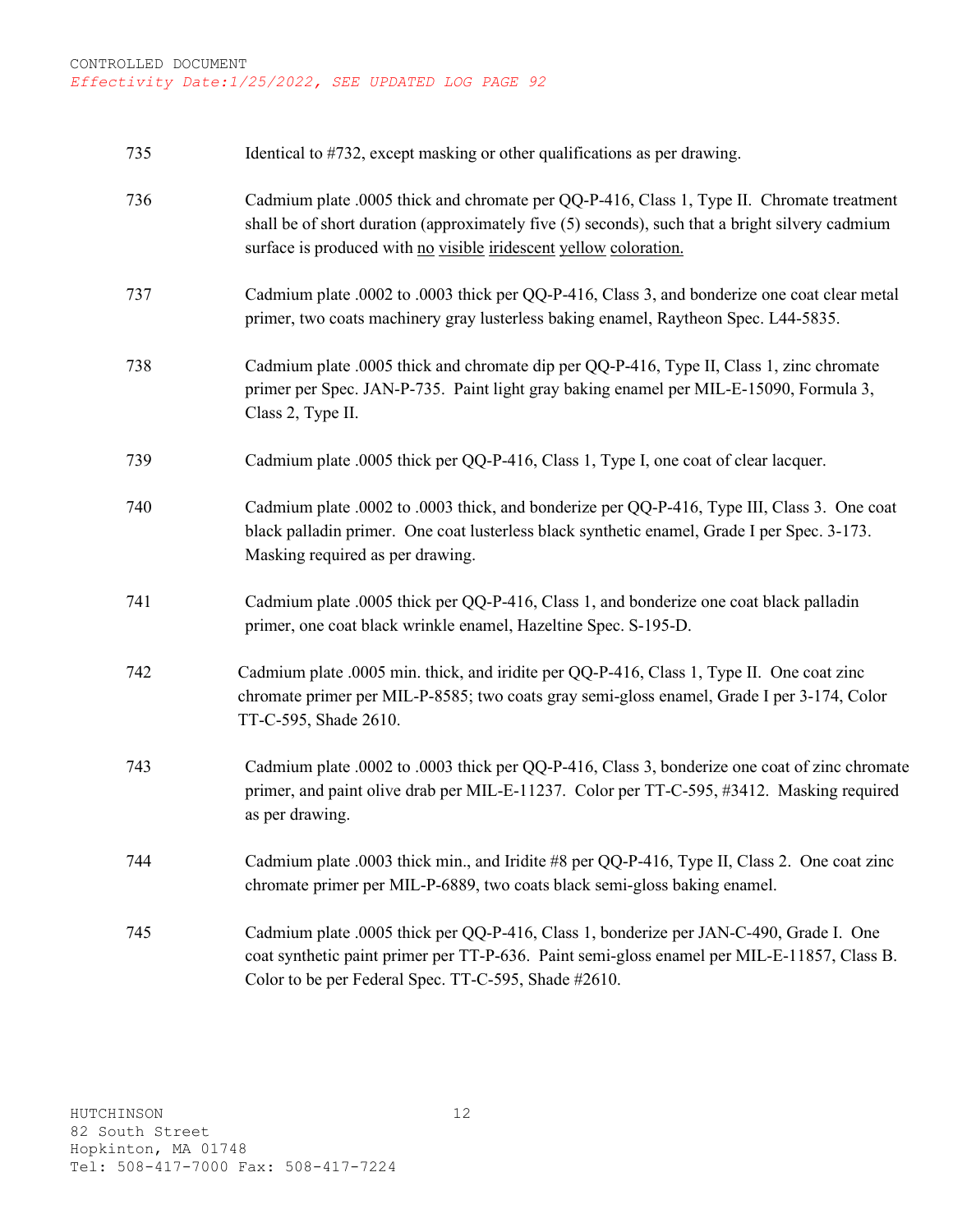| 746             | Cadmium plate .0002 to .0003 thick per QQ-P-416, Type II, Class 3, and olive drab<br>Iridite #1.                                                                                                                                                                                                                                                                                       |
|-----------------|----------------------------------------------------------------------------------------------------------------------------------------------------------------------------------------------------------------------------------------------------------------------------------------------------------------------------------------------------------------------------------------|
| 747             | Identical to Suffix #743, except no masking required.                                                                                                                                                                                                                                                                                                                                  |
| 748             | Cadmium plate .0002 to .0003 thick per QQ-P-416, Class 3, bonderize one coat of RCA #430<br>satin black synthetic. One coat RCA #412, Maring Corps. lusterless green enamel.                                                                                                                                                                                                           |
| 749             | Cadmium plate .0002 to .0003 thick per QQ-P-416, Class 3, bonderize zinc chromate primer per<br>AN-P-656. Paint per Spec. 3-174, olive drab semi-gloss enamel, Color 2430 per Spec. TT-C-<br>595. Masking per drawing.                                                                                                                                                                 |
| 750             | Cadmium plate .0003 thick per QQ-P-416, Class 2, bonderize one coat RCA #430, satin black<br>synthetic. One coat RCA 838, olive drab, lusterless baked enamel.                                                                                                                                                                                                                         |
| 751             | Cadmium plate .0002 to .0003 per QQ-P-416, Class 3, bonderize one coat zinc chromate primer,<br>two coats lusterless olive drab enamel, Color #319 per USA Spec. 3-1.                                                                                                                                                                                                                  |
| 752             | Cadmium plate .0002 to .0003 thick per QQ-P-416, Class 3, bonderize one coat zinc chromate<br>primer, two coats smokey gray baking enamel, per Spec. 52E4 (Munsell 4.5).                                                                                                                                                                                                               |
| 753             | Cadmium plate .0002 to .0003 thick, and bonderize per QQ-P-416, Class 3, Type III, and paint<br>with dull black air drying enamel.                                                                                                                                                                                                                                                     |
| 754             | Cadmium plate and bonderize per QQ-P-416, Type III, Class 2, zinc chromate primer per MIL-<br>P-6889, Type I or II; two coats semi-gloss non-wrinkle gray enamel, Color No. 2610 of TT-C-<br>595, per MIL-E-11857, (Ord.) Class B.                                                                                                                                                     |
| 755             | Cadmium plate .0003 min. thick, and Iridite #8, hue bright per QQ-P-416, Type II, Class 2. One<br>coat zinc chromate primer per MIL-P-6889. Finish with olive drab baking enamel per TT-E-<br>485, Type IV, color per TT-C-595, No. 1405, Gloss 4° to 12° (60° incidence).                                                                                                             |
| 756             | Identical to Finish #755, except masking required as per drawing.                                                                                                                                                                                                                                                                                                                      |
| <b>757 REVA</b> | Cadmium plate .0003 min. thick, and Iridite #8, hue bright per QQ-P-416, Type II, Class 2. One<br>coat zinc chromate primer per MIL-P-6889, plus two coats olive drab semi-gloss baking enamel<br>per TT-E-529, Class B, Color No. 24084. (Government approved vendor for plating must be<br>used). (Certificate of compliance on paint specifications listed required on each order). |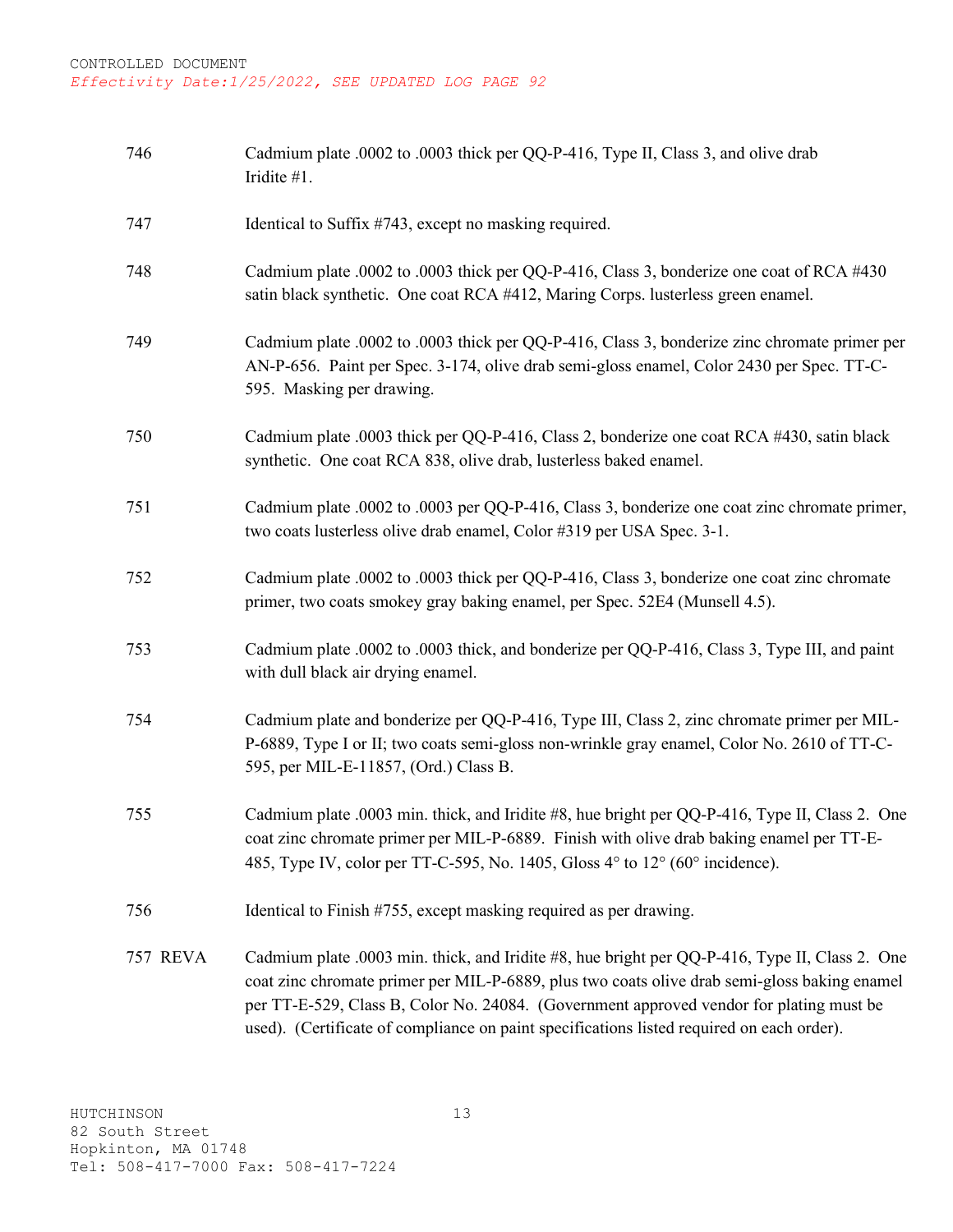| 758 | Cadmium plate .0005 min. thick per QQ-P-416, Class 1, Type II and olive drab iridite per Air<br>Associates Spec. #PS1007 (per Color Chip #RS-146).                                                                                                                             |
|-----|--------------------------------------------------------------------------------------------------------------------------------------------------------------------------------------------------------------------------------------------------------------------------------|
| 759 | Cadmium plate .0002 thick per QQ-P-416, Class 3, Type II and olive drab iridite per Air<br>Associates Spec. #PS1007 (per Color Chip #RS-146).                                                                                                                                  |
| 760 | Cadmium plate .0005 thick and chromate dip per QQ-P-416, Class 1, Type II. One coat zinc<br>chromate primer per MIL-P-6889, and two coats semi-gloss, light gray baking enamel per Spec.<br>MIL-E-15090, Type III, Class 2.                                                    |
| 761 | Cadmium plate .0005 thick, and golden dichromate dip per QQ-P-416, Class 1, Type II, and one<br>coat darkened zinc chromate primer per MIL-P-6889, Type I, Color No. 611.                                                                                                      |
| 762 | Identical to 761, except masking required as per drawing.                                                                                                                                                                                                                      |
| 763 | Cadmium plate .0005 thick per QQ-P-416, Type I, Class 1. Prime with one coat of wash<br>pretreatment per Spec. MIL-C-15328 applied as a continuous film; .002 to .005 inch thick; paint<br>two coats light gray baking enamel, semi-gloss formula No. 111 per MIL-E-15090.     |
| 764 | Cadmium plate .0002 thick per QQ-P-416, Class 3, Type I, and one coat of primer per MIL-C-<br>15328, and two coats of baked gray enamel per MIL-E-15090, Class 2.                                                                                                              |
| 765 | Identical to 733, except masking or other qualifications required as per drawing.                                                                                                                                                                                              |
| 766 | Cadmium plate .0005 thick and chromate dip per QQ-P-416, Class 1, Type II. One coat zinc<br>chromate primer per MIL-P-6889, and two coats semi-gloss light gray baking enamel per MIL-<br>E-15090. Type III, Class 2, Color 26307 per TT-C-595.                                |
| 767 | Cadmium plate .0005 thick and chromate dip per QQ-P-416, Class 1, Type II, one coat zinc<br>chromate primer per MIL-P-6889 and one coat of semi-gloss enamel, minimum film thickness<br>.001; Color Green No. 2430 per TT-C-595; Masking or other requirements as per drawing. |
| 768 | Cadmium plate .0003 min. thick and Iridite #8, hue bright per QQ-P-416, Type II, Class 2. One<br>coat zinc chromate primer per MIL-P-6889, plus two coats of olive drab lusterless baking<br>enamel per TT-E-527, Color No. 34087 per FED-STD-595.                             |
| 769 | Cadmium plate and chromate dip per Teletype Corp. Manufacturing Process Specification Nos.<br>10069 and 10032.                                                                                                                                                                 |
| 770 | Identical to 708, except for masking or other specs. as per drawing.                                                                                                                                                                                                           |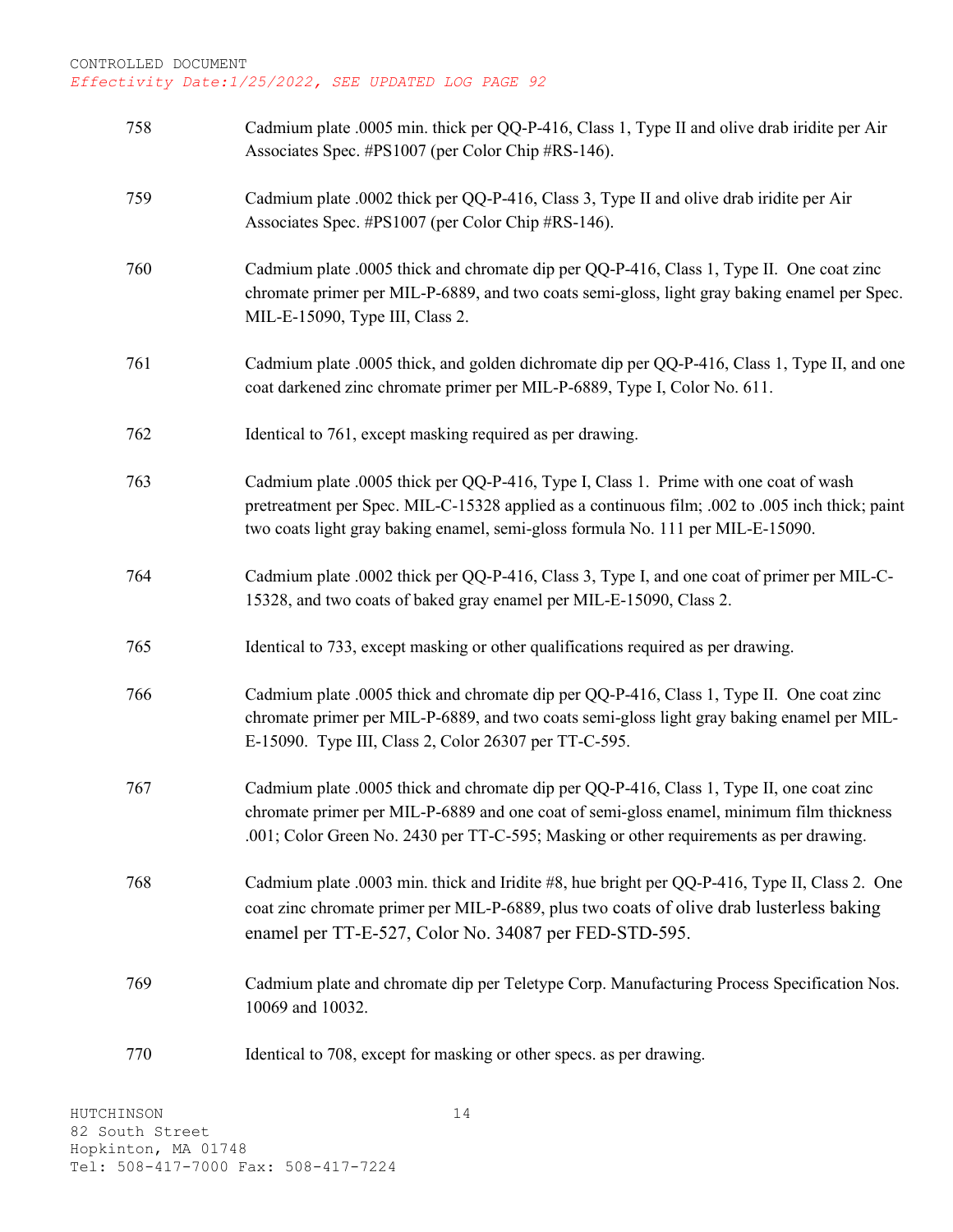*Effectivity Date:1/25/2022, SEE UPDATED LOG PAGE 92*

- 771 Identical to #708, with the additional provision that plated parts are to be free of all scratches and blemishes. Vendor will wrap all parts in Kraft Paper. Parts are to be inspected before and after sending cut to vendor for abovementioned defects.
	- 772 Cadmium plate per QQ-P-416, Class 1, Type I. Prime zinc chromate MIL-P-8585. Yellow color (1) coat per MIL-P-6808. Enamel equipment light gray, Type III, Class 2, MIL-E-15090 (2) coats. Tapped holes to be free of paint.

#### MISCELLANEOUS FINISHES

| 773             | Obsolete IBM blue (A167), baked enamel (Wright Line Paint No. 001655).                                                                                                                                                                                                                                                                                                                                                           |
|-----------------|----------------------------------------------------------------------------------------------------------------------------------------------------------------------------------------------------------------------------------------------------------------------------------------------------------------------------------------------------------------------------------------------------------------------------------|
| <b>774 REVA</b> | Chemical film per MIL-DTL-5541, Class 1A, zinc chromate primer per MIL-P-6889, lusterless<br>gray paint, Color No. 36231 per Fed. Std. 595.                                                                                                                                                                                                                                                                                      |
| 775             | Passivate per MIL-F-14027-E300, black paladin primer per G. E. F32-GP9 and light<br>gray enamel per MIL-E-15090, Class 2, Gloss 20-35, Type II or Type III.                                                                                                                                                                                                                                                                      |
| 776             | Passivate per MIL-F-14027-E300, black paladin primer per G. E. F32-GP9, and light gray<br>enamel per MIL-E-15090, Class 2, Gloss 20-35, Type II. Masking required as per drawing.                                                                                                                                                                                                                                                |
| <b>777 REVB</b> | Chemical Film MIL-DTL-5541, Class 1A. Prime w/zinc chromate primer per MIL-P-<br>6889. Paint 2 coats light gray enamel. (MIL-E-15090, Class 2) Color Chip No. 26440<br>per Fed. Std. 595.                                                                                                                                                                                                                                        |
| 778             | Iridite 14-4 per MIL-DTL-5541.                                                                                                                                                                                                                                                                                                                                                                                                   |
| 779             | One coat pretreatment primer per MIL-P-15328. One coat primer per MIL-P-8585, Color Y, 2<br>coats gray enamel per MIL-E-15090, Type III, Class 2.                                                                                                                                                                                                                                                                                |
| <b>780 REVA</b> | Apply yellow chromate conversion coating per MIL-DTL-5541, Class 1A. Clean in a solvent or<br>vapor type degreaser before applying primer. Spray one coat of zinc chromate primer<br>conforming to MIL-P-8585. Spray one coat of semi-gloss gray baking enamel, Fed. Spec. TT-<br>E-529, Class B, Color No. 26173 (Fed. Std. 595)<br>Raffi & Swanson No. 5935, Thinner No. 4047 (or equivalent). Bake three (3) hours at 100° C. |
| 781             | Identical to 780, except for masking or other spec. as per drawing.                                                                                                                                                                                                                                                                                                                                                              |
| 782             | Spray one coat of zinc chromate primer conforming to MIL-P-8585. Spray one coat of semi-<br>gloss gray baking enamel, Fed. Spec. TT-E-529, Class B, Color No. 26173 (Fed. Std. 595) Raffi<br>& Swanson No. 5935, Thinner No. 4047 (or equivalent). Bake three (3) hours at $100^{\circ}$ C;<br>masking or other specifications as per drawing.                                                                                   |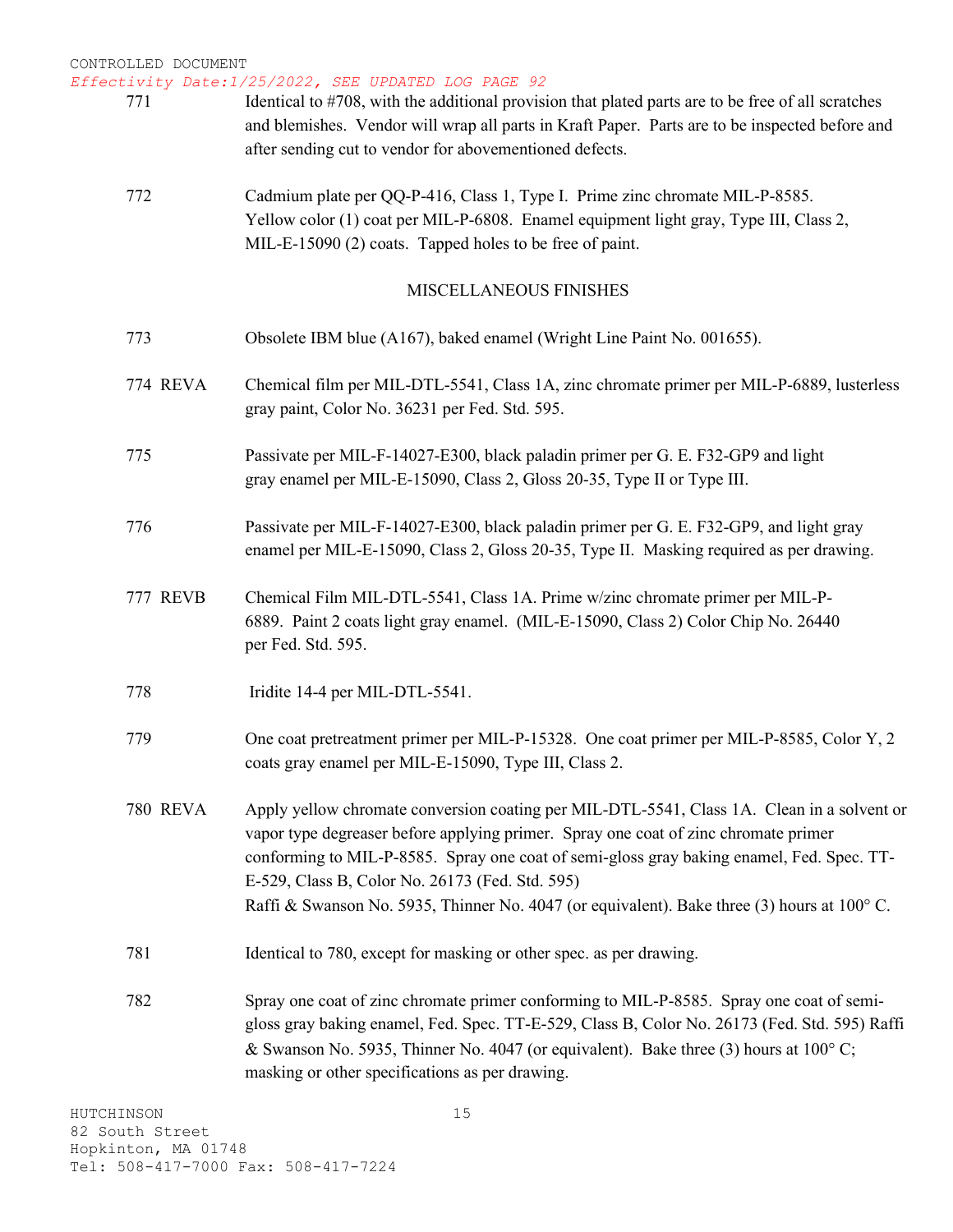| 783                                    | Cadmium plate .0003 min. thick, and Iridite No. 8, hue bright per QQ-P-416, Type II, Class 2.<br>One coat zinc chromate primer per MIL-P-8585, plus two coats black semi-gloss air dry enamel<br>per TT-E-529, Class A, Color No. 27038. (Vendor must have approval from Government<br>Agency for this process).                                                                                                                                                                                   |
|----------------------------------------|----------------------------------------------------------------------------------------------------------------------------------------------------------------------------------------------------------------------------------------------------------------------------------------------------------------------------------------------------------------------------------------------------------------------------------------------------------------------------------------------------|
| 784                                    | Cadmium plate .0005 thick, and golden dichromate dip per QQ-P-416, Class 1, Type II. One<br>coat of vinyl resin-zinc chromate primer per Raytheon Spec. No. S223-1112G1, consisting of<br>two (2) parts of S223-1112P5 and one (1) part catalyst, S223-1114P5 and reducer S223-1113P5<br>as required. One coat of zinc chromate primer, Type I, per MIL-P-8585. Two coats gray paint,<br>semi-gloss, air dry per Raytheon Spec. S223-1223P5. Reference: Raytheon Finish Spec. No.<br>YA388-10016A. |
| 785                                    | Identical to 784, except for masking as per drawing.                                                                                                                                                                                                                                                                                                                                                                                                                                               |
| 786                                    | Phosphoric-acid etch per MIL-C-10578, one coat zinc chromate primer 0.4 to 0.6 mil. (dry film)<br>thick, per MIL-P-8585, one coat semi-gloss gray enamel per TT-E-529, Color No. 2610 per TT-<br>$C-595.$                                                                                                                                                                                                                                                                                          |
| 787                                    | Cadmium plate - see Barry Data Sheet No. 744.                                                                                                                                                                                                                                                                                                                                                                                                                                                      |
| 788                                    | Hot dip galvanize .008 - .010 thick. Additional requirements as per drawing.                                                                                                                                                                                                                                                                                                                                                                                                                       |
| 789                                    | Phosphate per TT-C-490, Grade III (Turcoat Paintite) or equal lacquer primer per Western<br>Electric Spec. 2152.100 gray lacquer finish per Western Electric Spec. 2043.100.                                                                                                                                                                                                                                                                                                                       |
| 790                                    | Black paint per Barry Data Sheet 748. Masking or other requirements as per drawing.                                                                                                                                                                                                                                                                                                                                                                                                                |
| 791                                    | Passivate copper brazed stainless steel with controls necessary to avoid attacking braze.                                                                                                                                                                                                                                                                                                                                                                                                          |
| 792                                    | Process for blackening stainless steel - see Barry Data Sheet No. 753. (Kollsman Spec. KPS-<br>5B.1000a).                                                                                                                                                                                                                                                                                                                                                                                          |
| 793                                    | See Barry Data Sheet No. 754 for procurement and application instructions.                                                                                                                                                                                                                                                                                                                                                                                                                         |
| 794                                    | Cadmium plate .0005 thick and chromate dip per QQ-P-416, Type II, Class 1. One coat zinc<br>chromate primer per MIL-P-6889. Two coats light gray fast air drying enamel, Type II, Class 2<br>per MIL-E-15090.                                                                                                                                                                                                                                                                                      |
| 795<br>HUTCHINSON                      | Cadmium plate .0003 min. and golden dichromate dip per QQ-P-416, Class 2, Type II. Finish<br>P371Y (forest green (CARC) lusterless gloss, .0018 min. thickness per Spec. MIL-C-46168 per<br>Spec. MIL-F-14072, except primer, Step 3, which shall be an epoxy polyamide, chemical and<br>solvent resistant coating per Spec. MIL-P-23377. Masking required as per drawing.<br>16                                                                                                                   |
| 82 South Street<br>Hopkinton, MA 01748 |                                                                                                                                                                                                                                                                                                                                                                                                                                                                                                    |
|                                        | Tel: 508-417-7000 Fax: 508-417-7224                                                                                                                                                                                                                                                                                                                                                                                                                                                                |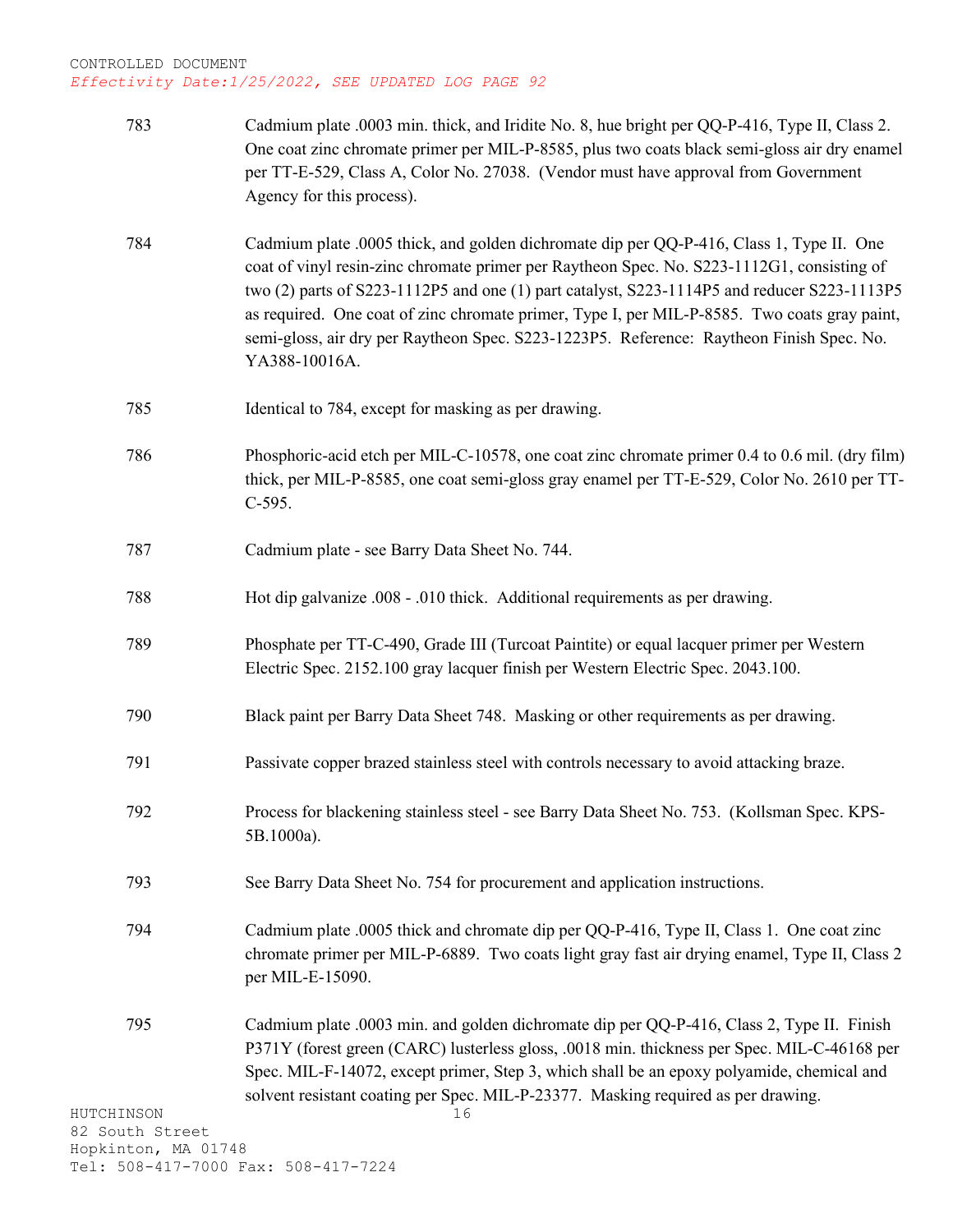| <b>796 REVA</b> | Phosphate treat per TT-C-490, Grade 1 (bonderite or equivalent); prime with zinc chromate per<br>latest version of MIL-P-6889; paint one coat green semi-gloss enamel per TT-E-529, Color No.<br>X-24084 per Fed. Std. 595.                                                                                                                                                             |
|-----------------|-----------------------------------------------------------------------------------------------------------------------------------------------------------------------------------------------------------------------------------------------------------------------------------------------------------------------------------------------------------------------------------------|
| <b>797 REVA</b> | Zinc plate .0005 min. and bonderize per ASTM B633, FE/ZN12, Type III. One coat zinc<br>chromate primer per MIL-P-6889; two coats light gray baking enamel per MIL-E-15090, Class<br>2, Type III, except glossrange to be 20 to 35. (Hazeltine to supply paint including primer).                                                                                                        |
| 798             | Iridite 14-2 and lusterless black - see Barry Data Sheet 759. (Midwestern Instrument Spec.<br>95B443) masking as per drawing.                                                                                                                                                                                                                                                           |
| 799             | 1. Clean; 2. Passivate with chemical film per MIL-DTL-5541; 3. Prime with one coat of zinc<br>chromate primer, 0.4 to 0.6 mil. (dry film) thick per MIL-P-6889, or apply pretreatment coating,<br>0.2 to 0.3 mil. (dry film) thick, per MIL-C-15328 followed by primer specified above; 4. Final<br>paint coat shall be Color No. 34087 in accordance with FED-STD-595.<br>(Olive Drab) |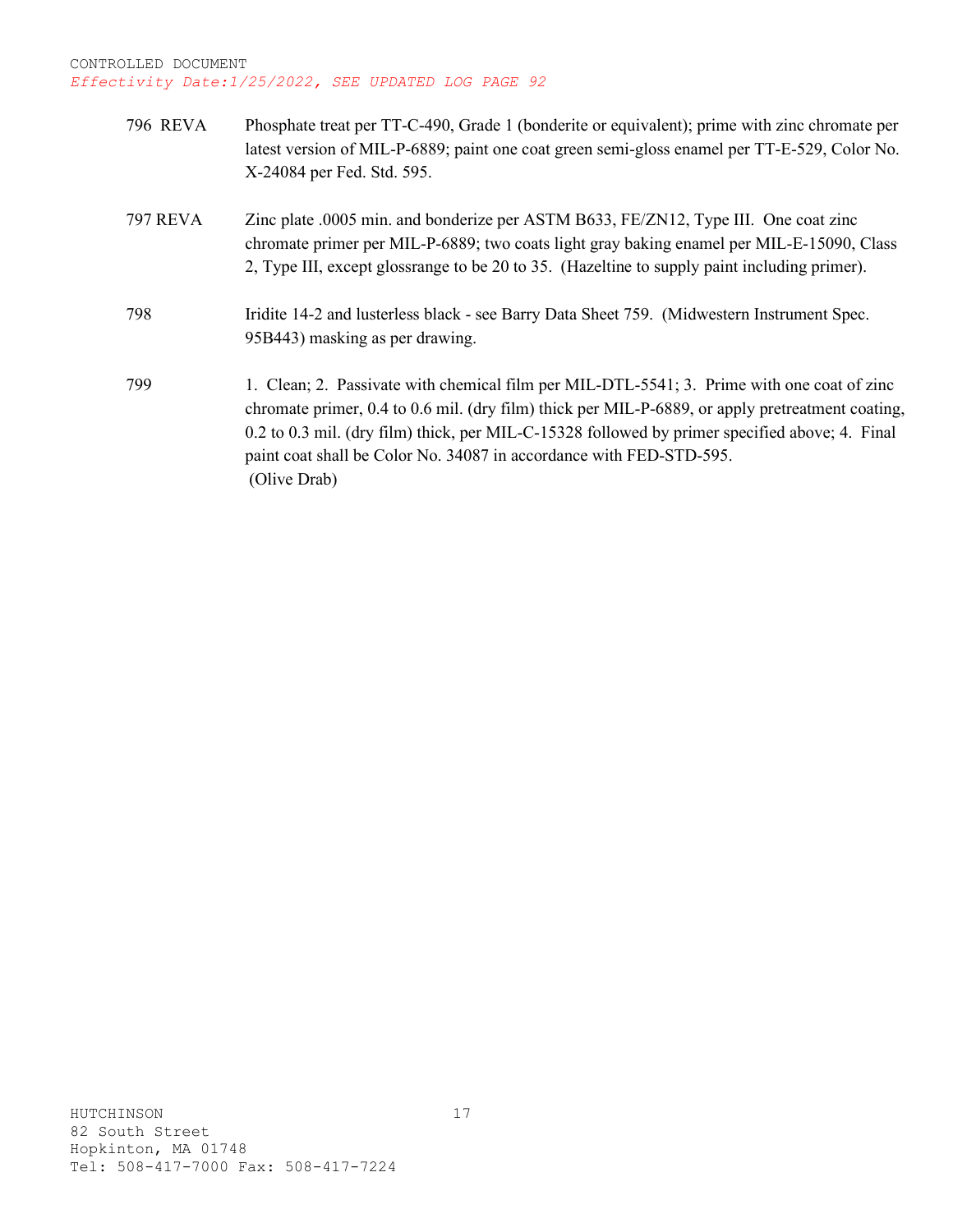#### *Effectivity Date:1/25/2022, SEE UPDATED LOG PAGE 92* ZINC PLATING WITH FINISH VARIATIONS

- 800 REVA Chemical film per \*MIL-DTL-5541, Class 1A, including amendment 1, plus \*MIL-P-8585 zinc chromate primer, Color Y, applied per \*MIL-P-6808 to a nominal thickness of .004. \*Certification required.
- 801 Zinc plate .0002 to .0003 thick per ASTM B633, Class FE/ZN 5, Type III.
- 802 Zinc plate .0002 to .0003 thick per ASTM B633, Class FE/ZN 5, Type IV.
- 803 Identical to 802.
- 804 REVA Zinc plate .0003 to .0004 thick per ASTM B633, Class FE/ZN 8, Type III.
- 805 REVB Bright zinc plate per ASTM B633, Class FE/ZN 12, Type III.
- 806 REVA Zinc plate per ASTM B633, Class FE/ZN 12, Type IV.
- 807 Identical to 806.
- 808 REVA Zinc plate and golden dichromate dip per ASTM B633, Class FE/ZN 12, Type II.
- 809 REVC Zinc plate .0005 thick per ASTM B633, Class FE/ZN12, Type I, and luster on dip and leach.
- 810 Identical to 808.
- 811 Identical to 808.
- 812 REVC Zinc plate .0005 thick per ASTM B633, Class FE/ZN12, Type I, and black phosphate and dip in drying oil.
- 813 Zinc plate per ASTM B633, Class FE/ZN 25, Type IV.
- 814 Zinc plate .0002 to .0003 thick per ASTM B633, Class FE/ZN5, Type IV, phosphate dip impregnate with black resin.
- 815 REVB Bright zinc plate .0002 to .0003 thick per ASTM B633, Class FE/ZN5, Type I. Within two hours after plating, bake at 275° to 375° F for three hours to relieve embrittlement.
- 816 REVC Chemical Film per MIL-DTL-5541, Class 1A. One coat zinc chromate primer per MIL-P-6889 (superseded by MIL-P-8585 which is superseded by TT-P-1757), and cover coat with aircraft lacquer gray; (2 coats) painting to conform to TT-L-32 (superseded by A-A-3165). Masking required as per drawing. Color to be No. 16473 per FED-STD-595.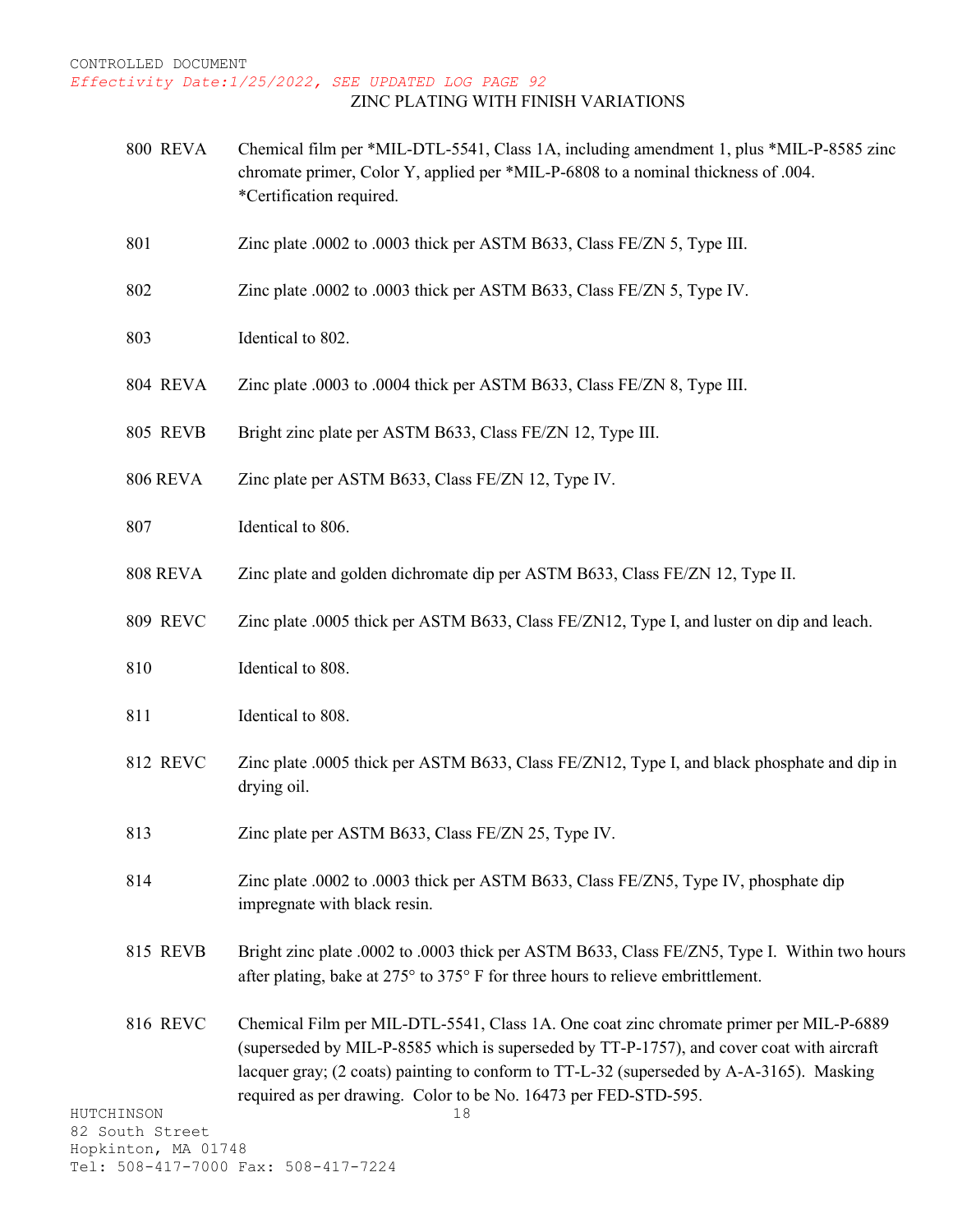*Effectivity Date:1/25/2022, SEE UPDATED LOG PAGE 92*

- 817 Zinc plate .0002 to .0003 thick, and golden dichromate dip per ASTM B633, Class FE/ZN 5, Type II.
	- 818 Identical to 808.
	- 819 Phosphate per TT-C-490, Grade I. One coat zinc chromate primer .0004 to .0006 thick per MIL-P-8585. Apply two coats of gray enamel to each layer, approximately .001 thick per MIL-E-15090, Type III, Class 1.
	- 820 REVB Zinc plate .0002 to .0003 thick per ASTM B633, Class FE/ZN5, Type I. Bonderize one coat zinc chromate primer, two coats dark gray baking enamel per Navy Spec. 52E4, Type C (MUNSELL 4.5).
	- 821 Identical to 827, except masking or other qualifications as per drawing.
	- 822 REVB Zinc plate .0002 to .0003 thick per ASTM B633, FE/ZN5, Type I. Bonderize, one coat chromate primer, two coats dark gray enamel per Navy Specification 52E4, 10° maximum gloss.
	- 823 REVB Zinc plate .0002 to .0003 thick per ASTM B633, FE/ZN5, Type I. Bonderize one coat zinc chromate primer, two coats dark gray enamel per Navy Specification 52E4, 35° minimum gloss.
	- 824 REVB Zinc plate .0002 to .0003 thick per ASTM B633, FE/ZN5, Type I. Bonderize one coat of baked zinc chromate, and two coats of gray paint per G. E. Specification F31-GP17.
	- 825 Cancelled USE 832.
	- 826 REVC Zinc plate .0005 thick per ASTM B633, FE/ZN12, Type I. Bonderize one coat zinc chromate primer, one coat dark gray baking enamel, per Specification 52E4, Type C, minimum gloss 35°.
	- 827 REVC Zinc plate .0005 thick per ASTM B633, FE/ZN12, Type I. Bonderize one coat clear metal primer, and two coats machinery gray baking enamel per Raytheon Specification L44-5837.
	- 828 REVB Zinc plate .0002 to .0003 thick per ASTM B633, FE/ZN5, Type I. Bonderize one coat clear primer, and two coats machinery gray baking enamel (Munsell 4.5, 35° gloss) Raytheon Specification ZA-296-1048.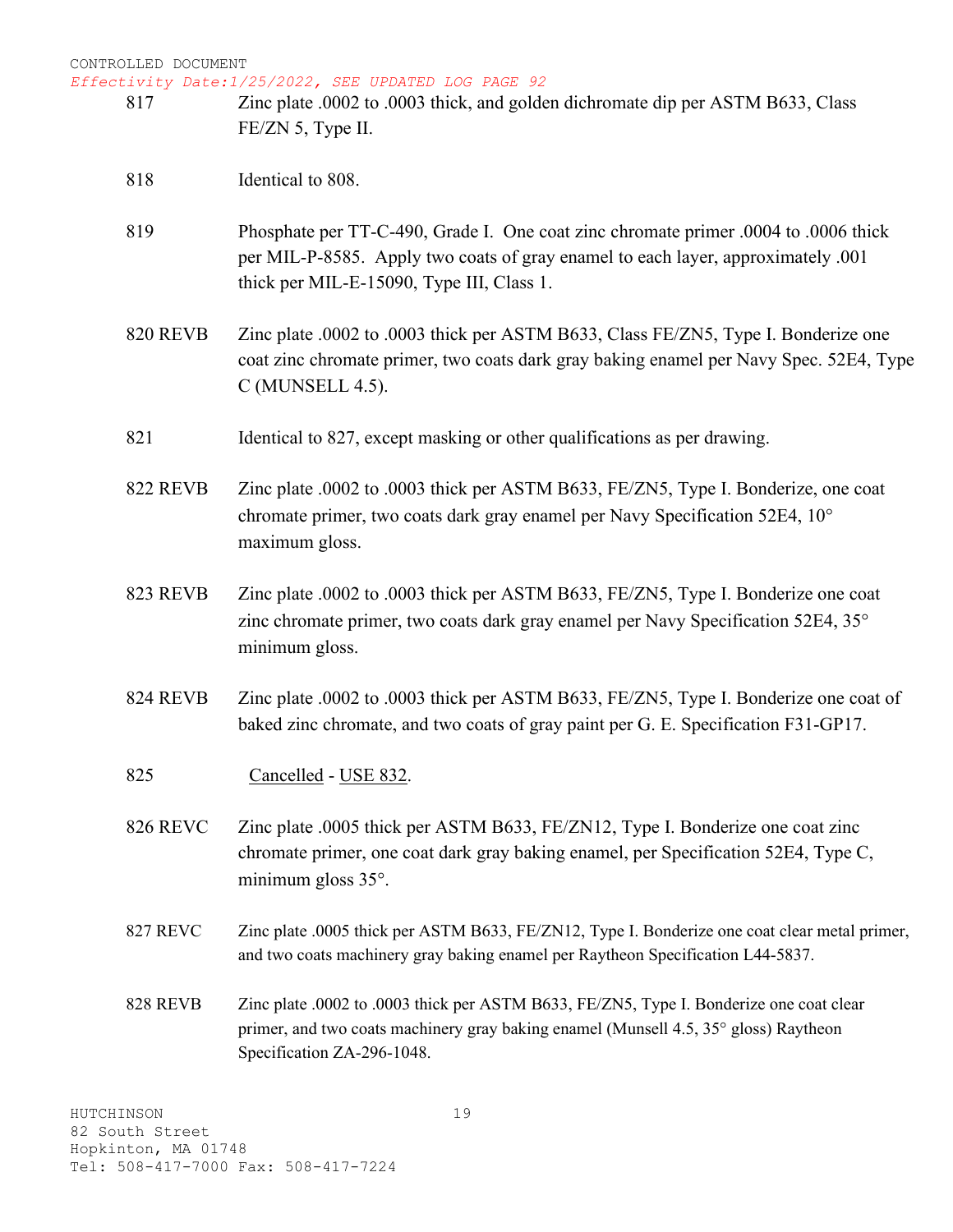*Effectivity Date:1/25/2022, SEE UPDATED LOG PAGE 92*

- 829 Zinc plate, phosphate and paint per the following Bell Telephone Lab., Inc., Specification: Zinc plate 0.0002 inch thick (minimum 23 MSI) per No. 563 (ESA-640030); phosphate per No. 564 (ESA-640031) and paint federal gray enamel per No. 3008JR. (ESA-635014).
	- 830 REVA Zinc plate .0005 thick per ASTM B633, FE/ZN5, Type 1. Chromate dip one coat zinc chromate primer per MIL-P-6889, and two coats light gray air drying semi-gloss enamel per MIL-E-15090, Type I, Class 2.
	- 831 REVB Zinc plate per ASTM B633, FE/ZN5, Type I. Bonderize one coat zinc chromate primer; two coats light gray semi-gloss air drying enamel per MIL-E-15090, Type II, Class 2. (Primer per MIL-P-6889).
	- 832 REVA Zinc plate .0002 to .0003 thick per ASTM B633, FE/ZN5 Type I, followed by zinc phosphate per TT-C-490 Type I, followed by one coat zinc chromate primer per MIL-P-6889, and two coats light gray baking enamel, per MIL-E-15090, Type III, Class 2.
	- 833 REVB Zinc plate .0002 to .0003 thick per ASTM B633, FE/ZN5, Type I. Bonderize one coat clear primer, two coats light gray air drying enamel (35° gloss) Raytheon Spec. ZA-296-1121).
	- 834 REVB Zinc plate .0002 to .0003 thick per ASTM B633, FE/ZN5, Type I. One coat zinc chromate primer, one coat OSTD #52, Paint #37 neutral gray (Arma).
	- 835 REVB Zinc plate .0002 to .0003 thick per ASTM B633, FE/ZN5, Type I. Bonderize one coat zinc chromate primer, one coat OSTD #52, Paint #7 (neutral gray) with inhibiting agents added (Arma).
	- 836 REVC Zinc plate .0005 thick per ASTM B633, FE/ZN12, Type I. Bonderize one coat RCA #430 satin black synthetic, one coat RCA #862 smokey gray baking enamel, (RCA #863 finish).
	- 837 REVB Zinc plate .0002 to .0003 thick per ASTM B633, FE/ZN5, Type I. Bonderize one coat of clear metal primer and two full wet coats machinery gray lusterless baking enamel, per Raytheon Spec. L44-5835.
	- 838 REVB Zinc plate .0002 to .0003 thick per ASTM B633, FE/ZN5, Type I. Bonderize one coat of brown primer. Paint with machinery gray baking enamel, Munsell 4.5 35° gloss, per Raytheon Spec. YA 296-1048.
	- 839 REVB Zinc plate .0002 to .0003 thick per ASTM B633, FE/ZN5, Type I. Bonderize one coat gray paladin primer, gray wrinkle enamel.
	- 840 REVB Zinc plate .0003 thick per ASTM B633, FE/ZN8, Type I. Bonderize two coats RCA #430 satin black synthetic (one coat for primer, one coat for finish).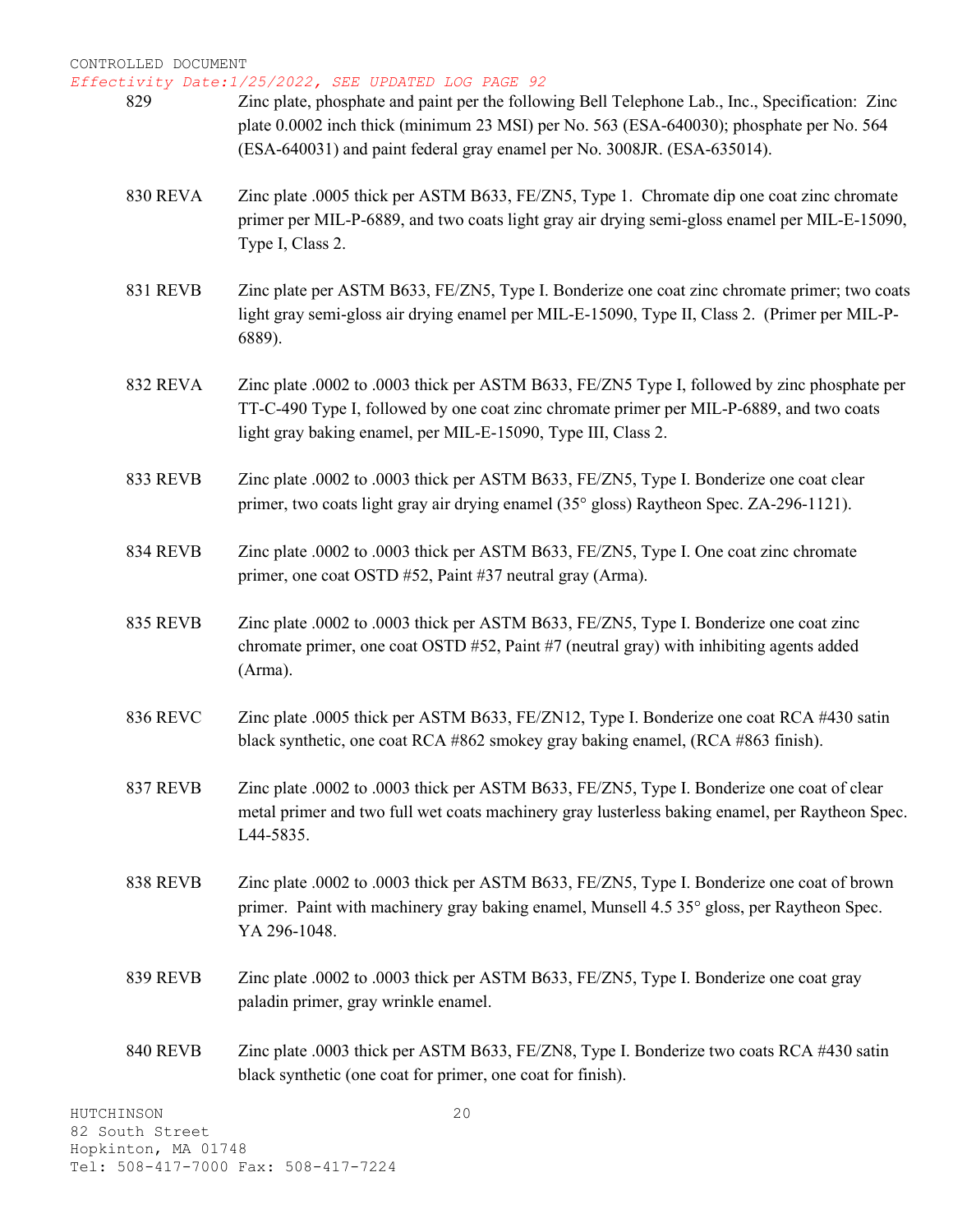- 841 REVC Zinc plate .0005 thick per ASTM B633, FE/ZN12, Type I. Bonderize one coat black paladin primer, one coat black wrinkle enamel, Hazeltine Spec. S-195-D.
- 842 REVB Zinc plate, .0002 to .0003 thick per ASTM B633, FE/ZN5, Type I. Bonderize one coat clear metal primer, 2 coats dull black instrument baking enamel per Spec. MIL-E-5557, Type IV.
- 843 REVC Zinc plate .0005 thick per ASTM B633, FE/ZN12, Type I. Bonderize one coat zinc chromate primer, and two coats light gray baking enamel per MIL-E-15090, Class 2, Type III.
- 844 REVB Zinc plate .0002 to .0003 thick per ASTM B633, FE/ZN5, Type I. Bonderize one coat zinc chromate primer, two coats light gray enamel per Navy Spec. 52-E-4, Type IV.
- 845 REVB Zinc plate .0002 to .0003 thick per ASTM B633, FE/ZN5, Type I. Bonderize one coat zinc chromate primer. Paint lusterless synthetic enamel per MIL-E-11237, Color 3412 per Federal Spec. TT-C-595.
- 846 REVB Zinc plate .0002 to .0003 thick per ASTM B633, FE/ZN5, Type I. Bonderize one coat zinc chromate primer and two coats medium gray enamel per Bell Tel. Spec. OD-7403.
- 847 REVB Zinc plate .0002 to .0003 thick per ASTM B633, FE/ZN5, Type I. Bonderize one coat zinc chromate primer per JAN-P-735, two coats medium gray air drying enamel per Federal Spec. TT-C-595, Color No. 2615.
- 848 REVB Zinc plate .0002 to .0003 thick per ASTM B633, FE/ZN5, Type I. Bonderize one coat zinc chromate primer and two coats of light gray baking enamel (supplied by Hazeltine, their Spec. S257-2).
- 849 REVB Zinc plate .0002 to .0003 thick per ASTM B633, FE/ZN5, Type I. Bonderize zinc chromate primer per AN-P-656, paint per Spec. 3-174 olive drab semi-gloss enamel; Color 2430 per Spec. TT-C-595.

850 Zinc plate .0002 to .0003 thick per ASTM B633, Class FE/ZN 5, Type IV. Prime by spraying one (1) coat of R.C.A. #2016114-1 satin black synthetic per R.C.A. Finish Spec. #1908430. Spray two (2) coats of olive drab lusterless enamel per TT-E-527, Color No. 3412 per R.C.A. standardizing notice 98-2-838. (See copies of the following Spec. 1980948, (3) R.C.A. standardizing notice 98-2-838, (4) R.C.A. approval source notice 100-6-948).

851 REVB Zinc plate .0002 to .0003 thick per ASTM B633, FE/ZN5, Type 1. Bonderize one coat zinc chromate primer, two coats lusterless olive drab enamel, Color #319 per USA Spec. 3-1.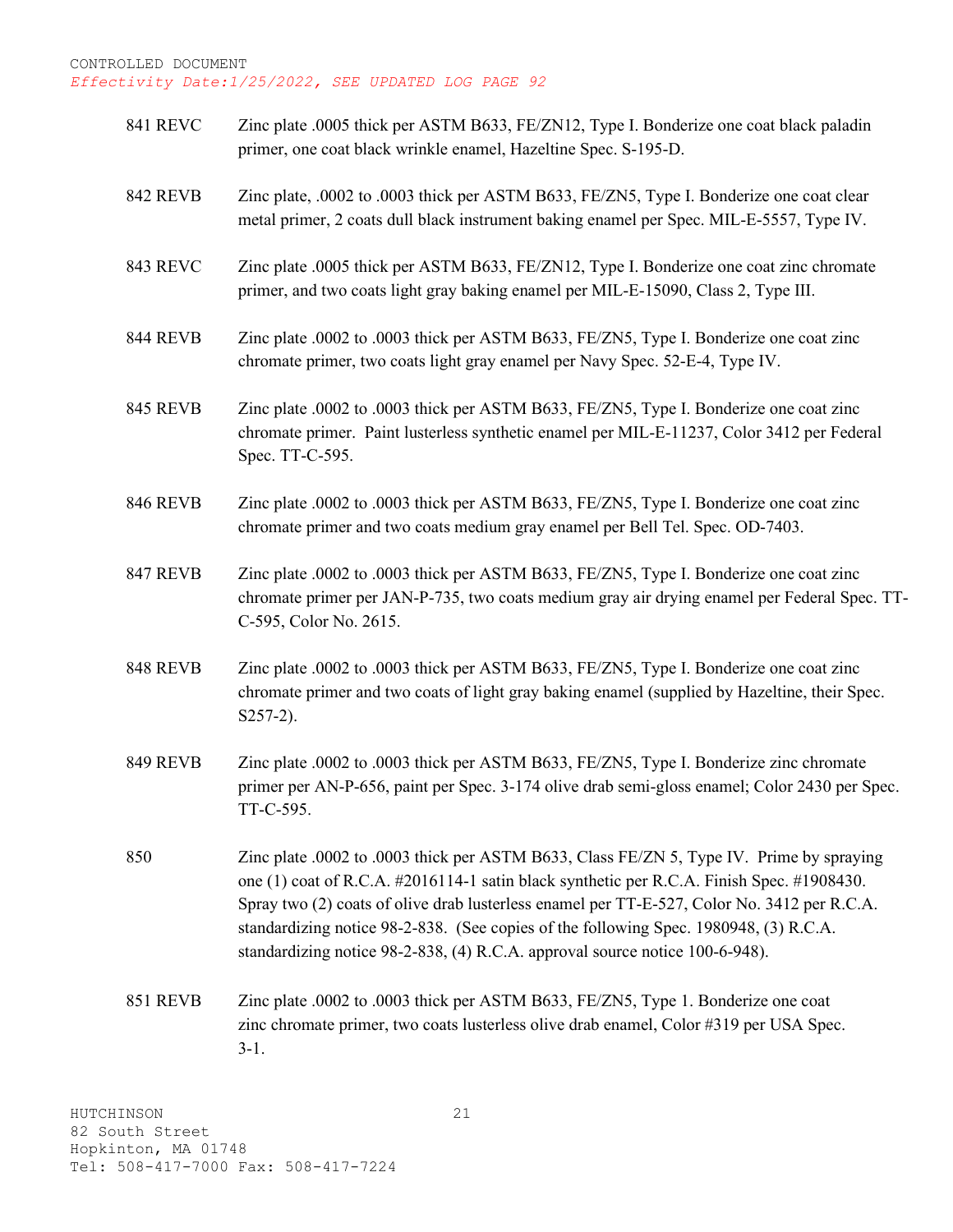- 852 REVC Zinc plate .0005 thick per ASTM B633, FE/ZN12, Type I. Bonderize one coat zinc chromate primer per Fed. Spec. TT-P-636. Two coats semi-gloss olive drab enamel per USA Spec. 3-174, Grade 1, Color #2430 per Fed. Spec. TT-C-595.
- 853 REVB Zinc plate .0002 to .0003 thick per ASTM B633, FE/ZN5, Type I. Bonderize one coat zinc chromate primer per G.E. Spec. 7710, and two coats G.E. 7496 (blue-gray melamine Glyptal) sprayed and air dried.
- 854 REVB Zinc plate .0002 to .0003 thick per ASTM B633, FE/ZN5, Type I. Bonderize one coat zinc chromate primer per MIL-P-6889, finish with black semi-gloss enamel, Grade 1 per Spec. 3-174, Color #2710 per Spec. TT-C-595.
- 855 REVB Zinc plate .0002 to .0003 thick per ASTM B633, FE/ZN5, Type I. Bonderize one coat zinc chromate primer, two coats blue semi-gloss baking enamel per Consolidated Eng. Corp., Spec. 24829-941. (May be purchased from Bradley Paint Co., Los Angeles, California). Masking required as per drawing.
- 856 REVB Zinc plate .0002 to .0003 thick per ASTM B633, FE/ZN5, Type I. Bonderize one coat zinc chromate primer per G.E. Spec. 7710, and two coats G.E. 8012 (blue-gray finish). Both primer and finish should be reduced using G.E.  $\#1500$  thinner to 14-17 seconds using a  $\#3$  Zahn Viscosemeter (or equal).
- 857 Zinc plate .0002 to .0003 thick per ASTM B633, Class FE/ZN 5, Type IV. 1 coat zinc chromate primer, ALKYD type air dried per JAN-B-735. Two (2) coats light gray enamel per MIL-E-15090, Type I, Class 2 (air dried).
- 858 Identical to 857, except masking or other qualifications as per drawing.
- 859 Zinc plate .0002 to .0003 thick per ASTM B633, Class FE/ZN 5, Type I. Brown metal primer and medium gray baking enamel per Western Electric Spec. No. 3025JR, and Western Electric Drawing ESA-641403.
- 860 REVB Zinc plate .0002 to .0003 thick per ASTM B633, FE/ZN5, Type I. Bonderize one coat zinc chromate primer, two coats insignia red baking enamel, Color #509 per ANA Bulletin #166.
- 861 REVA Zinc plate and golden dichromate dip per ASTM B633, Class FE/ZN 12, Type II. One coat zinc chromate primer per MIL-P-6889, two coats light gray baking enamel per MIL-P-15090, Class 2, Type III.
- 862 REVA Zinc plate per ASTM B633, Class FE/ZN 12, Type IV. One coat zinc chromate primer per MIL-P-6889, two coats light gray baking enamel per MIL-15090, Type III, Class 2, except gloss range to be 20 to 35.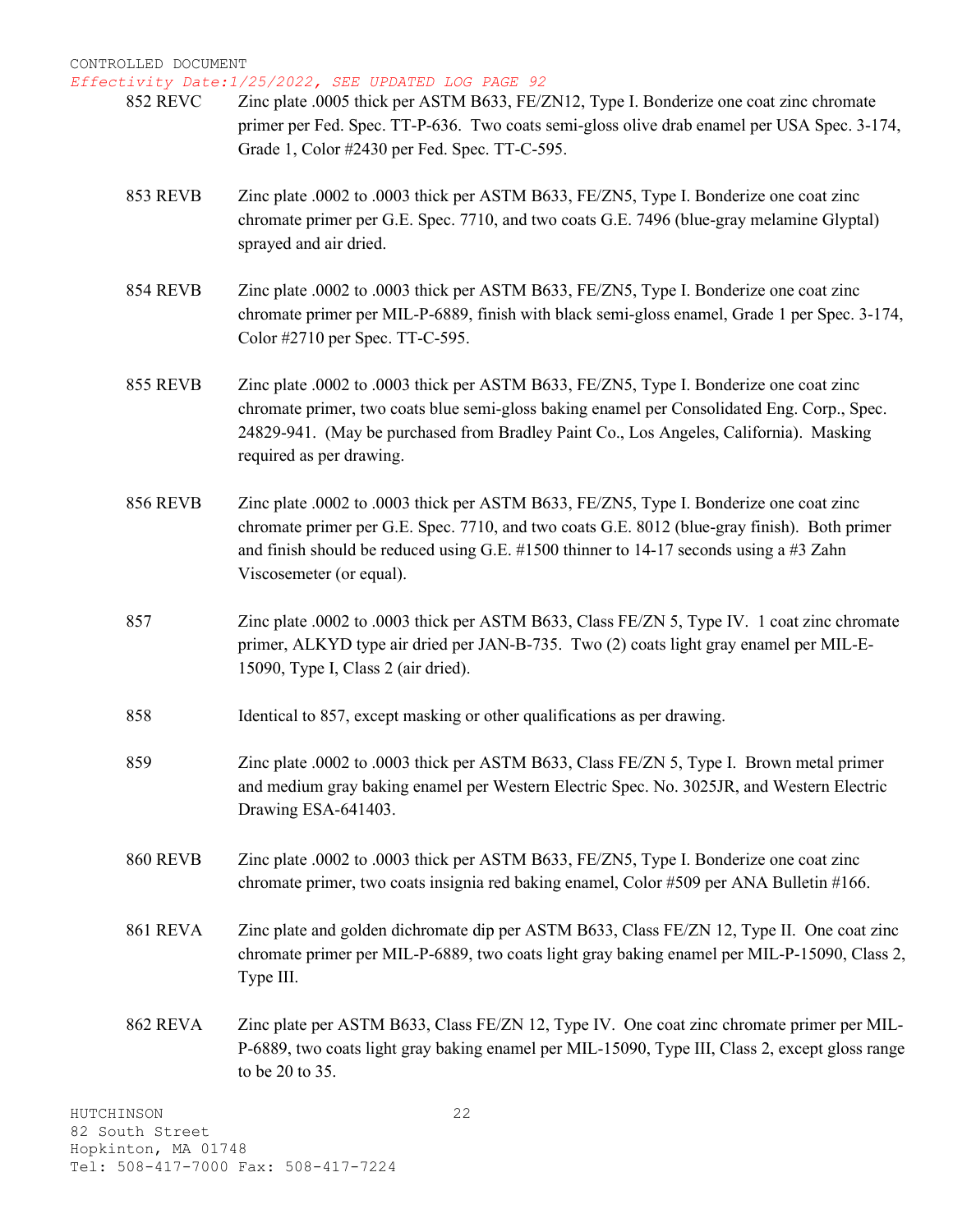| 863 REVB        | Zinc plate .0002 to .0003 thick per ASTM B633, FE/ZN5, Type I. Bonderize one coat zinc       |
|-----------------|----------------------------------------------------------------------------------------------|
|                 | chromate primer and two coats gray baking enamel, Formula No. 13811, Lot No. 62657.          |
|                 | (Purchase from A.C. Buschman & Co., Newark, New Jersey).                                     |
| <b>864 REVA</b> | Zinc plate per ASTM B633, Class FE/ZN 12, Type II or Type III. Two coats of paint per MIL-E- |
|                 | 15090, Type II, Class 2, Color 26357 per TT-C-595.                                           |
| <b>865 REVA</b> | Zinc plate per ASTM B633, Class FE/ZN 12, Type IV. Primer per TT-P-636, plus 2               |
|                 | coats olive drab baked enamel per TT-E-529, Color #2430 per TT-C-595.                        |

#### MISCELLANEOUS FINISHES

| 866             | Passivate per Barry Data Sheet #692.                                                                                                                                                                                                                 |
|-----------------|------------------------------------------------------------------------------------------------------------------------------------------------------------------------------------------------------------------------------------------------------|
| 867             | Passivate per Barry Data Sheet #693.                                                                                                                                                                                                                 |
| 868             | Bright alloy plate as per Barry Data Sheet #689.                                                                                                                                                                                                     |
| 869             | Chemical polish as per Barry Data Sheet #690.                                                                                                                                                                                                        |
| <b>870 REVB</b> | Phosphate treat per TT-C-490, Type I or grit blast. Prime with zinc chromate primer per TT-P-<br>1757, Color Y, and finish with olive drab enamel, Color No. 24084 per TT-C-595. Masking or<br>other specifications as per drawing.                  |
| 871             | Phosphate treat per TT-C-490, Type I or grit blast. Prime with zinc chromate primer per TT-P-<br>1757, Color Y, and finish with light gray enamel per MIL-E-15090, Type II, Class 2 (2 coats of<br>enamel), Color No. 26307 per FED-STD-595.         |
| <b>872 REVA</b> | Anodize and apply instrument black enamel per MIL-E-5557, Type IV (baking), Color<br>No. 37038 per Federal Spec. TT-C-595. Apply per Barry Data Sheet #660. Masking or<br>other specifications per drawing.                                          |
| 873             | Prime and finish Marine Corps., Green, Color No. 23 (semi-gloss) in accordance with<br>MIL-T-704, Type A and TT-E-485, Type II.                                                                                                                      |
| 874             | Caustic etch, one coat zinc chromate primer per MIL-P-8585, Type II, fine black wrinkle<br>per MIL-E-5558, Type I (use toluene thinner per Federal Specification TT-T-548), mask<br>as per drawing. Maximum baking temperature not to exceed 250° F. |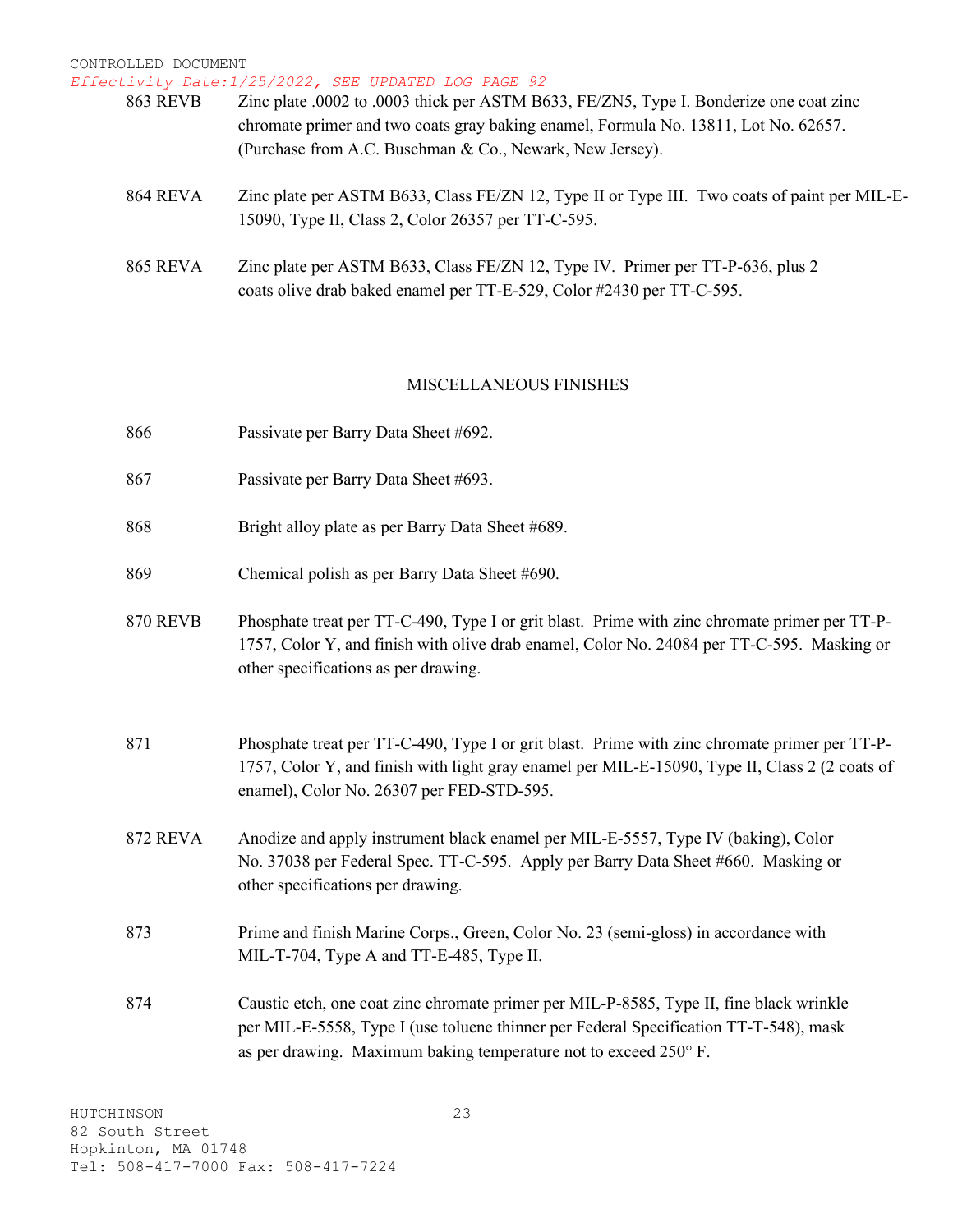*Effectivity Date:1/25/2022, SEE UPDATED LOG PAGE 92*

| 875 | Phosphate coat per OD-7401, one coat zinc chromate primer (alkyd type) air dried JAN-<br>P-735; two coats light gray air drying enamel, per MIL-E-15090, Class 2, Type I.                                        |
|-----|------------------------------------------------------------------------------------------------------------------------------------------------------------------------------------------------------------------|
| 876 | One coat zinc chromate primer (alkyd type) baked JAN-P-735; two coats light gray<br>enamel per MIL-E-10090, Class 2, Type III.                                                                                   |
| 877 | One coat zinc chromate primer; one covering coat light gray machine enamel.                                                                                                                                      |
| 878 | Clear sulfuric anodize per MIL-A-8625, Type II, and strontium chromate prime per Barry<br>Data Sheet No. 581.                                                                                                    |
| 879 | Prime per MIL-C-15328, two coats baked gray enamel per MIL-E-15090, Class 1. See<br>drawing for masking requirements.                                                                                            |
| 880 | Light green baking enamel per Barry Data Sheets 588 and 589.                                                                                                                                                     |
| 881 | Identical to 875, except masking or other qualifications as per drawing.                                                                                                                                         |
| 882 | Prime with MIL-P-6889, Type I, zinc chromate primer per MIL-P-6808.                                                                                                                                              |
| 883 | Phosphate coat per OD-7401, plus zinc chromate primer and light gray enamel per<br>Western Electric Drawing #MPS-91876, and color chip referenced therein.                                                       |
| 884 | Identical to 883, except masking or other qualifications as per drawing.                                                                                                                                         |
| 885 | Cloth wheel, buff surfaces designated on drawing, and passivate all over.                                                                                                                                        |
| 886 | Light vapor blast and passivate.                                                                                                                                                                                 |
| 887 | Gray endurion.                                                                                                                                                                                                   |
| 888 | Prepare surface per Televiso Corp., Spec. #107-129. Prime per Televiso Corp., Spec.<br>#107-128 and paint synthetic lusterless baked gray enamel per Televiso Corp., Spec.<br>#107-127.                          |
| 889 | Prime all over with one coat zinc chromate primer per MIL-P-6889, Type I, bake for 1/2<br>hour at 250° F. Finish all over with one coat dull black enamel (thinned for spraying).<br>Bake for 3 hours at 300° F. |
| 890 | Electroplate 60-40 solder - .0005 minimum thickness.                                                                                                                                                             |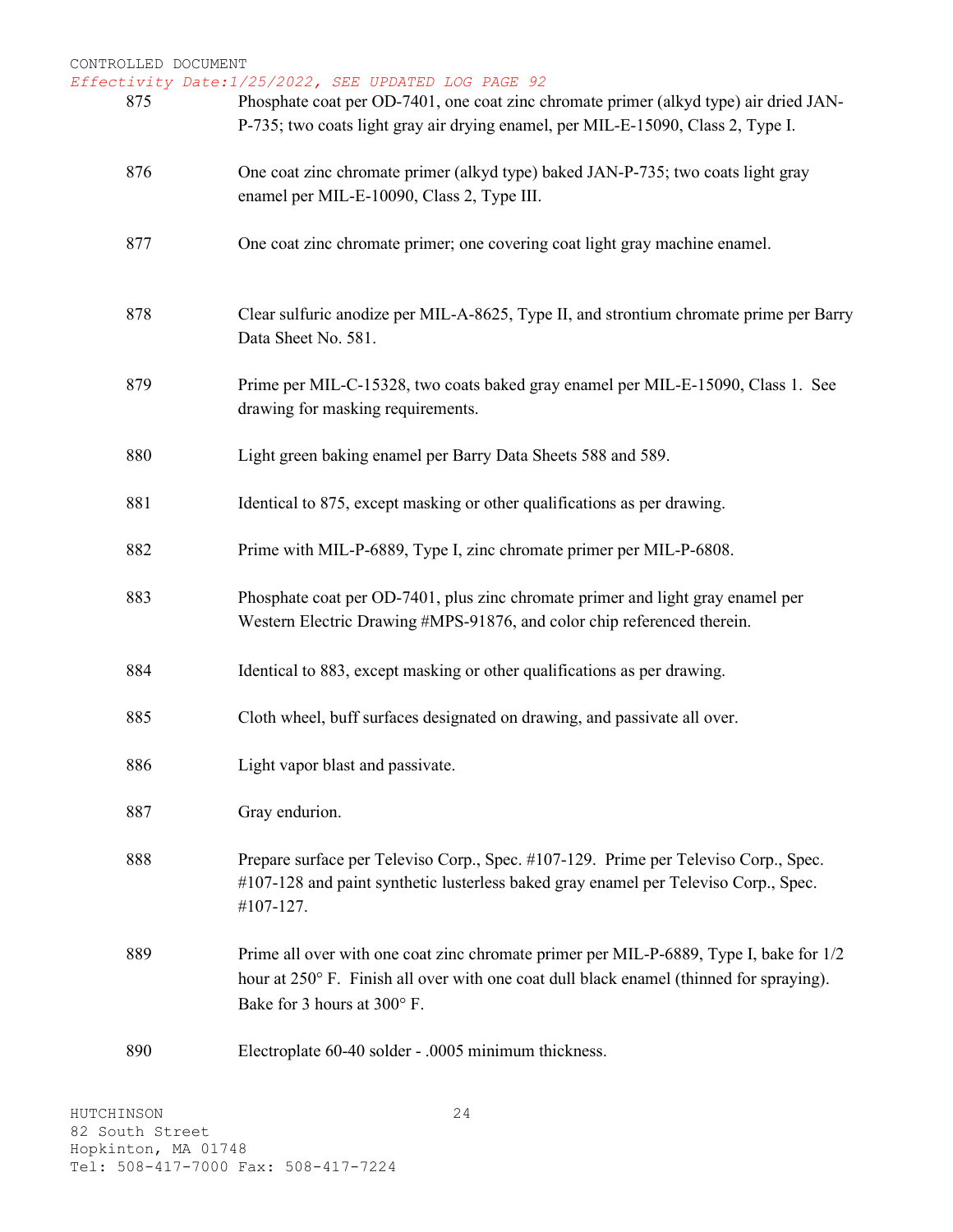### CONTROLLED DOCUMENT *Effectivity Date:1/25/2022, SEE UPDATED LOG PAGE 92* Caustic dip per Barry Finish 909 - satin finish and water dip lacquer. 892 Alodine 600 process, per MIL-DTL-5541. 893 One coat zinc chromate primer, one coat bright red machine enamel. 894 One coat zinc chromate primer, one coat dark gray machine enamel. See drawing for masking requirements. 895 REVA Caustic dip per Barry Finish 909 - one coat of zinc chromate primer; one coat dark gray machine enamel. 896 One coat dark gray machine enamel. 897 Green strontium chromate, epoxy base primer. See Barry Data Sheet #635. 898 Same as Suffix 897, except masking or other qualifications as per drawing. 899 Alodine 1000 per MIL-DTL-5541 (colorless).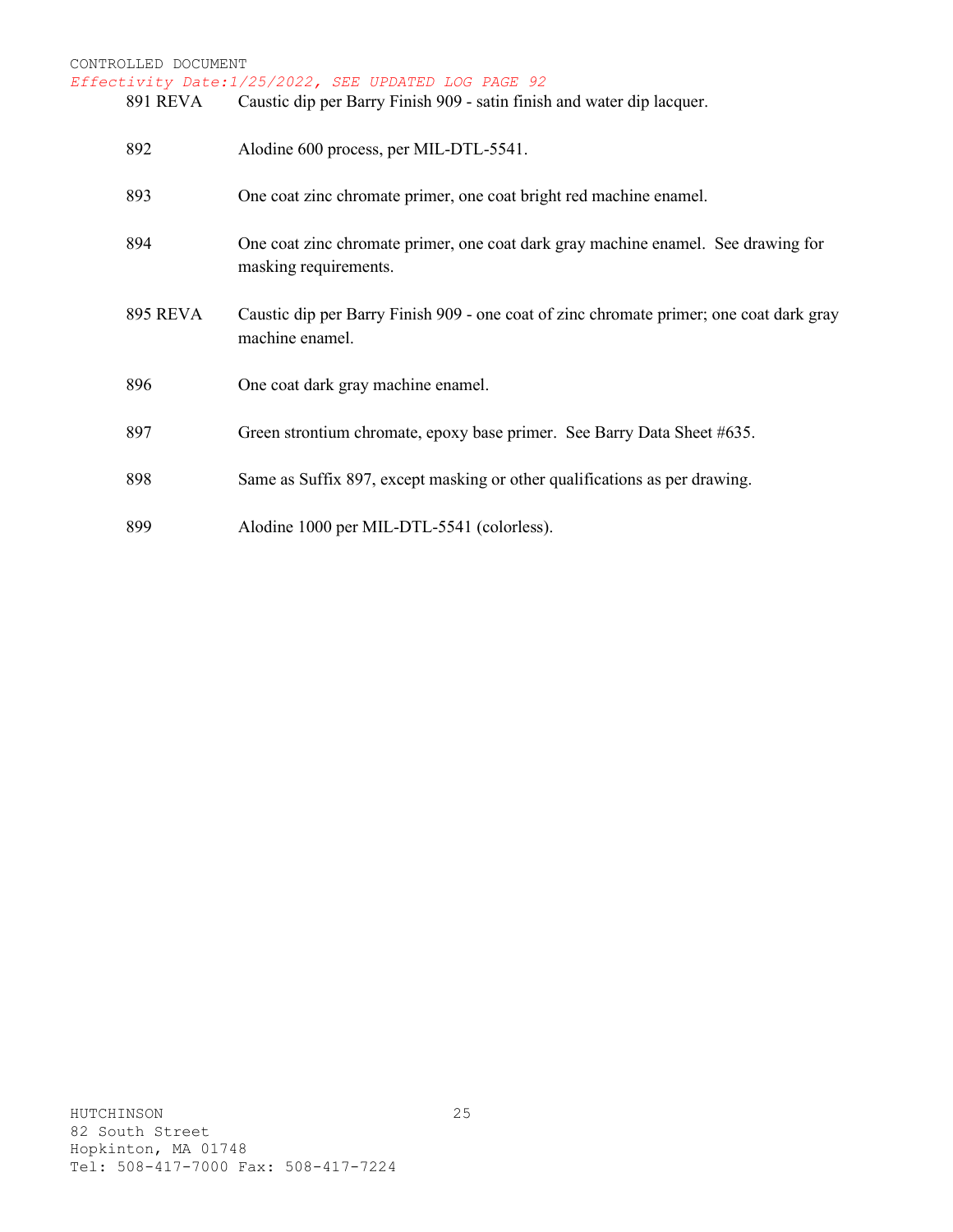#### PASSIVATED FINISHES

| 900                           | Zinc phosphate, Type I per TT-C-490.                                                                                                                                                                               |
|-------------------------------|--------------------------------------------------------------------------------------------------------------------------------------------------------------------------------------------------------------------|
| 901 C                         | Passivate per ASTM A967 or SAE AMS2700 (QQ-P-35 has been superceded).                                                                                                                                              |
| 902                           | Black passivate, Type I, no post-treatment dip*, Type II, dip in oil, and wipe to remove<br>excess. * (To be used unless otherwise specified). Finish No. 902 has been superseded by<br>Finish Nos. 9087 and 9088. |
| 903                           | Passivate and black wrinkle.                                                                                                                                                                                       |
| 904                           | Electropolish and passivate.                                                                                                                                                                                       |
| 905                           | Passivate and apply zinc chromate primer per MIL-P-6889 on surfaces specified on<br>drawing.                                                                                                                       |
| 906                           | Passivate and apply zinc chromate primer per MIL-P-6889 all over.                                                                                                                                                  |
|                               | <b>OXIDE FINISHES</b>                                                                                                                                                                                              |
| 907                           | Black oxide per MIL-C-13924, Class 2. (With supplementary preservative treatment).<br>Wipe and remove excess preservative.                                                                                         |
| 908                           | Black oxide on unplated steel.                                                                                                                                                                                     |
|                               | <b>CAUSTIC FINISHES</b>                                                                                                                                                                                            |
| <b>909 REVB</b>               | Colorless Chemical Conversion Coat Per MIL-DTL-5541, Class 1A. Use BDS<br>1749 when performing Caustic Etch within Barry Controls.                                                                                 |
| 910 REVA                      | Caustic dip identical to Barry Finish 909.                                                                                                                                                                         |
| 911 REVA                      | Caustic dip per Barry Finish 909, dip in thin lacquer (20 parts thinner to 1 part clear<br>lacquer).                                                                                                               |
| 912 REVA                      | Caustic dip per Barry Finish 909, black paladin primer, black wrinkle.                                                                                                                                             |
| 913                           | Nickel plate per Navy Spec. MIL-P-6859, and black ebonol, Type I, Class A. (.0005"<br>thick plating).                                                                                                              |
| HUTCHINSON<br>82 South Street | 26                                                                                                                                                                                                                 |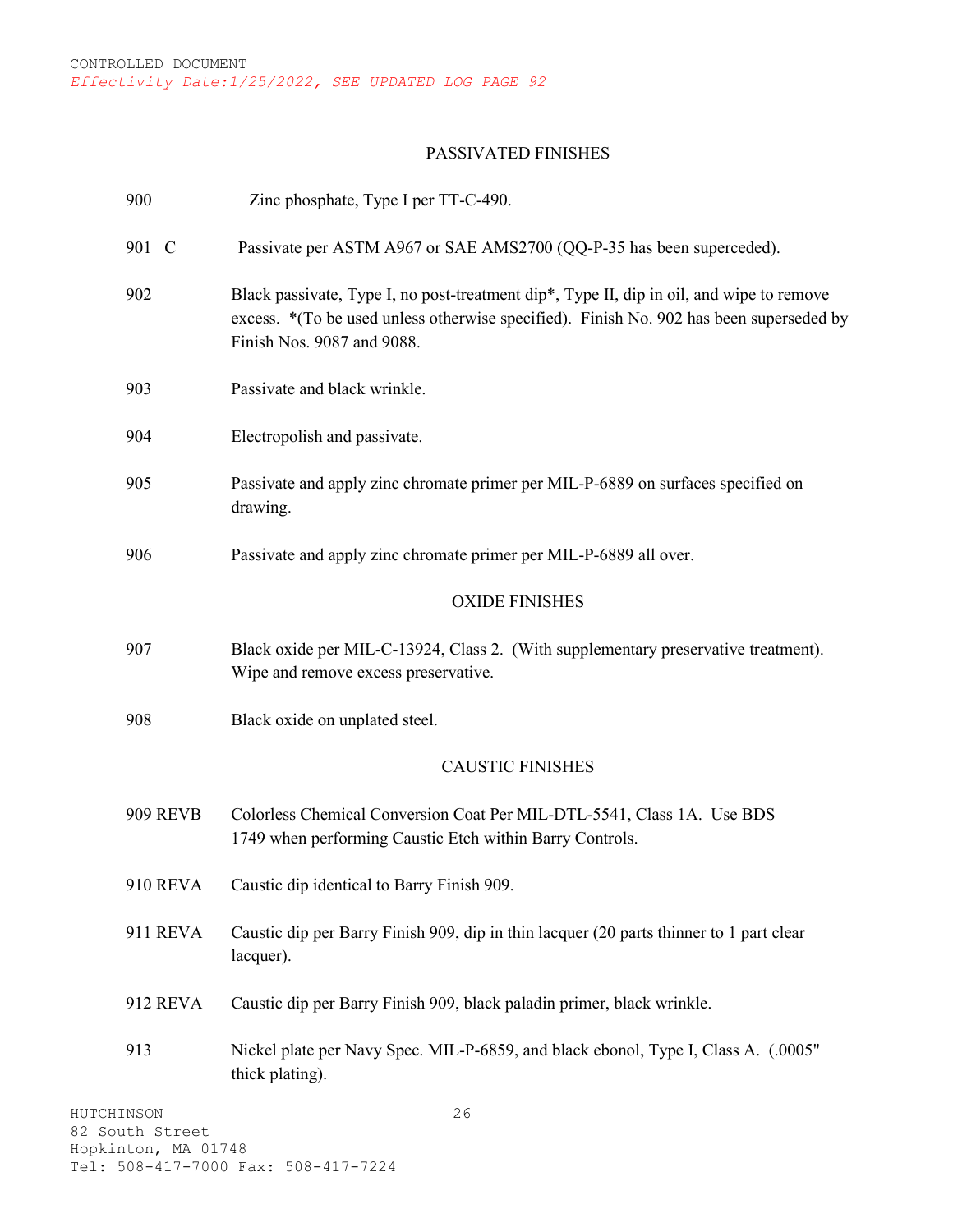- 914 REVA Caustic dip per Barry Finish 909, gray paladin primer, gray wrinkle enamel.
- 915 REVA Caustic etch per Barry Finish 909, zinc chromate primer per Spec. MIL-P-6889, Type II, black wrinkle per Spec. MIL-E-5558, Type II.
- 916 REVA Caustic etch per Barry Finish 909, one coat of zinc chromate primer per Spec. MIL-P-6889, and one coat of flat black lacquer.
- 917 Identical to 916, except masking or other qualifications as per drawing.
- 918 REVA Caustic dip per Barry Finish 909, and apply zinc chromate primer per MIL-P-6889 on surfaces specified on drawing.
- 919 Clean and degrease thoroughly. One coat of wash pretreatment per MIL-P-15328 applied as a continuous film 0.0002" to 0.0003" thick. One coat zinc chromate primer per MIL-P-8585. Two coats gray enamel per MIL-E-15090, Class 2, Type III, each coat .001" thick.
- 920 REVA Aluminum conversion coating per MIL-DTL-5541, Class 1A (color per drawing and applicable color chips). Color to be yellow unless otherwise specified.
- 921 Iridite #14 (Alcote) and green dye.
- 922 Iridite frosted finish on aluminum alloy.
- 923 Identical to 911, except masking required as per drawing.
- 924 Iridite #14-2 per Air Associates, Spec. RS404, per color chip supplied by Production Engineering.
- 925 Iridite #14 (Alcote). Cover with black palladin primer, fine black wrinkle per MIL-E-5558, Type I. Apply per MIL-E-7851.
- 926 Identical to 927, except less masking.
- 927 Caustic etch, one coat zinc chromate primer per MIL-P-6889. Olive green lusterless enamel per MIL-E-11237, mask as per drawing.
- 928 Dichromate per MIL-M-3171, Type III, (Dow No. 7) with masking required as per drawing.
- 929 Dichromate per MIL-M-3171, Type III, (Dow No. 7).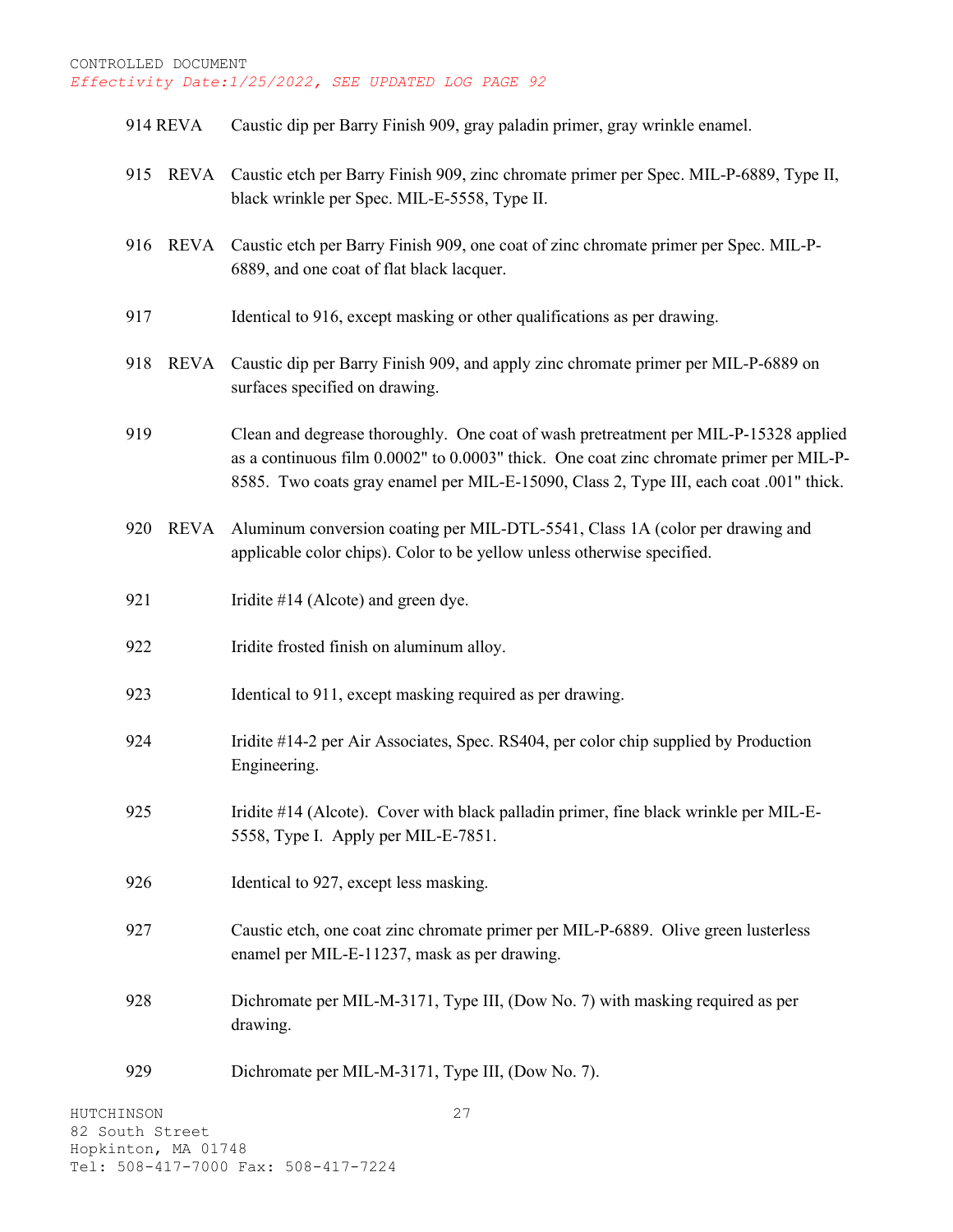#### SILVER PLATED FINISHES

| 930             | Silver plate .0002 to .0004 thick.                                                                                                |
|-----------------|-----------------------------------------------------------------------------------------------------------------------------------|
| 931             | Silver plate .0002 to .0004 thick and water dip lacquer, per Collins Spec. 580-0022 00, (per U.S.<br>Army Spec. 72-53, Par. 3-E). |
| 932             | Silver plate .0005 minimum thickness, per QQ-S-365, Type I, Grade B.                                                              |
| 933             | Silver plate .0005 to .00075 thick, and dip in water, dip lacquer per G.E. Spec. F, 45GPL.                                        |
| 934             | FLASH silver plate.                                                                                                               |
| 935             | Dull silver plate 0.0005 to .00075 per G.E. Spec. F70H2C.                                                                         |
| 936             | Silver plate .0002 to .0004, and water dip lacquer per Navy Spec. 46-P-5, Type 1, Class 2.                                        |
| 937             | Bright silver plate per QQ-S-365, Type III, Grade A (.0005 min. thick).                                                           |
| 938             | Bright silver plate per QQ-S-365, Type III, .0005 thick.                                                                          |
|                 | NICKEL PLATED FINISHES                                                                                                            |
| 939             | Nickel plate .0005 min. thickness per MIL-P-6395, Type I, Class B.                                                                |
| <b>940 REVB</b> | Nickel plate per QQ-N-290, Class 1, Grade G, (thickness per Table I).                                                             |
| 941             | Copper plate .0002 to .0003 and black oxidize.                                                                                    |
| 942             | Black nickel plate .0002 to .0003 thick.                                                                                          |
| <b>943 REVB</b> | Nickel plate per QQ-N-290, Class 1, Grade E, (thickness per Table I).                                                             |
| 944 REV C       | Nickel plate per QQ-N-290, Class 1, Grade F, (thickness per Table I).                                                             |
| 945             | Chromium plate per AN-P-39, Class A, Type I, (0.00002 min.).                                                                      |
| 946             | .0005 thru .0006 copper plate; .0004 to .0005 nickel plate; flash chrome. Minimum build-up .001,<br>maximum build-up .002.        |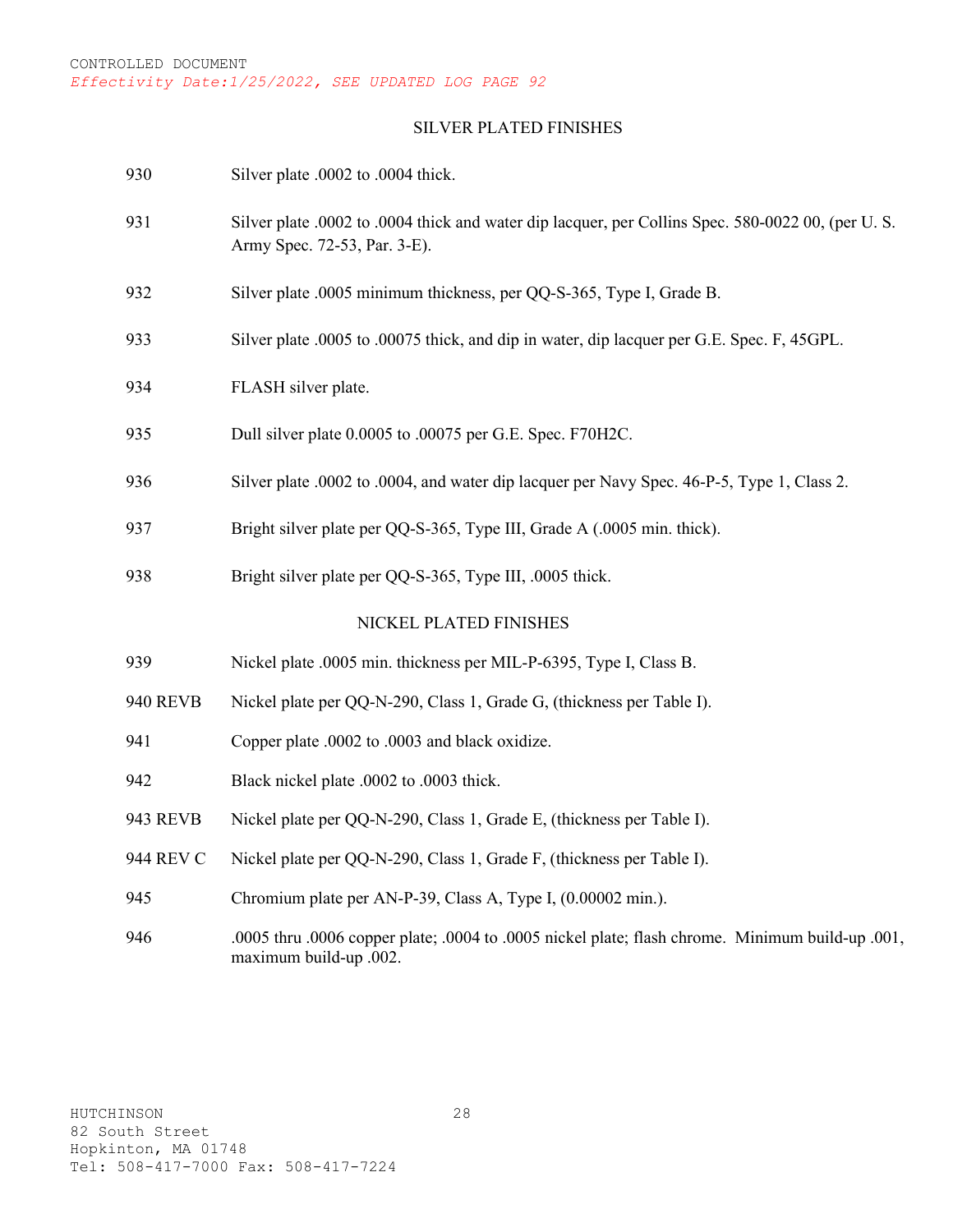#### MISCELLANEOUS FINISHES

- 947 Passivate, one coat black paladin primer, two coats dull black baking enamel per MIL-E-11237. Masking required as per drawing.
- 948 Phosphate coat per U.S. Army Spec. 57-0-2C, Type II, Class C. One coat zinc chromate primer per MIL-P-6889. One coat dark gray enamel per U.S. Navy Specification 52E4, Type C, 35° min. gloss.
- 949 REVA Chromate conversion coat per MIL-DTL-5541, Class 1A. One coat zinc chromate primer .0004 to .0006 thick per MIL-P-8585. Apply two coats gray enamel, each layer approximately .001 thick per MIL-E-15090, Type III, Class 1. Mask as required per drawing.
- 950 Dull black air drying enamel.
- 951 Zinc chromate primer per Spec. MIL-P-6889, one coat lusterless air drying olive drab enamel.
- 952 Semi-gloss, machinery gray, air drying enamel per Spec. TT-C-595, Shade #2610 per Spec. 72-53, Table 1, Type I.
- 953 Black palladin primer, fine black wrinkle, per MIL-E-5558, Type I, apply per MIL-E-7851.
- 954 Zinc chromate primer, one coat dull black baking enamel.
- 955 Zinc chromate primer, per Spec. MIL-P-8585.
- 956 Zinc chromate primer per Spec. MIL-P-8585, two coats dull black baking enamel.
- 957 One coat zinc chromate primer per Spec. MIL-P-6889, and two coats dull black enamel, Munsell N 1.5, Gloss 2-8.
- 958 Zinc chromate primer per Spec. MIL-P-8585, Type II, black wrinkle per Spec. MIL-E-5558, Type II.
- 959 Gray palladin primer, gray wrinkle.
- 960 REVA Hot tin dip, .0002 minimum thickness, per MIL-T-10727, Type II. MIL-T-10727 has been deemed obsolete. Please refer to ASTM B 339.
- 961 Galvanized.
- 962 Tin plate per Spec. MIL-T-10727 (ord.), Type I .0003" minimum thickness.
- 963 One coat moisture resistant varnish.
- 964 One coat clear flat lacquer.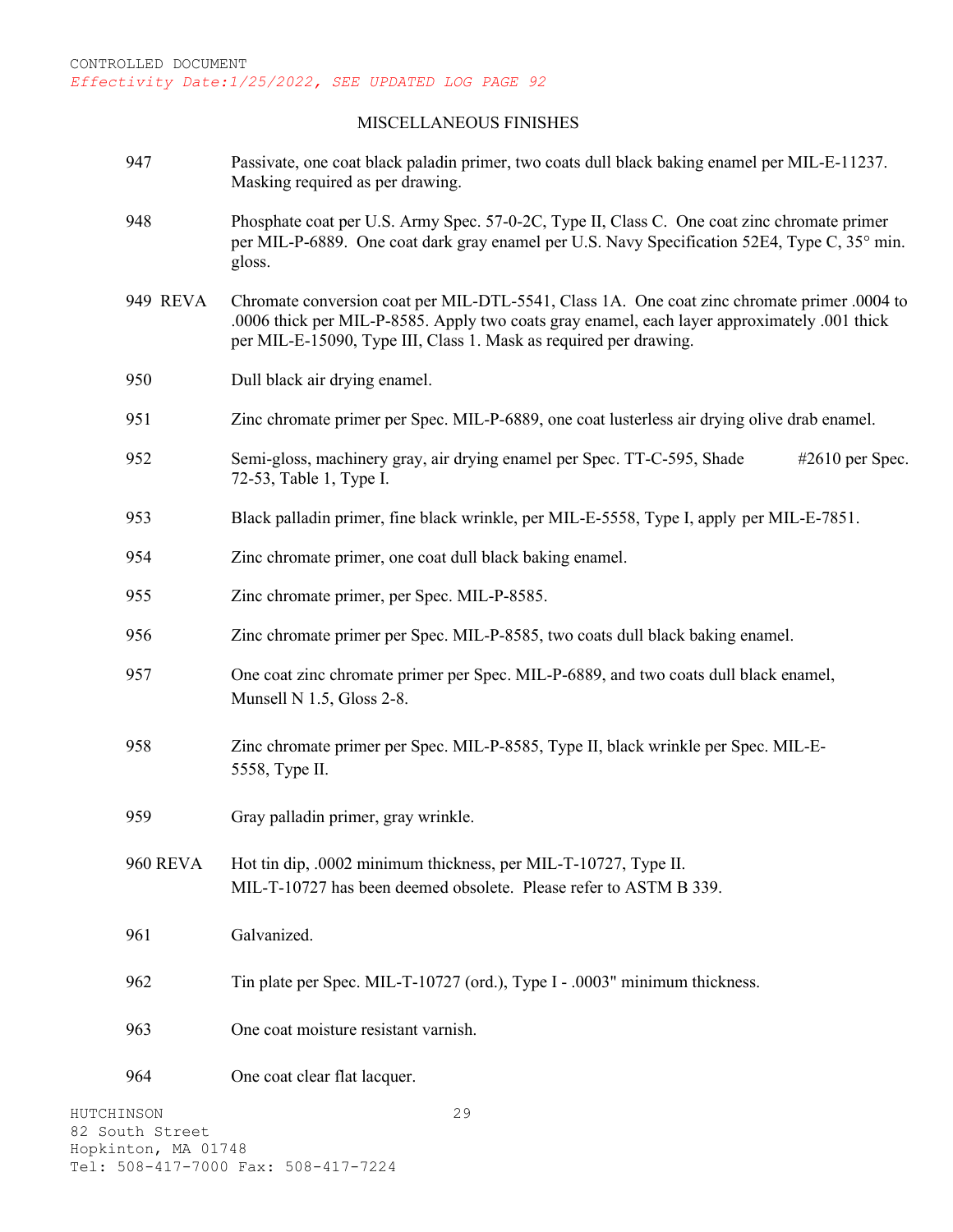| HUTCHINSON | 30                                                                                                                                                                                                                                                              |
|------------|-----------------------------------------------------------------------------------------------------------------------------------------------------------------------------------------------------------------------------------------------------------------|
| 981        | Ebonol "S" (black finish for steel; with lacquer).                                                                                                                                                                                                              |
| 980        | Olive drab endurion and wax.                                                                                                                                                                                                                                    |
| 979        | Caustic etch surfaces prior to specified painting operation. One coat zinc chromate primer, and<br>two coats blue semi-gloss baking enamel per Consolidated Eng. Corp., Spec. 24829-941. (May be<br>purchased from Bradley Paint Co., Los Angeles, California). |
| 978        | One coat zinc chromate primer per MIL-P-6889, 2 coats light gray baking enamel per MIL-E-<br>15090, Class 2, Type III.                                                                                                                                          |
| 977        | Spray with Voplex Corp. polyester resin #331.1352300, yellow paint, and #600.102000 thinner (1<br>to 1 mix).                                                                                                                                                    |
| 976        | Phosphate dip, and one full wet coat of David E. Long Corp., #A-149, yellow paint.                                                                                                                                                                              |
| 975        | Phosphate coat per U.S. Army Spec. 57-0-2C, Type II, CLass C. Finish with one coat Barrylac<br>traffic marking yellow.                                                                                                                                          |
| 974        | Alodine 1200 process per MIL-DTL-5541.                                                                                                                                                                                                                          |
| 973        | Dip in Oakite #36, rinse in hot water, dip in clear water, dip lacquer per G. E. Spec. F45-GP1.                                                                                                                                                                 |
| 972        | Dip in Oakite #36, and rinse in cold running water (per G. E. Spec., P4-GP2, Part V) (for alloys of<br>more than 1% copper).                                                                                                                                    |
| 971        | Dip in Oakite #36, and rinse in hot water (per G. E. Spec., P-4-GP2, Part IV) (for alloys of less<br>than 1% copper).                                                                                                                                           |
| 970        | Dow #1 chemical treatment.                                                                                                                                                                                                                                      |
| 969        | Black Japan.                                                                                                                                                                                                                                                    |
| 968        | Phosphate coat, one coat black palladin primer, one coat black rubber base gloss paint.                                                                                                                                                                         |
| 967        | Phosphate coat per U.S. Army Spec. 57-0-2C, Type II, Class C, finish with dark gray<br>enamel per U. S. Navy Spec. 52E4, Type C, 35° min. gloss.                                                                                                                |
| 966        | Phosphate coat.                                                                                                                                                                                                                                                 |
| 965        | Two coats clear spar varnish.                                                                                                                                                                                                                                   |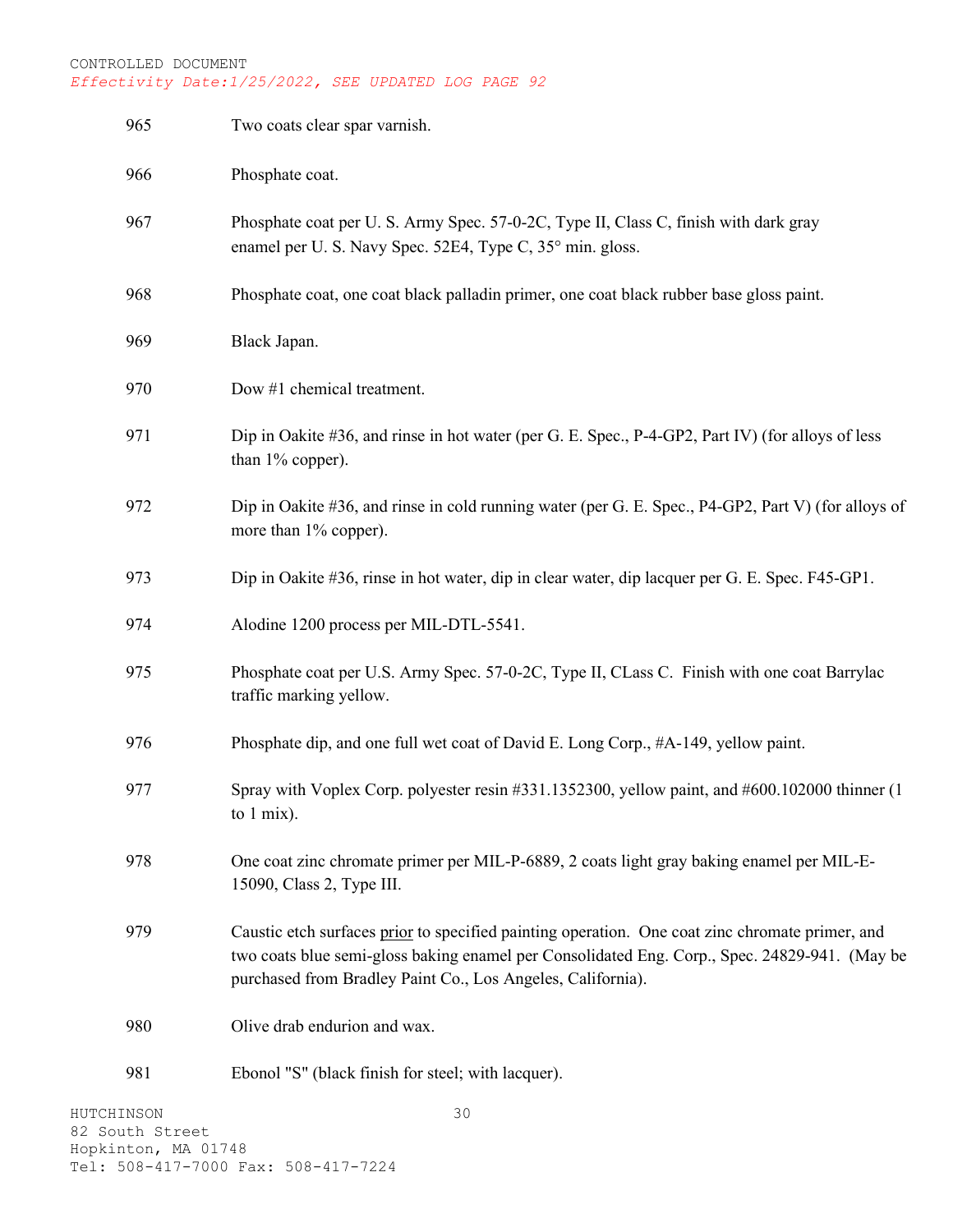| 982                                    | Medium red baking enamel equivalent of Chem-Lac, Prod. No. 6009.                                                                                                                                               |
|----------------------------------------|----------------------------------------------------------------------------------------------------------------------------------------------------------------------------------------------------------------|
| 983                                    | Two coats zinc chromate primer, per JAN-P-735. One coat Marine Corp. green enamel, per Fed.<br>Spec. TT-E-485B.                                                                                                |
| 984                                    | Synthetic gray enamel, Industries Sales Corp., type Seal D "202".                                                                                                                                              |
| 985                                    | Anodize (#600 American Chemical Paint Co.); one coat dull black air-drying enamel.                                                                                                                             |
| 986                                    | Ferrous chromate.                                                                                                                                                                                              |
| 987                                    | Identical to 974.                                                                                                                                                                                              |
| 988                                    | Lusterless green (olive drab) in accordance with TT-C-595, Color No. 3412. Surface to be<br>bonderized or primed with zinc chromate primer before application of finish coats.                                 |
| 989                                    | Phosphate dip and two coats zinc chromate primer.                                                                                                                                                              |
| <b>990 REVA</b>                        | Chemical film per MIL-DTL-5541, Class 1A. One coat of zinc chromate primer, 0.4 to 0.6 mil<br>(dry film) thick per MIL-P-6889; one coat semi-gloss enamel (Green No. 2430), per TT-C-595 and<br>TT-E-529.      |
| 991                                    | Finish per USAF Spec. Bulletin F29-20-19. One thin coat zinc chromate primer per MIL-P-6889.<br>Apply enamel per MIL-E-7851. Color 1775 (gloss black), Type I (fine wrinkle). NOTE:<br>MASKING AS PER DRAWING. |
| 992                                    | Similar to 953, except masking as per drawing.                                                                                                                                                                 |
| 993                                    | Alodine 100, per Bendix Spec. BM843A.                                                                                                                                                                          |
| 994                                    | Yellow machine enamel.                                                                                                                                                                                         |
| 995                                    | Red machine enamel.                                                                                                                                                                                            |
| 996                                    | Green machine enamel.                                                                                                                                                                                          |
| 997                                    | Electrolize, .0001 to .0002 thick.                                                                                                                                                                             |
| 998                                    | One coat zinc chromate primer per MIL-P-6889, Type I. Two coats dull black enamel per MIL-E-<br>11237. Masking required as per drawing.                                                                        |
| 999                                    | Zinc chromate primer per MIL-P-6889, Type II. Lusterless enamel (baked or air dried)<br>per TT-E-527, Color 3725 (black) per TT-C-595.                                                                         |
| HUTCHINSON                             | 31                                                                                                                                                                                                             |
| 82 South Street<br>Hopkinton, MA 01748 |                                                                                                                                                                                                                |
|                                        | Tel: 508-417-7000 Fax: 508-417-7224                                                                                                                                                                            |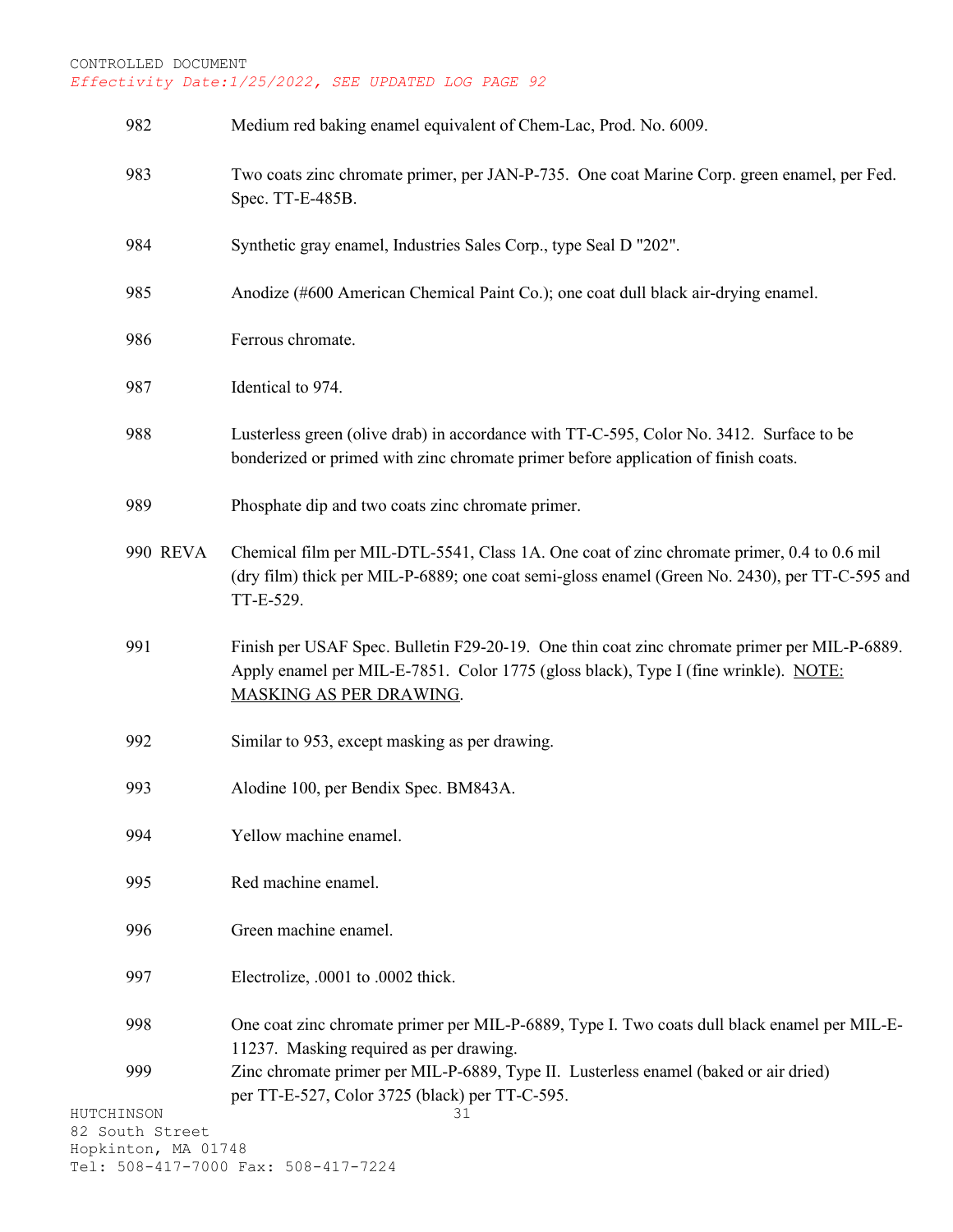#### ANODIZE WITH FINISH VARIATIONS

6001 Identical to Finish #602, except color to be matched with color chip marked "20593".

- 6002 Bright black anodize: Alcoa #R5 chemical brightener and chromic acid process, per Spec. MIL-A-8625, Type I, less dichromate seal/zinc chromate primer, per MIL-P-6889. Paint two coats, dull black lacquer; Color Chip #37038 (10° max. gloss). Mask and paint, as required per drawing. 6004 Bright black anodize: Alcoa #R5 chemical brightener and chromic acid process per MIL-A-8625, Type I, less dichromate seal.
- 6005 Black anodize: chromic acid process per MIL-A-8625, Type I.

6006 Hard anodize per MIL-A-8625, Type III, .003 - .004 thick.

- 6007 Anodize per Finish 7.1.1 of MIL-STD-171. Apply 1 coat zinc chromate primer, Spec. MIL-P-8585 per MIL-P-6808, and 2 coats (.0007 to .0012 each) enamel, Class 2, per MIL-E-15090.
- 6008 One coat of zinc chromate primer, 0.4 to 0.6 mil (dry film) thick per MIL-P-8585; one coat lusterless green enamel (Color No. 3412) per TT-C-595 and TT-E-527.
- 6009 Bright black anodize: Alcoa #R5 chemical brightener and chromic acid process per MIL-A-8625, Type I, less dichromate seal followed by zinc chromate primer per MIL-P-8585. Paint 2 coats dull black enamel per TT-E-527. Color No. 37038 per FED-STD-595. Masking required as specified on applicable drawing.
- 6010 Bright black anodize: Alcoa #R5 chemical brightener, and sulphuric acid anodize per Spec. MIL-A-8625, Type II\*, (not to be used on assembled parts) \*less dichromate seal. Followed by zinc chromate primer per MIL-P-8585. Paint 2 coats dull black enamel per TT-E-527, Color No. 37038, per FED. Std. 595. Masking required as specified on applicable drawing.
- 6011 Black anodize per MIL-A-8625. Type II, Class 2.
- 6012 Black anodize per MIL-A-8625, Type II, Class 2. Prime with zinc chromate primer per MIL-P-8585. Paint 2 coats dull black enamel per TT-E-527, Color No. 37038, FED-STD-595, masking required as specified on drawing.
- 6013 Black anodize per MIL-A-8625, Type I or II, Class 2.
- 6014 Blue anodize per MIL-A-8625, Type II, Class 2.
- 6015 Anodize and gray die per MIL-A-8625, Type I, Class 2. Color to approximate MIL-E-15090, gray enamel.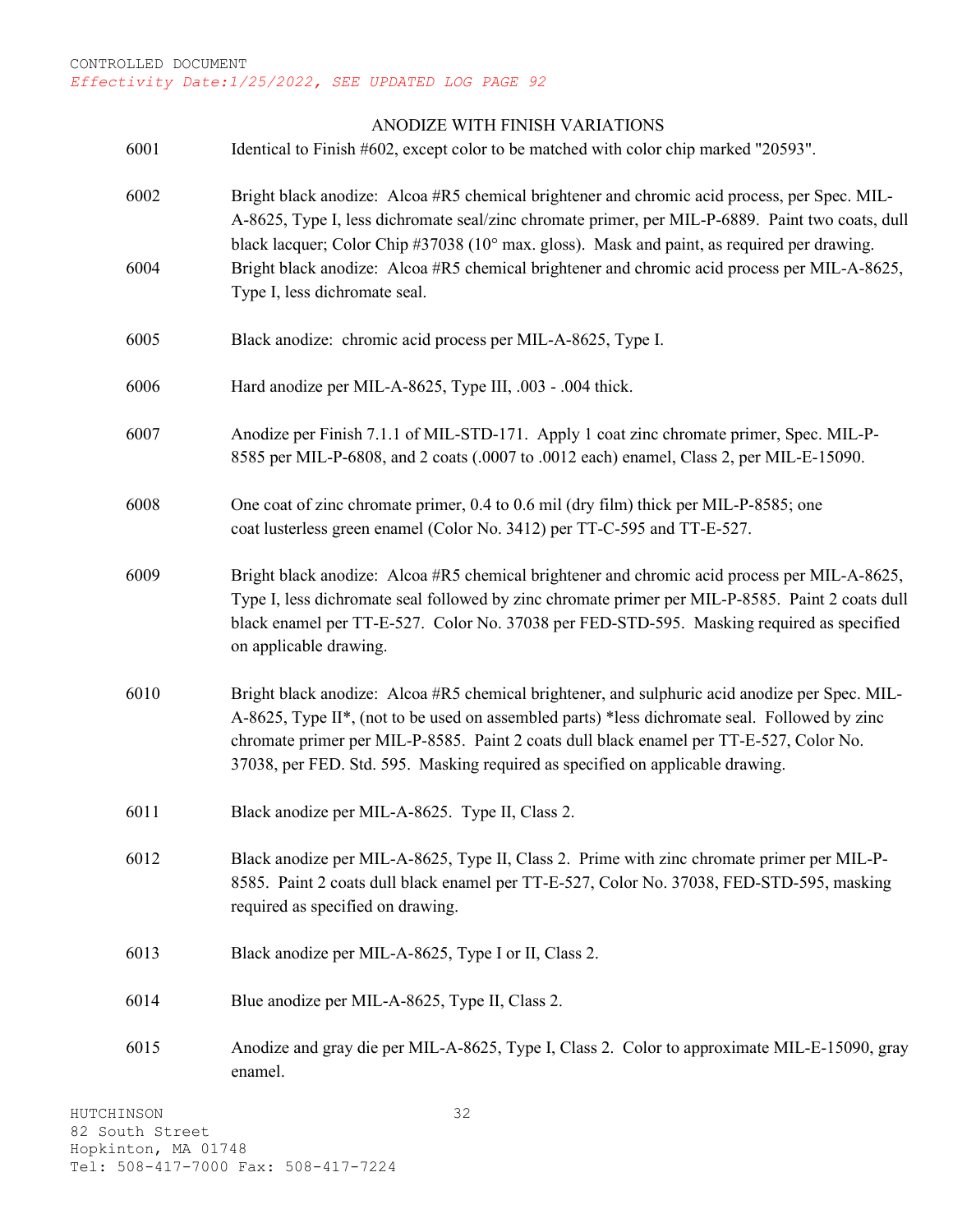*Effectivity Date:1/25/2022, SEE UPDATED LOG PAGE 92*

| 6016 | Anodize per MIL-A-8625, Type I, Class 1, and paint with darkened green zinc chromate primer,<br>AN Color No. 611; primer to conform with TT-P-1757. Masking required as specified on<br>drawing. |
|------|--------------------------------------------------------------------------------------------------------------------------------------------------------------------------------------------------|
| 6017 | Anodize per MIL-A-8625, Type I. One coat epoxy primer per MIL-P-23377.                                                                                                                           |
| 6018 | Sulphuric acid anodize, and dye gray per MIL-A-8625, Type II, Class 2. Color of dye to match<br>engine gray of FED-STD-595, Color No. 16081.                                                     |
| 6019 | Apply aluminum conversion coat per MIL-DTL-5541, Class 3. Mask areas indicated by drawing.<br>Anodize per MIL-A-8625, Type I, Class 1.                                                           |
| 6020 | Anodize per MIL-A-8625, Type III, .002 thk. Mask per drawing.                                                                                                                                    |
| 6021 | Anodic coating to MIL-A-8625, Type III, Class 2, Color: olive drab (approximating FED-STD-<br>595, Color Number 34102).                                                                          |
| 6022 | a) Black hardcoat anodize .0015-.0025 thk. per MIL-A-8625, Type III, Class 1, with<br>teflon dispersion coat by the Sanford process.                                                             |
|      | Approved source of supply:                                                                                                                                                                       |
|      | Duralectra Corporation<br>Natick, MA 01760                                                                                                                                                       |
|      | b) Prior to anodizing mask indicated areas as shown on drawing, masked area to be chemical film<br>per MIL-DTL-5541, Class 1A.                                                                   |
| 6023 | Anodize per MIL-A-8625, Type III, Class 1.                                                                                                                                                       |
| 6024 | Anodize per MIL-A-8625, Type III, Class 1, .002 to .003 thick.                                                                                                                                   |
|      | 6025 REV A Sulfuric acid anodize per MIL-A-8625, Type II, Class 2. Dye color similar to                                                                                                          |

AMS-STD-595 COLOR 36628, FLAT ALUMINUM.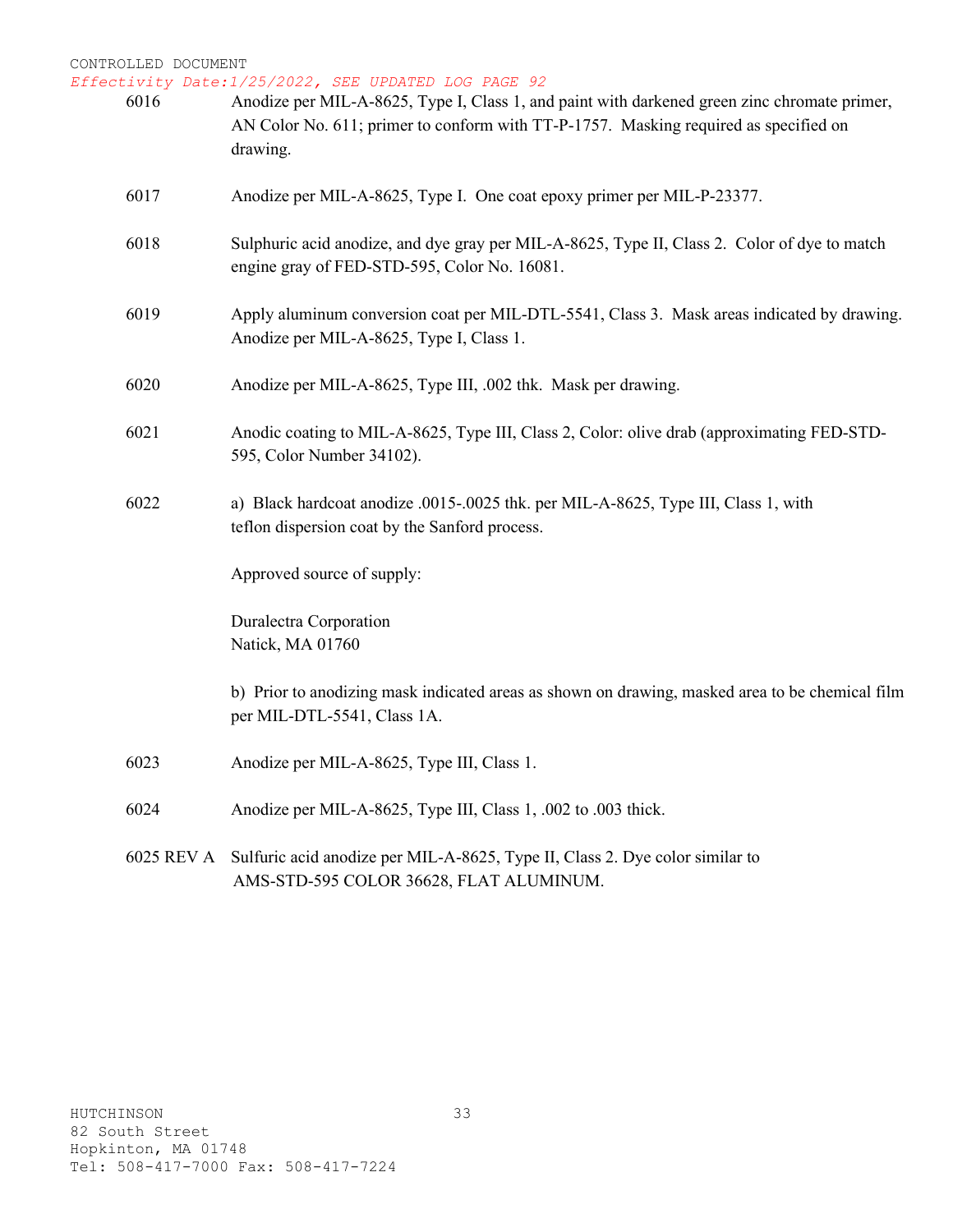*Effectivity Date:1/25/2022, SEE UPDATED LOG PAGE 92* CADMIUM PLATE WITH FINISH VARIATIONS

7002 Cad plate per QQ-P-416, Class 1, Type II, primicoat of wash pre-treatment per MIL-P-15328, applied as a continuous film .0002 to .0005 in. thick. Paint 2 coats light gray enamel, Formula III, per MIL-E-15090, Type II, Class 2. 7003 Cad plate per QQ-P-416, Class 3, Type III, phosphate dip and prime with zinc chromate per MIL-P-6889, and finish with gray enamel (lusterless) per MIL-E-15090, Class 2. Color #36231 per FED-STD-595. Threads must be free of paint. 7004 Cad plate per QQ-P-416, Class 3, Type II, 1 coat zinc chromate primer. Paint lusterless black, Color No. 37038, per FED-STD-595. Masking required as per drawing. 7005 "Finish per MIL-F-14072 - P373E: Cadmium plate .0005 thick per QQ-P-416, Type II, Class 1, prime with one coat 0.2 to 0.3 MIL (dry film) thick per MIL-C-15328. Paint one coat light gray semi-gloss enamel, 1.0 MIL thick per MIL-E-15090". 7006 Cad plate per QQ-P-416, Class 1, Type II. Paint per MIL-F-14072 - P371, semi-gloss gray enamel per MIL-E-15090, Type II, Class 3. 7007 "Cad plate .0005 min., and yellow dichromate per QQ-P-416, Class 1, Type II, in such a manner as to provide for maximum paint adhesion (when followed by zinc chromate, wash primer and baked enamel). No wetting agent of any kind may be used in rinses at any time in the processing. Finished parts must NEVER be delivered to us less than 24 hours after dichromating". 7008 REVA Cad plate per QQ-P-416, Class 1, Type II, one (1) coat zinc chromate primer per MIL-P-6889, and two (2) coats semi-gloss light gray baking enamel per MIL-E-15090, Type III, Class 2. 7009 Same as 7008, except masking required as per drawing. 7010 Cad plate .0005 thick, and golden dichromate dip per QQ-P-416, Class 1, Type II, and paint one coat of black lacquer. 7011 REVB Cadmium plate per QQ-P-416, Type II, Class 1; primer per TT-P-666, Class A or B; paint per Color 24084 (olive drab) per FED-STD-595 (2 coats). 7012 Cadmium plate .0003 to .0005 thick, and chromate per QQ-P-416, Class 2, Type II. Chromate treatment shall be of short duration (approx. 5 sec.), such that a bright silvery cadmium surface is produced with no visible iridescent yellow coloration. 7013 Cadmium plate .0003 thick minimum, and Iridite #8 per QQ-P-416, Type II, Class 2. Prime one coat, 0.75 to 1.25 MIL. Dry film thickness of Phenolic primer coating per MIL-P-12742. Apply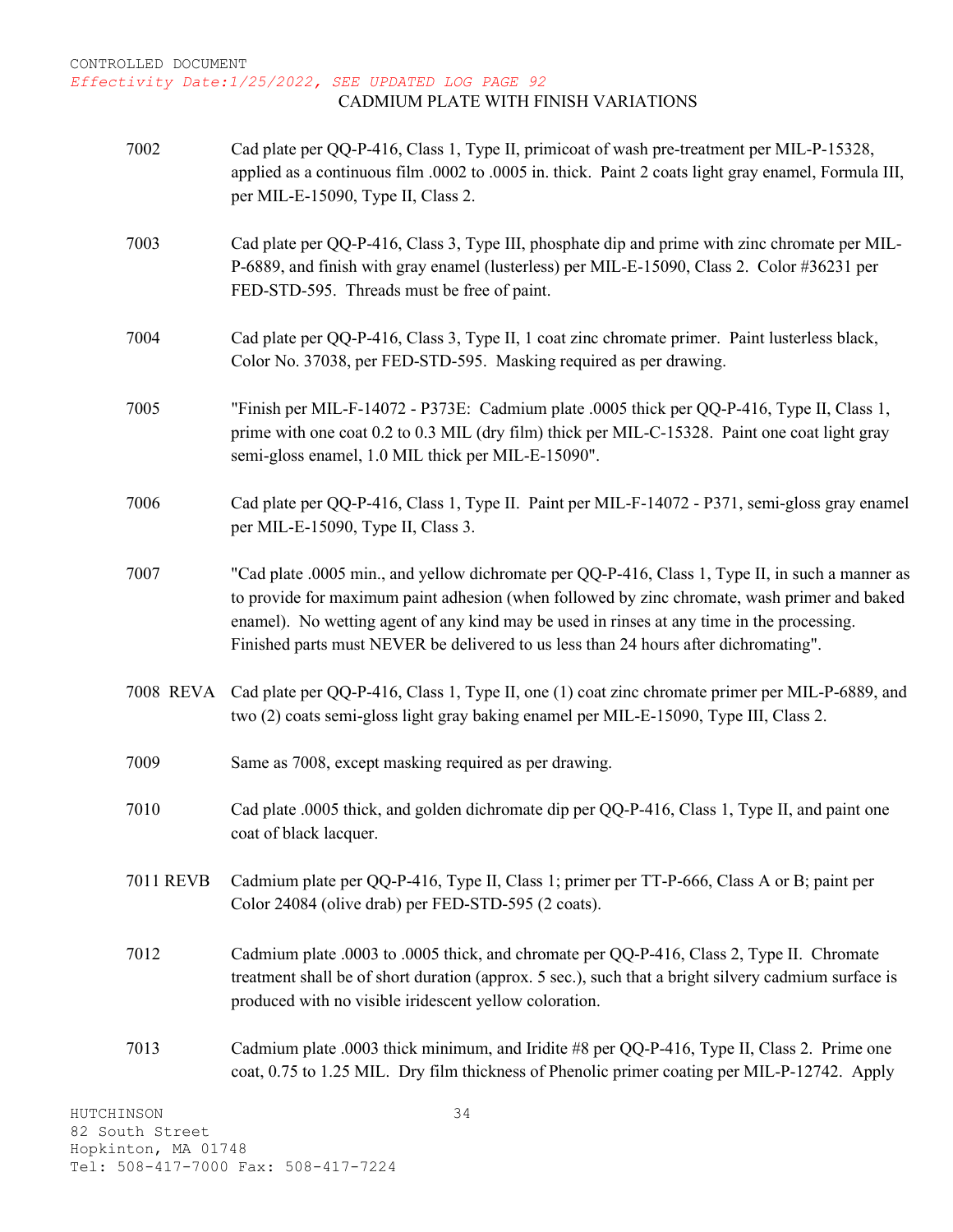#### *Effectivity Date:1/25/2022, SEE UPDATED LOG PAGE 92*

1.50 to 2.50 MIL dry film thickness of Phenolic enamel in accordance with TT-E-522, modified to match Marine Corps. Green #23, gloss infrared reflectance optional.

- 7014 Cadmium plate and chromate per QQ-P-416, Class 3, Type II. Chromate treatment shall be of short duration (approximately 5 seconds) such that a bright silvery cadmium surface is produced with no visible iridescent yellow coloration.
- 7015 Identical to 768, except masking required as specified on drawing.
- 7016 Cadmium plate per QQ-P-416, Type II or III, Class 1, one coat of zinc chromate primer 0.4 to 0.6 mil (dry film) thick per MIL-P-8585, or one coat of synthetic paint primer 0.8 mil minimum (dry film) thick per TT-P-636, or TT-P-664. Paint with (1) coat lusterless olive drab enamel, 1.0 to 1.5 mil (dry film) thick per TT-E-527, Color No. 34087 per FED-STD-595. (Finish M224 & P371A per MIL-F-14072).
- 7017 Identical to 7016, except masking required as specified on drawing.
- 7018 Cadmium plate per QQ-P-416, Type II, Class 1. Apply 2 coats of paint, enamel, alkyd, lusterless, Comp. G, Color #36236 (gray) per TT-E-527. Do not paint threads.
- 7019 Cadmium plate .0005 minimum thickness per QQ-P-416, Class 1, Type III. Epoxy paint per MIL-P-23236, Class 2 (color, black), Type I. Paint the steel surfaces with coating system as required to obtain the number of coats, and a dry minimum total thickness as specified by each manufacturer listed in the qualified products list, QPL 23236.
- 7020 Cadmium plate and olive drab iridite per QQ-P-416, Type II, Class 1 (Barry 718). Then prime with pre-treatment coating, 0.2 to 0.3 mil (dry film) thick per MIL-P-15328, followed by either 1 coat of zinc chromate primer, 0.3 to 0.6 mil (dry film) thick per MIL-P-8585, or one coat of synthetic paint primer, 0.8 mil minimum (dry film) thick per TT-P-636. Paint with 1 coat lusterless olive drab enamel, 1.0 to 1.5 MIL (dry film) thick per TT-E-527, Color No. 34087 per FED-STD-595. Priming and painting to be applied to only those surfaces specified on the applicable drawing.
- 7021 Cancelled.
- 7022 REVA Zinc plate, Type II, FE/ZN8, in accordance with ASTM B633. Wash primer per MIL-P-15328, applied as a continuous film, .0002 to .0005 thick followed by one (1) coat of zinc chromate primer per MIL-P-8585 applied as a continuous film .0005 to .0010 thick. Apply two (2) coats of gray enamel per MIL-E-15090, FE/ZN8, applied as continuous films approximately .001 thick.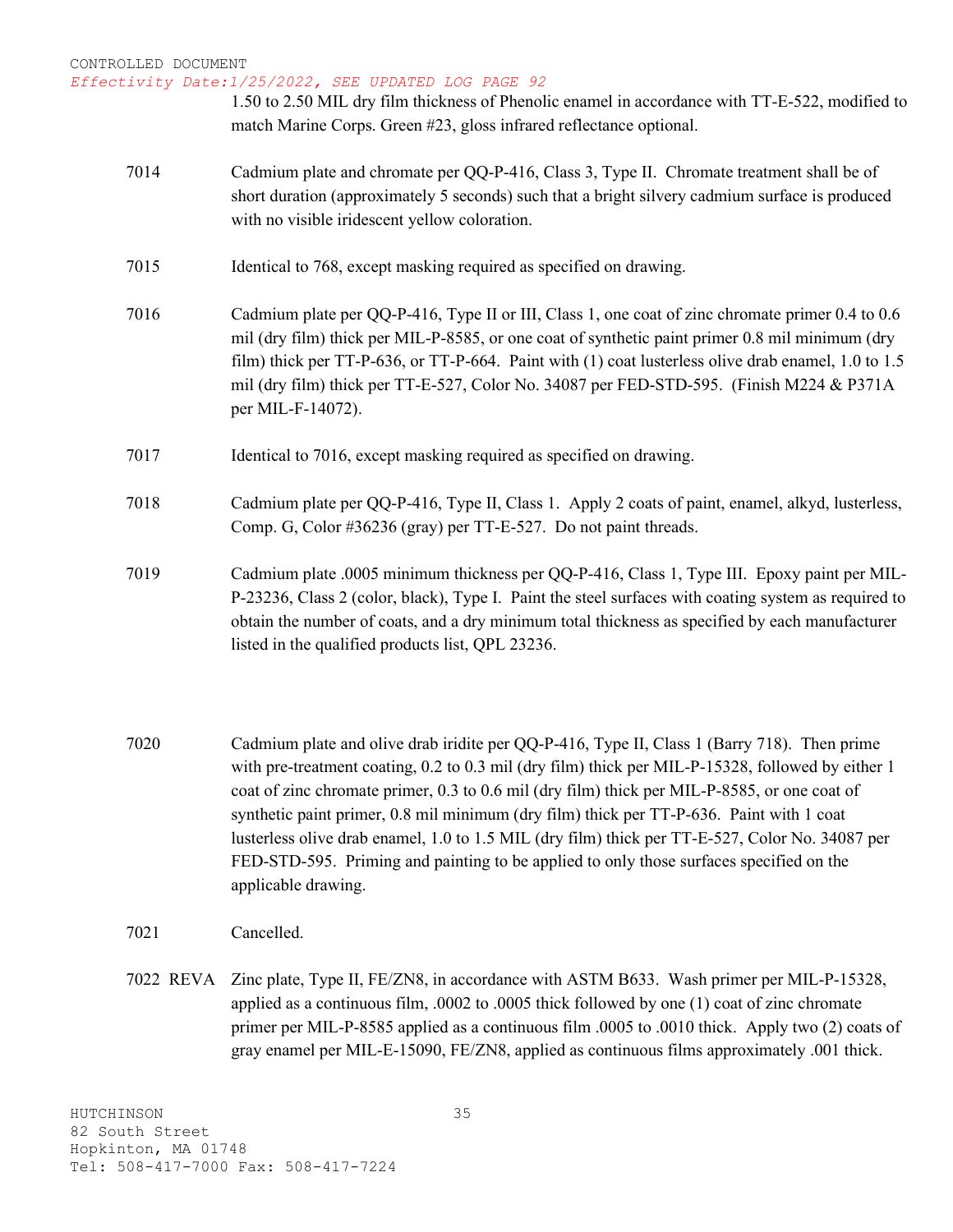*Effectivity Date:1/25/2022, SEE UPDATED LOG PAGE 92*

- 7023 Same as 7022, except masking required as per drawing before priming and painting.
	- 7024 Cadmium plate, per QQ-P-416, Class 2, Type II. Hydrogen embrittlement relief, 3 hrs. minimum at  $375^{\circ}$  + 25° F, within 1 hr. after plating.
	- 7025 Cadmium plate per QQ-P-416, Class 2, Type II. Omit plating in area specified on drawing.
	- 7026 .0002" min., bright cadmium plate with luster-on (trademark of the Chemical Corp.).
	- 7027 Grit blast, then cadmium plate per QQ-P-416, Type II, Class 2.
	- 7028 (For parts previously finished per 7027). Apply 1 coat zinc chromate primer per TT-P-1757, Color Y, and 2 coats of light gray enamel per MIL-E-15090, Type II, Class 2. Mask as required per drawing.
	- 7029 Cadmium plate per QQ-P-416, Type II, Class 2. Apply 1 coat of zinc chromate primer per TT-P-1757, Color Y, and 2 coats of light gray enamel per MIL-E-15090, Type II, Class 2.
	- 7030 Cadmium plate per QQ-P-416, Type II, Class 1 (Barry 708). Prime with pretreatment coating, 0.2 to 0.3 mil (dry film) thick per MIL-P-15328, either one coat zinc chromate primer, 0.3 to 0.6 mil (dry film) per MIL-P-8585, or 1 coat of synthetic paint primer, 0.8 mil min. (dry film) thick per TT-P-636, 1 coat semi-gloss gray enamel per TT-E-529, FED-STD-595, Color #26152 (Finish M224 and P371F of MIL-F-14072).
	- 7031 Cadmium plate per QQ-P-416, Type II, Class1. Pretreatment coating per MIL-C-8514. Zinc chromate per TT-P-1757. Paint per MIL-F-14072, lusterless forest green per MIL-E-52835.
	- 7032 Identical to 7031, except masking required as specified on drawing.
	- 7033 (Applies to parts which have been previously plated per Barry 712). Mask as required. Apply 1 coat of zinc chromate primer per TT-P-1757, Color Y, and 2 coats of light gray enamel per MIL-E-15090, Type II, Class 2.
	- 7034 REVA Cadmium plate per QQ-P-416, Class 1, Type I.
	- 7035 REVA Cadmium plate per QQ-P-416, Class 1, Type III. Prime with zinc chromate primer per TT-P-1757, Color Y. Paint with light gray enamel per MIL-E-15090, Type III, Class 2. Mask as specified on drawing.
	- 7036 Cadmium plate per QQ-P-416, Type II, Class 1 (Barry 708). Pretreatment coating per MIL-P-53288. One coat primer per TT-P-1757, lusterless forest green enamel (0.381-0.0508 mm thick) per MIL-E-52798. (Finish M224 & P371.1 V per MIL-F-14072).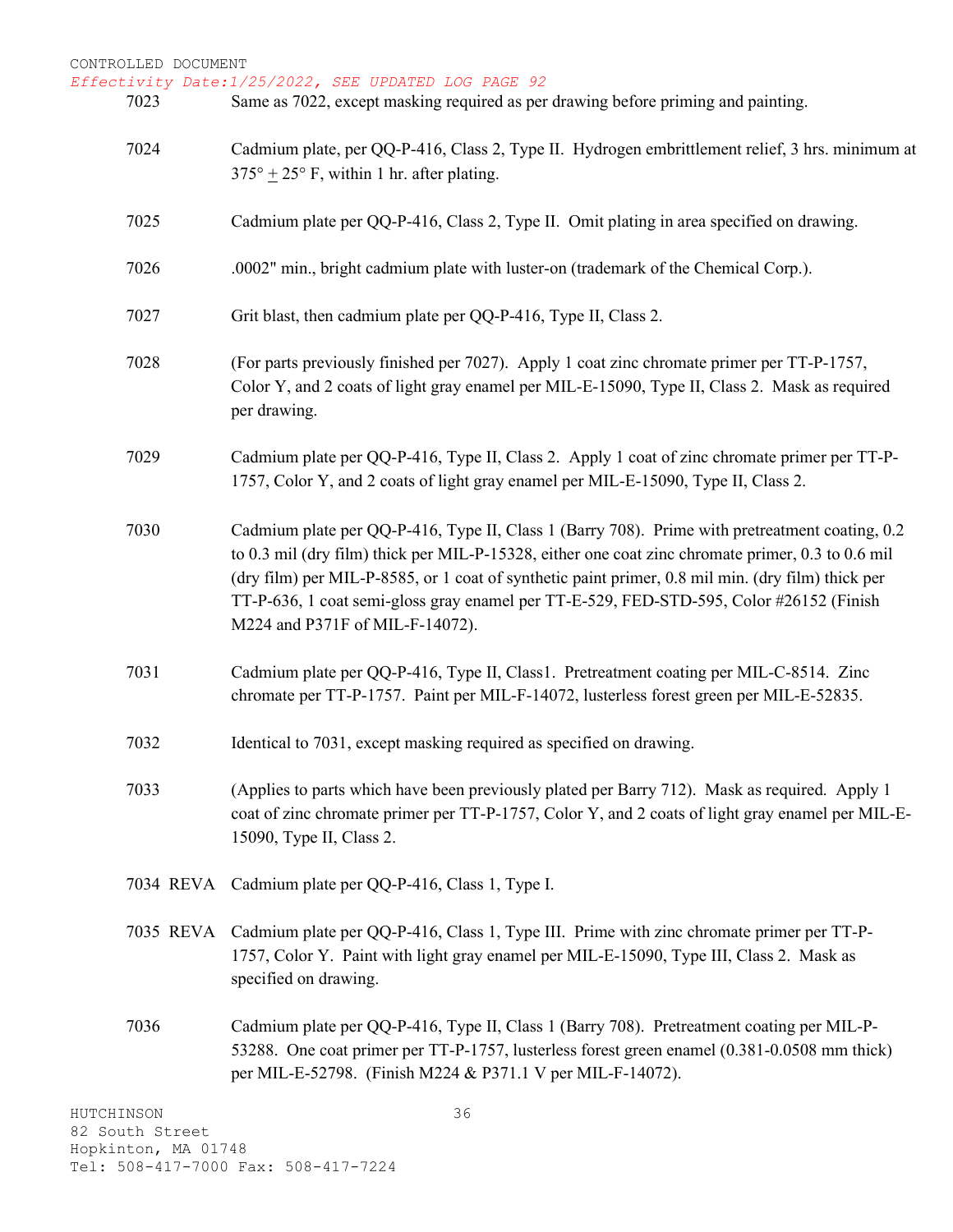- 7037 Identical to 7036, except masking required as specified on drawing.
- 7038 REVA Cadmium plate per QQ-P-416, Class 2, Type II, with baking to prevent hydrogen embrittlement. Certificate of Conformance required.
- 7039 Cadmium plate per QQ-P-416, Type II, Class 1 (Barry 708). Phosphate treat per TT-C-490, Type I. Prime with zinc chromate primer per TT-P-1757, Color Y, and finish with 2 coats of light gray enamel per MIL-E-15090, Type II, Class 2, Color #26307 per FED-STD-595 (Barry 9336).
- 7040 Cadmium plate with gold dichromate dip per QQ-P-416, Class 1, Type II, except thickness to be .001 minimum.
- 7041 Cadmium plate in accordance with QQ-P-416, Type II, Class 2, over copper plate in accordance with MIL-C-14550, Class 4. Bake for Hydrogen embrittlement relief.

## ZINC PLATE WITH FINISH VARIATIONS

- 8001 REVB Zinc plate per ASTM B633, Class FE/ZN 12, Type IV. 1 coat synthetic primer per TT-P-636. Two coats semi-gloss, olive drab enamel per TT-E-529, Color No. 24084 per FED-STD-595.
- 8002 REVB Zinc plate .0002 to .0003 thick per ASTM B633, Class FE/ZN 5, Type IV. One coat of zinc chromate primer per MIL-P-8585. Paint two coats semi-gloss, olive drab enamel, Color No. 24084 per FED-STD-595.
- 8003 Identical to 819, except masking required as per drawing.
- 8004 REVB Zinc plate .0002 to .0003 thick per ASTM B633, Class FE/ZN5 Type I, phosphate Grade I per TT-C-490, one coat zinc chromate primer per MIL-P-8585. Paint per Fin. No. 21.3 of MIL-STD-171B, Color No. 24201, FED-STD-595.

8005 Do not use.

- 8006 Primer: one coat of wash pretreatment in accordance with MIL-P-15328, applied as a continuous film 0.0002 to 0.0005 inch thick, or hot dip-tank phosphate treatment per TT-C-490, Type I, followed by one coat of primer per TT-P-664, or MIL-P-8585 applied as a continuous film 0.0002 to 0.001 inch thick. Finish: two coats of formula III, gray semi-gloss enamel according to MIL-E-15090, Type III (baking), Class 2 (semi-gloss).
- 8007 REVA Zinc plate and golden dichromate dip per ASTMB 633, Class FE/ZN 12, Type II, in such a manner as to provide for max. paint adhesion. (No wetting agent of any kind is to be used in rinses). Follow, NEVER less than 24 hours after dichromating, with one coat of primer per Spec. TT-P-664, or MIL-P-8585, applied as a continuous film, .0002 to .001 inch thick, and two coats of light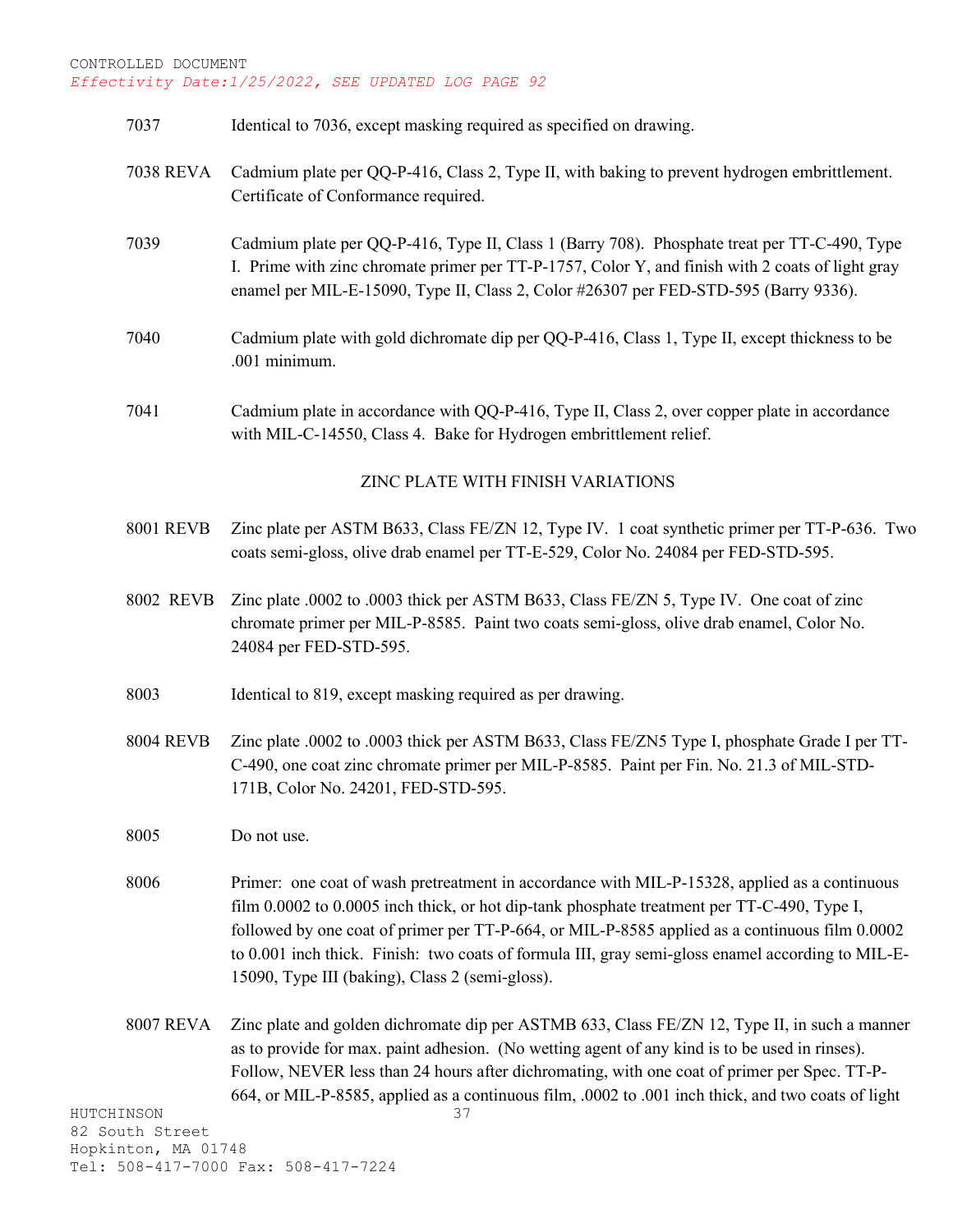gray enamel per MIL-E-15090, Type III, Class 2 (baked as continuous films approximately .001 inch thick).

- 8008 REVA Zinc plate and golden dichromate in such a manner, as to provide for max. paint adhesion and dip per ASTM B633, Class FE/ZN 12, Type II. Masking per drawing, if required, (when followed by zinc chromate wash primer baked enamel). No wetting agent of any kind may be used in rinses at any time in the processing. Finished parts must never be delivered to us less then 24 hours after dichromating.
- 8009 Zinc plate per ASTM B633, Class FE/ZN 8, Type II, or Type III.
- 8010 REVA Zinc plate per ASTM B633, Class FE/ZN 12, Type II, or Type III. Prime by applying pretreated coating, 0.2 to 0.3 MIL. (Dry film) thick per MIL-C-15328, followed by either one coat of synthetic paint primer, 0.8 MIL minimum (dry film) thick, per TT-P-636, or one coat of zinc chromate primer 0.4 to 0.6 MIL, (dry film) thick per MIL-P-6889. Paint with one coat semi-gloss enamel per TT-E-529, Color X24-087 per MIL-STD-795, 1.0 MIL thick.
- 8011 Identical to 8010, except masking per drawing.
- 8012 Zinc plate per ASTM B633, Class FE/ZN 25, Type I.
- 8013 1. Zinc plate per ASTM B633, Class FE/ZN 25, Type II or Type III.
	- 2. Paint in accordance with Barry Data Sheet 954.
- 8014 Identical to 8013, except masking or other qualifications as per drawing.
- 8015 1. Zinc plate per ASTM B633, Class FE/ZN 25, Type II or Type III.
- 8016 Zinc plate .00015 thick.
- 8017 Zinc plate .0002 to .0003 thick, and black supplemental dip per ASTM B633, Class FE/ZN 5, Type II.
- 8018 REVA Zinc plate per ASTM B633, Class FE/ZN 12, Type II or Type III. Mask areas as per drawing; hot dip-tank phosphate treatment per TT-C-490, Type I; one coat of primer per TT-P-644 or TT-P-1757 applied as a continuous film .0002 to .001 thick; paint per MIL-E-15090, Type III, Class 2; two coats of light gray enamel (baked) as continuous films, each (approx.) .001 thick, Color No. 26307 per FED-STD-595.
- 8019 Zinc plate per ASTM B633, Class FE/ZN 5, Type IV. Apply one coat of primer 0.0005 to 0.002 inch film thickness per TT-P-664. Apply two coats of gray enamel (Formula No. 111) per MIL-E-15090, Type III, Class 2 as continuous film, each approximately 0.001 inch thick.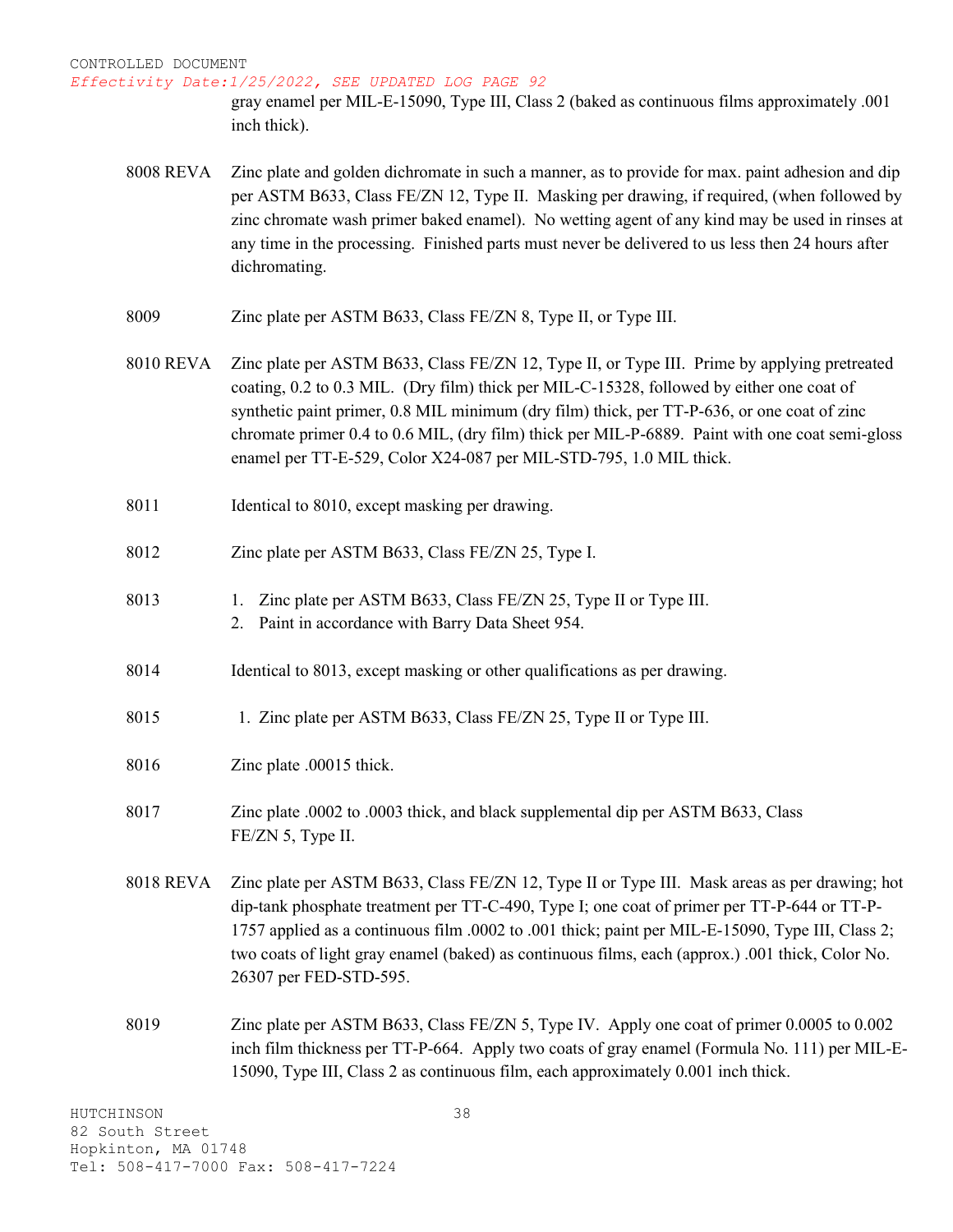*Effectivity Date:1/25/2022, SEE UPDATED LOG PAGE 92* HUTCHINSON 82 South Street 39 8020 Phosphate treat per TT-C-490, Type I, or grit blast. Prime with zinc chromate primer per TT-P-1757, Color Y. Masking required as per drawing before priming. 8021 (For parts previously finished per Suffix 8020). Mask as per drawing, and apply 2 coats of light gray enamel per MIL-E-15090, Class 2. 8022 REVA Zinc plate with supplemental olive-drab chromate dip per ASTM B633, Class FE/ZN 12, Type II. 8023 1. Zinc plate per ASTM B633, Class FE/ZN 25, Type II or Type III. 2. Paint in accordance with Barry Data Sheet 1095. 3. Mask as specified on drawing. 8024 REVA A. Zinc plate per ASTM B633, Class FE/ZN 12, Type II or Type III. B. Prime, wash, pretreatment blue (Formula No. 117-B, for metals) per MIL-P-15328. C. One coat primer 0.8 MILS min. thick (dry film) per TT-P-636. D. One coat green paint per TT-E-529, Color No. 24533 per FED-STD-595, 0.0254-0.381 MM (0.001-0.0015 mils) thick dry film. E. Masking required as specified on drawing. 8025 REVA Zinc plate per ASTM B633, Class FE/ZN 12, Type II (Barry 808). Pretreat per MIL-P-15328; one coat primer per TT-P-1757; paint with black lusterless enamel, ALKYD (.0254-.0381 MM thick) per TT-E-527, Color No. 37038 per FED-STD-595. Masking or other specifications per drawing. 8026 REVA Zinc plate, per ASTM B633, Class FE/ZN12, Type II. 8027 REVA Bright zinc plate per ASTM B633, Class FE/ZN 12, Type I. One coat primer per MIL-P-23377, Type II. Masking required when specified on drawing. 8028 Paint procedures per MIL-STD-193, prime per TT-P-1757. Paint with forest green enamel per MIL-E-52798, or MIL-E-52835. 8029 Zinc plate per ASTM B633, Class FE/ZN 8, Type II. 8030 REVA Identical to 804. 8031 Zinc plate per ASTM B633, Class FE/ZN 8, Type IV. 8032 REVA Identical to 805. 8034 Zinc plate per ASTM B633, Class FE/ZN 25, Type II. 8035 Zinc plate per ASTM B633, Class FE/ZN 25, Type III.

Hopkinton, MA 01748 Tel: 508-417-7000 Fax: 508-417-7224

CONTROLLED DOCUMENT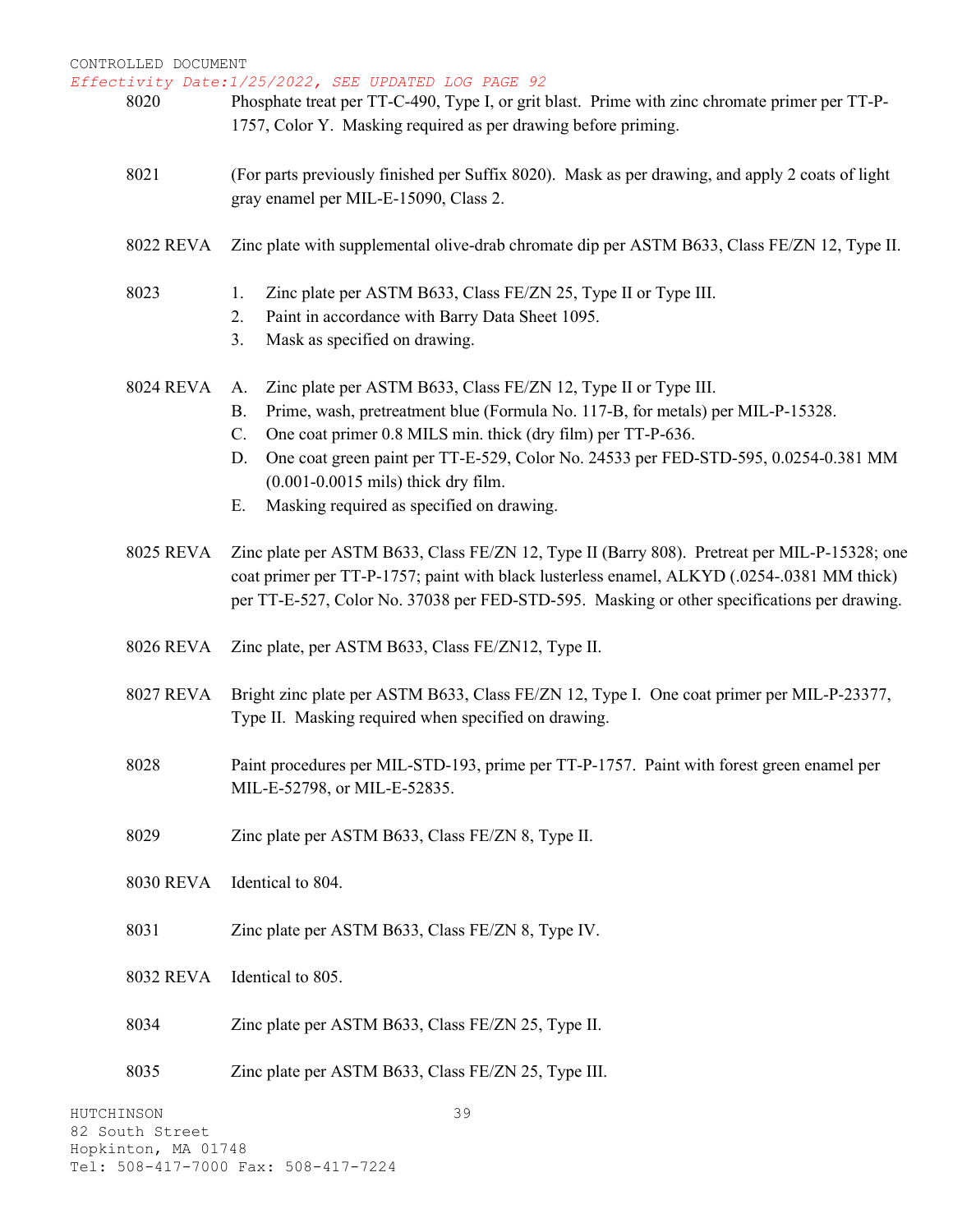*Effectivity Date:1/25/2022, SEE UPDATED LOG PAGE 92*

- 8036 REVA Electroless nickel plate per MIL-C-26074 or AMS2404, .0001 thick followed by zinc plate per ASTM B633, Class FE/ZN 5, Type III.
- 8037 REVA Zinc plate per MIL-F-14072, Finish Number M226, per ASTM B633, Type II, Class FE/ZN 12.
- 8038 Finish 1.9.2.3 of MIL-STD-171, except .0003 thick.
- 8039 REVA Zinc plate per ASTM B633, Class FE/ZN 12, Type II. Bake at 375° F min. for 3 hours within 4 hours of electroplating. Baking operation shall be performed after plating and before dichromate treatment.
- 8040 CARC painted in accordance with MIS-20007, Type I, Condition B, Grade 1 over zinc plating with chromate conversion coating in accordance with ASTM B633, Type II, SC3 or SC4.

Zinc plating and chromate conversion coating must be performed by a Raytheon approved processor listed in Raytheon document QN 050. The processor must provide a certificate of analysis with each lot with the following information:

- Processor's Name and Address
- Purchase Order Number
- Part Number, Revision and Lot Quantity
- Each process applied to the item $(s)$  covered in the purchase order.
- Actual test results (composition, thickness, adhesion, etc…)

Facility performing the painting must be a Raytheon approved facility listed in Raytheon document QN 090.

Per paragraph 1.3 of Raytheon document QN 090, the facility performing the painting must supply a Certificate of Conformance with the parts that lists the following:

- Supplier's Name
- MIS-20007
- Part Number

• Thickness and dry tape tests were performed and meets the requirements of MIS-20007.

- Weekly wet tape tests were performed on the parts while CARC painting the parts per MIS-20007.
- Raytheon Approval Form per paragraph 2.1 of Raytheon document QN 090.

All drawing dimensions apply before painting. Paint shall not be applied to threaded holes. Unless otherwise specified on the drawing, paint shall be applied to all non-threaded holes.

- 8041 Electroplate Tin/Zinc alloy over ferrous surfaces IAW Ford Motor Company Specification WSE-M1P93-A1. Color to be iridescent green chromate treatment, blue chromate optional, IAW WSE-M1P93-A1.
- 8042 Finish per Army TACOM drawing 12469117 (Cage Code 19207). This finish is known within AM General as the "Dorrltech type finish" or as Magni 560 or Magni 565.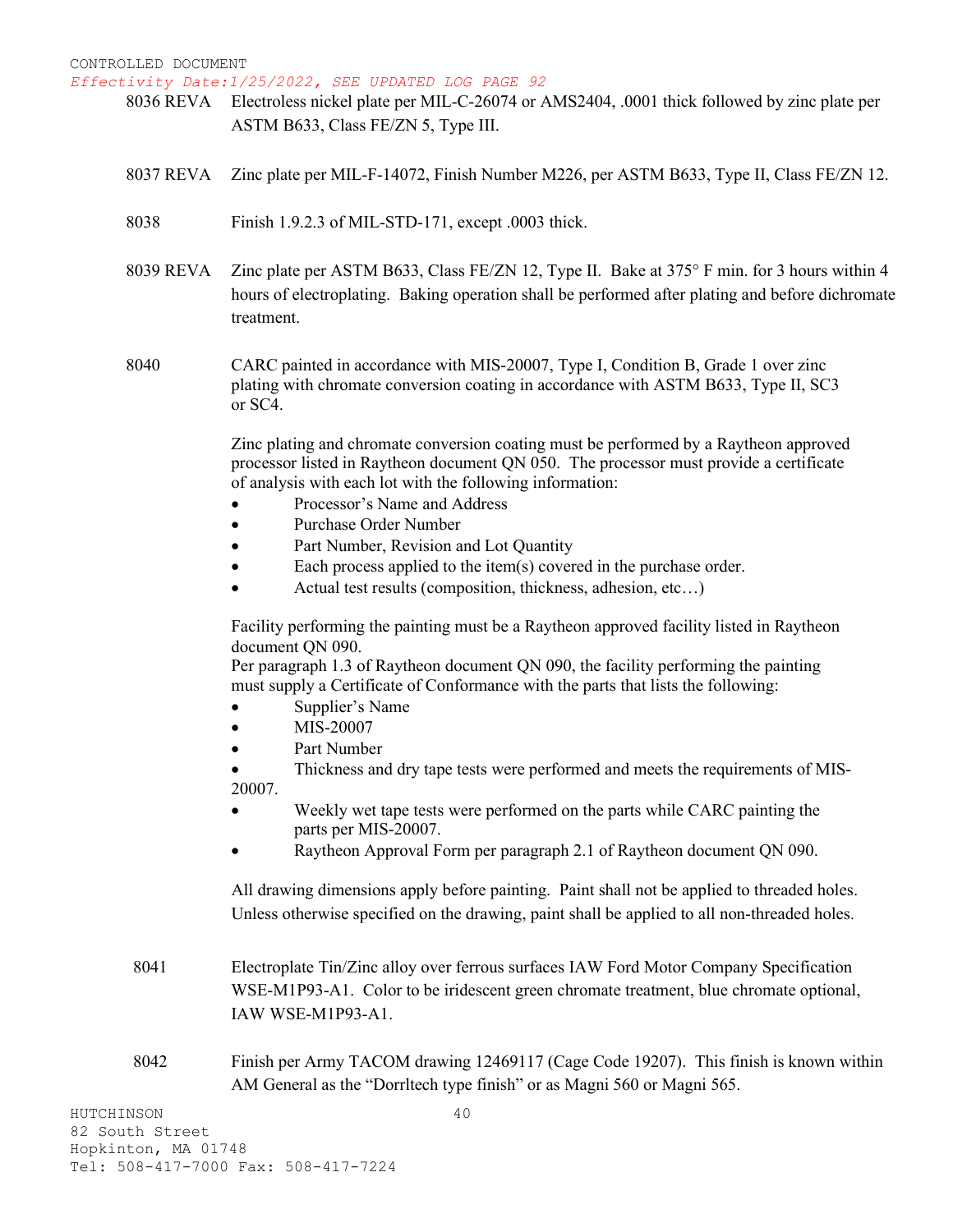## 8043 Zinc Nickel Alloy Plate Per AMS 2417, Type 2.

8044 REVA Zinc plate per ASTM B633, Type II, Fe/Zn 12 (SC3) or FE/Zn 25 (SC4)

## MISCELLANEOUS

| 9001 | Nickel plate per ECI Spec. #49-00038-039.                                                                                                                                                                                                 |
|------|-------------------------------------------------------------------------------------------------------------------------------------------------------------------------------------------------------------------------------------------|
| 9002 | Prime one coat of wash pretreatment per MIL-P-15328, applied as a continuous film .0002 inches<br>thick. Paint two (2) coats light gray enamel Formula III per MIL-E-15090, Type II, Class 2.                                             |
| 9003 | Passivate (treatment of stainless steel 416, 17-4 PH and 17-7 PH only) after heat treat<br>using Virgo Descale (Wheeler Chemical Company) or equal.                                                                                       |
|      | 9004 REVA Chromate conversion coat per MIL-DTL-5541, Class 1A. Prime with zinc chromate primer per<br>MIL-P-8585. Finish with light gray enamel per MIL-E-15090, Class 2.                                                                 |
| 9005 | Iridite 14-4, and light gray enamel per MIL-P-15090, Type II, Class 2, color per FED-<br>STD-595 No. 26307 (paint supplied by ARMA Corp.).                                                                                                |
| 9006 | One coat pretreatment primer per MIL-P-15328; one coat primer per MIL-P-8585, Color Y; two<br>(2) coats gray enamel per MIL-E-15090, Type III, Class 2.                                                                                   |
| 9007 | Identical to 9005, except masking required as per drawing.                                                                                                                                                                                |
|      | 9008 REVA Alum. conversion coat per MIL-DTL-5541, Class 1A. Paint one (1) coat zinc chromate primer per<br>MIL-P-8585, and two (2) coats enamel per TT-E-527, baked, Color No. 37038 per FED-STD-595.<br>Masking required as per drawing. |
| 9009 | Nickel plate per QQ-N-290, Class 2, over cadmium plate per QQ-P-416, Class 2, Type I.                                                                                                                                                     |
| 9010 | Do not use.                                                                                                                                                                                                                               |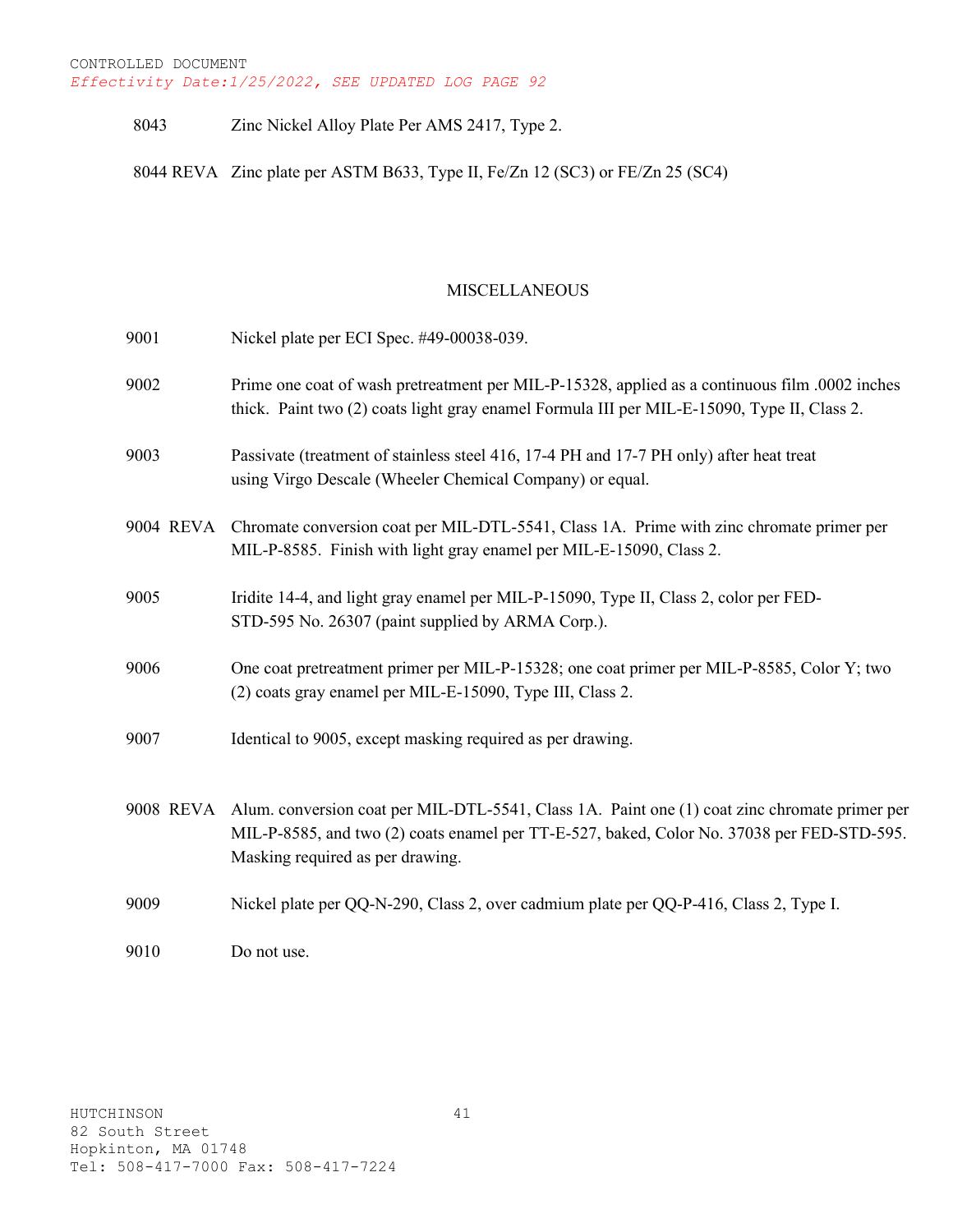| 9011                                   |                  | Caustic etch zinc chromate primer per MIL-P-6889, Type I. Finish with black wrinkle enamel per<br>MIL-E-5558. Masking per drawing.                                                                                                                                                                  |
|----------------------------------------|------------------|-----------------------------------------------------------------------------------------------------------------------------------------------------------------------------------------------------------------------------------------------------------------------------------------------------|
| 9012                                   |                  | Caustic etch zinc chromate primer per MIL-P-6889, Type I. Finish with black lusterless synthetic<br>enamel, Grade I, per Spec. AN-E-13. Masking per drawing.                                                                                                                                        |
| 9013                                   |                  | Black endurion and profilm #1001 coating per MIL-P-16232, Class 4E.                                                                                                                                                                                                                                 |
| 9014                                   |                  | Silver plate .0005 thick per Spec. QQ-S-365, Type II.                                                                                                                                                                                                                                               |
| 9015                                   |                  | Non-etchant alkaline solution, and Iridite #14-9, clear and colorless per MIL-DTL-5541.                                                                                                                                                                                                             |
| 9016                                   |                  | Zinc chromate primer per MIL-P-8585 and gray enamel per TT-E-529, Class B, Collins Color<br>Number 225.                                                                                                                                                                                             |
|                                        | 9017 REVA        | Nickel plated, Class 1, Grade C, (DS) (.002 thick copper plus nickel). Matte finish per Spec. QQ-<br>N-290.                                                                                                                                                                                         |
| 9018                                   |                  | Silver lacquer.                                                                                                                                                                                                                                                                                     |
| 9019                                   |                  | Brass plate .00015 to .00020 thick, and water dip lacquer.                                                                                                                                                                                                                                          |
|                                        | <b>9020 REVA</b> | Nickel plated per QQ-N-290, Class 2, .0005 thick.                                                                                                                                                                                                                                                   |
| 9021                                   |                  | Pretreatment coating 0.0002 to 0.0003 thick per MIL-C-15328, followed by one coat of zinc<br>chromate primer, 0.0004 to 0.0006 thick per MIL-P-8585. Finish, paint one coat of semi-gloss<br>baking enamel per TT-E-529, Color No. 26231 of FED-STD-595, thickness 0.001, bake per MIL-<br>F-14072. |
| 9022                                   |                  | Black semi-gloss lacquer.                                                                                                                                                                                                                                                                           |
| 9023                                   |                  | Zinc chromate primer in accordance with MIL-P-8585, Type II.                                                                                                                                                                                                                                        |
| 9024                                   |                  | Commercial brass plate.                                                                                                                                                                                                                                                                             |
| 9025                                   |                  | Zinc chromate primer per MIL-P-8585; one coat of semi-gloss black enamel per TT-E-529, Color<br>No. 27038 of FED-STD-595. Finish to be in accordance with Bendix Corporation Finish No.<br>1854025. Masking required as per drawing.                                                                |
| 9026                                   |                  | One coat of zinc chromate primer per MIL-P-8585, Color Y, and finished with 2 coats of gray<br>enamel per MIL-E-15090, Class 2, Type III.                                                                                                                                                           |
| 9027                                   |                  | Identical to 9026, except masking required as per drawing                                                                                                                                                                                                                                           |
| HUTCHINSON                             |                  | 42                                                                                                                                                                                                                                                                                                  |
| 82 South Street<br>Hopkinton, MA 01748 |                  |                                                                                                                                                                                                                                                                                                     |
|                                        |                  | Tel: 508-417-7000 Fax: 508-417-7224                                                                                                                                                                                                                                                                 |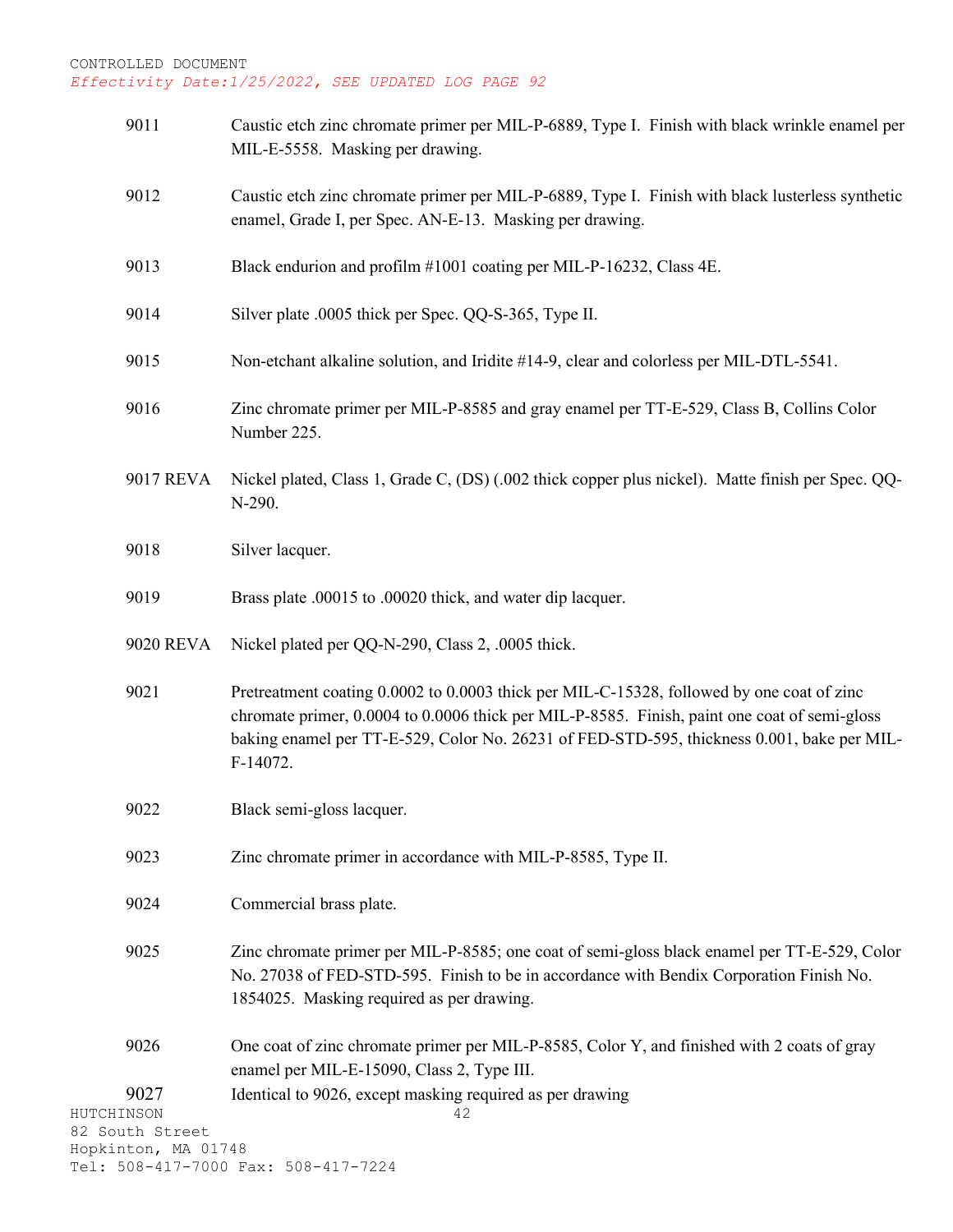# *Effectivity Date:1/25/2022, SEE UPDATED LOG PAGE 92*

|            |                 | 9028 REVA Pretreat surface in accordance with MIL-DTL-5541, Class 1A. Apply one coat zinc chromate<br>primer per MIL-P-8585 (AER) in accordance with MIL-P-6808 (ASG), apply two (2) coats<br>ANA604 camouflage black enamel per MIL-E-5556. All finishes shall be applied in strict<br>accordance with MIL-F-7179 and MIL-F-18264.           |
|------------|-----------------|-----------------------------------------------------------------------------------------------------------------------------------------------------------------------------------------------------------------------------------------------------------------------------------------------------------------------------------------------|
|            | 9029            | P513 per Spec. MIL-F-14072, (chemical film to be yellow iridescent color). Paint final film with<br>one (1) coat of lusterless enamel, .001 min. thick per TT-E-527, Color No. 36231, dark gull gray<br>per FED-STD-595. Primer and paint all edges and surfaces indicated ONLY. Bake at 225° F max.                                          |
|            | 9030            | Cad plate per M252 of MIL-F-14072, followed by pretreatment coating 0.2 to 0.3 mil (dry film)<br>thick per MIL-C-15328; followed by one (1) coat of rust inhibiting primer 0.6 mil minimum (dry<br>film) thick per MIL-P-11414; followed by two (2) coats 0.001 thick, each of light gray semi-gloss<br>enamel (Formula 111) per MIL-E-15090. |
|            | 9031            | See Data Sheet 889.                                                                                                                                                                                                                                                                                                                           |
|            | 9032            | Passivate per QQ-P-35. Prime with zinc chromate primer per TT-P-1757, Color Y, and finish with<br>light gray enamel per MIL-E-15090, Class 2.                                                                                                                                                                                                 |
|            | 9033            | Passivate per QQ-P-35. Prime with one (1) coat (.0005 to .001 thick) of zinc chromate primer per<br>TT-P-1757, Color Y, and finish with two (2) coats (approx. .001 thick each coat) of light gray<br>enamel per MIL-E-15090, Class 2. Mask where required.                                                                                   |
|            | 9034            | Identical to 608, except masking required as per drawing.                                                                                                                                                                                                                                                                                     |
|            | 9035            | Houghto-black 15, (E.F. Houghton & Co.) per MIL-C-13924, Class 1, Grade A, B, & C.                                                                                                                                                                                                                                                            |
|            | 9036 REV A      | Black Epoxy paint per MIL-PRF-23236, Types V, VI or VII, any Class except 15, Grades A, B or<br>C, but Grade C is preferred. Please note that MIL-PRF-23236 has made Type I and Classes 1 and<br>2 obsolete.                                                                                                                                  |
|            |                 | Wipe steel surfaces clean of grease, and oil with a clean rag; wet with solvent.<br>A.<br><b>B.</b><br>Sandblast steel surfaces.                                                                                                                                                                                                              |
|            |                 | C.<br>Paint the steel surfaces with coating system as required to obtain the number of coats, and                                                                                                                                                                                                                                             |
|            |                 | a dry minimum total thickness as specified by each manufacturer listed in the Qualified                                                                                                                                                                                                                                                       |
|            |                 | Products List (QPL 23236).                                                                                                                                                                                                                                                                                                                    |
|            |                 | CAUTION REQUIRED WHEN MIXING OR APPLYING PER DATA SHEET 1155.                                                                                                                                                                                                                                                                                 |
|            | 9037 REV B      | Nickel plate, Class 1, Grade C per QQ-N-290.                                                                                                                                                                                                                                                                                                  |
|            | 9038            | Cadmium plate per QQ-P-416, Type II or III, Class 1. Prime by applying pretreatment coating,                                                                                                                                                                                                                                                  |
|            |                 | 0.2 to 0.3 mil (dry film) thick per MIL-C-15328, followed by either one coat of synthetic paint                                                                                                                                                                                                                                               |
|            |                 | primer, 0.8 mil minimum (dry film) thick, per TT-P-636, or one coat of zinc chromate primer, 0.4<br>to 0.6 mil (dry film) thick, per MIL-P-6889. Paint with one coat semi-gloss enamel per TT-E-                                                                                                                                              |
|            |                 | 529, Color X24-087 per MIL-STD-795, 1.0 mil thick.                                                                                                                                                                                                                                                                                            |
| HUTCHINSON |                 | 43                                                                                                                                                                                                                                                                                                                                            |
|            | 82 South Street |                                                                                                                                                                                                                                                                                                                                               |

Hopkinton, MA 01748 Tel: 508-417-7000 Fax: 508-417-7224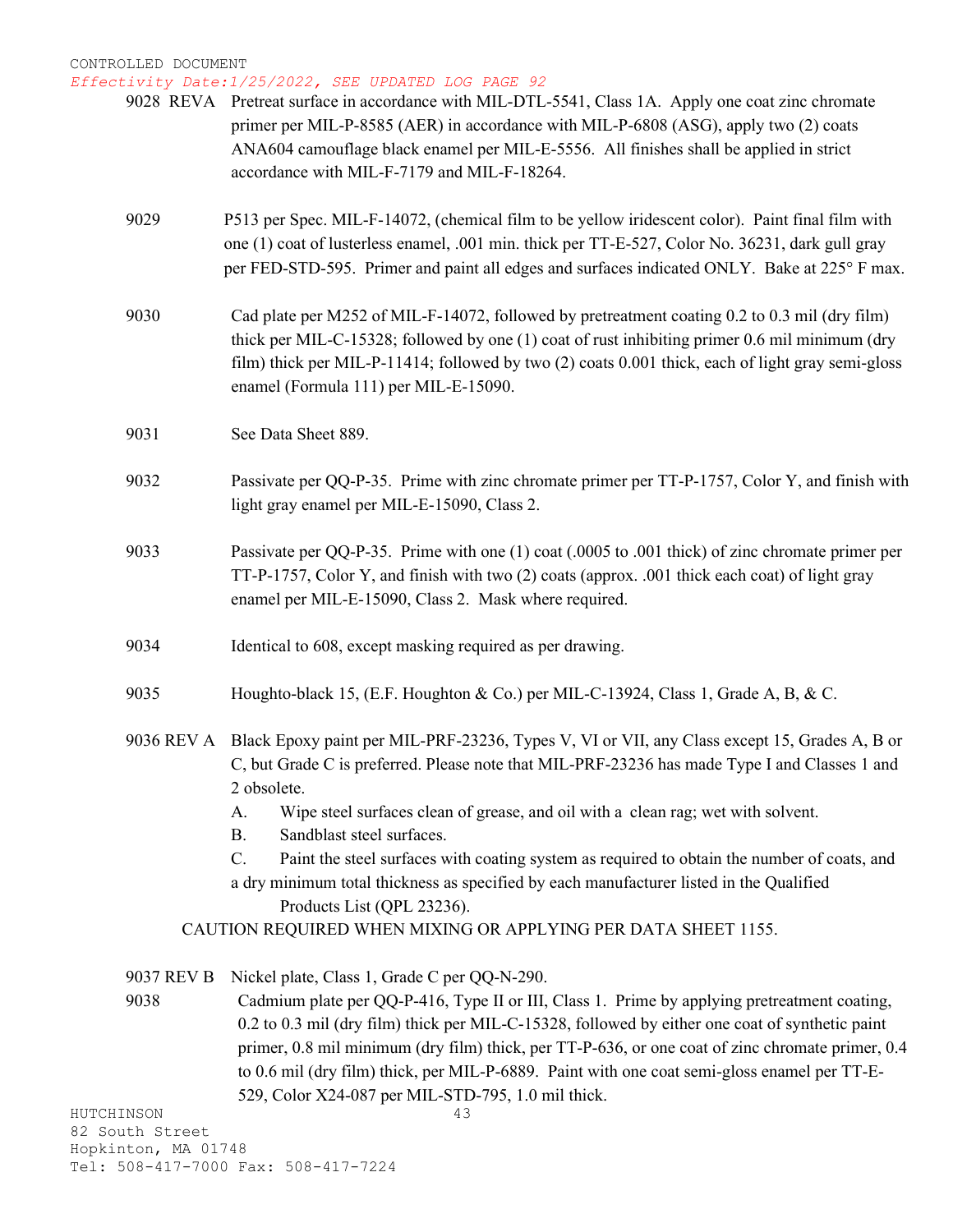| 9039<br>$\mathbf{A}$ | Prime by applying pretreatment coating, 0.2 to 0.3 mil (dry film) thick per MIL-C-15328,<br>followed by either one coat of synthetic paint primer, 0.8 mil minimum (dry film) thick,<br>per TT-P-636, or one coat of zinc chromate primer, 0.4 to 0.6 mil (dry film) thick, per<br>MIL-P-6889. Paint with one coat semi-gloss enamel per TT-E-529, X24-087 per MIL-<br>STD-795, 1.0 mil thick. Mask per drawing. |
|----------------------|------------------------------------------------------------------------------------------------------------------------------------------------------------------------------------------------------------------------------------------------------------------------------------------------------------------------------------------------------------------------------------------------------------------|
| 9040                 | Apply one coat of rust inhibiting zinc chromate primer (dip or spray). Apply two coats of semi-<br>gloss gray enamel, Color 26373, in accordance with FED-STD-595, "Colors". Each finish coat<br>(Type II or III) shall be free from checking, dulling, wrinkling, and other imperfections.                                                                                                                      |
| 9041                 | Prime one (1) coat per MIL-D-8585, .0005 to .001 thick. paint two (2) coats of gray enamel per<br>MIL-E-15090, Class 2 (approx. .001 thick each coat). Mask where required.                                                                                                                                                                                                                                      |
| 9042                 | Silver plate .0002/.0004 thick, Type II, Grade B per QQ-S-365.                                                                                                                                                                                                                                                                                                                                                   |
| 9043                 | Cadmium plate per QQ-P-416, Type II, Class 1. One coat zinc chromate primer per MIL-P-8585,<br>2 coats of green enamel paint per TT-E-489, Color Number X14050.                                                                                                                                                                                                                                                  |
| 9044                 | Primer with zinc chromate primer per MIL-P-6889. Paint two coats dull black lacquer. Color<br>Chip #37038 ( $10^{\circ}$ max. gloss). Masking required as per drawing.                                                                                                                                                                                                                                           |
| 9045                 | Identical to 648, except masking required as per drawing.                                                                                                                                                                                                                                                                                                                                                        |
| 9046                 | Passivate per QQ-P-35.                                                                                                                                                                                                                                                                                                                                                                                           |
| 9047                 | Phosphate coat type "M", Class 2 per MIL-P-16232.                                                                                                                                                                                                                                                                                                                                                                |
| 9048                 | Aluminum conversion coat, Turco #4178-6 per MIL-DTL-5541. Prime with zinc chromate<br>primer per MIL-P-6889. Paint one (1) coat dull black lacquer, Color Chip #37038 (10° max.<br>gloss) per FED-STD-595.                                                                                                                                                                                                       |
| 9049 REVB            | Cad plate .0002 to .0003 thick and chromate dip, per QQ-P-416, Class 3, Type II. Mask per<br>drawing. One coat zinc chromate primer per MIL-P-6889. Paint olive drab, 24084, per FED-<br>STD-595.                                                                                                                                                                                                                |
| 9050 REVA            | Iridite, clear, per MIL-DTL-5541, Class 1A.                                                                                                                                                                                                                                                                                                                                                                      |
| 9051                 | Aluminum conversion coat per MIL-DTL-5541, Class 3. Prime with 2 coats zinc chromate<br>primer per MIL-P-8585. Paint 2 coats FED-STD-595, Chip #36231, Color Gray per TT-E-527.<br>Mask as required by drawing before priming and painting.                                                                                                                                                                      |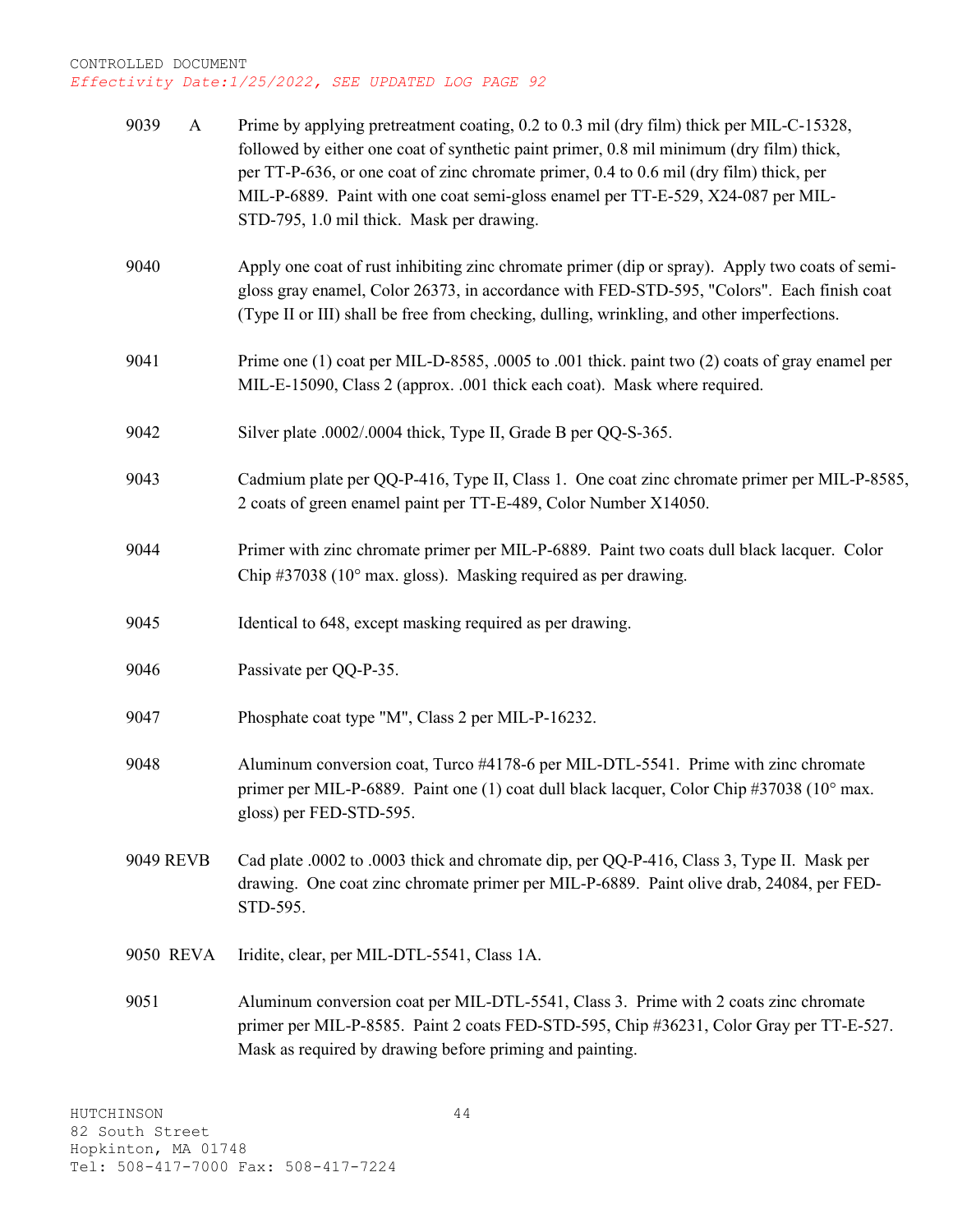- 9052 Identical to 9051, except masking required per drawing before priming and painting.
	- 9053 REVA Aluminum conversion coat per MIL-DTL-5541, Class 3. Color to be yellow unless otherwise specified.
	- 9054 Prime with 2 coats zinc chromate primer per MIL-P-8585. Paint 2 coats FED-STD-595, Chip # 36231, color gray per TT-E-527.
	- 9055 REVA Mask as required per drawing before priming and epoxy coating. Apply one coat of pretreatment wash primer per DOD-P-15328 and one coat epoxy primer per MIL-P-23377. Apply one coat of epoxy top coat in accordance with MIL-C-22750 and conforming to color chip #36231 of FED-STD-595.
	- 9056 One coat wash primer per MIL-C-8514 to a dry film thickness of 0.0002 to 0.0003 inches. Prime per MIL-P-7962, 0.0003 to 0.0004 inches thick. 2 coats of Color No. 26307 (FED-STD-595) per MIL-L-19538.
	- 9057 Wipe metal clean with lacquer thinner, and apply one coat of light gray air dry lacquer per Colonial Lacquer and Chemical Co. L1S-16. Color to be in accordance with color chip in possession of inspection department.
	- 9058 Tousey 2-1449, beige primer, Tousey 2-1448, beige enamel, FED-STD-595, Chip #23690 per HP Spec. #187-D-130 (Allis-Chalmers).
- 9059 REVA Chemical film per MIL-DTL-5541, Class 1A. Apply 2 coats of primer (0.001 to 0.002 dry film thickness) per MIL-P-8585. Apply 2 coats gray baking enamel per Type III, Class 2, of MIL-E-15090 to be applied as continuous films approx. .001 thick. Mask as specified on drawing.
- 9060 REVA Aluminum conversion coat (Torco 4178-6) per MIL-DTL-5541, Class 1A, zinc chromate primer per MIL-P-8585, blue baked enamel (Wright Line #001655).
- 9061 Identical to 9060, except mask per drawing.
- 9062 Obsolete Zinc chromate primer per MIL-P-8585, blue baked enamel (Wright Line #001655).
- 9063 Identical to 9062, except mask per drawing.
- 9064 REVA Aluminum conversion coat (Torco 4178-6) per MIL-DTL-5541, Class 1A. Zinc chromate primer per MIL-P-8585, black semi-gloss baked enamel.
- 9065 Identical to 9064, except mask per drawing.
- 9066 Zinc chromate primer per MIL-P-8585, black semi-gloss baked enamel.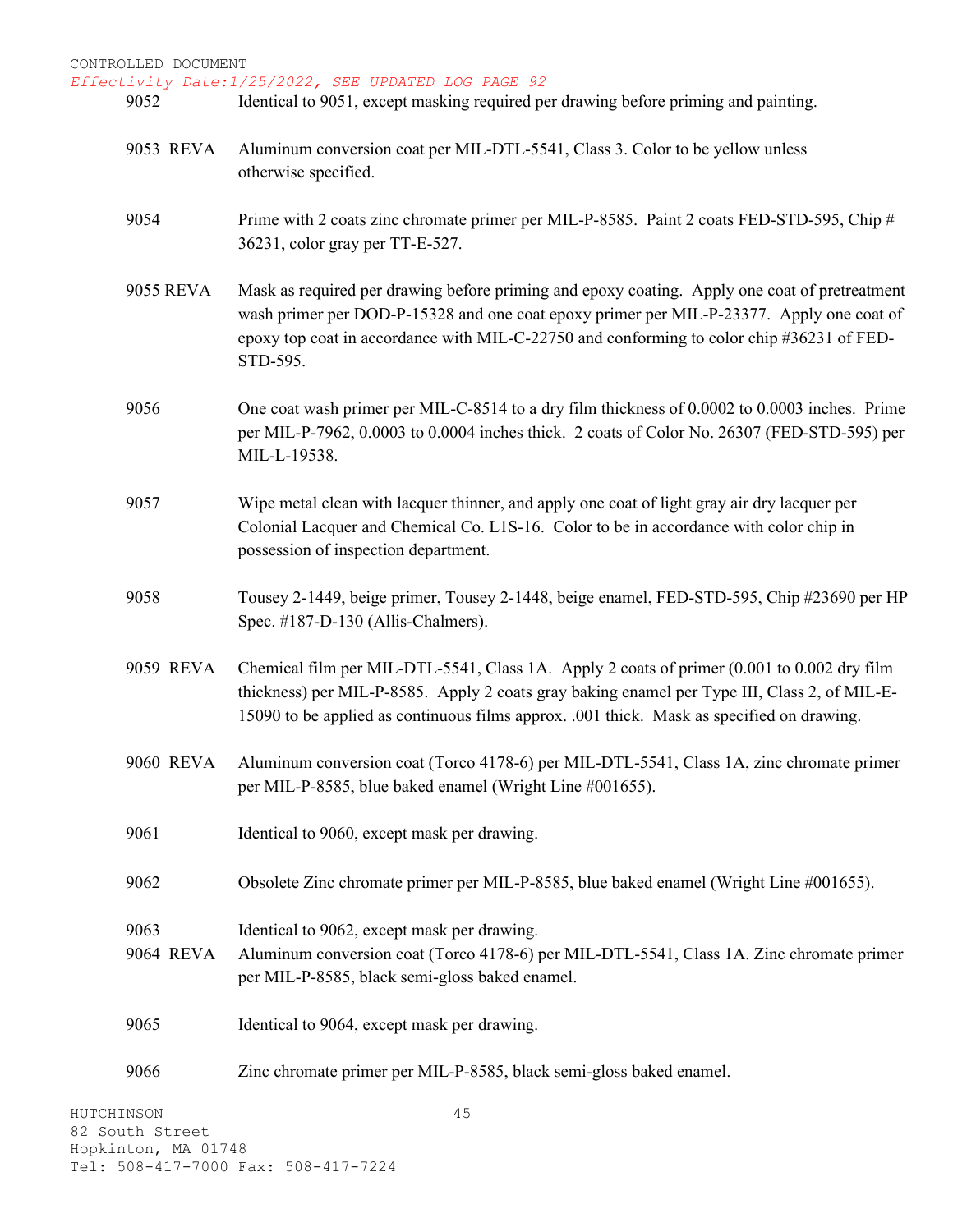| CONTROLLED DOCUMENT<br>Effectivity Date:1/25/2022, SEE UPDATED LOG PAGE 92 |                                                                                                                                                                                                                                                             |  |
|----------------------------------------------------------------------------|-------------------------------------------------------------------------------------------------------------------------------------------------------------------------------------------------------------------------------------------------------------|--|
| 9067                                                                       | Identical to 9066, except mask per drawing.                                                                                                                                                                                                                 |  |
| 9068                                                                       | Dry film lubricant process per MIL-L-8937.                                                                                                                                                                                                                  |  |
| 9069                                                                       | ASA #49 gray paint.                                                                                                                                                                                                                                         |  |
| 9070                                                                       | Black enamel (baking) semi-gloss. Consists of 75% gloss, and 25% semi-gloss as purchased<br>from Colonial Lacquer.                                                                                                                                          |  |
| 9071                                                                       | White bake enamel--"Waterlac" #2013.                                                                                                                                                                                                                        |  |
| 9072                                                                       | 2 coats of lacquer sealer and 1 coat semi-gloss white lacquer.                                                                                                                                                                                              |  |
| 9073                                                                       | Selac vinyl baking enamel, green Coritex 63P-L11494.                                                                                                                                                                                                        |  |
| 9074 REVA                                                                  | Chromate conversion coat per MIL-DTL-5541, Class 1A. Zinc chromate primer per MIL-P-<br>6889. 2 coats light gray semi-gloss baking enamel per MIL-E-15090, Class 2, Type III, Color<br>No. 26307 per FED-STD-595. Masking required as per drawing.          |  |
| 9075                                                                       | Tin plate .0003 to .0004 thick per MIL-T-10727, Type I.                                                                                                                                                                                                     |  |
| 9076 REVA                                                                  | Chemical film treatment per MIL-DTL-5541, Type II, Class 2, color iridescent yellow<br>(Turco Accelagold).                                                                                                                                                  |  |
| 9077                                                                       | Vinyl zinc chromate primer, Navy STD Formula 120 per MIL-P-15930 (one coat), and Navy STD<br>Formula 122-46 gray per MIL-P-16502 (2 coats).                                                                                                                 |  |
| <b>9078 REVA</b>                                                           | Nickel plate per QQ-N-290, Class 1, Grade C.                                                                                                                                                                                                                |  |
| 9079                                                                       | Chemical conversion coat in accordance with Bendix Manufacturing Specification BM-843-2, or<br>equivalent.                                                                                                                                                  |  |
| 9080                                                                       | Phosphate dip, 1 coat zinc chromate primer, paint dull black enamel, Color No. 37038, FED-<br>STD-595.                                                                                                                                                      |  |
| 9081                                                                       | Phosphate coat, primer coat per BUWEPS 2801482-02, or 2801482-03. Paint one coat semi-<br>gloss vinyl per BUWEPS 2801429-29, light gray color to match BUSHIPS Color Card Formula<br>No. 111, Class 2, per MIL-E-15090 with application per BUWEPS 2801100. |  |
| 9082                                                                       | Same as 9081, except masking required as specified on applicable drawing.                                                                                                                                                                                   |  |
| 9083 REVA                                                                  | Chromate conversion coat per MIL-DTL-5541, Class 1A. Prime with zinc chromate primer per<br>MIL-P-8585. Paint 2 coats dull black enamel per TT-E-527. Color No. 37038, FED-STD-595.                                                                         |  |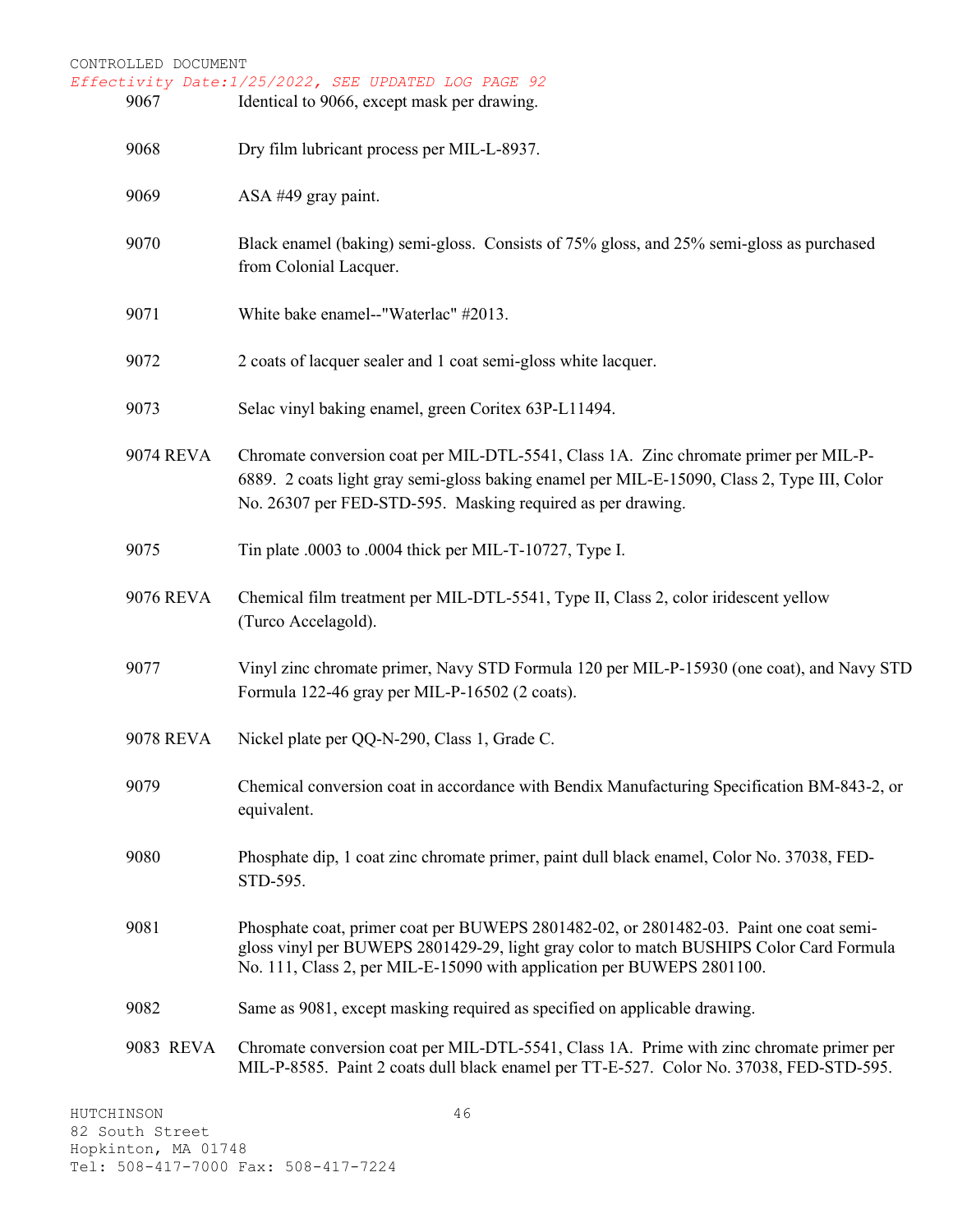- CONTROLLED DOCUMENT *Effectivity Date:1/25/2022, SEE UPDATED LOG PAGE 92* 9084 Sand blast outside surfaces only, and black oxide per MIL-C-13924, Class 2. 9085 Commercial brass plate. 9086 Passivate per QQ-P-35. 1 coat Devran 201 green, 1 coat Devran 201 buff, and 1 coat Devran 209 black. Celanese Coatings Co., Devoe Marine Division, Newark, NJ 26225. 9087 Black passivate - no post treatment dip. 9088 Black passivate, dip in oil, wipe to remove excess. 9089 Insignia red air dry enamel. 9090 Phosphate treat per TT-C-490, Grade I (bonderite or equiv.), after which surfaces shall be primed with zinc chromate primer, Type I, in accordance with MIL-P-6889, and finish with blue enamel, Color No. 25189 of FED-STD-595. 9091 REVB Mask as required per drawing before priming and epoxy coating. Chromate conversion coat per MIL-DTL-5541, Class 3. Apply one coat of pretreatment wash primer per DOD-P-15328 and one coat epoxy primer per MIL-P-23377. Apply one coat of epoxy top coat in accordance with MIL-C-22750 and conforming to color chip #36231 of FED-STD-595. 9092 Vibrate tumble approximately 30 minutes using aluminum oxide, Grade "C" media in a solution of 1-1 1/2% ESBEC #1205 and water. 9093 Identical to 9090, except masking required as per drawing. 9094 Finish per Data Sheet 885. 9095 Finish per Data Sheet 919. 9096 REVA Chromate conversion coat per MIL-DTL-5541, Class 1A. Prime with one coat of zinc chromate primer per MIL-P-8585. Two coats of enamel per MIL-E-7729 or MIL-E-5556, Color 27038 per FED-STD-595, bake 3 hours at 225° F (semi-gloss black). 9097 Identical to 9096, except mask per drawing. 9098 Prime with black paladim primer #12412. Paint with black semi-gloss enamel, Type ROXYN EK-4542-1, and bake at 250° C for one hour. 9099 Identical to 9098, except mask per drawing. 9100 Apply coating per Data Sheet 885. Paint surfaces specified on drawing with one coat of orangeyellow lacquer No. 614, complying with MIL-L-19538 (AER).
- HUTCHINSON 82 South Street Hopkinton, MA 01748 Tel: 508-417-7000 Fax: 508-417-7224

9101 Textured sepia (24091) vinyl organsol (M & T Chemicals).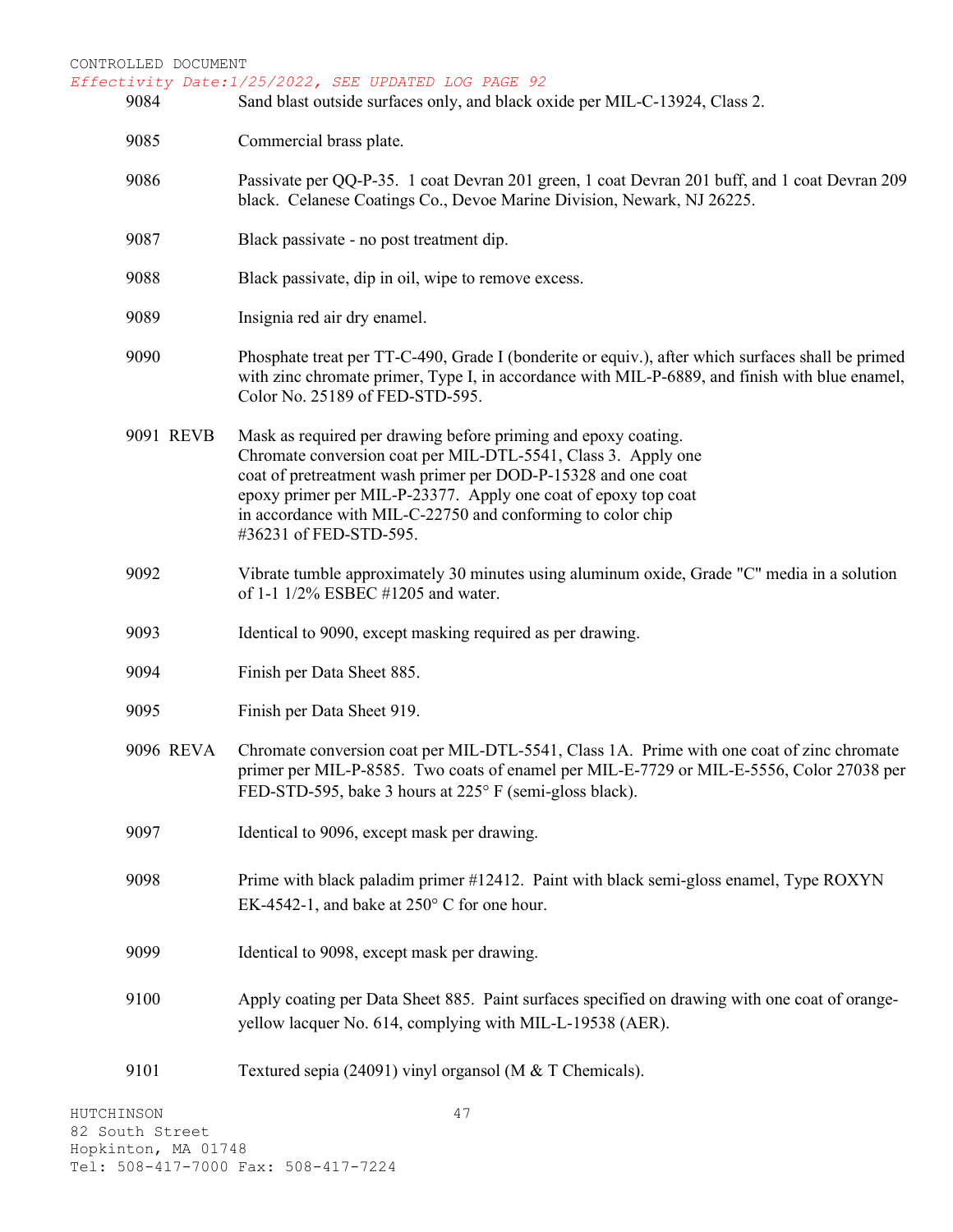|           | 9102 REV A REPLACED BY 9036.<br>Note: MIL-P-23236 has obsoleted Type I, Class 1 or 2.<br>Original Definition: Clean and degrease thoroughly. Phosphate dip per TT-C-490, Type I, or grit<br>blast all over. Paint with epoxy paint complying with MIL-P-23236, Type I, Class 1 or 2 (color-<br>black). Coating system to be as required to obtain the number of coats, and a dry minimum total<br>thickness as specified by each manufacturer listed in QPL 23236. Masking required as specified<br>on drawing. |
|-----------|-----------------------------------------------------------------------------------------------------------------------------------------------------------------------------------------------------------------------------------------------------------------------------------------------------------------------------------------------------------------------------------------------------------------------------------------------------------------------------------------------------------------|
| 9103      | Clean, prime and paint per MIL-F-14072, P213Y (forest green). Masking as specified on drawing.                                                                                                                                                                                                                                                                                                                                                                                                                  |
| 9104      | Chromate dip, prime and paint per MIL-F-14072, P513Y (forest green). Masking<br>required as specified on drawing.                                                                                                                                                                                                                                                                                                                                                                                               |
| 9105 REVA | Chromate conversion coat per MIL-DTL-5541, Class 1A. One coat zinc chromate primer per<br>MIL-P-8585, two coats black semi-gloss enamel per TT-E-489, Color 27038 per FED-STD-595,<br>and bake 1 hour at 275° F. Mask as required.                                                                                                                                                                                                                                                                              |
| 9106      | Black paladin primer 12412. Paint with black semi-gloss enamel per TT-E-489, Color 27038 per<br>FED-STD-595, and bake 1 hour at 275° F. Mask as required.                                                                                                                                                                                                                                                                                                                                                       |
| 9107      | Chromate conversion coat per MIL-DTL-5541, Class 1A (iridite 14.2). Mask as required prior to<br>painting. Wash prime per MIL-P-15328, yellow .0002-.0005 thick dry film inside and outside<br>surfaces.                                                                                                                                                                                                                                                                                                        |
|           | One coat zinc chromate primer per MIL-P-8585. .0005-.0008 thick dry film (color-<br>yellow) inside and outside surfaces.                                                                                                                                                                                                                                                                                                                                                                                        |
|           | One coat .004 thick per MIL-W-5044, Type II, dark grey enamel, Color 36231 per FED-STD-595<br>(outside surfaces only). Air dry for 8 hour (non-slip walkway finish).                                                                                                                                                                                                                                                                                                                                            |
| 9108      | Chromate conversion coat per MIL-DTL-5541 Class 1A (Iridite 14.2). Mask as required prior to<br>painting. Wash prime per MIL-P-15328 yellow .0002-.0005 thk. dry film inside and outside<br>surfaces.                                                                                                                                                                                                                                                                                                           |
|           | One coat zinc chromate primer per MIL-P-8585 .005 - .0008 thk. dry film (color yellow)<br>inside and outside surfaces.                                                                                                                                                                                                                                                                                                                                                                                          |
|           | Two coats lusterless enamel per TT-E-527 dark gull grey color 36231 per FED-STD-595, .001-<br>.002 thk. dry film each coat (outside surface only). Air dry for 8 hours.                                                                                                                                                                                                                                                                                                                                         |
| 9109      | Acrylic coating per data sheet #924 (Johnson Wax CDX 77-1).                                                                                                                                                                                                                                                                                                                                                                                                                                                     |
| 9110      | Same as suffix 9109 except masking required as specified on drawing.                                                                                                                                                                                                                                                                                                                                                                                                                                            |
|           |                                                                                                                                                                                                                                                                                                                                                                                                                                                                                                                 |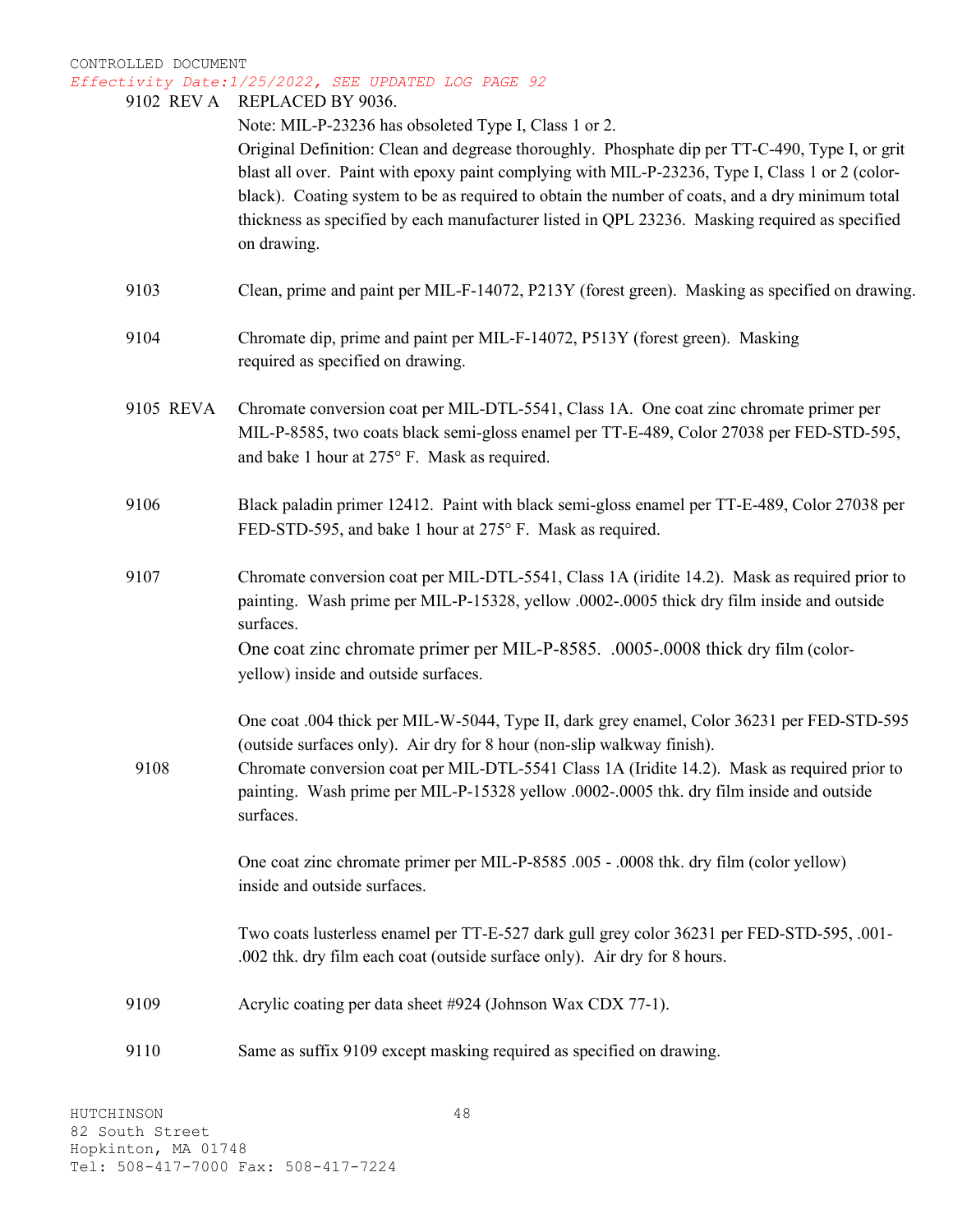Tel: 508-417-7000 Fax: 508-417-7224

| 9111                          | Blue-Gray Wrinkle Enamel #7500-161 Cardinal Ind. finishes 1329 Potrero, South El Monte,<br>California.                                                                                                                                                                                             |
|-------------------------------|----------------------------------------------------------------------------------------------------------------------------------------------------------------------------------------------------------------------------------------------------------------------------------------------------|
| 9112                          | Brass Plate 70 Cu/30Zn for bonding elastomer (Ref. .00005 Thk).                                                                                                                                                                                                                                    |
| 9113                          | Phosphate treat per TT-C-490 (Fed), wash primer per MIL-P-15328 & paint 2 coats light gray<br>enamel per MIL-E-15090 Type III CL2 or Type II CL2.                                                                                                                                                  |
| 9114                          | Passivate; Paint one coat brown primer per TT-P-664; paint 2 coats gray enamel per MIL-E-<br>15130.                                                                                                                                                                                                |
| 9115                          | Identical to 9114 except masking or other qualifications as specified on drawing.                                                                                                                                                                                                                  |
| 9116                          | Clear Epoxy paint per MIL-C-22750.                                                                                                                                                                                                                                                                 |
| 9117                          | Phosphate Treat Per TT-C-490, Type II. Wash Prime Per MIL-P-15328 Zinc Chromate Prime Per<br>MIL-P-8585, Spray 2 coats baking enamel per TT-E-489, Class B. Color shall be light Admiralty.<br>Grey conforming to British Standard 381C, Color No. 697. Final Dry Film Thickness, .001<br>Minimum. |
| 9118                          | Identical to 9117 except masking required as specified on drawing.                                                                                                                                                                                                                                 |
| 9119                          | Chromate Dip Per MIL-DTL-5541 Class 1A (Do not dip in caustic).                                                                                                                                                                                                                                    |
| 9120                          | Identical to 977 except masking required as specified on drawing.                                                                                                                                                                                                                                  |
| 9121 REVA                     | Ool to .0010. Chemical film per MIL-DTL-5541, Class 1A, after which surface shall be primed .0002 to .0010<br>thick with zinc chromate primer per MIL-P-8585. Then painted per MIL-E-15090, Class 2, Type<br>III, gray, semi-gloss enamel, baked. Masking or other specifications as per drawing.  |
| 9122                          | Cancelled.                                                                                                                                                                                                                                                                                         |
| 9123 REVA                     | Chromate conversion coat per MIL-DTL-5541, Class 1A. Prime with zinc chromate primer per<br>MIL-P-8585. Paint 2 coats dull black enamel per TT-E-527. Color No. 37038 FED-STD-595.<br>(Do not dip in caustic).                                                                                     |
| 9124                          | Applies to sub-assemblies consisting of components finished prior per 7007. One (1) coat zinc<br>chromate primer per MIL-P-6889, and two (2) coats semi-gloss light gray baking enamel per<br>MIL-E-15090, Type III, Class 2 (masking required per drawing).                                       |
| 9125                          | Cancelled.                                                                                                                                                                                                                                                                                         |
| 9126                          | One coat wash primer (pretreatment coating) per MIL-C-8514. One coat zinc chromate primer<br>per MIL-P-8585. Two coats semi-gloss gray enamel (Color No. 26373 of FED-STD-595)<br>applied per MIL-F-18264, mask as per drawing. Enamel to be per TT-E-529, Class B, Comp G.                        |
| HUTCHINSON<br>82 South Street | 49                                                                                                                                                                                                                                                                                                 |
| Hopkinton, MA 01748           |                                                                                                                                                                                                                                                                                                    |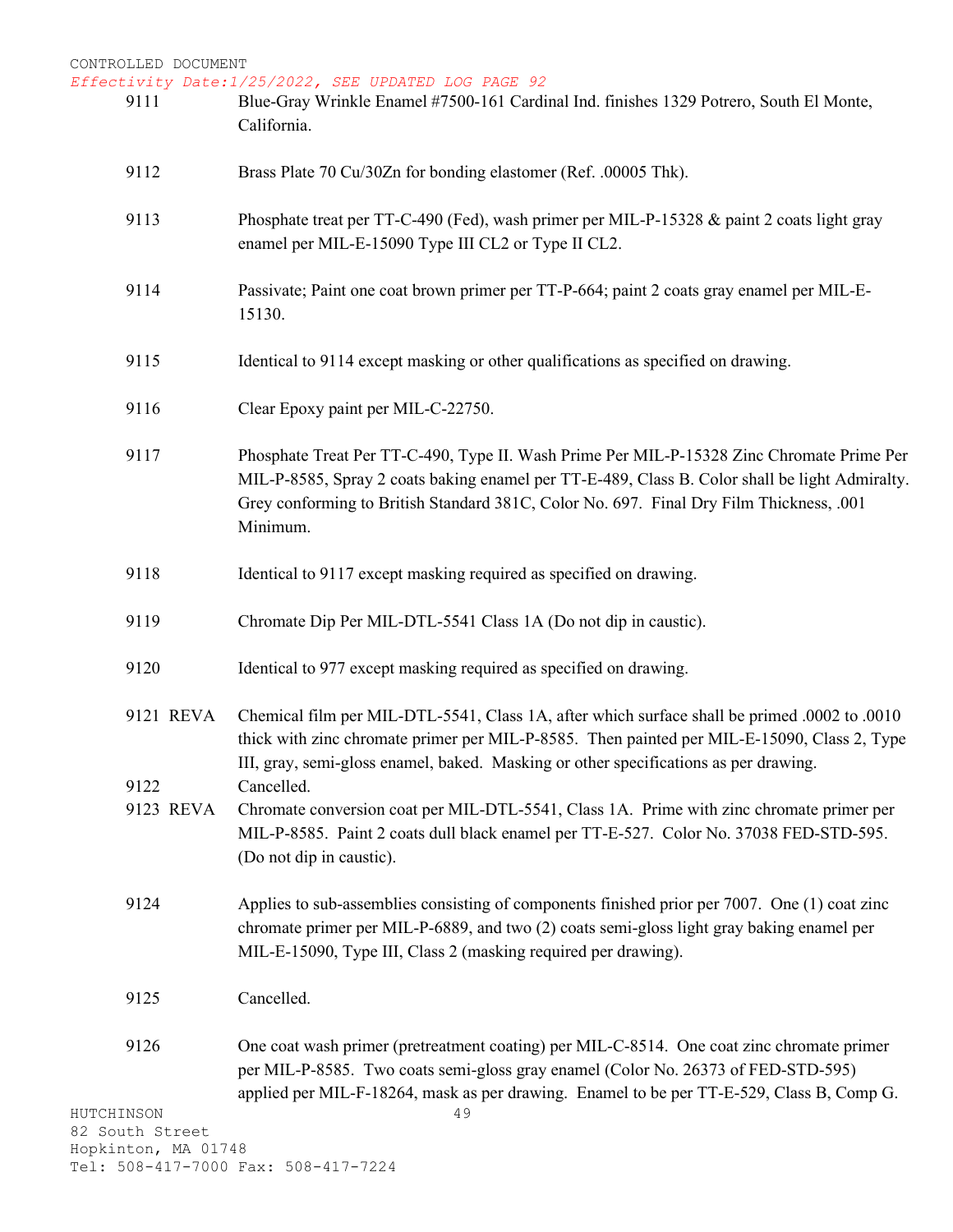9127 Paint with light gray semi-gloss air drying paint, Voplex No. 93113657, or Eng. approved equiv. mask as indicated on drawing. 9128 Caustic etch and oven dry per Data Sheet No. 946. 9129 REVA Chromate conversion coat per MIL-DTL-5541, Class 3. Prime with zinc chromate primer per TT-P-1757. Paint 2 coats of dull black enamel per TT-E-527. Color No. 37038 per FED-STD-595. 9130 Armorhide textured plastic finish per Data Sheet 950. 9131 Chromate conversion coat per MIL-DTL-5541, Class 3. Do not dip in caustic. Prime with zinc chromate primer per TT-P-1757. Paint 2 coats of dull black. Enamel per TT-E-527, Color No. 37308 per FED-STD-595. See drawing for masking requirements. 9132 (A) Grit blast to white metal. (B) Immediately after grit blasting, apply Tarset MCR-43 epoxy primer, and allow to air dry for 18 hours minimum. (C) Immediately after primer has dried, apply first finish coat of Tarset black epoxy paint per MIL-P-23236, Type I, Class 1 or Class 2, and allow to air dry for 6 to 8 hours, or until "set to touch". (D) Immediately after first finish coat has "set to touch," apply second finish coat and bake at 150° F for 4 to 6 hours minimum 9133 Same as 9132, except masking required as specified on drawing. 9134 Chromate conversion coat per MIL-DTL-5541, Class 3. Prime per FED Spec. TT-P-1757 (G.E. Specification F31G-WB3) and paint with Color #36231 per FED-STD-595. 9135 One coat of zinc chromate primer per MIL-P-8585, Color Y, and finished with 2 coats of gray enamel per MIL-E-15090, Class 2, Type II. 9136 Alodine 1200, color olive drab to dark straw. 9137 Cadmium plate, Class 1, Type II in accordance with QQ-P-416. Prime with accordance with MIL-P-15328, applied as a continuous film .0002 to .0005 inch thick, or a hot dip tank phosphate treatment conforming to Type I of TT-C-490, followed by one coat of primer in accordance with TT-P-1757 applied as a continuous film .0005 to .001 inch thick shall be applied to the parts. Finally (2) coats of gray enamel, conforming to Class 2 of MIL-E-15090, shall be applied as continuous films approximately .001 inch thick. 9138 Same as 9137, except masking required as specified on drawing.

50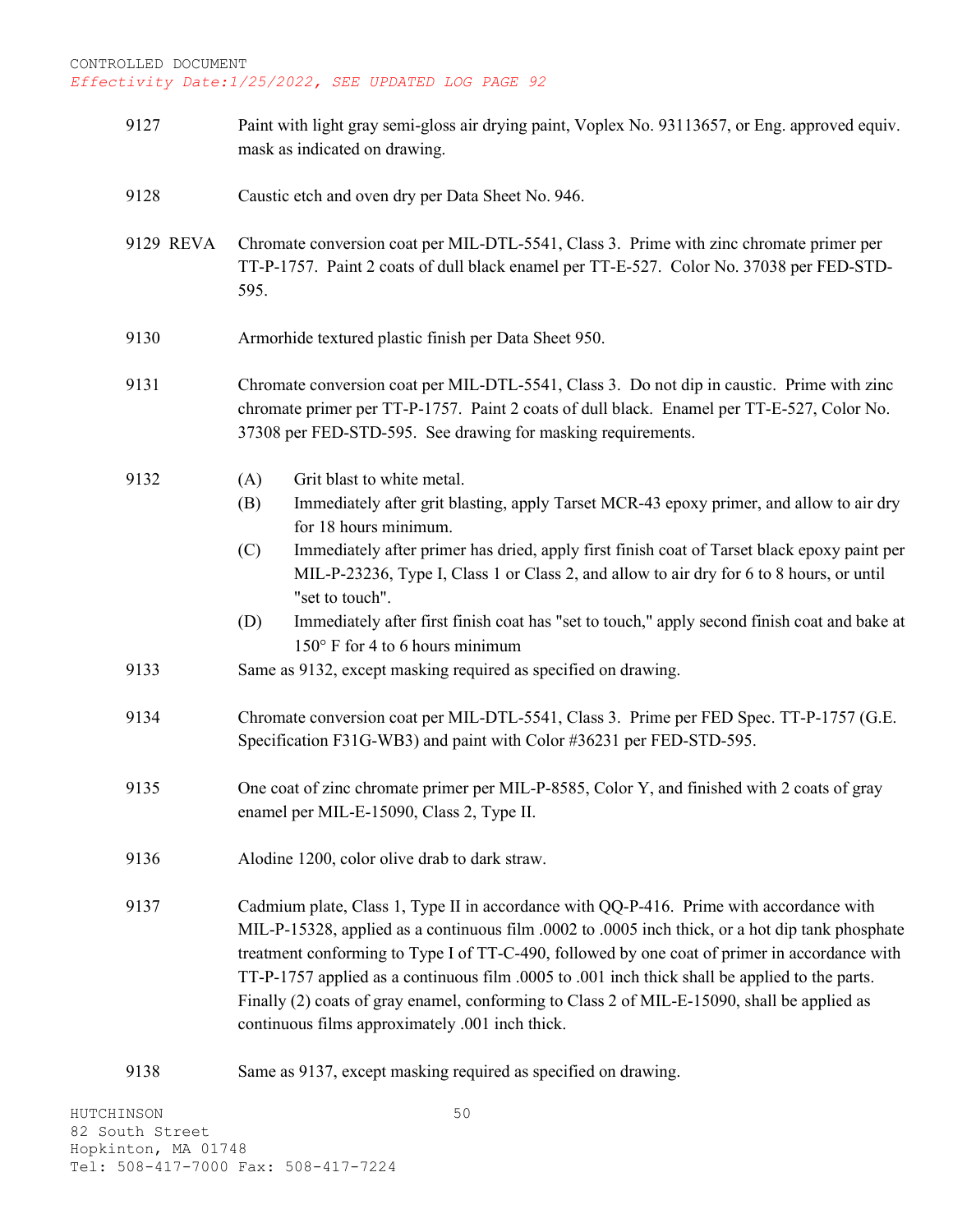| 9139      | Prime with zinc chromate primer per TT-P-1757, Color Y. Paint with 2 coats of light gray<br>enamel per MIL-E-15090, Class 2. Mask as required on drawing.                                                                                                                                                                                                                                                                                                       |
|-----------|-----------------------------------------------------------------------------------------------------------------------------------------------------------------------------------------------------------------------------------------------------------------------------------------------------------------------------------------------------------------------------------------------------------------------------------------------------------------|
| 9140      | Same as 9080, except masking required as specified on applicable drawing.                                                                                                                                                                                                                                                                                                                                                                                       |
| 9141      | Phosphate dip, one coat zinc chromate primer and two coats enamel, lusterless black,<br>Color No. 37038 per FED-STD-595.                                                                                                                                                                                                                                                                                                                                        |
| 9142      | Same as 9141, except masking required as specified on applicable drawing.                                                                                                                                                                                                                                                                                                                                                                                       |
| 9143      | Chromate conversion coat per MIL-DTL-5541, Class 1A. One coat zinc chromate primer, .0002-<br>.0010 thick per TT-P-1757, Color Y, two coats gray enamel per MIL-E-15090, .001 thick, Class<br>2, Type III.                                                                                                                                                                                                                                                      |
| 9144      | Chemical film per MIL-DTL-5541, Class 1A. One coat of wash primer per MIL-C-8507. One<br>coat of zinc chromate primer per TT-P-1757. Two coats of light gray formula III enamel per<br>MIL-E-15090, Type II, Class 2.                                                                                                                                                                                                                                           |
| 9145      | Same as 9144, except masking required as specified on applicable drawing.                                                                                                                                                                                                                                                                                                                                                                                       |
| 9146      | Phosphate dip, 1 coat zinc chromate primer .0002 to .0010 thick per TT-P-1757. Paint 2 coats<br>gray enamel per MIL-E-15090, Type III, Class 2, .001 min. thick, Color No. 26307 per FED-<br>STD-595.                                                                                                                                                                                                                                                           |
| 9147      | Same as 9146, except masking as required.                                                                                                                                                                                                                                                                                                                                                                                                                       |
| 9148      | Phosphate dip and acrylic coat per Data Sheet #924 (Johnson Wax CDX 77-1).                                                                                                                                                                                                                                                                                                                                                                                      |
| 9149 REVA | Chemical film per MIL-DTL-5541, Class 1A. Prime with one coat of primer per MIL-P-23377.<br>Paint with one coat of light gray semi-gloss epoxy polyamide per MIL-C-22750, Class 2, FED-<br>STD-595, Color No. 26307, 0.0254-0.0381 (mm) thick. Masking as required per drawing.                                                                                                                                                                                 |
| 9150      | Applies to sub-assemblies using components previously finished per Suffix 7007 or 920. Apply<br>wash primer per MIL-P-15328 as a continuous film .0002 to .0005 thick followed by one (1) coat<br>of zinc chromate primer per MIL-P-8585 applied as a continuous film .0005 to .0010 thick.<br>Apply two (2) coats of gray enamel per MIL-E-15090, Class 2, applied as continuous films.<br>Approximately .001 thick. Masking required as specified on drawing. |
| 9151      | Passivate per MIL-STD-171, Finish #5.4. Apply wash primer per MIL-P-15328 as a continuous<br>film .0002 to .0005 thick followed by one (1) coat of zinc chromate primer per MIL-P-8585<br>applied as a continuous film .0005 to .0010 thick. Apply two (2) coats of gray enamel per MIL-                                                                                                                                                                        |
| CHINSON   | 51                                                                                                                                                                                                                                                                                                                                                                                                                                                              |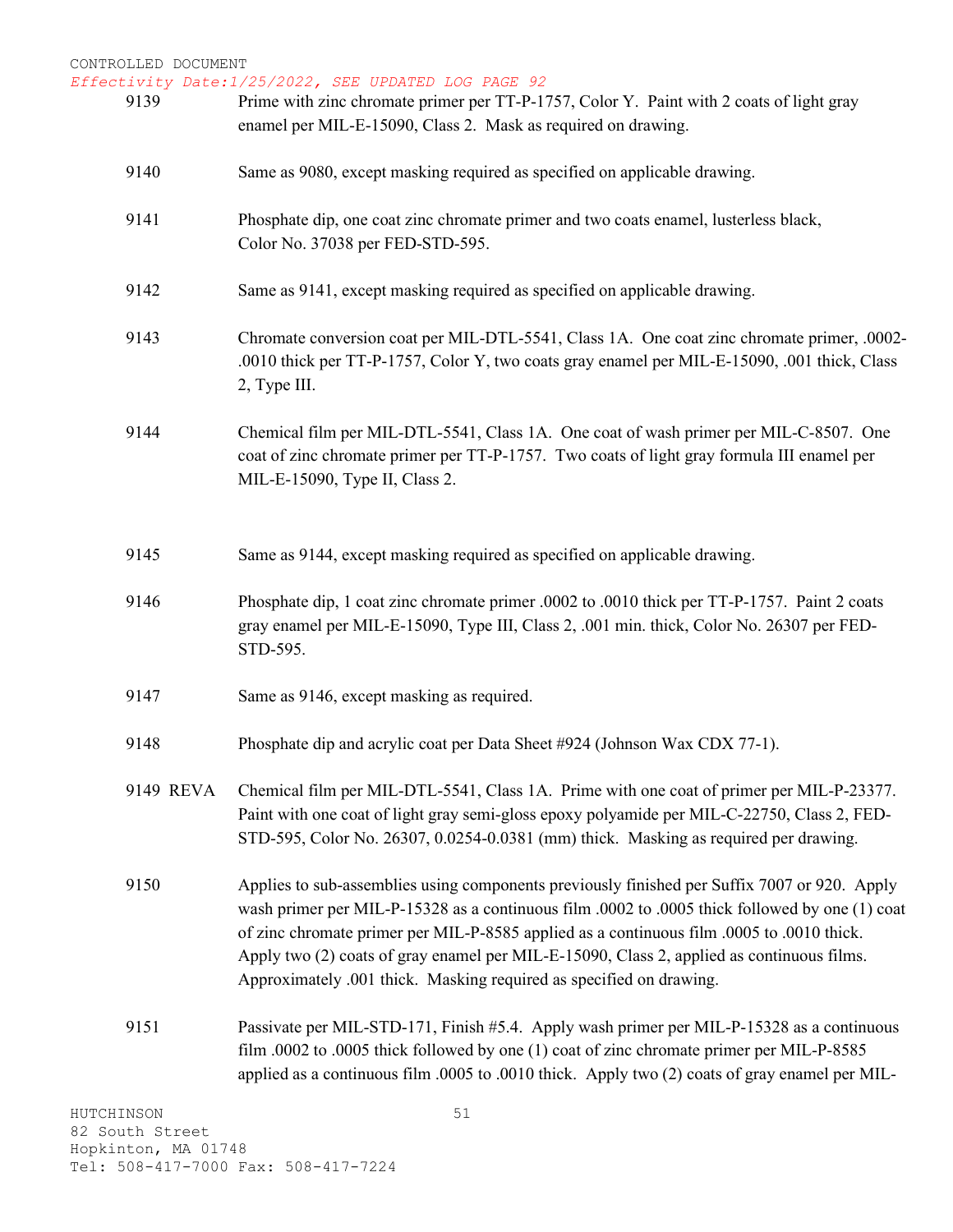| CONTROLLED DOCUMENT<br>Effectivity Date: 1/25/2022, SEE UPDATED LOG PAGE 92 |           |                                                                                                                                                                                                                                                       |
|-----------------------------------------------------------------------------|-----------|-------------------------------------------------------------------------------------------------------------------------------------------------------------------------------------------------------------------------------------------------------|
|                                                                             |           | E-15090, Class 2 applied as continuous films, approximately .001 thick. Masking required as<br>specified on drawing.                                                                                                                                  |
|                                                                             | 9152      | Light gray semi-gloss air drying paint, Voplex No. 93113657, or engineering approved<br>equivalent. Masking required, if specified on drawing.                                                                                                        |
|                                                                             | 9153 REVB | Chromate dip per MIL-DTL-5541, Class 1A. Epoxy primer per MIL-PRF-23377, thickness .0007<br>max. Paint with epoxy enamel per MIL-PRF-22750, Color No. 26555 (beige) per AMS-STD-595<br>thickness .0017 max. Masking required as specified on drawing. |
|                                                                             | 9154      | Reserved by RFS 5/28/75, FCR Dwg. 7210018.                                                                                                                                                                                                            |
|                                                                             | 9155      | Chromate conversion coat per MIL-DTL-5541, Class 1A. One coat zinc chromate primer per<br>TT-P-1757, Color Y. Two coats light gray semi-gloss air drying enamel per MIL-E-15090, Class<br>2, Type II. Mask as required per drawing.                   |
|                                                                             | 9156      | Black nitrate on stainless steel.                                                                                                                                                                                                                     |
|                                                                             | 9157      | Prepare and coat metal surfaces per Paragraphs I and II of Data Sheet 975.                                                                                                                                                                            |
|                                                                             | 9158      | Phosphate treat per TT-C-490, Type I. Apply wash primer per MIL-P-15328 followed by one (1)<br>coat zinc chromate primer per MIL-P-8585, and two (2) coats gray enamel per MIL-E-15090,<br>Class 2. Masking required as specified on drawing.         |
|                                                                             | 9159      | Reserved by FCB.                                                                                                                                                                                                                                      |
|                                                                             | 9160      | Electropolish per Western Div., Specification F102-144, Class 4.                                                                                                                                                                                      |
|                                                                             | 9161      | Phosphate per TT-C-490, Type I. Prime with zinc chromate primer per TT-P-1757, Color Y.<br>Final film to be light gray semi-gloss enamel per TT-E-529, Color 26373 per FED-STD-595, 2<br>coats.                                                       |
|                                                                             | 9162      | Same as 9161, except mask as required by drawing.                                                                                                                                                                                                     |
|                                                                             | 9163      | Phosphate per TT-C-490, Type I. Prime with zinc chromate primer per TT-P-1757, Color Y.<br>Final film to be light gray semi-gloss enamel per TT-E-529, Color 26440 per FED-STD-595, 2<br>coats.                                                       |
|                                                                             | 9164      | Same as 9163, except mask as required by drawing.                                                                                                                                                                                                     |
|                                                                             | 9165      | Epoxy coating per Barry Data Sheet 983.                                                                                                                                                                                                               |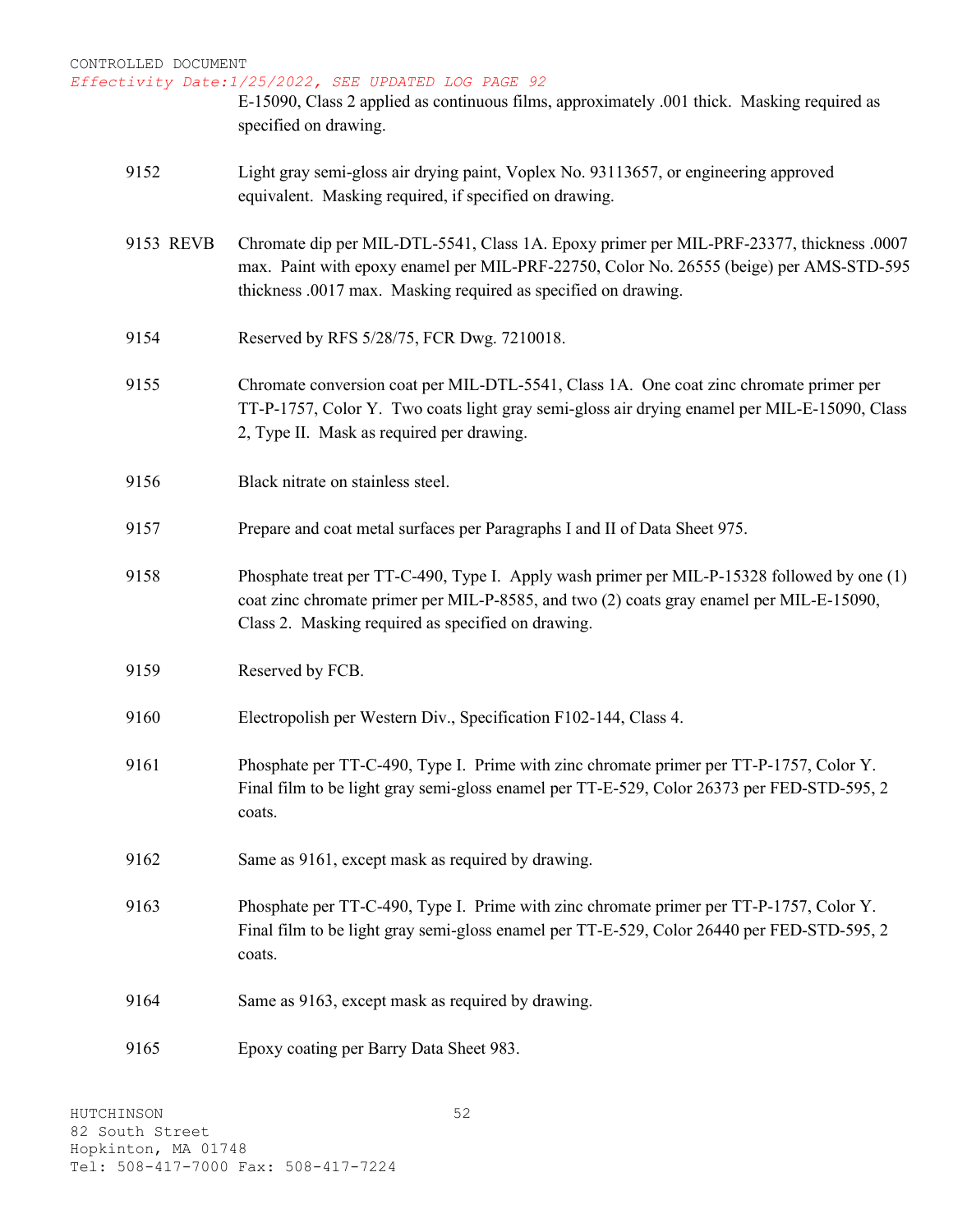| CONTROLLED DOCUMENT | Effectivity Date:1/25/2022, SEE UPDATED LOG PAGE 92                                                                                                                                                                                                                                                                                                                                                                                                                                             |
|---------------------|-------------------------------------------------------------------------------------------------------------------------------------------------------------------------------------------------------------------------------------------------------------------------------------------------------------------------------------------------------------------------------------------------------------------------------------------------------------------------------------------------|
| 9166                | Cadmium plate all surfaces, Class 2, Type II, per BPSFW4436 (.0003-.00049 thick) (Bell<br>Helicopter Spec.).                                                                                                                                                                                                                                                                                                                                                                                    |
| 9167                | Degrease using perchlorethylene. Spray one coat of Chemlok 205 adhesive following Chemlok<br>Procedure 2020H. Air dry for ten minutes, and spray with one coat of Chemlok 222 adhesive,<br>following Chemlok Procedure 2041.                                                                                                                                                                                                                                                                    |
| 9168                | Chemical film per Bell Process Sheet FW 4182 (similar to Barry 920).                                                                                                                                                                                                                                                                                                                                                                                                                            |
| 9169                | Primer per Vendor P/N 648, and paint with woolsey catalyzed epoxy enamel, (dover gray)<br>Vendor P/N 458. Use with reducer, Vendor P/N 442.<br><b>VENDOR:</b><br>Harry Miller Co.<br>540 E Street, South Boston, MA 02210                                                                                                                                                                                                                                                                       |
| 9170                | One coat of primer, 0.0005 to 0.002 inch film thickness per TT-P-664. Paint two coats of gray<br>enamel (Formula No. 111) per MIL-E-15090, Type III, Class 2, as continuous film each<br>approximately 0.001 inch thick.                                                                                                                                                                                                                                                                        |
| 9171                | Prime with one coat of zinc chromate primer .3 to .8 mil thick (dry film) per TT-P-1757<br>composition G, Color Y. Paint with two coats of light gray enamel (Formula III) per MIL-E-<br>15090. Each coat to be approximately 1.0 MIL thick. Enamel Type III, Class 2, baked 30 minutes<br>at 250° F.                                                                                                                                                                                           |
| 9172                | Clean with a deoxidizing solution other than caustic dip, and then anodize per MIL-A-8625,<br>sulphuric acid process with a clear water seal. Prime with one coat of zinc chromate primer .3 to<br>.8 MIL thick (dry film) per TT-P-1757 composition G, Color Y. Paint with two coats of light<br>gray enamel (Formula III) per MIL-E-15090. Each coat to be approximately 1.0 MIL thick.<br>Enamel Type III, Class 2, baked 30 minutes at 250° F. Masking required as specified on<br>drawing. |
| 9173                | Clean with a deoxidizing solution other than caustic dip, and then anodize per MIL-A-8625, Type<br>II using a clear water seal.                                                                                                                                                                                                                                                                                                                                                                 |
| 9174                | Phosphate treated per TT-C-490, Type I (bonderize or equivalent), after which surface shall be<br>primed with zinc chromate primer, Type I in accordance with the latest version of MIL-P-8585,<br>and finished with black enamel per MIL-E-15090, Class 2.                                                                                                                                                                                                                                     |
| 9175                | Same as 9174, except masking required as specified on drawing.                                                                                                                                                                                                                                                                                                                                                                                                                                  |
| 9176                | Passivate per QQ-P-35, Type II.                                                                                                                                                                                                                                                                                                                                                                                                                                                                 |
|                     |                                                                                                                                                                                                                                                                                                                                                                                                                                                                                                 |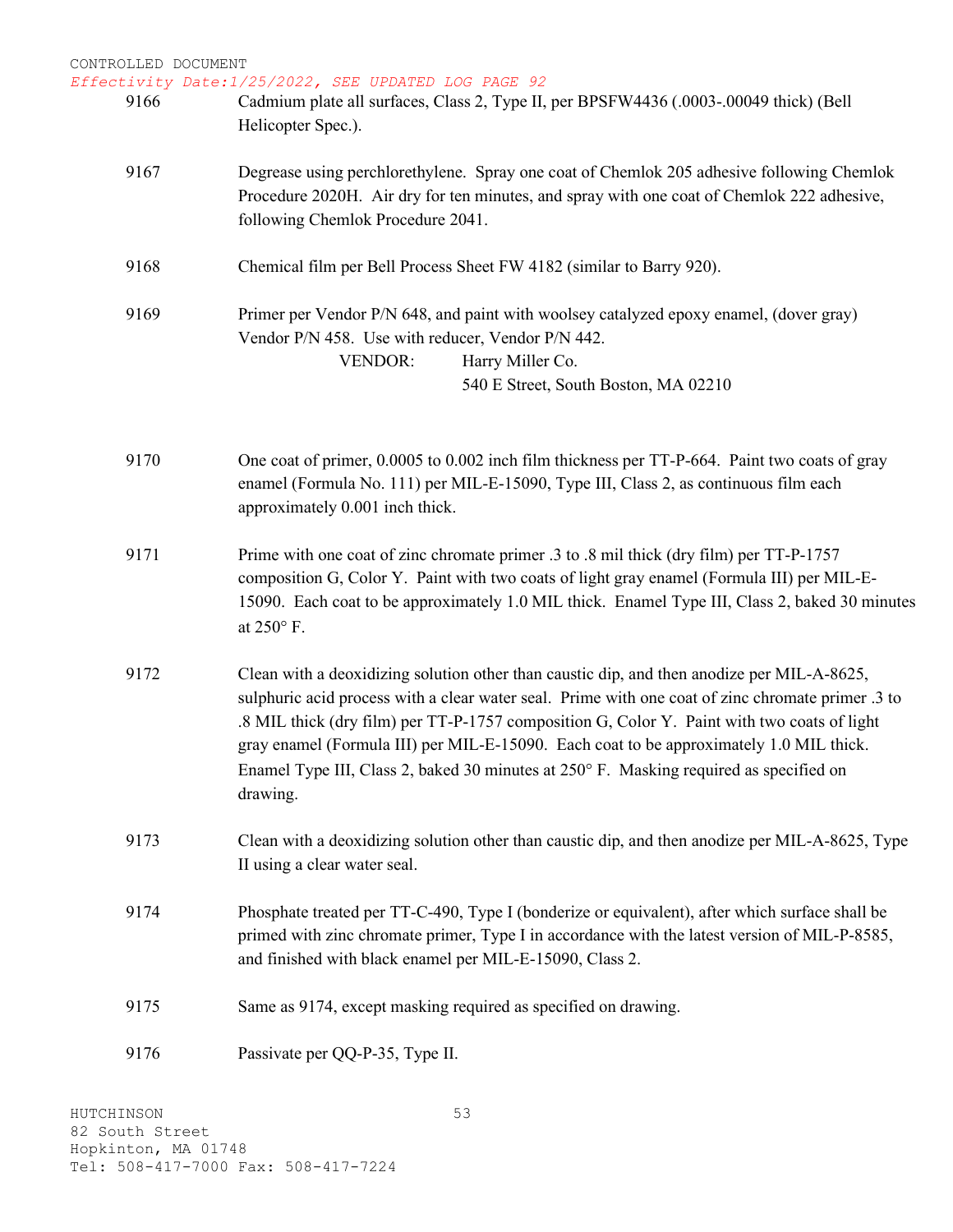| 9177 | Applies to sub-assemblies using components previously finished per Suffix 808 or 601. Apply<br>wash primer per MIL-P-15328, as a continuous film .0002 to .0005 thick, followed by one (1)<br>coat of zinc chromate primer per MIL-P-8585 applied as a continuous film .0002 to .0010 thick.<br>Apply two (2) coats of gray enamel per MIL-E-15090, Class 2 applied as continuous films<br>approximately .001 thick. Masking required as specified on drawing. |
|------|----------------------------------------------------------------------------------------------------------------------------------------------------------------------------------------------------------------------------------------------------------------------------------------------------------------------------------------------------------------------------------------------------------------------------------------------------------------|
| 9178 | Same as 871, except paint to be light gray baking enamel per MIL-E-15090, Class 2, Type III,<br>color light gray, per FED-STD-595, Color No. 26307.                                                                                                                                                                                                                                                                                                            |
| 9179 | Phosphate treated per TT-C-490, Type I (bonderize or equivalent), after which surface shall be<br>primed with zinc chromate primer, Type I in accordance with the latest version of MIL-P-8585,<br>and finished with black enamel per FED-STD-595, Color No. 27038.                                                                                                                                                                                            |
| 9180 | Same as 9179, except masking required as specified on dwg.                                                                                                                                                                                                                                                                                                                                                                                                     |
| 9181 | Hot dip phosphate treat per TT-C-490, Type I.<br>a.<br>Prime with one coat of zinc chromate primer .3 to .8 mils thick (dry film) per TT-P-<br>$\mathbf{b}$ .<br>1757, Comp. G, Color Y.<br>c. Paint with two coats of light grey enamel (Formula #111) per MIL- E-15090, Type<br>II, Class 2, approx. 1.0 mil thick each coat (dry film).<br>Masking required as specified on drawing.                                                                        |
| 9182 | One coat primer per MIL-P-15328. One coat primer per TT-P-1757. Two coats light gray<br>enamel per MIL-E-15090, Type III, Class 2, or Type II, Class 2.                                                                                                                                                                                                                                                                                                        |
| 9183 | Same as 9182, except masking as specified on drawing.                                                                                                                                                                                                                                                                                                                                                                                                          |
| 9184 | Hard anodize per MIL-A-8625, Type III, Class 1, .001 to .002 thick.                                                                                                                                                                                                                                                                                                                                                                                            |
| 9185 | Same as 9181, except no masking required.                                                                                                                                                                                                                                                                                                                                                                                                                      |
| 9186 | Phosphate treat per TT-C-490, Type II. One coat primer per TT-P-1757, applied as a continuous<br>film .002 to .001 inch thick. Paint two coats light grey enamel per MIL-E-15090, Class 2, applied<br>as a continuous film approx. .001 inch thick.                                                                                                                                                                                                            |
| 9187 | Same as 9186, except mask as specified on drawing.                                                                                                                                                                                                                                                                                                                                                                                                             |
| 9188 | Zinc plate per ASTM B633, Class FE/ZN12, Type II. Prime per MIL-P-15328, applied as a<br>continuous film 0.0002 to 0.0005 inch thick, or a hot dip-tank phosphate treatment conforming to<br>Type I of FED Spec. TT-C-490. Follow by one (1) coat of primer per MIL-P-8585 applied as a<br>continuous film 0.0002 to 0.001 inch thick.                                                                                                                         |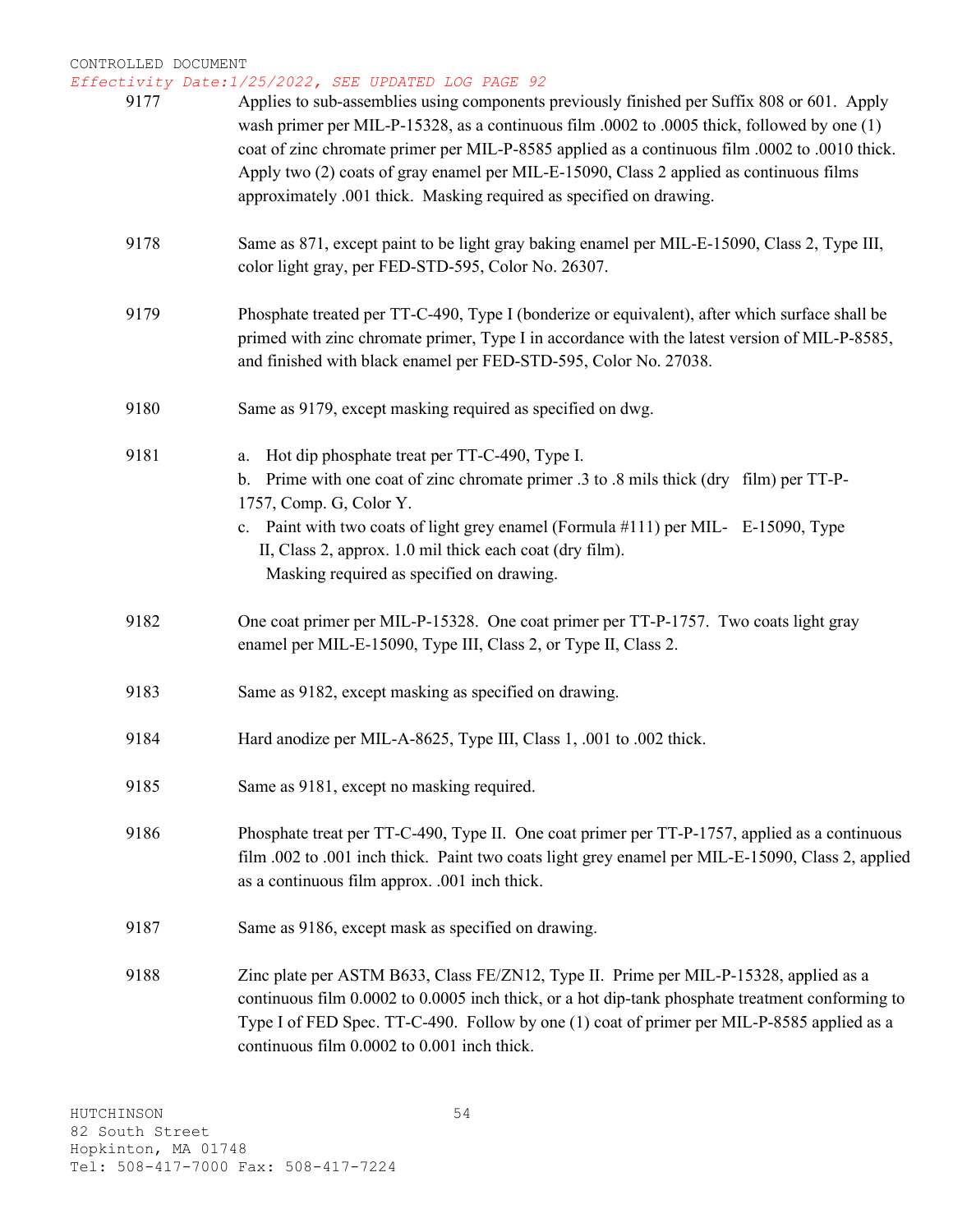# CONTROLLED DOCUMENT *Effectivity Date:1/25/2022, SEE UPDATED LOG PAGE 92* Then, (2) two coats of gray enamel, conforming to Class 2 per MIL-E-15090 shall be applied as continuous films approx. 0.001 inch thick. 9189 Finish per Barry Data Sheet 1054. 9190 Finish per Barry Data Sheet 1054, and paint the outside of the flanges of Item 2, with one coat of orange-yellow Lacquer No. 614 complying with MIL-L-19538 (AER). 9191 REVA Iridite #14-2 per MIL-DTL-5541, Class 1A. Wash prime per MIL-P-15328 .0002-.0005 dry film thickness. Apply one coat of zinc chromate primer per TT-P-1757, .0005-.0008 dry film thickness (color-yellow). Apply two coats of lusterless enamel per TT-E-527, dark dull grey, Color No. 36231, per MIL-STD-595, .001-.002 dry film thickness each coat. Air dry for 8 hours. 9192 Finish rubber parts per Barry Data Sheet 1054. Epoxy paint metal parts per MIL-P-23236, Type I, Class 1, or Class 2 (color-black). a. Wipe steel surfaces clean of grease and oil with a clean rag wet with solvent. b. Sandblast steel surfaces. c. Paint the steel surfaces with coating system as required to obtain the number of coats, and a dry minimum total thickness, as specified by each manufacturer listed in the Qualified Products List (QPL 23236). 9193 Prime with zinc chromate primer per TT-P-1757, Color Y. Apply 2 coats of light gray enamel per MIL-E-15090, Class 2, Type III. 9194 Prime surfaces with epoxy polyamide per MIL-P-23377. Apply finish coat of white polyurethane paint per MIL-C-83286, Color 27875 per FED-STD-595. Finish 9195 previously required. 9195 Surface treatment alodine 1200 per MIL-C-81706, Class 1A. 9196 Phosphate dip; prime surfaces with epoxy polyamide per MIL-P-23377. Apply finish coat of white polyurethane paint per MIL-C-83286, Color 27875 per FED-STD-595. 9197 Prime surfaces with one coat epoxy polyamide per MIL-P-23377. Finish 901 previously required. Mask per drawing. 9198 Prime surfaces with two (2) coats of epoxy polyamide per MIL-P-23377. Finish 920 previously required. Mask per drawing. 9199 For inside of ferrous tubes: Clean in accordance with Paragraph 3.5.3 of MIL-E-4158. Finish per

MIL-F-14072, Finish No. P215J, Steps 1 & 4.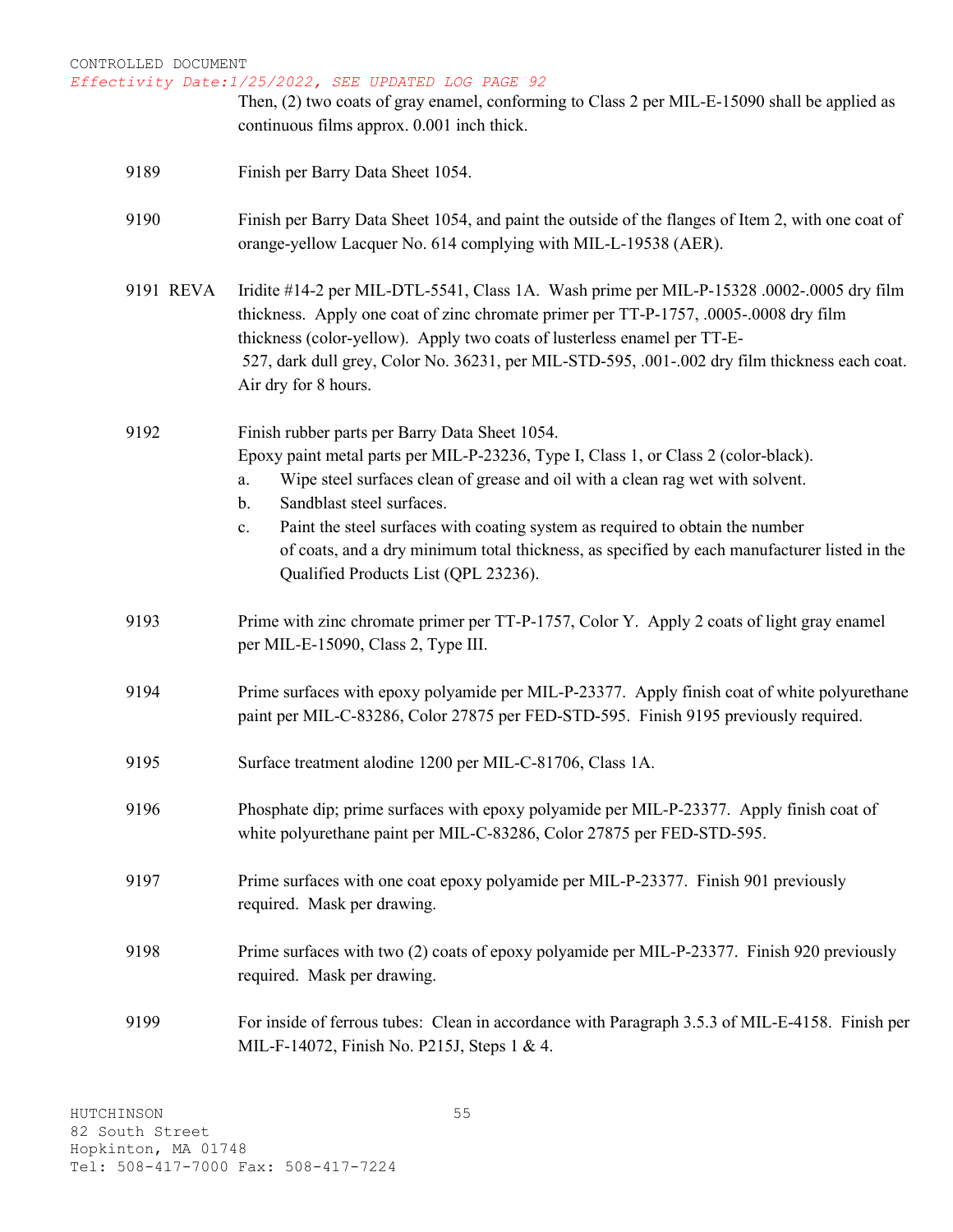*Effectivity Date:1/25/2022, SEE UPDATED LOG PAGE 92* 9200 Clean in accordance with Paragraph 3.5.3 of MIL-E-4158. Recondition and prime per MIL-F-14072, Finish No. P213, Steps 1 & 3. Final paint film F1 in accordance with MIL-F-14072, one coat gray semi-gloss enamel, Color No. 26250, per FED-STD-595. 9201 Same as finish 9200, except mask as necessary. 9202 REVC Lockhead Martin Cup Paint (23217-All). Caustic etch, chromate conversion per MIL-DTL-5541, Class 1A. One coat of high solids primer per MIL-PRF-23377. Type 1, Class C2, one coat of polyurethane coating per MIL-PRF-85285, Type 1, Class H, Color 17925, white. 9203 REVA Passivate per QQ-P-35. Prime with zinc chromate primer per MIL-P-8585. Paint 1 coat dull black enamel per TT-E-527. Color No. 37038, FED-STD-595. 9204 Zinc chromate primer per MIL-P-8585. Dull black lacquer per TT-L-20, Color No. 37038, painting to conform to MIL-F-7179 and MIL-F-18264. Masking as required per drawing. 9205 Bell procurement Spec. 4451, Rev. B, "Application of Polyamide Eopxy Primer". 9206 Aluminum conversion coat per MIL-DTL-5541, Class 1A. One coat zinc chromate primer per MIL-P-8585. Paint with two coats engine gray lacquer, Fed. Std. 595, Color No. 16081, per Fed. Spec. TT-L-32. 9207 Superseded by Suffix 8022. 9208 Epoxy Primer Class 2, .0005 to .0008 thick per MIL-P-23377, followed by polyurethane coating .0015 to .00225 thick per MIL-C-81773, Color No. 26270 per FED-STD-595. (Mask per drawing). 9209 Zinc phosphate coat per MIL-P-16232, Type Z, Class 2. 9210 Grit blast or wheel abrade. One coat wash primer per MIL-C-8507. One coat zinc chromate primer per TT-P-1757. Two coats of light gray formula III enamel per MIL-E-15090, Type II, Class 2. Masking required as specified on applicable drawing. 9211 Prime surfaces with epoxy polyamide per MIL-P-23377. Apply finish coat of black polyurethane coating per MIL-C-83286, Color 27038 per FED-STD-595. Finish 9195 previously required. 9212 Coarse grit sand blast or equal, and passivate per QQ-P-35. Prime with one coat zinc chromate primer per TT-P-1757. Paint one coat of smooth lusterless (olive drab) green color per TT-E-527 conforming to Color Chip Number 34087 of FED-STD-595. Masking required as specified on drawing.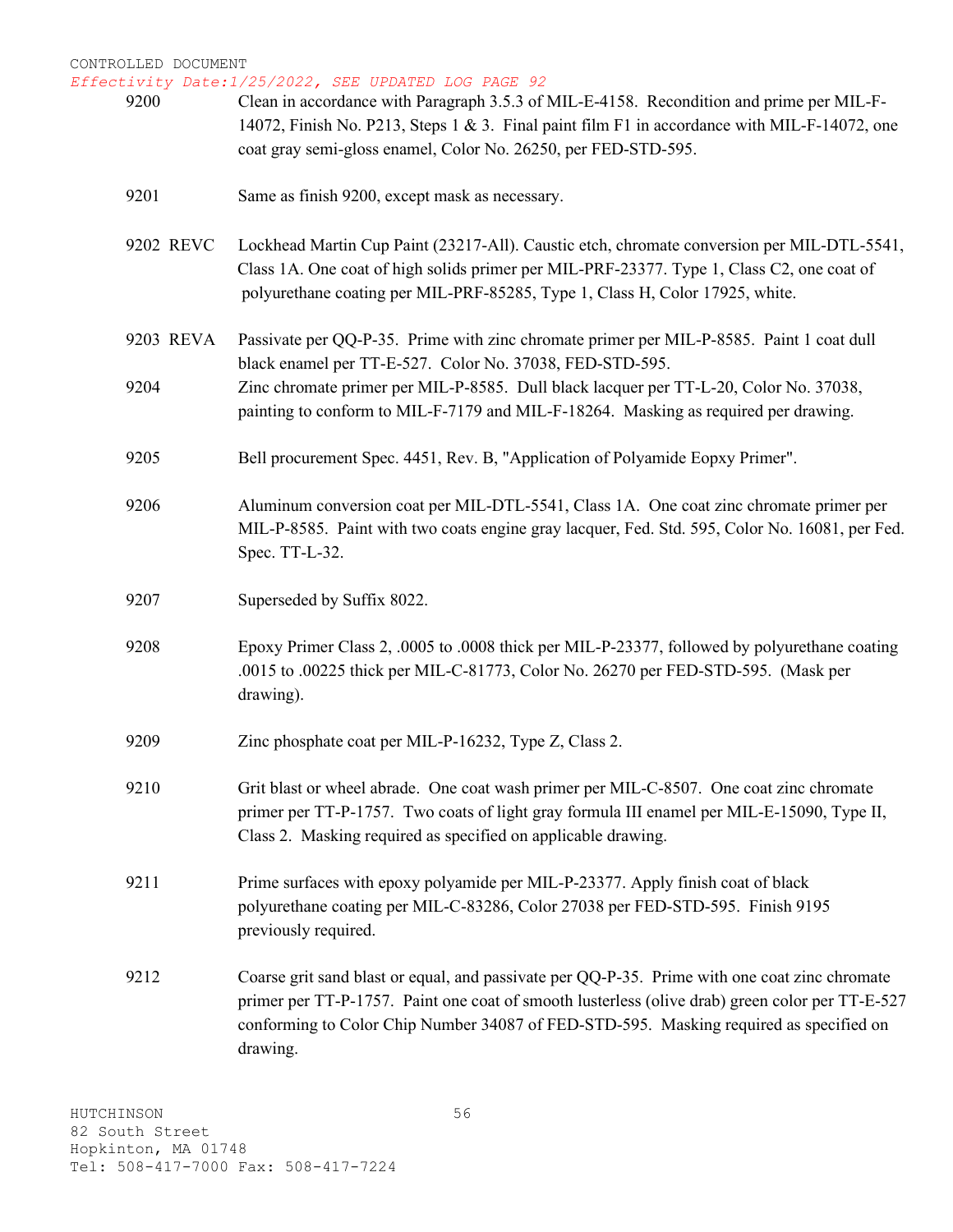9213 REVA Conversion coat per MIL-DTL-5541, Class 1A. Prime with one coat zinc chromate primer per TT-P-1757. Paint one coat of smooth lusterless (olive-drab) green enamel per TT-E-527, conforming to Color Chip No. 34087 of FED-STD-595.

## 9214 Finish per MIL-T-704, Type A, final coat, Color No. 23, semi-gloss, Marine Corps. green per TT-E-485 and FED-STD-595, as follows:

- (1) Clean to remove all oil and grease.
- (2) Zinc phosphate per TT-C-490, Type I.
- (3) Prime with 1 coat Marine Corps. green enamel, Color No. 23, semi-gloss, 1.0 to 1.5 MILS thick dry film, per TT-E-485.
- (4) Apply a second coat as final film per Paragraph 3 above.
- 9215 Same as 9214, except mask as specified on drawing after completing Steps 1 and 2.
- 9216 Phosphate per TT-C-490, Type I. Paint with 1 coat blue enamel, Color No. 35240 per FED-STD-595. Mask as specified on drawing.
- 9217 REVA Wash prime per MIL-P-15328. Zinc chromate prime per MIL-P-8585. Paint with two coats of semi-gloss enamel per Fed. Spec. TT-E-529, Class B, Color No. 24084 per FED-STD-595. Masking or other qualifications on drawing.
- 9218 REVA Chemical film per MIL-DTL-5541, Class 1A. Pretreat per MIL-P-15328. Prime one coat primer per MIL-P-23377. Paint with light gray semi-gloss epoxy polyamide per MIL-C-22750, FED-STD-595, Color No. 26307, 0.0254-0.0381 (mm) thick. Masking required as specified on drawing.
- 9219 Bell Process Spec. 4182 (Rev. E).
- 9220 Chemical film treatment per Bell Process Spec. 4182. Apply one coat 299-947-060 primer per B.P.S. 4325 to all exterior surfaces with two coats P-95 acrylic lacquer per B.P.S. 4386, color to be light gull gray No. 36440 per FED-STD-595.
- 9221 Apply one coat of 299-947-060 primer per B.P.S. 4325 to all exterior surfaces (unless otherwise noted) with two coats of P-95 acrylic lacquer per B.P.S. 4386. Color to be light gull gray No. 36440 per FED-STD-595.
- 9222 Hot dip tank phosphate treatment per Type I of TT-C-490, followed by one coat of primer per MIL-P-8585, applied as a continuous film .0002 thick. Then (2) coats of gray enamel per MIL-E-15090, Class 2, applied as continuous films approx. .001 thick.
- 9223 Same as 9222, except masking as called out on drawing.
- 9224 Black adhesive with clear acrylic coating per Data Sheet No. 924.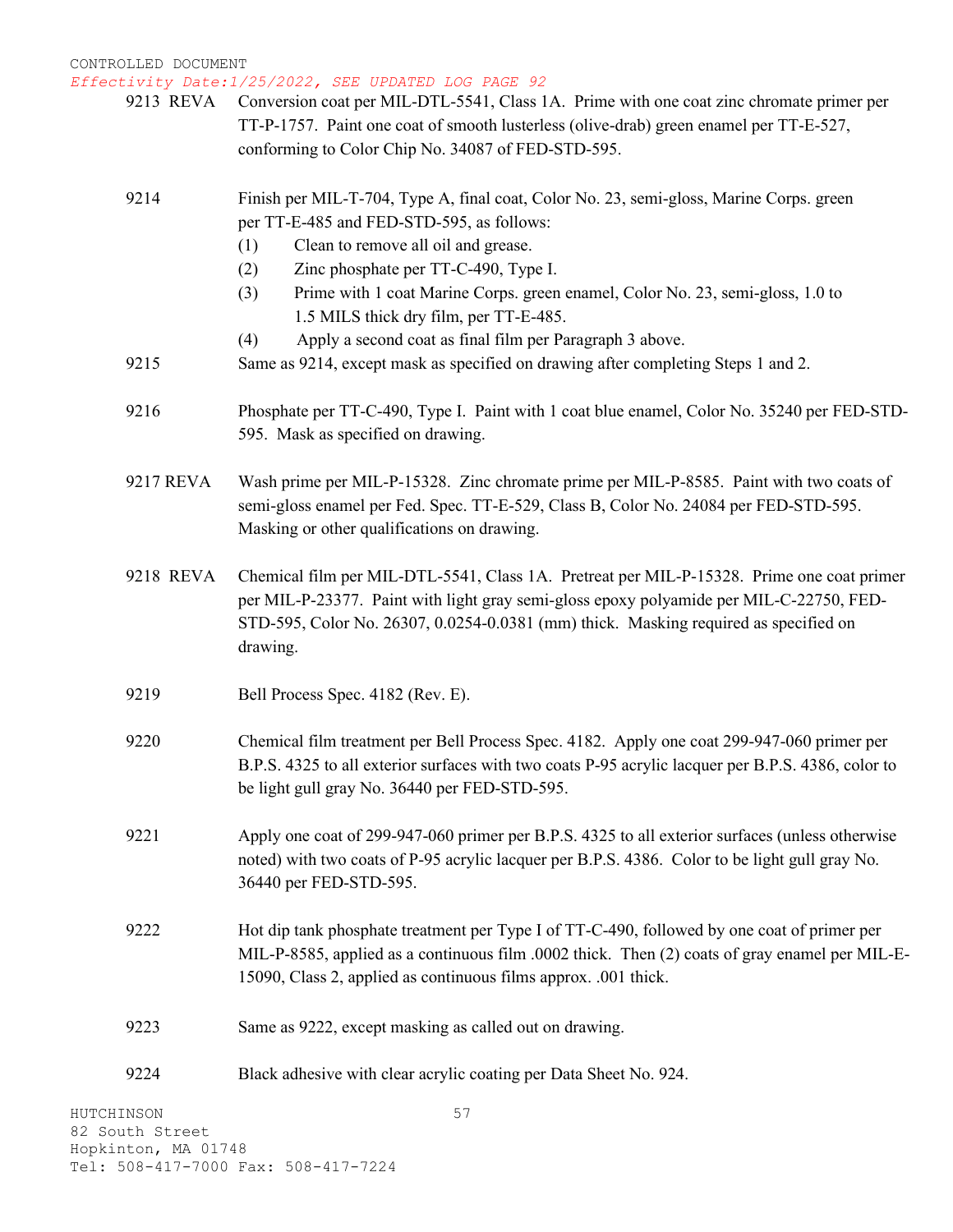| 9225       | Apply coating per Data Sheet 1054. Epoxy paint per MIL-P-23236, Type I, Class 1, or<br>Class 2 (color-black) exposed steel surfaces as follows:<br>Wipe steel surfaces clean of grease and oil with a clean rag, wet with solvent.<br>A.<br><b>B.</b><br>Sandblast steel surfaces.<br>Paint the steel surfaces with coating system, as required, to obtain the number of coats,<br>$C_{\cdot}$<br>and a dry minimum total thickness as specified by each manufacturer listed in the<br>Qualified Products List (QPL 23236). |
|------------|-----------------------------------------------------------------------------------------------------------------------------------------------------------------------------------------------------------------------------------------------------------------------------------------------------------------------------------------------------------------------------------------------------------------------------------------------------------------------------------------------------------------------------|
| 9226       | Hot dip phosphate treat per TT-C-490, Type I.<br>A.<br>One coat primer 0.8 mils (min.) thick (dry film) per TT-P-636.<br><b>B.</b><br>One coat green paint per TT-E-529, Color No. 24533 per FED-STD-595. 0.0254-0.0381<br>C.<br>MM (.001 - .0015 mils) thick dry film.<br>Masking required as specified on drawing.<br>D.                                                                                                                                                                                                  |
| 9227       | Oil resistant coating per Data Sheet 915.                                                                                                                                                                                                                                                                                                                                                                                                                                                                                   |
| 9228 REV B | Passivate per AMS2700, Types 2 or 6 (Superceded QQ-P-35, Types I, II, III OR VI).                                                                                                                                                                                                                                                                                                                                                                                                                                           |
| 9229       | Phosphate dip per TT-C-490, Type I, and prime with zinc chromate primer per TT-P-1757, Color<br>Y.                                                                                                                                                                                                                                                                                                                                                                                                                          |
| 9230       | Organic pretreatment coating per TT-C-490, Type III.                                                                                                                                                                                                                                                                                                                                                                                                                                                                        |
| 9231       | Aluminum conversion coating (clear) per MIL-DTL-5541, Class 3.                                                                                                                                                                                                                                                                                                                                                                                                                                                              |
| 9232       | Finish per Barry Data Sheet 1163.                                                                                                                                                                                                                                                                                                                                                                                                                                                                                           |
| 9233       | Electropolish per Barry Spec. F102-144, Type IV. Silver plate per QQ-S-365A, Type III, Grade<br>A, only the surfaces specified on the drawing.                                                                                                                                                                                                                                                                                                                                                                              |
| 9234       | Chromate conversion coating per Data Sheet 988. One coat of epoxy primer per B.P.S. FW 4451.                                                                                                                                                                                                                                                                                                                                                                                                                                |
| 9235       | Aluminum conversion coat per MIL-DTL-5541, Class 1A.<br>1)<br>Prime one coat primer per MIL-P-23377.<br>2)<br>Paint one coat gray lusterless enamel per MIL-C-83286. Color to be No. 36251 per FED-<br>3)<br>STD-595.<br>Mask as called for on drawing.<br>4)                                                                                                                                                                                                                                                               |
| 9236       | Hard anodize .002 thick per MIL-A-8625, Type III, Class 2, color-flat black. Masking required,<br>if specified on drawing.                                                                                                                                                                                                                                                                                                                                                                                                  |
| IINSON     | 58                                                                                                                                                                                                                                                                                                                                                                                                                                                                                                                          |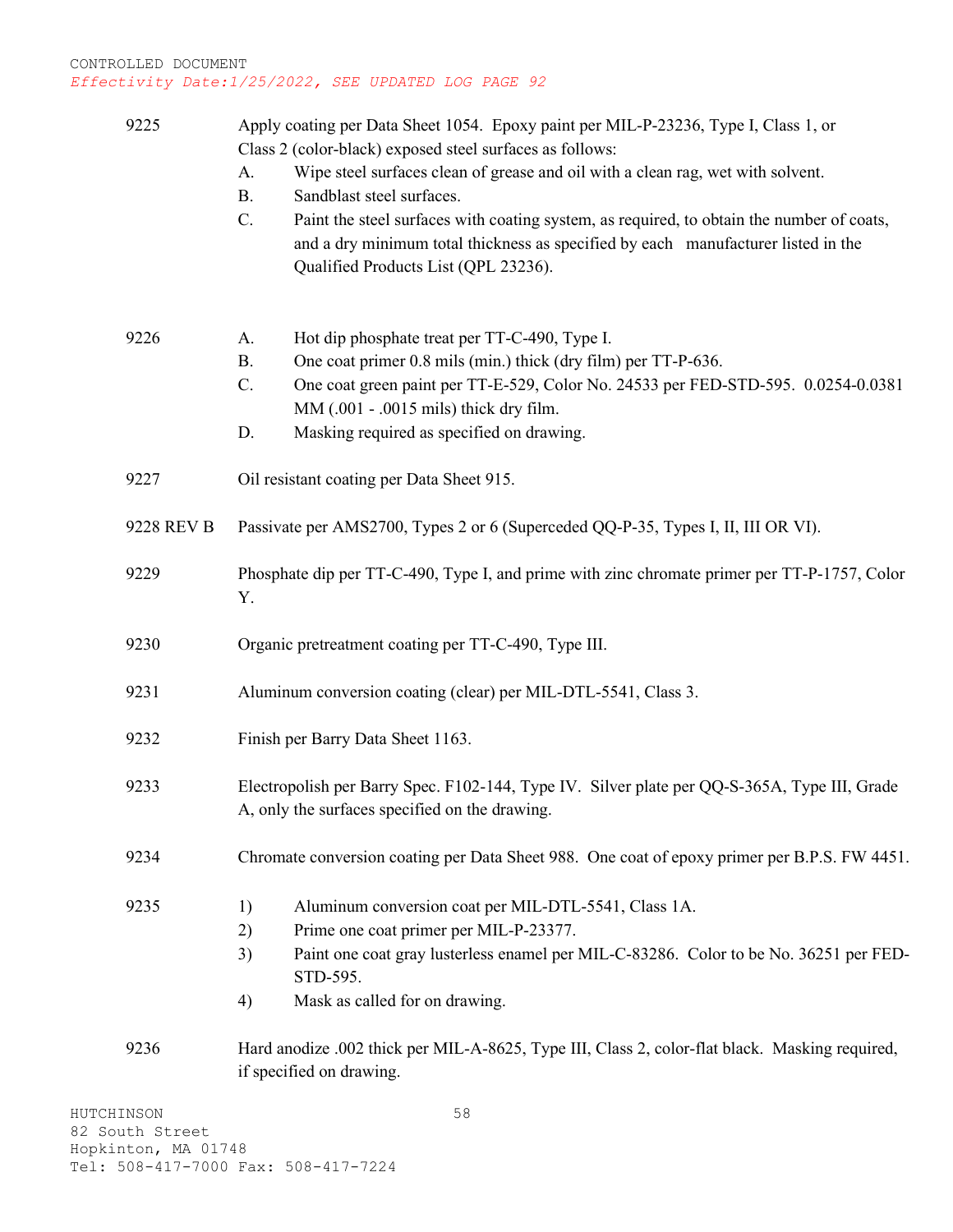CONTROLLED DOCUMENT *Effectivity Date:1/25/2022, SEE UPDATED LOG PAGE 92* HUTCHINSON 59 9237 REVA Chemical film per MIL-DTL-5541, Class 1A. Paint outside gray lacquer per MIL-L-7178. 9238 Black lusterless paint. Masking as required per drawing. 9239 Degrease and coat with sage green polyster coating powder to a nominal thickness of 2 mils. Threads to be free of coating. (Applied by Technical Powder Coating, RD #3, Old Denver Road, Denver, PA 17517). 9240 A) Aluminum conversion coat per MIL-DTL-5541, Class 1A. B) Prime one coat primer per MIL-P-23377. C) Mask as specified on drawing. 9241 Zinc chromate primer per MIL-P-8585, Color Y. Paint 2 coats dull black enamel per TT-E-527, Color No. 37038 per FED-STD-595. Masking, if required per drawing. 9242 Black semi-gloss enamel, Color No. 27038 per FED-STD-595. 9243 Black oxide per MIL-C-13924, Class 4. 9244 P513-2 of MIL-F-14072 as follows: (1) Aluminum conversion coat per MIL-DTL-5541, Class 1A. (2) Pretreatment coating per MIL-P-15328. (3) Prime with one coat of zinc chromate primer per TT-P-1757. (4) One coat green paint per TT-E-529, Color No. 24533 per FED-STD-595, 0.0254 - 0.0381 MM (.001 - .0015 mils) thick dry film. 9245 Black oxide per MIL-C-13924, Class 1. 9246 REVA Dark green semi-gloss enamel, Color No. 24084 per FED-STD-595. 9247 REVA Finish per MIL-T-704, Type A. Final coat lusterless enamel, forest green per MIL-E-52798, Type II. (1) Clean to remove all oil and grease. (2) Zinc phosphate per TT-C-490, Type I. (3) Prime with one coat forest green lusterless enamel, 1.0 to 1.5 mils thick dry film per TT-E-527. (4) Apply second coat as final film per Paragraph 3 above. Mask as specified on drawings, after completing Steps 1 and 2. 9248 Phosphate per TT-C-490. Prime and paint with primer and synthetic resin supplied by customer. Air dry only at least 24 hours. Protect from contamination during air dry.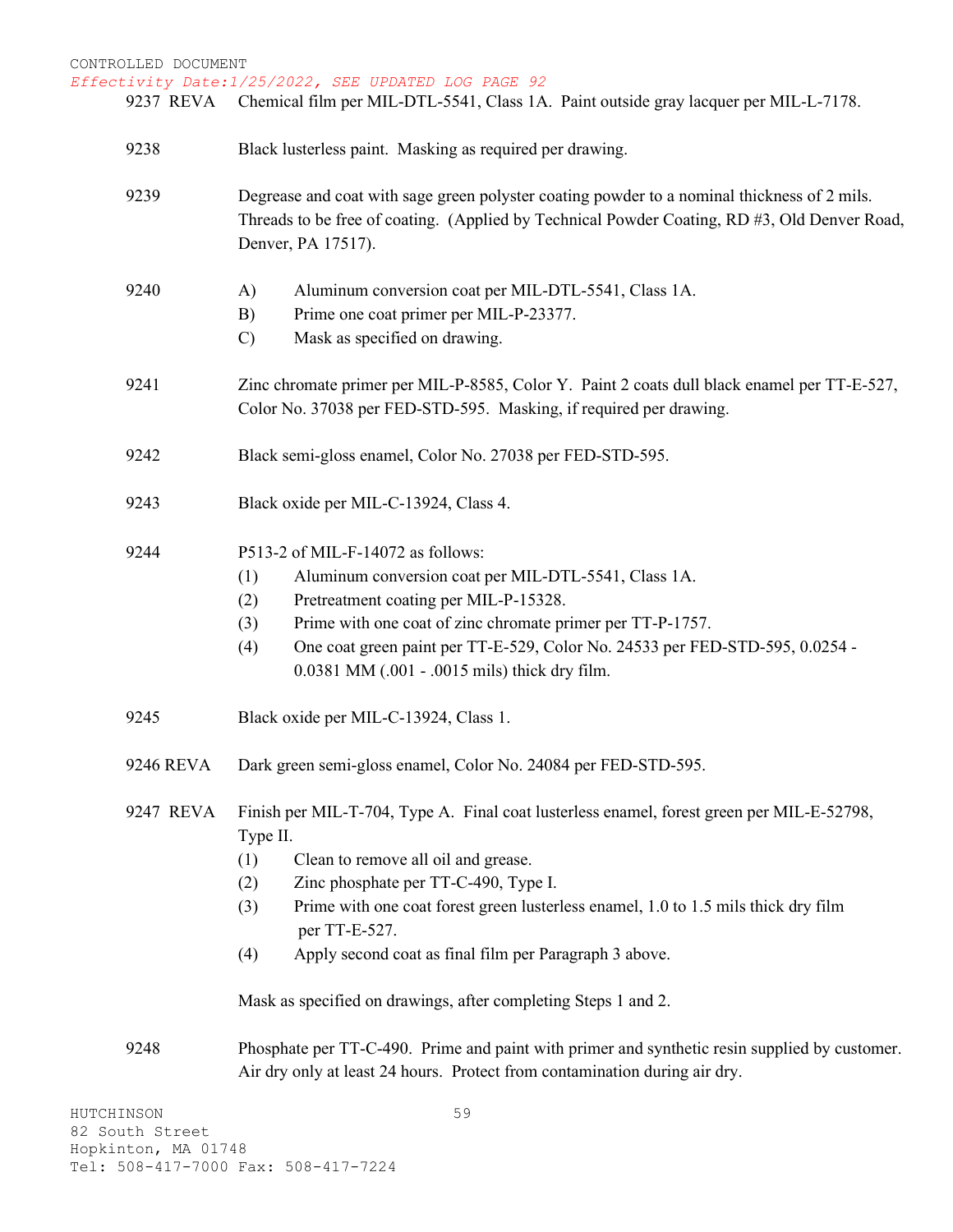| CONTROLLED DOCUMENT |                                                                                                                                                                                                                              |
|---------------------|------------------------------------------------------------------------------------------------------------------------------------------------------------------------------------------------------------------------------|
| 9249                | Effectivity Date:1/25/2022, SEE UPDATED LOG PAGE 92<br>Same as 871, except phosphate treat after grit blasting. Masking as required.                                                                                         |
| 9250                | Paint using glossy black enamel (FED-STD-595, Color Chip # 17038). Mask as required per<br>drawing.                                                                                                                          |
| 9251                | Finish rubber parts per Barry Data Sheet 915. Epoxy paint metal parts per MIL-P-23236, Type I,<br>Class 1 or Class 2 (color-black).                                                                                          |
|                     | Wipe steel surfaces clean of grease and oil with a clean rag, wet with solvent.<br>A.<br>Sandblast steel surfaces.<br><b>B.</b>                                                                                              |
|                     | C.<br>Paint the steel surfaces with coating system, as required, to obtain the number of coats,<br>and a dry minimum total thickness as specified by each manufacturer listed in the<br>Qualified Products List (QPL 23236). |
|                     | CAUTION: Required when mixing or applying per Data Sheet 1155.                                                                                                                                                               |
| 9252                | Phosphate dip per TT-C-490. Apply one coat of primer per TT-P-1757. Apply two coats dark<br>blue semi-gloss enamel (FED-STD-595, Color Chip No. 25053). Mask threads.                                                        |
| 9253                | Prepare and prime with finish P210-1 of MIL-F-14072: Reconditioning:                                                                                                                                                         |
|                     | Sanding or abrasion or phosphoric acid etch per MIL-C-15078;                                                                                                                                                                 |
|                     | Pretreatment per MIL-P-15328;                                                                                                                                                                                                |
|                     | Prime per MIL-P-23377;<br>Final paint film: forest green, urethane;                                                                                                                                                          |
|                     | Paint per MIL-C-46168. Film thickness shall be .001 to .0015.                                                                                                                                                                |
| 9254                | Sand, abrade or phosphoric acid etch per MIL-C-10578. Pre-prime per MIL-P-15328. Prime per<br>TT-P-1757, .004 - .006 thick. Final film, Gray #26152 per FED-STD-595, semi-gloss enamel per<br>TT-E-529, .0010 - .0015 thick. |
| 9255                | Electropolish per Western Division Specification F102-144, Class III.                                                                                                                                                        |

- 9256 Coat specified area with Karon RP BV Kamatics. Thickness to be .009 .013 per side. Wear material to be in accordance with MIL-B-8943. Other surfaces to be anodized per MIL-A-8625, Type II, Class 1.
- 9257 Specified surface to be hard anodized to MIL-A-8625, Type III, .002 inches & Teflon impregnated. Mask other surfaces then iridite per MIL-DTL-5541, Class 1A (no caustic).
- 9258 One coat phosphate treatment per TT-C-490, Type I. One coat of zinc chromate primer .0004 to .0006 thick (dry film) per TT-P-1757. Paint with one coat of semi-gloss enamel per TT-E-529, Color Chip 26293 per FED-STD-595. Total thickness of paint and primer .005 max.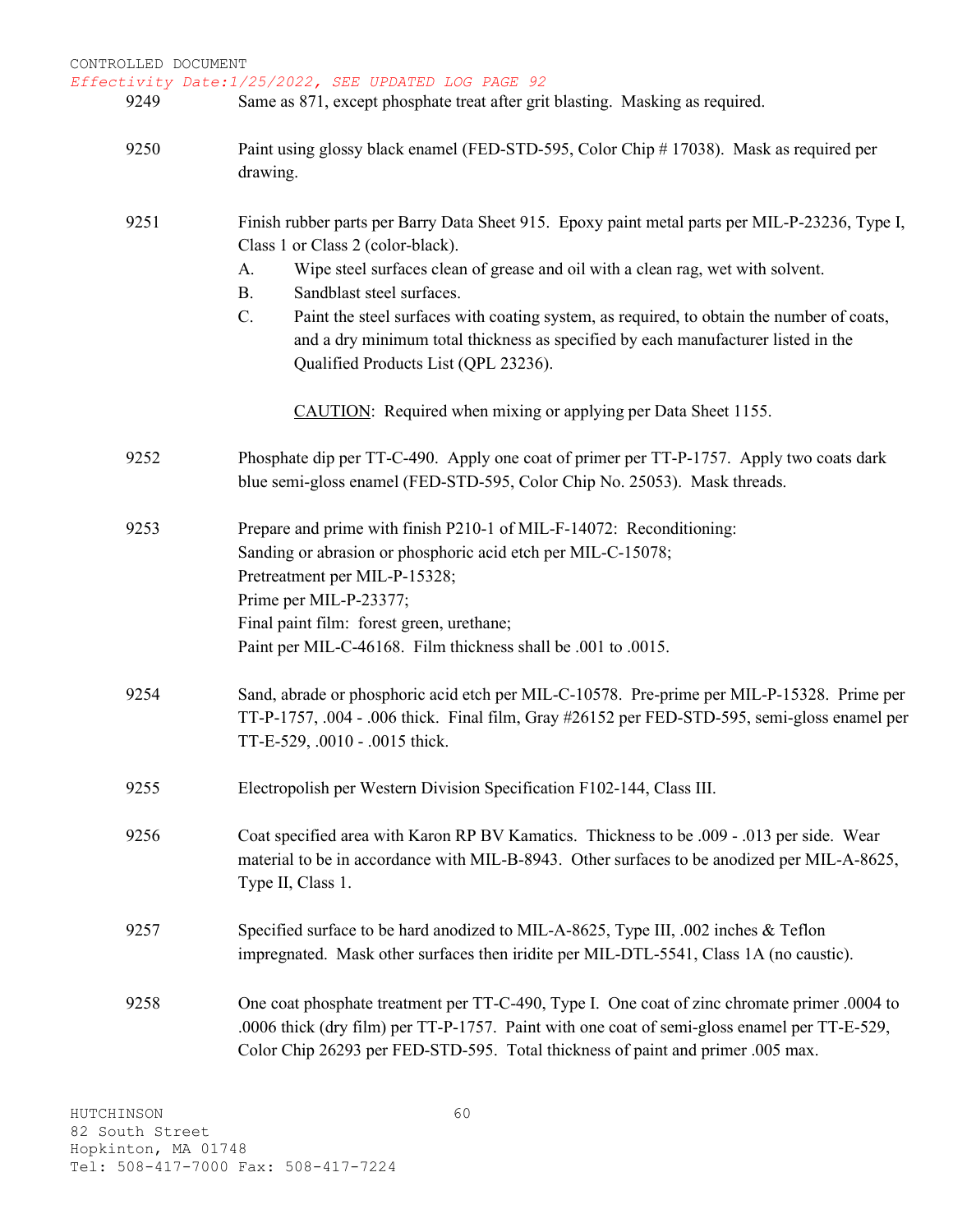| 9259      | Finish for GCA Serva Benches (Reserv. by HVH 3/12/82).                                                                                                                                                                                                                                                                        |
|-----------|-------------------------------------------------------------------------------------------------------------------------------------------------------------------------------------------------------------------------------------------------------------------------------------------------------------------------------|
| 9260      | Passivate per MIL-STD-171 (MR) Finish No. 5.4.1 (BS 901). Apply Lub-Lok 5306 to threads<br>per F65A GL1 (MIL-L-8937).                                                                                                                                                                                                         |
| 9261      | Aluminum conversion coat per MIL-DTL-5541, CL 1A. 2 coats yellow zinc chromate primer per<br>TT-P-1757. 1 coat medium gray enamel per TT-E-529, Color No. 26231 of FED-STD-595.                                                                                                                                               |
| 9262      | Phosphate treat per TT-C-490, Type I or grit blast. Prime with zinc chromate primer per TT-P-<br>1757, Color Y and finish with light gray enamel per MIL-E-15090, Class 2. (2 coats of enamel).<br>Color No. 26307 per FED-STD-595.                                                                                           |
| 9263      | Zinc chromate primer, Color Y (yellow primer) composition L per TT-P-1757, apply per MIL-P-<br>6808. Paint per TT-E-529, Type I, Color No. 24533 (light green) per FED-STD-595.                                                                                                                                               |
| 9264 REVA | Metal pretreatment coating per MIL-C-8514. Wash primer per MIL-C-8507 followed by epoxy<br>polyamide primer per MIL-P-85582, Type I and finish coat of polyurethane per MIL-C-85285.<br>Color No. 26270 per FED-STD-595 applied per MIL-F-18264.                                                                              |
| 9265      | One coat epoxy polyamide primer per MIL-P-23377, Class 1 or 2. Followed by two coats of<br>aliphatic polyurethane coating per MIL-C-46168, Color-flat olive drab, applied in accordance<br>with MIL-F-18264. Masking as required on drawing.                                                                                  |
| 9266      | One coat epoxy polyamide primer per MIL-P-23377, Class 1 or 2. Followed by two coats of<br>aliphatic isocyanate urethane coating per MIL-C-83286, Type I, Color gray No. 26307 per FED-<br>STD-595. Masking as required on drawing                                                                                            |
| 9267      | Zinc chromate primer, Composition G, Color Y, .0004 - .0006 thick dry film, in accordance with<br>TT-P-1757. Paint with two coats of enamel, alkyd, semi-gloss, .0003 - .0012 thick dry film.<br>Class A (air drying) per TT-E-529, color-green matching Color Chip 24410 of FED-STD-595.<br>Masking as required per drawing. |
| 9268      | Passivate by immersing in a 50% (by volume) nitric acid solution for 15 mins. Rinse and dry<br>after passivation.                                                                                                                                                                                                             |
| 9269      | Passivate per MIL-STD-171 (ORD) Finish No. 5.4, after which threads to be silver plated per<br>AMS 2411, 0.0003 - 0.0006 thick, other areas optional.                                                                                                                                                                         |
| 9270      | Finish shall be applied by a Sikorsky Aircraft approved source for special processes and<br>laboratories per Sikorsky Specification SS 8486.                                                                                                                                                                                  |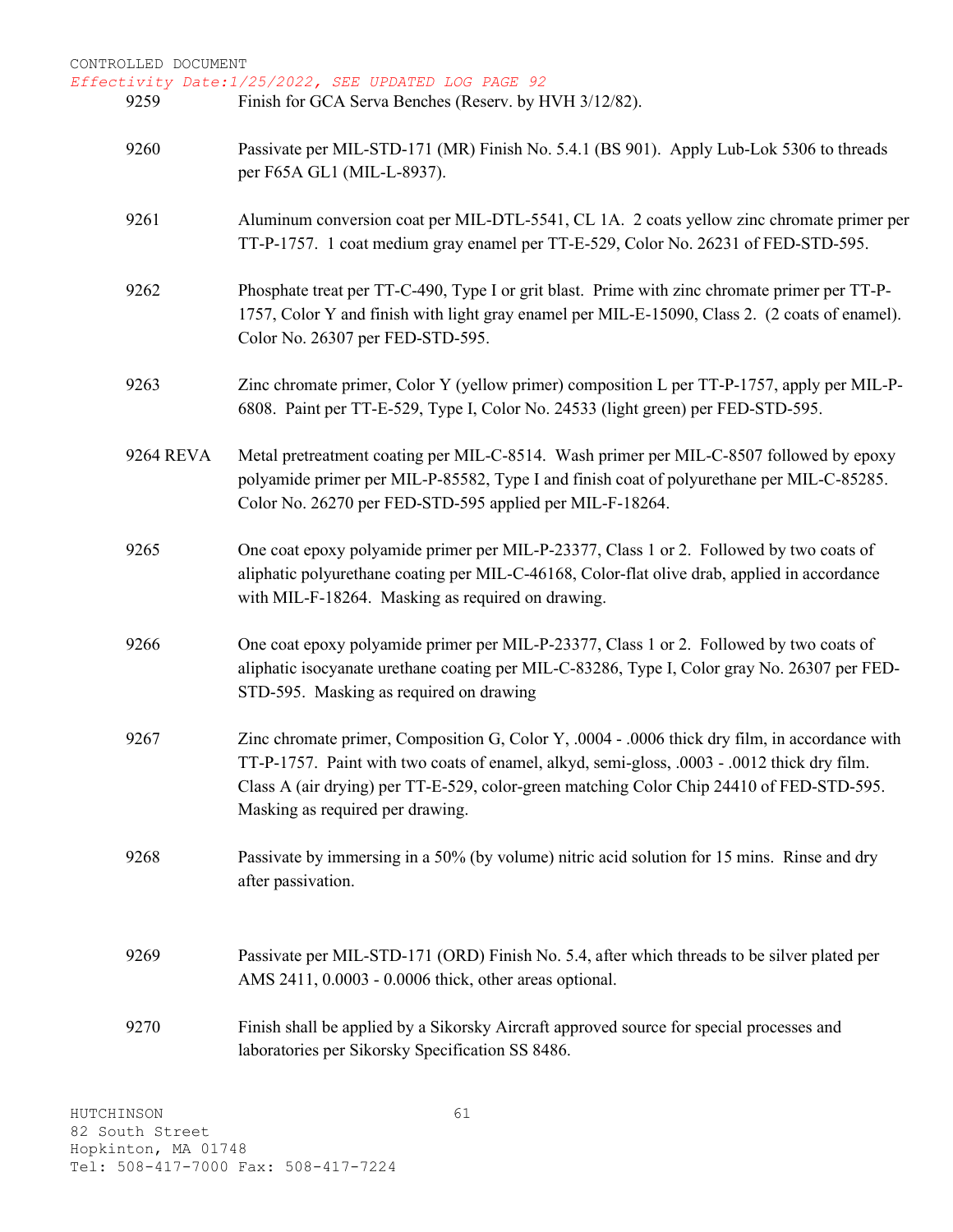| 9271      | Passivate per QQ-P-35 in accordance with Martin Marietta Specification EDS 30184, and to be<br>applied by Martin Marietta approved sources only.                                                                                                                                                                               |
|-----------|--------------------------------------------------------------------------------------------------------------------------------------------------------------------------------------------------------------------------------------------------------------------------------------------------------------------------------|
| 9272      | Zinc phosphate per TT-C-490, Type I. 1 coat epoxy primer per MIL-P-52192, film thick .80<br>MIL-1.20 mil. 2 coats forest green enamel per MIL-E-52929, film thick .90 mil min. per coat.                                                                                                                                       |
| 9273      | One coat zinc chromate primer per MIL-P-8585. Two coats black semi-gloss enamel per<br>TT-E-489, Color 27038 per FED-STD-595, and bake 1 hour at 275° F. Mask as required<br>on drawing.                                                                                                                                       |
| 9274      | Zinc chromate primer per MIL-P-6889. Lusterless gray paint, Color No. 36231 per FED-<br>STD-595. Marking per drawing.                                                                                                                                                                                                          |
| 9275      | Passivate per QQ-P-35, Type III.                                                                                                                                                                                                                                                                                               |
| 9276      | Finish per Barry Data Sheet 1398.                                                                                                                                                                                                                                                                                              |
| 9277      | See Barry Data Sheet 1407, Paint No. 053711-6015025-203 (dark blue).                                                                                                                                                                                                                                                           |
| 9278 REVA | Chemical film per MIL-DTL-5541, Class 1A. Paint black polyurethane coating per MIL-C-<br>83286. Color Number 27038 per FED-STD-595.                                                                                                                                                                                            |
| 9279      | Prime IAW MIL-P-53022. Paint IAW MIL-C-46168, Type II, Color 34094, Green 383, IAW<br>FED-STD-595.                                                                                                                                                                                                                             |
| 9280      | See Barry Data Sheet 1407, Paint No. 053711-6015025-201 (light blue).                                                                                                                                                                                                                                                          |
| 9281 REVA | Aluminum conversion coating per MIL-DTL-5541, Class 1A and then apply one coat of primer<br>(conforming to TT-P-1757, Composition L, Color Y) .0006 - .0008 thick dry film, followed by<br>two coats of light gray enamel (conforming to MIL-E-15090, Class 2, Type III) approximately<br>.001 thick dry film per MIL-E-16400. |
| 9282 REVA | Electroless nickel plated in accordance with MIL-C-26074, Class 4, Grade A or                                                                                                                                                                                                                                                  |
| 9283      | equivalent per AMS2404.<br>Phosphate treat per TT-C-490, Type I or grit blast; Class 1A. Apply primer per MIL-P-53030<br>water reducible epoxy: 1.0 mils minimum dry film thickness.                                                                                                                                           |
| 9284 REVA | Chemical film, chromate per MIL-DTL-5541, Class 1A. Prime (.0004 - .0006) per MIL-P-8585,<br>Color Y. Apply two coats (.0009 - .0012 each) per TT-E-529 CL B, Color No. 24084 per FED-<br>STD-595. Requirement of Sec. 6, MIL-STD-171 shall apply.                                                                             |
| 9285      | Passivate per Bell Process Sheet FW4007 or MIL-S-5002.                                                                                                                                                                                                                                                                         |
| ℡℺℧ℸ℩ℸℭ℺℩ | $\subset \cap$                                                                                                                                                                                                                                                                                                                 |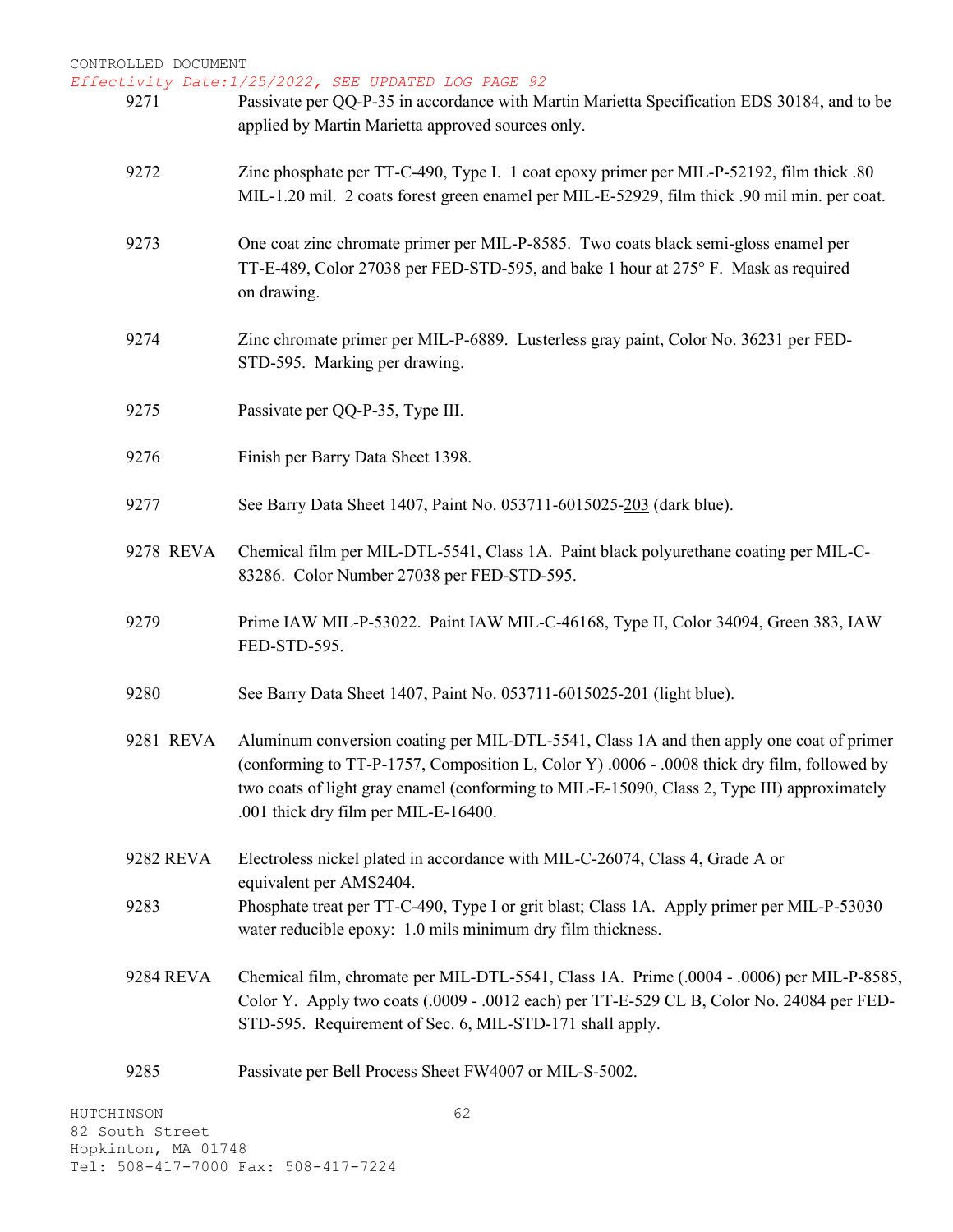CONTROLLED DOCUMENT *Effectivity Date:1/25/2022, SEE UPDATED LOG PAGE 92* 9286 Black oxide per MIL-C-13924, Class 3. 9287 Caustic etch; one coat primer per MIL-P-23377. Masking required when specified on drawing. 9288 Clean and degrease thoroughly; prime with zinc chromate. Spray with cloud white epoxy paint, one coat. Bake for 15 min. at 300° F. 9289 REVA Chemical film per MIL-DTL-5541, Class 1A. Grey lacquer exterior per TT-L-32. 9290 REVA Pretreat, prime and paint per MIL-DTL-14072 finish P211.1 color AG. Total final finish thickness .004 inch to .006 inch. 9291 See Barry Data Sheet 1451, paint 053711-6020644-201 (light blue). 9292 Abrasive clean per TT-C-490, Method 1. Apply one coat of MIL-P-23377 primer, and two coats MIL-C-83286 polyurethane per MIL-F-18264. Top coat shall be Color No. 15045, strata blue, per FED-STD-595. Do not abrasive clean or paint the rubber. 9293 REVA Step 1: Anodize per MIL-A-8625, Type II. Step 2: Apply one coat of primer per MIL-P-85582, Type I (Mask as required per drawing). Certification per Hamilton Standard H.S. 3197 required. 9294 Passivate per QQ-P-35. Apply one coat of primer per MIL-P-23377, Type II. (Mask as required per drawing). 9295 Black anodize per MIL-A-8625, Type I, Class 2. Plating thickness to be .0002 to .0003. 9296 REVA Electroless nickel plated in accordance with MIL-C-26074, Class 4 or AMS2404. Plating to be .0004 to .0005 thick. 9297 Tin plate per MIL-T-10727, Type I,  $.0002 \pm .00005$  thick. 9298 Prime surfaces with epoxy polyamide per MIL-P-23377, Type I. Apply finish coat of gloss white polyurethane coating per MIL-C-83286, Type I, Color 17925 per FED-STD-595. 9299 Prime with one coat of zinc chromate primer per TT-P-1757. Apply one coat of lusterless olive green enamel per TT-E-527, Color #34097 per FED-STD-595. 9300 Chemical conversion coating per MIL-DTL-5541, Class 1A. Apply finish per MIL-F-14072, Type I, Finish No. P510.2. Apply one coat of epoxy polyamide primer per MIL-P-23377, Class 1 to a dry film thickness of .0006 to .0009. Apply two coats of alkyd lusterless enamel per FED.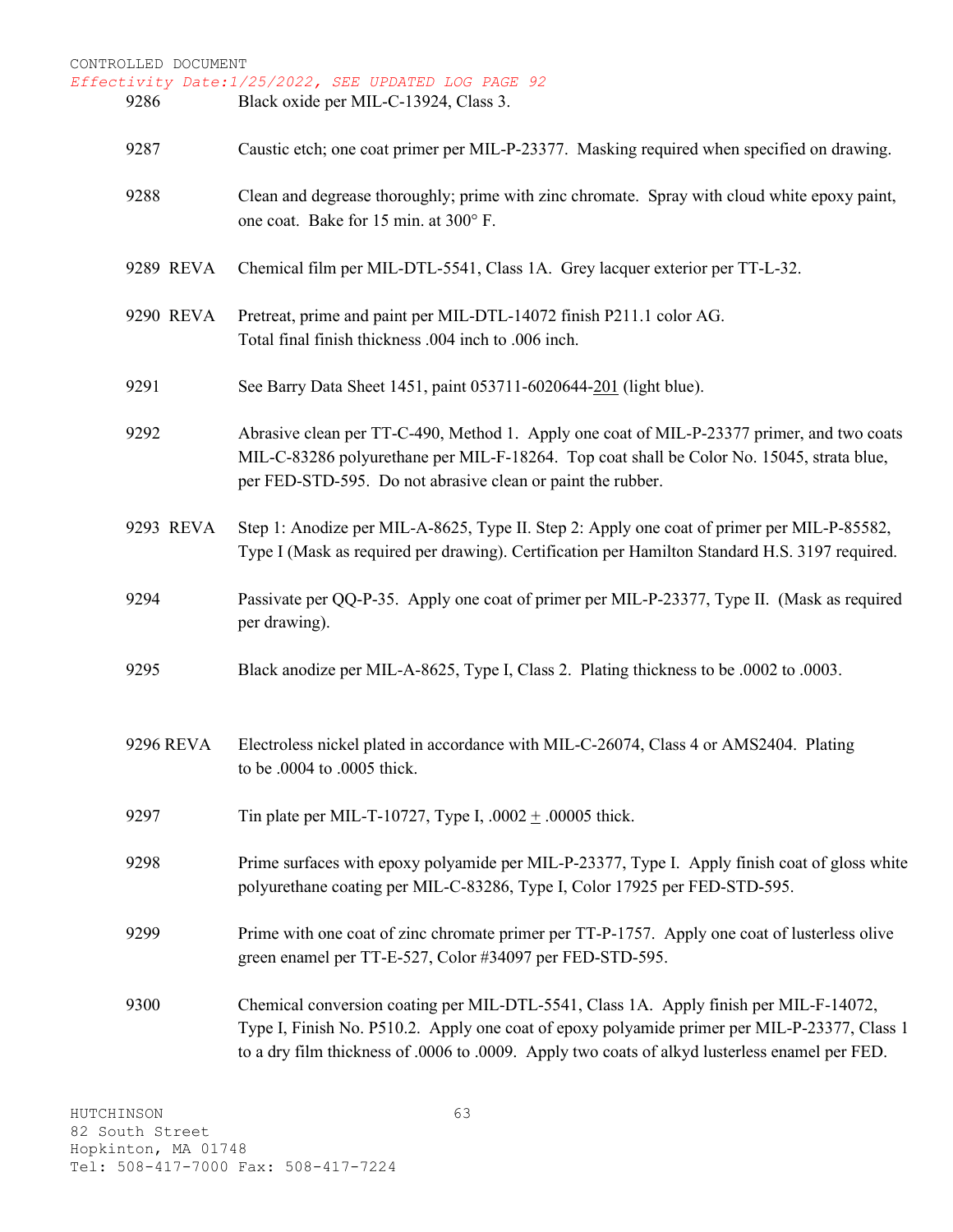*Effectivity Date:1/25/2022, SEE UPDATED LOG PAGE 92*

Spec. TT-E-527. Each coat .001 thick minimum, color-blue gray, No. 36231 per FED-STD-595. Masking as required per drawing.

9301 Phosphate treat per TT-C-490, Type I or grit blast, Class 1A. Apply primer per MIL-P-53030, water reducible epoxy: 1.0 mils min. dry film thickness. Paint with high solids, polyurethane (voc. content less than 3.5 pounds per gallon). Color: gray, semi-gloss, fine texture No. 26293 per FED-STD-595. 1.0 mil dry film thicknes Approved Paint Manufacturers: Cardinal Industrial Finishes, San Jose, CA, Tel.: (408) 292-6732. Sherwin Williams, Chicago, IL, Tel.: (800) 621-2805.

9302 Zinc chromate primer per MIL-P-6889. Paint with high solids, polyurethane (voc. content less than 3.5 pounds per gallon). Color: gray, semi-gloss, fine texture No. 26293 per FED-STD-595. 1.0 mil dry film thickness. Approved Paint Manufacturers: Cardinal Industrial Finishes, San Jose, CA, Tel.: (408) 292-6732. Sherwin Williams, Chicago, IL, Tel.: (800) 621-2805.

9303 REVA Clean and passivate per MIL-S-5002, QQ-P-35, AMS-QQ-P-35, ASTM A967 OR AMS2700.

9304 REVC Paint Sherwin Williams Quick Dry Enamel, F77XXB1975-5267. Meets 96 hr. salt spray requirement per ASTM B117 (ref. Barry Report # 1247). Note: This finish meets FMTV requirements per US Army Drawing 12420325, Method 7.

- 9305 REVA 1. Clean assembly thoroughly prior to paint(do not passivate).
	- 2. Mask as indicated on drawing.
		- 3. Apply one coat of primer per MIL-P-23377, Type II.
- 9306 Phosphate treat per TT-C-490, Type I. 1 coat of primer IAW TT-P-1757 to be applied as a continuous film .0002 to .001 thick. Paint with 2 coats of grey enamel per MIL-E-15090, Class 2. Each coat to be applied as a continuous film approximately .001" thick.
- 9307 Conversion coat per MIL-DTL-5541, Class 1A. One coat of zinc chromate primer per MIL-P-6889. Paint with two coats of gray enamel paint per MIL-E-15090, Class 2. Each coat to be applied as a continuous film approximately .001 thick.
- 9308 One coat primer per MIL-P-15328; one coat primer per TT-P-1757, and two coats light gray enamel per MIL-E-15090, Type III, Class 2 or Type II, Class 2. Masking or other qualifications as per drawing.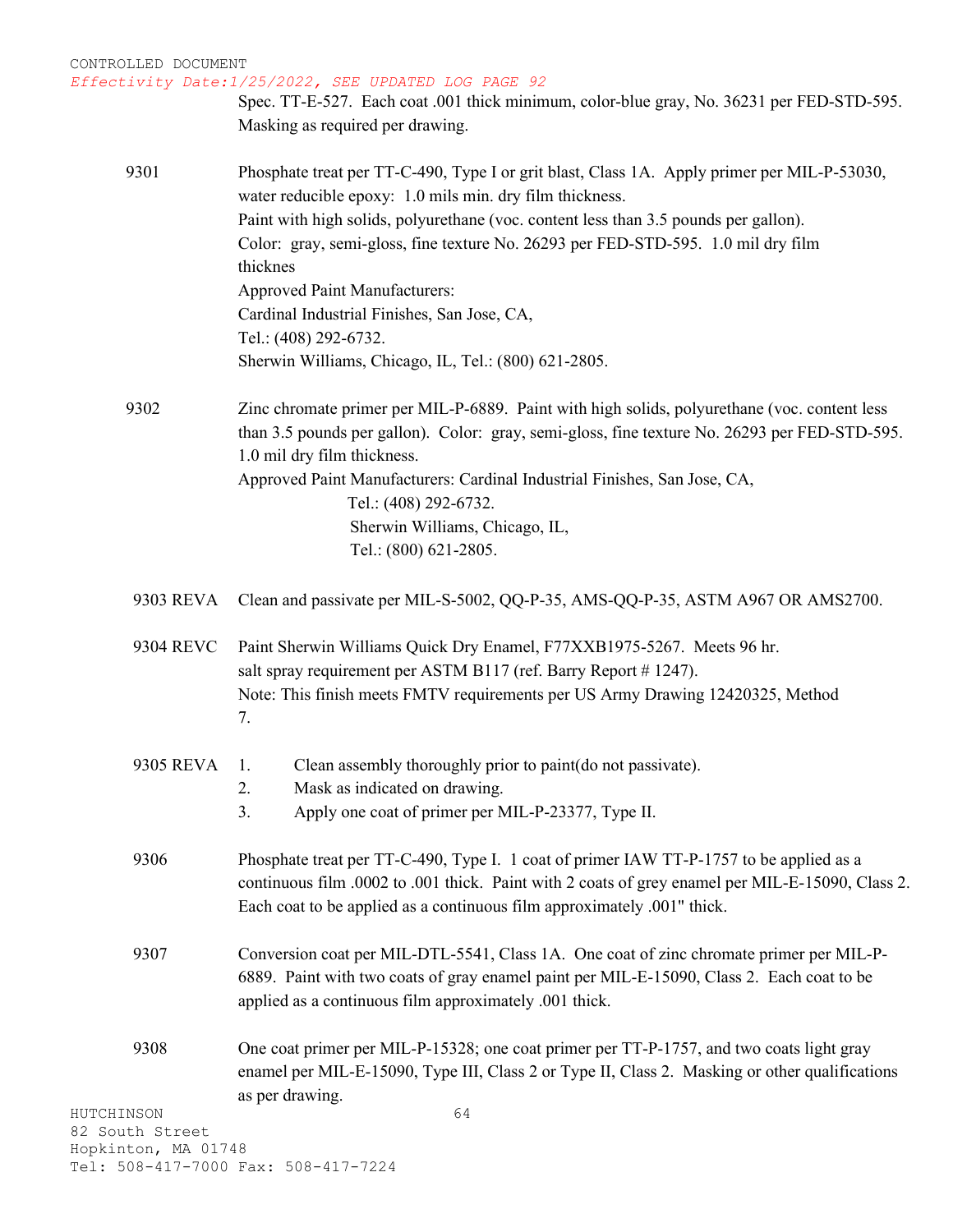| 9309      | See Barry Data Sheet No. 1514.                                                                                                                                                                                                                                                                                                                                                                                                                               |
|-----------|--------------------------------------------------------------------------------------------------------------------------------------------------------------------------------------------------------------------------------------------------------------------------------------------------------------------------------------------------------------------------------------------------------------------------------------------------------------|
| 9310 REVB | Electroless nickel plate, .0002 - .0003 thick per AMS2404.                                                                                                                                                                                                                                                                                                                                                                                                   |
| 9311      | Hard anodize, 0.002 thick per MIL-A-8625, Type III. Prime with one coat of zinc chromate<br>primer per TT-P-1757. Paint with one coat of blue enamel per TT-E-527, Color 35109.                                                                                                                                                                                                                                                                              |
| 9312      | Paint thurmalux, Type 270, low sheen black.                                                                                                                                                                                                                                                                                                                                                                                                                  |
| 9313      | Same as 9036, except paint thickness to be .001 to .003 thick.                                                                                                                                                                                                                                                                                                                                                                                               |
| 9314 REVA | One coat epoxy primer per MIL-P-23377, Type I. One coat gray epoxy enamel per MIL-C-<br>22750, Color #36231 per FED-STD-595. Mask as required per drawing.                                                                                                                                                                                                                                                                                                   |
| 9315      | Nickel plate per AMS 2424, .0002 - .0005 thick.                                                                                                                                                                                                                                                                                                                                                                                                              |
| 9316      | "Clean assembled part using room temperature, acidic based cleaning solutions only. Alkalai<br>cleaners or temperature elevation during cleaning is not allowed. Rinse thoroughly with water,<br>and bake part, if necessary, to avoid bleeding". Aluminum conversion coat per MIL-DTL-5541,<br>Class 1. Paint per MIL-P-23377, Type I. Apply two coats specified coating per MIL-F-18264,<br>using MIL-C-83286, form kit, Type I, FED-STD-595, Color 37925. |
| 9319 REVB | Electroless nickel plate .0005 minimum thick per MIL-C-26074, Class 1, Grade B, or equivalent<br>per AMS2404, except no relief bake at 375° F per Section 3.4.1 allowed.                                                                                                                                                                                                                                                                                     |
| 9320 REVC | Electroless nickel plate .0015 minimum thick per MIL-C-26074, Class 1, Grade C, or equivalent<br>per AMS2404, except no relief bake at 375° per Section 3.4.1 allowed.                                                                                                                                                                                                                                                                                       |
| 9321      | See Barry Data Sheet No. 1569. Sherman Williams Buehler White Catalyst 6-1 ratio V-66-V-67.                                                                                                                                                                                                                                                                                                                                                                  |
| 9322 REVB | Paint per MIS-20007(Latest Revision) Type I, Condition B, Grade 2 except paint thickness check<br>on interior holes and cutouts in rail not required. Per MIS-20007, drawing dimensions apply<br>before paint. Painting must be performed by MIS-20007 approved supplier as MIS-20007 is a<br>restricted document and can not be distributed by Barry Controls.<br>Latest Revision status of MIS-20007 shall be Provided with Purchase Order.                |
| 9323      | Chemical conversion coating per MIL-DTL-5541, Class 1A. Paint per TT-E-527, Color 36231<br>per FED-STD-595. Mask as required on drawing.                                                                                                                                                                                                                                                                                                                     |
| 9324      | Prime per MIL-P-23377, Type I. Apply two coats specified coating per MIL-F-18264 using<br>MIL-C-83286, form kit, Type I, FED-STD-595, Color 37925. Masking as required on drawing.                                                                                                                                                                                                                                                                           |
| 9325      | Passivate per QQ-P-35, Type I.                                                                                                                                                                                                                                                                                                                                                                                                                               |
| 9326 REVA | Clean and passivate in accordance with latest revision of ASTM A380.                                                                                                                                                                                                                                                                                                                                                                                         |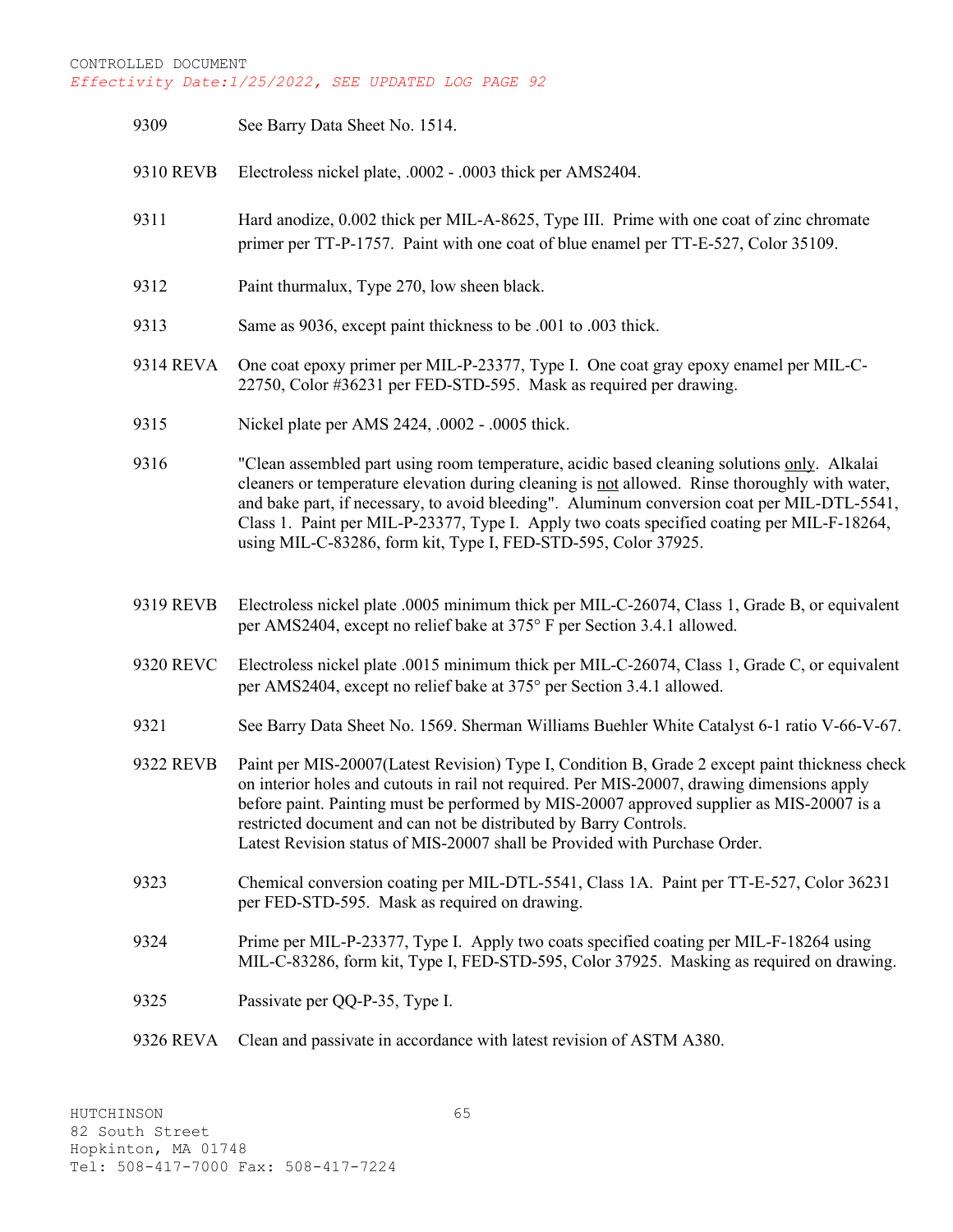- Grit blast, treat with zinc phosphate per TT-C-490. Prime with zinc chromate primer per TT-P-1757, Color Y. Finish with light gray enamel per MIL-E-15090, Type II, Class 2 (2 coats).
- 9328 REVA Passivate per MIL-STD-171, finish 5.4.1, then electroless nickel plate .0005 .0007 thick per MIL-C-26074, Class 1, Grade B or equivalent per AMS2404.

| 9329 | Clean per MIL-T-704 or equivalent.<br>a)                                                        |
|------|-------------------------------------------------------------------------------------------------|
|      | Primer per MIL-M-53022 (.0152 - .0229 MM) (.0006 - .0009 inches) thick.<br>b)                   |
|      | Final finish per MIL-C-46168 (ME) or MIL-C-53039 (ME), Type II, green 383.<br>$\mathbf{c})$     |
|      | Final finish is applied at a minimum of .0457 MM (.0018 inches). Dry in two                     |
|      | coats. The total final finish thickness must not exceed .063 MM (.0025 inches).                 |
|      | Air cure for 24 hours or bake at $180^{\circ}$ F for one (1) hour.                              |
| 9330 | Wash prime IAW DOD-P-15328. Apply zinc chromate primer to metal surfaces IAW TT-P-              |
|      | 1757, TY OPT, Color Y. Coat threads with castor oil IAW MIL-C-1517.                             |
| 9331 | Prior to painting, apply one coat of pretreatment coating per DOD-P-<br>a)                      |
|      | 15328 .0004 to .0006 mils thickness.                                                            |
|      | Paint three coats of epoxy polymide paint in accordance with MIL-P-24441<br>b)                  |
|      | in the following order:                                                                         |
|      | Prime: 3 to 4 mils coat of Formula 150 per MIL-P-<br>1.<br>24441/1.                             |
|      | Second coat: 3 to 4 mils coat of Formula 155 per MIL-P-24441/6.<br>2.                           |
|      | Top coat: 2 to 3 mils coat of Formula 151 per MIL-P-24441/2. Total<br>3.                        |
|      | dry film thickness shall be 7 to 9 mils minimum.                                                |
| 9332 | Coarse grit sand blast or equal and passivate per MIL-F-14072, finish Number E300.              |
| 9333 | Passivate per QQ-P-35, then apply one coat of primer per MIL-P-23377, and two coats of enamel   |
|      | per MIL-C-22750, Color No. 36231 of FED-STD-595. Mask as indicated on the drawing.              |
| 9334 | Passivate per QQ-P-35, Type IV. Prime with one (1) coat (.0005 to .001 thick) of zinc chromate  |
|      | primer per TT-P-1757, Color Y and finish with two (2) coats of gray enamel, conforming to Class |
|      | 2 of MIL-E-15090, shall be applied as a continuous film, approximately .001 inch thick.         |
| 9335 | Prime and finish sand yellow, Color No. 23448, per FED-STD-595, in accordance with              |
|      | MIL-T-704, Type A and TT-E-485, Type II.                                                        |
| 9336 | Phosphate treat per TT-C-490, Type I. Prime with zinc chromate primer per TT-P-1757, Color Y    |
|      | and finish with light gray enamel per MIL-E-15090, Type II, Class 2 (two coats enamel). Color   |
|      | No. 26307 per FED-STD-595.                                                                      |
| 9337 | Wash primer per MIL-P-15328. Zinc chromate primer per TT-P-1757. Paint with two coats           |
|      | lusterless black, paint Color No. 37038 per FED-STD-595.                                        |
| NSON | 66                                                                                              |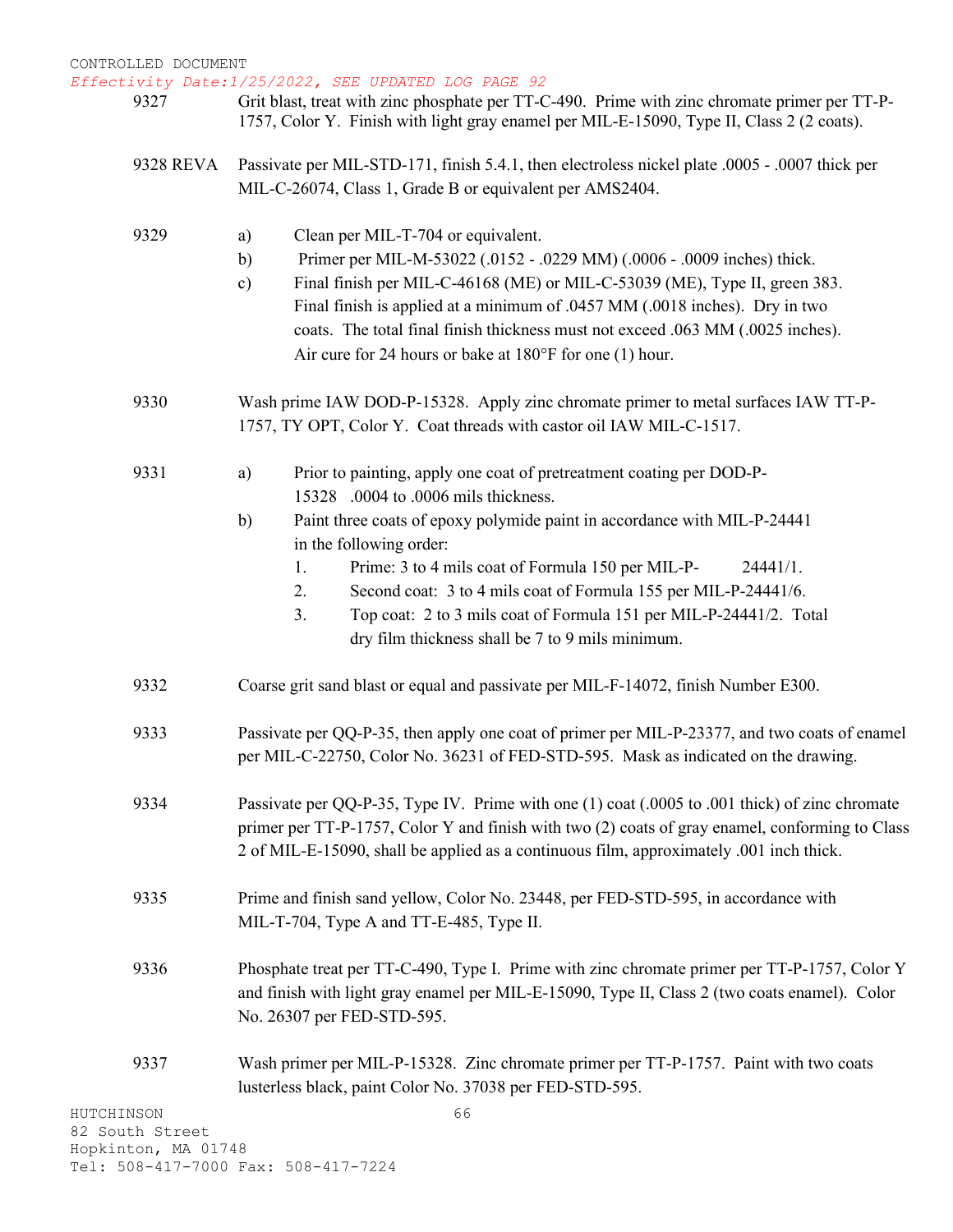| 9338      | Passivate per QQ-P-35, Type VI or VII.                                                                                                                                                                                                                                              |  |
|-----------|-------------------------------------------------------------------------------------------------------------------------------------------------------------------------------------------------------------------------------------------------------------------------------------|--|
| 9339      | Chem. film IAW MIL-DTL-5541. Prime and paint IAW MIL-E-16400, Para. 3.4.11.3.5.                                                                                                                                                                                                     |  |
| 9340      | Prime in accordance with MIL-P-23377. Paint forest green per MIL-C-46168.                                                                                                                                                                                                           |  |
| 9341      | Olive drab cadmium plating, M225 per MIL-F-14072.                                                                                                                                                                                                                                   |  |
| 9342      | Painted with chemical agent resistant coating (CARC), Finish 20.24.1 per MIL-STD-171, in color<br>green 383.                                                                                                                                                                        |  |
|           | 9343 REVA Caustic dip per Barry Finish 909.                                                                                                                                                                                                                                         |  |
| 9344      | Coarse grit blast entire part, then passivate per QQ-P-35.                                                                                                                                                                                                                          |  |
| 9345      | See Barry Data Sheet No. 1677.                                                                                                                                                                                                                                                      |  |
| 9346 REVA | Electroless nickel plate per MIL-C-26074, Class 2, Grade A or equivalent per AMS2404.                                                                                                                                                                                               |  |
| 9347      | One coat Zinc Chromate Primer .3 to .6 mils (dry film) thk. per MIL-P-8585.                                                                                                                                                                                                         |  |
| 9348      | Black oxide coating per AMS 2485.                                                                                                                                                                                                                                                   |  |
| 9349      | Two coats epoxy polyamide primer per MIL-P-23377, Type II. Followed by a final paint film of<br>aliphatic polyurethane coating per MIL-C-46168, color olive drab (color 34094, 34097, or 34128<br>per FED-STD-595). Thinner for primer or topcoat shall be per MIL-T-81772, Type I. |  |
| 9350      | Paint in accordance with OD 15309 (System 16), light gray and finish with OD 16249, Class III.                                                                                                                                                                                      |  |
|           | 9351 REV A Paint per WS 19201, Group A, Type IV. Apply two (2) coats of epoxy polyamide paint in<br>accordance with WS19201 D and WI-0405 General Painting Procedure of Products. Apply the<br>coatings in the following order:                                                     |  |
|           | <b>TYPE IV</b>                                                                                                                                                                                                                                                                      |  |
|           | Primer:<br>1).<br>MIL-DTL-24441/29 Formula 150 Green Primer<br>Dry Film Thickness 3 to $8(0.003 - 0.008$ inches)                                                                                                                                                                    |  |
|           | Final Coat:<br>2).                                                                                                                                                                                                                                                                  |  |
|           | MIL-DTL-24441/31 Formula 152 White                                                                                                                                                                                                                                                  |  |
|           | Dry Film Thickness 3 to 8 mils $(0.003 - 0.008)$ inches)                                                                                                                                                                                                                            |  |
|           | Note: Total Dry Film Thickness 8 to 24 mils (0.008 - 0.024 inches)                                                                                                                                                                                                                  |  |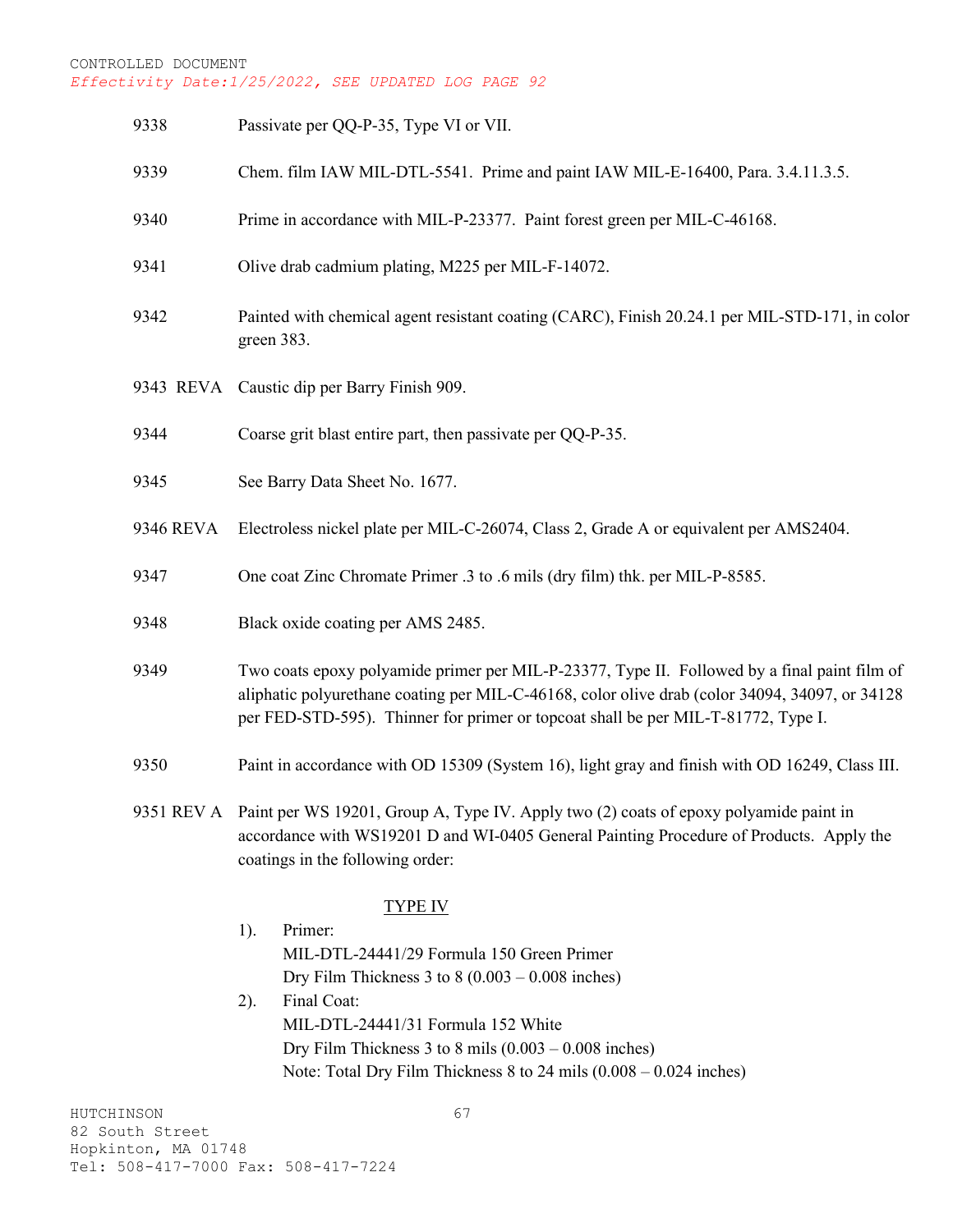| 9352                                                 | One coat of polysulfide primer per MIL-P-23377 Type 1.<br>One top coat of polyurethane coating per MIL-C-83286, Type 1 color 17038 or 37038<br>per FED-STD-595.                                                                                                                                                                                                                                                                                              |
|------------------------------------------------------|--------------------------------------------------------------------------------------------------------------------------------------------------------------------------------------------------------------------------------------------------------------------------------------------------------------------------------------------------------------------------------------------------------------------------------------------------------------|
| 9353 REVA                                            | Electroless nickel plate per MIL-C-26074 Class 1, Grade A or equivalent per AMS2404.                                                                                                                                                                                                                                                                                                                                                                         |
| 9354                                                 | Finish:<br>Clean:<br>IAW TT-C-490 Method Optional.<br>IAW TT-C-490, Type I, Class Optional or type III.<br>Pretreat:<br>Prime:<br>IAW MIL-STD-193, Option: Prime IAW MIL-P-53084 (Dry Film Thickness<br>.023 - .035mm) or GM9984017 or GM9984070.<br>IAW MIL-C-46168 or MIL-C-53039 Color #383 green IAW<br>Topcoat:<br>FED-TD-595 Dry film thickness IAW MIL-STD-193                                                                                        |
| 9355                                                 | Chemical film per MIL-DTL-5541 class 3, color yellow, prime surface per TT-P-1757 finish light<br>gray enamel per MIL-E-15090 Class II one coat.                                                                                                                                                                                                                                                                                                             |
| 9356                                                 | Hard Anodic coat IAW MIL-A-8625 TYPE III, color clear. (.0003 minimum<br>A).<br>thickness) EXCEPT for surfaces indicated on drawing. Seal with boiling deionized<br>water.<br>Chromate conversion coat IAW MIL-DTL-5541, Class 3 on all remaining<br>B).<br>surfaces including holes and threads.<br>Note: Sequence of coating is optional.                                                                                                                  |
| 9357                                                 | Impregnated per MIL-STD-276 Method B using impregnates per MIL-I-17563 Class 1.                                                                                                                                                                                                                                                                                                                                                                              |
| 9358                                                 | Treat per MIL-DTL-5541 Class 1A followed by primer coating, epoxy per MIL-P-23377, 1.0<br>mils min. dry film thickness and finish coat, epoxy per MIL-C-22750 color No. 34088 per<br>FED-STD-5958 1.0 Mils min. dry film thickness.                                                                                                                                                                                                                          |
| 9359 REVB                                            | Clean part in a bath of 20% nitric acid and 3% hydrofluoric acid at a temperature of<br>125° F followed by a clear water rinse.                                                                                                                                                                                                                                                                                                                              |
| 9360 REV F                                           | After all machining and welding operations are completed, rust or other corrosion products and<br>flux shall be removed by abrasive blasting, sanding, wire brushing, or other mechanical means.<br>Surfaces shall be cleaned of all grease, oil, and dirt by solvent wiping and rinsing, vapor degrease,<br>or caustic wash followed by rinsing. Operator shall verify cleaning quality prior to release to next<br>operation - No Contamination Permitted. |
| HUTCHINSON<br>82 South Street<br>Hopkinton, MA 01748 | Pretreat with TT-C-490, Type II or III. Use of DOD-P-15328 to meet TT-C-490,<br>Type III is authorized.<br>68<br>$\neg \wedge \wedge$                                                                                                                                                                                                                                                                                                                        |

Hopki Tel: 508-417-7000 Fax: 508-417-7224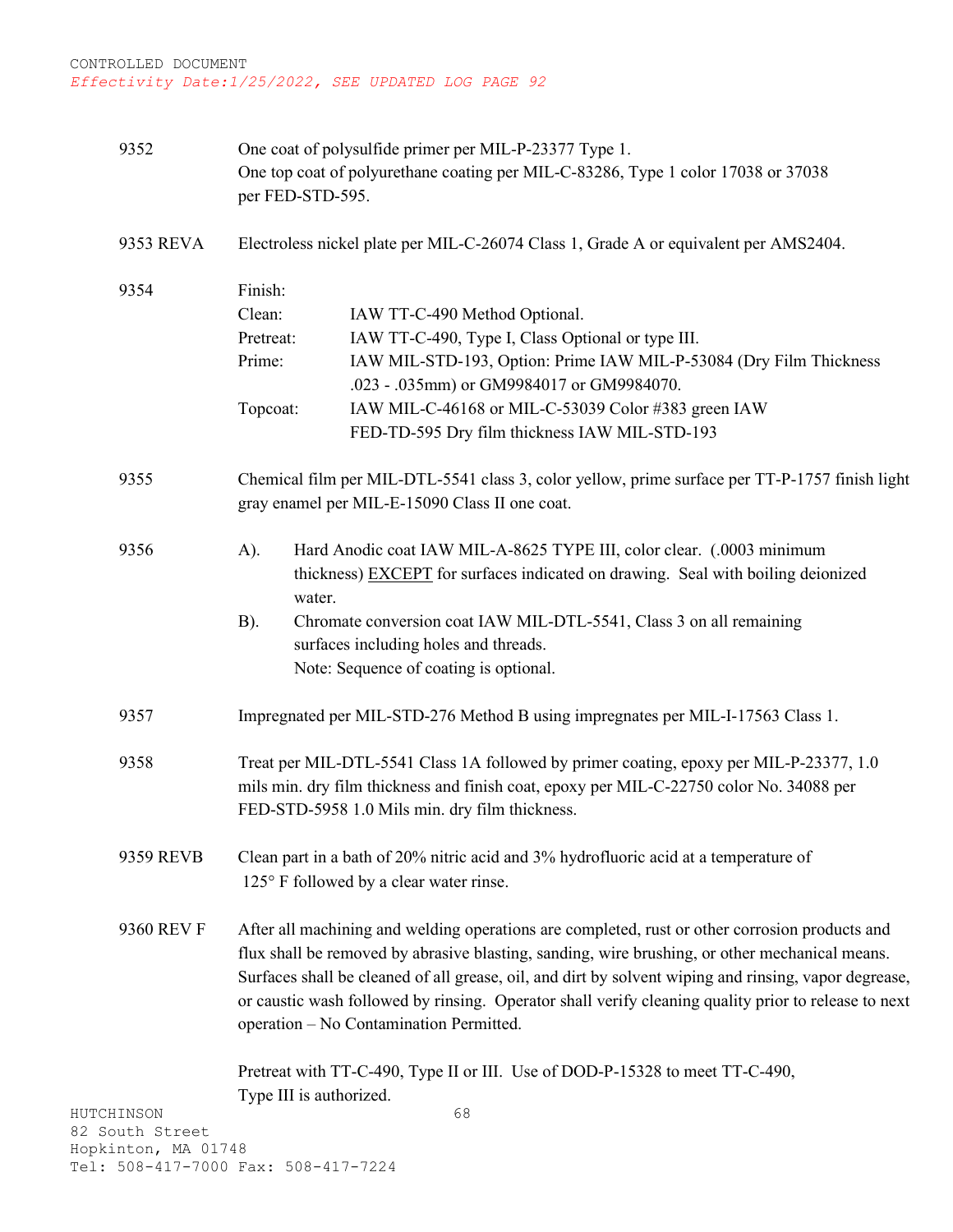-OR-

Zinc plate per ASTM B633, SC3, Type II, Clean per TT-C-490, Method 2.

Then apply one coat of primer in accordance with formula 150 per MIL-P-24441/20. The primer shall have a dry film thickness of 3-4 mils. Then apply two continuous film coats of enamel in accordance with MIL-DTL-15090 Type II or III, CL2. Each coat shall have a minimum thickness of .001 inches. Dry film thickness orange peel shall be kept to a minimum. Acceptable amounts of orange peel shall be specified by procuring activity.

\*CAUTION: For MIL-P-24441/20 and MIL-E-15090 Type II Coating System, Force Drying or Baking in Oven is Prohibited.

- 9361 REVB Chem Film Per MIL-DTL-5541, Class 3. Primer MIL-P-53022. Paint shall be applied as polyurethane enamel Sherwin Williams F63TXAA487-4353 catalyst ratio 6:1 Dark Gray.
- 9362 REVB Apply one coat of epoxy polyamide primer per MIL-PRF-23377, dry film thickness of 0.06 0.9 mils. Top coat shall be aliphatic polyurethane coating per MIL-DTL-53039B, Fed color 34094, equivalent to CARC 383, green. (MIL-C-46168 has been superseded). Top coat dry film thickness 1.8 to 2.4 mils. Thinner for top coat shall be per MIL-T-81772, Type 1.
- 9363 REVA After all machining and welding operations are completed, rust or other corrosion products and flux shall be removed by abrasive blasting, sanding, wire brushing, or other mechanical means. Surfaces shall be cleaned of all grease, oil, and dirt by solvent wiping and rinsing, vapor degrease, or caustic wash followed by rinsing.

Pretreat with TT-C-490, Type II or III. Use of DOD-P-15328 to meet TT-C-490, Type 3 is authorized.

Then apply one coat of primer in accordance with formula 150 per MIL-P-24441/1. The primer shall have a dirt film th'k of 3-6 mils. Then apply two continuous film coats of enamel in accordance with MIL-E-15090 Type II or III, CL2. Each coat shall have a min. th'k of .001 inches. Dry film th'k orange peel shall be kept to a min. acceptable amounts of orange peel shall be specified by procuring activity.

- 9364 Chromate conversion coat per MIL-DTL-5541, Class 1A. One coat zinc chromate primer, .0002- .0010 thick per TT-P-1757, Color Y, two coats tan enamel per MIL-E-15090, .001 thick, Class 2, Type III.
- 9365 MIL-E-15090, Formula 3, Class 2, Type III.
- 9366 REVA Al conversion per MIL-DTL-5541, Class 1A. Primer per MIL-P-53022. Finish per MIL-C-46168, color olive drab (Color 34094, 383 epoxy coating).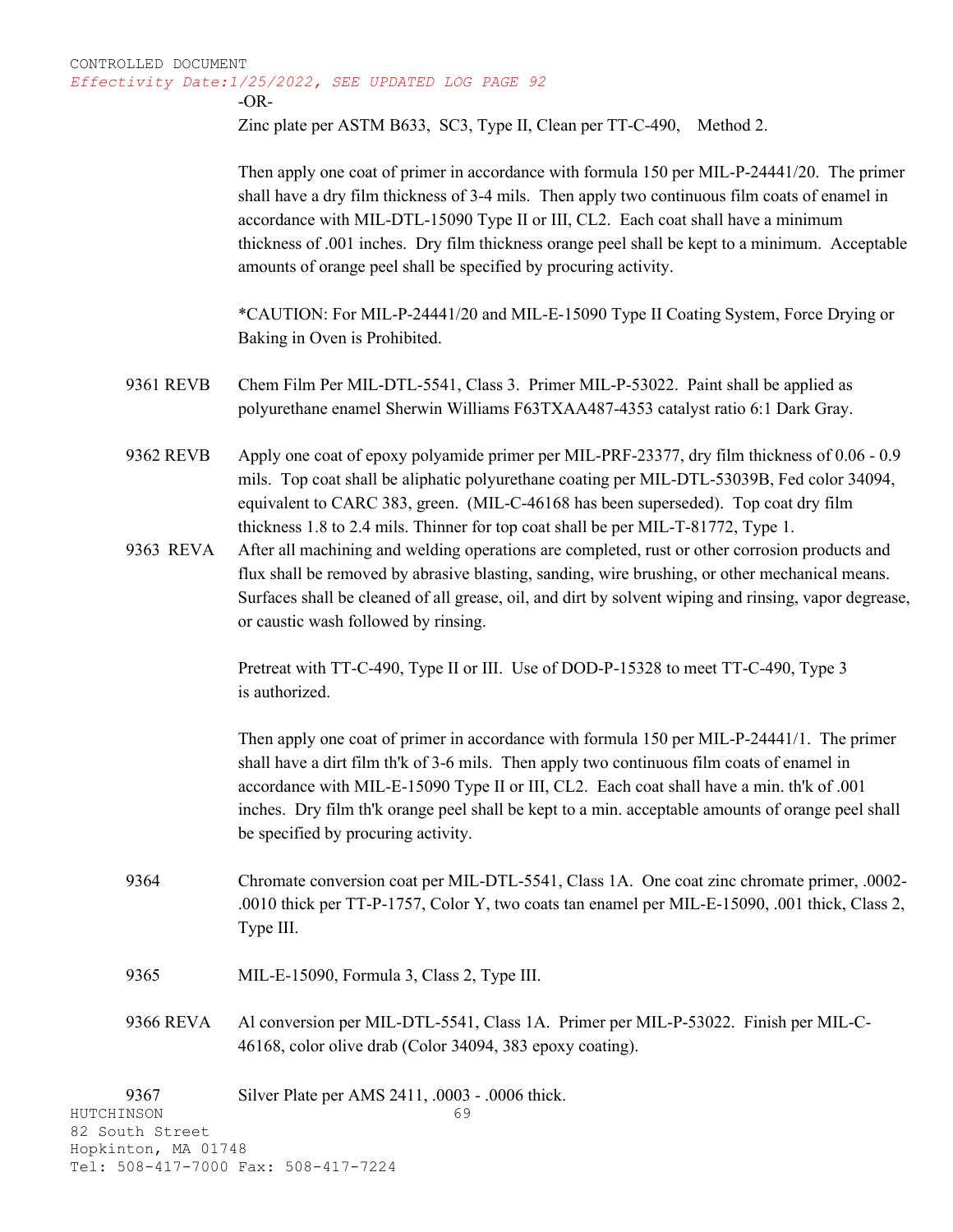| 9368 REVA  | 1. Zinc - Plate per ASTM B633, FE/ZN8, Type II.                                                 |
|------------|-------------------------------------------------------------------------------------------------|
|            | 2. Clean per TT-C-490, Method II.                                                               |
|            |                                                                                                 |
| 9369       | Finish: Zinc Plate with Chromate Overcoat, Color matte olive drab per ASTM B633, Type II,       |
|            | FE/ZN 8 or ASTM B695 Type II, Class 8, or DIN 267 A3D.                                          |
|            |                                                                                                 |
| 9370       | Passivate per QQ-P-35, type optional. Application of coatings shall be in accordance with MIL-  |
|            | F-14072. Apply primer per MIL-P-53022. Apply top coat per MIL-C-46168 type optional,            |
|            | green, 383 (34094). Alternate top coat: MIL-C-53039 green, 383 (34094).                         |
| 9371       | 1). Apply one coat of primer per MIL-P-23377, Type II.                                          |
|            | 2). Apply final paint film per MIL-C-46168, Green 383                                           |
|            | (Color 34094 Per FED-STD-595).                                                                  |
|            |                                                                                                 |
| 9372       | Passivate per QQ-P-35 dry film lube per M46010 Type I.                                          |
| 9373 REVA  | Part A: Paint with one coat of black epoxy baking primer. Following application, cure for 15    |
|            | minutes at 400°F. (This is epoxy baking primer series #9734 available from:Raffi and Swanson,   |
|            | Inc., 100 Eames St., Wilmington, MA 01887                                                       |
|            | or                                                                                              |
|            | Part B: Paint with one coat of black polyurethane, min. dry flim thickness 1.5 mil, Eastern     |
|            | ChemLac Urachem, W5055 with exterior catalyst R1100. Thin with solvent R1200. Mix 4-1-1         |
|            | (adjust thinner as required, consult ECL for thinner greater than 1 part for VOC compliance).   |
|            | Cure 16 hours at room temperature or force for 15 minutes at 150°F to 200°F. Material available |
|            | from Eastern Chem-Lac, 1100 Eastern Avenue, Malden, MA 02148.                                   |
| 9374       | Black oxide per MIL-C-13924, Class 1 without supplementary preservative treatment.              |
|            |                                                                                                 |
| 9375 REV A | Zinc plate per ASTM B633 Type II - FE/ZN 12, Type II Black Dichromate.                          |
|            |                                                                                                 |
| 9376       | Sherwin Williams Formula No. F63JXW0445, Color Off-White.                                       |
|            |                                                                                                 |
| 9377 REV A | Industrial E-Coat: Color - Black; Cathodic Epoxy Material. 0.4 mil minimum thickness to meet    |
|            | 96 hour salt spray per ASTM B117. (Note: This finish requires curing at temperatures above      |
|            | 300°F.                                                                                          |
|            | If rubber mounts are to be coated, curing times should not exceed the following to avoid post-  |
|            | cure changes to the rubber:                                                                     |
|            | $300^{\circ}$ F - 20 minutes max.                                                               |
|            | 350°F - 10 minutes max.                                                                         |
|            | Note: This finish meets FMTV requirements per US Army Drawing 12420325, Method 7.               |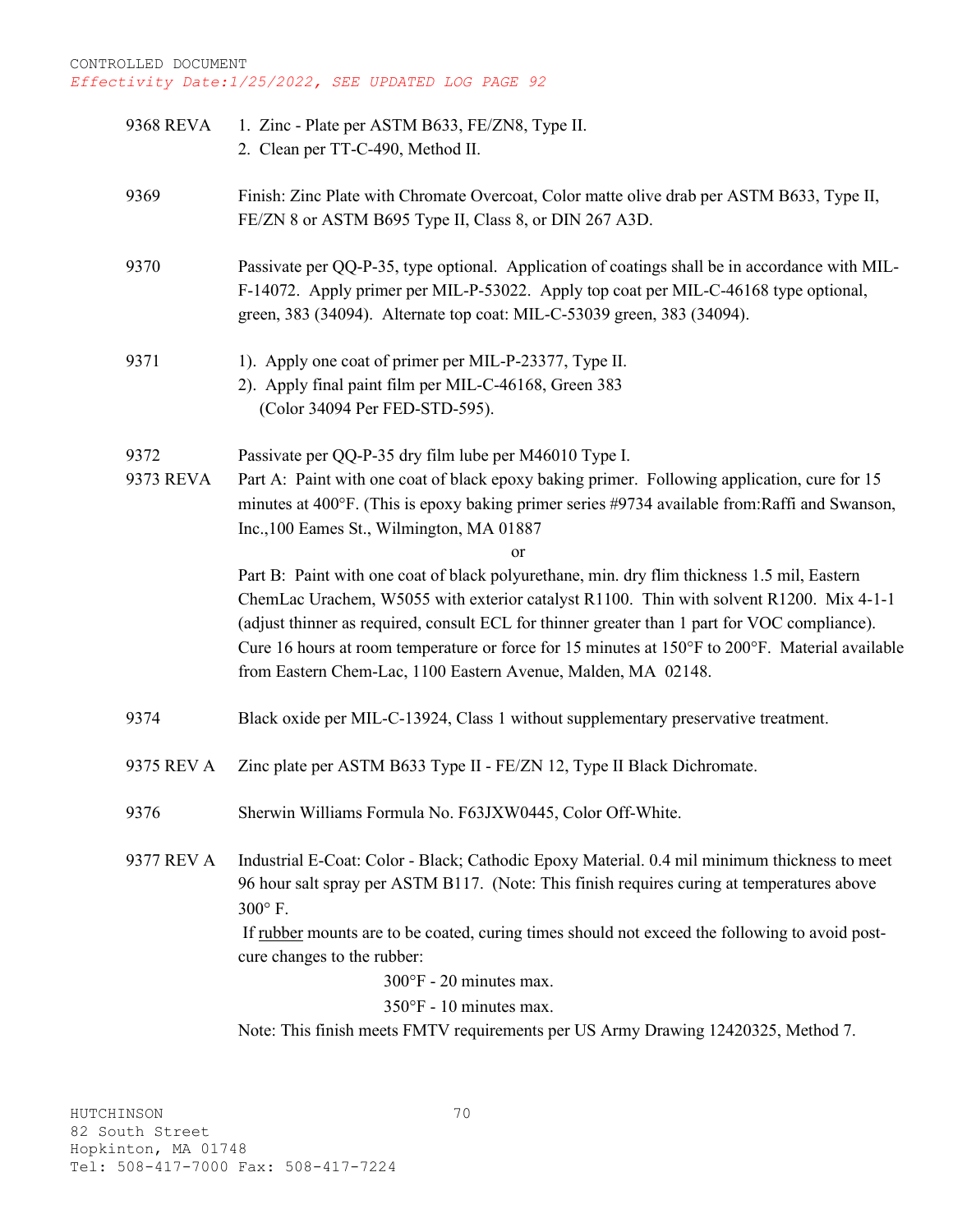| 9378 REVB | Mil-C-26074, Electroless Nickel, Grade B .0002 to .0005 or equivalent per AMS2404.<br>Acceptable alternative finish:<br>Nickel Plate IAW QQ-N-290 Class 1 Grade F.                                                                                                                                                                                                                                                                                                                                                               |
|-----------|----------------------------------------------------------------------------------------------------------------------------------------------------------------------------------------------------------------------------------------------------------------------------------------------------------------------------------------------------------------------------------------------------------------------------------------------------------------------------------------------------------------------------------|
| 9379      | Anodize per HS 334 Type II, Class 2, Non Reflective Gray with Nickel Acetate Sealant.                                                                                                                                                                                                                                                                                                                                                                                                                                            |
| 9380      | Finish per MIL-C-81706, Class 3.                                                                                                                                                                                                                                                                                                                                                                                                                                                                                                 |
| 9381      | Nickel Plate .0002 - .0004 thick with a .000025 min. thick black chrome flash.                                                                                                                                                                                                                                                                                                                                                                                                                                                   |
| 9382      | Hard anodize and seal IAW MIL-A-8625, Type III, CL1, $.002 \pm .0005$ .<br>The water seal shall consist of boiling parts in deionized water for a minimum of 30 minutes.                                                                                                                                                                                                                                                                                                                                                         |
| 9383      | Caustic dip per Barry 909, followed by aluminum conversion coat per Barry 920, and apply one<br>coat of #27038 black epoxy polyamde coat. Smooth finish, bake at 200° F for 1 hour.                                                                                                                                                                                                                                                                                                                                              |
| 9384      | Caustic dip per Barry 909, followed by aluminum conversion per Barry 920, and apply one cost<br>of Sherwin Williams #F63TXW1440 polane "T". Smooth finish, bake at 200° F for 1 hour.                                                                                                                                                                                                                                                                                                                                            |
| 9385 REVA | Clear chromate, power coat, hybrid, smooth finish 20° - 30° mat, color Tiger DryLac - RAL<br>9002, off white.                                                                                                                                                                                                                                                                                                                                                                                                                    |
| 9386 REVA | Clear chromate, power coat, hybrid, smooth finish $30^{\circ}$ - $40^{\circ}$ semigloss, color Morton Corvel 70-<br>2015, Raven black.                                                                                                                                                                                                                                                                                                                                                                                           |
| 9387 REVA | Clear chromate, powder coat, hybrid, smooth finish $30^{\circ}$ - $40^{\circ}$ semigloss, Motron Corvel 40-7044,<br>gray.                                                                                                                                                                                                                                                                                                                                                                                                        |
| 9388      | After all machining and welding operations are completed, rust or other corrosion products and<br>flux shall be removed by abrasive blasting, sanding, wire brushing, or other mechanical means.<br>Surfaces shall be cleaned of all grease, oil, and dirt by solvent wiping and rinsing, vapor degrease,<br>or caustic wash followed by rinsing.                                                                                                                                                                                |
|           | Pretreat with TT-C-490, Type II or III. Use of DOD-P-15328 to meet TT-C-490, Type 3 is<br>authorized.<br>Then apply one coat of primer in accordance with TT-P-645, Color Y. The primer shall have a<br>dry film thick of 3-6 mils. Then apply two continuous film coats of enamel in accordance with<br>MIL-E-15090 Type II or III, CL2. Each coat shall have a min. thick of .001 inches. Dry film<br>thick orange peel shall be kept to a min. acceptable amounts of orange peel shall be specified by<br>procuring activity. |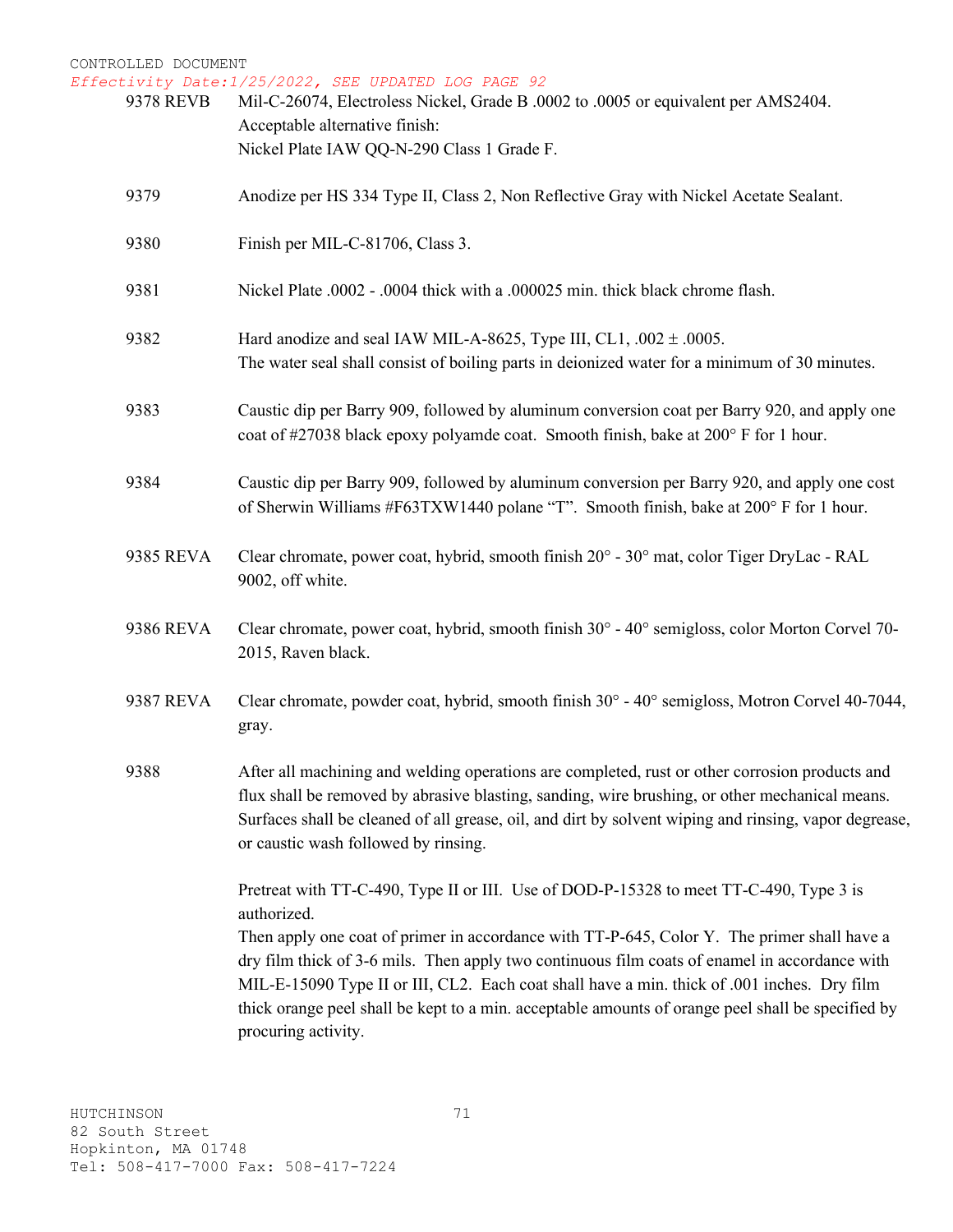| 9389                          | Passivate per Hamilton Standard SVHS 12545 Type II. (Abrade surface using 80 grit paper,<br>passivate using solution concentration and time listed.) To be performed by Hamilton Standard<br>approved sources only.                                                                                |
|-------------------------------|----------------------------------------------------------------------------------------------------------------------------------------------------------------------------------------------------------------------------------------------------------------------------------------------------|
| 9390                          | Silver plate .0002 - .0006 thickness, per QQ-S-365, Type I,<br>Grade B.                                                                                                                                                                                                                            |
| 9391                          | Anodize per Hamilton Standard specification HS 334 Type II,<br>Class 1. To be performed by Hamilton Standard approved<br>sources only.                                                                                                                                                             |
| 9392                          | Black urethane texture- 4 part paint, 1 part catalyst.                                                                                                                                                                                                                                             |
| 9393                          | LM waterbased paint: Eastern Chem-Lac #W5649 Barry Controls<br>Yellow WL Cure. See Barry Report #1186 for application information.                                                                                                                                                                 |
| 9394                          | Light yellow dichromate.                                                                                                                                                                                                                                                                           |
| 9395                          | Powder Coated Black per Kenworth Specification R026-198-6. See<br>Barry Report #1191.                                                                                                                                                                                                              |
| 9396                          | Hard anodize per MIL-A-8625, Type III, Class 1.                                                                                                                                                                                                                                                    |
| 9397                          | Prime per TT-P-645 or TT-P-664, one coat dry film thickness<br>of .0006 to .0008 thick zinc-molybdate, alkyd. Apply 2<br>coats .001 inch minimum dry film thickness each coat of light<br>gray formula #III, Type III, Class 2. Paint per Mil-E-15090.<br>Mask as indicated on drawing.            |
| 9398                          | Grit Blast, treat with zinc phosphate per TT-C-490. Prime<br>with epoxy-polyamide green primer per MIL-P-24441/20. Finish<br>with grey epoxy-ployamide paint per MIL-P-24441/27 color<br>26307 per FED-STD-595.                                                                                    |
| 9399                          | Passivate Per QQ-P-35, Type VI.                                                                                                                                                                                                                                                                    |
| 9400                          | Finish all exposed aluminum surfaces as follows:<br>Aluminum conversion coat (gold).<br>a)<br>Pretreat primer per MIL-P-53022.<br>b)<br>Corrosion inhibiting epoxy primer per DOD-P-23377,<br>$\mathbf{c})$<br>.001-, 0015 thick.<br>Green 383 Carc paint per MIL-C-46168, .0018-.005 thick.<br>d) |
|                               | Mask ALL elastomer sections prior to finishing.<br>e)                                                                                                                                                                                                                                              |
| HUTCHINSON<br>82 South Street | 72                                                                                                                                                                                                                                                                                                 |
| Hopkinton, MA 01748           | Tel: 508-417-7000 Fax: 508-417-7224                                                                                                                                                                                                                                                                |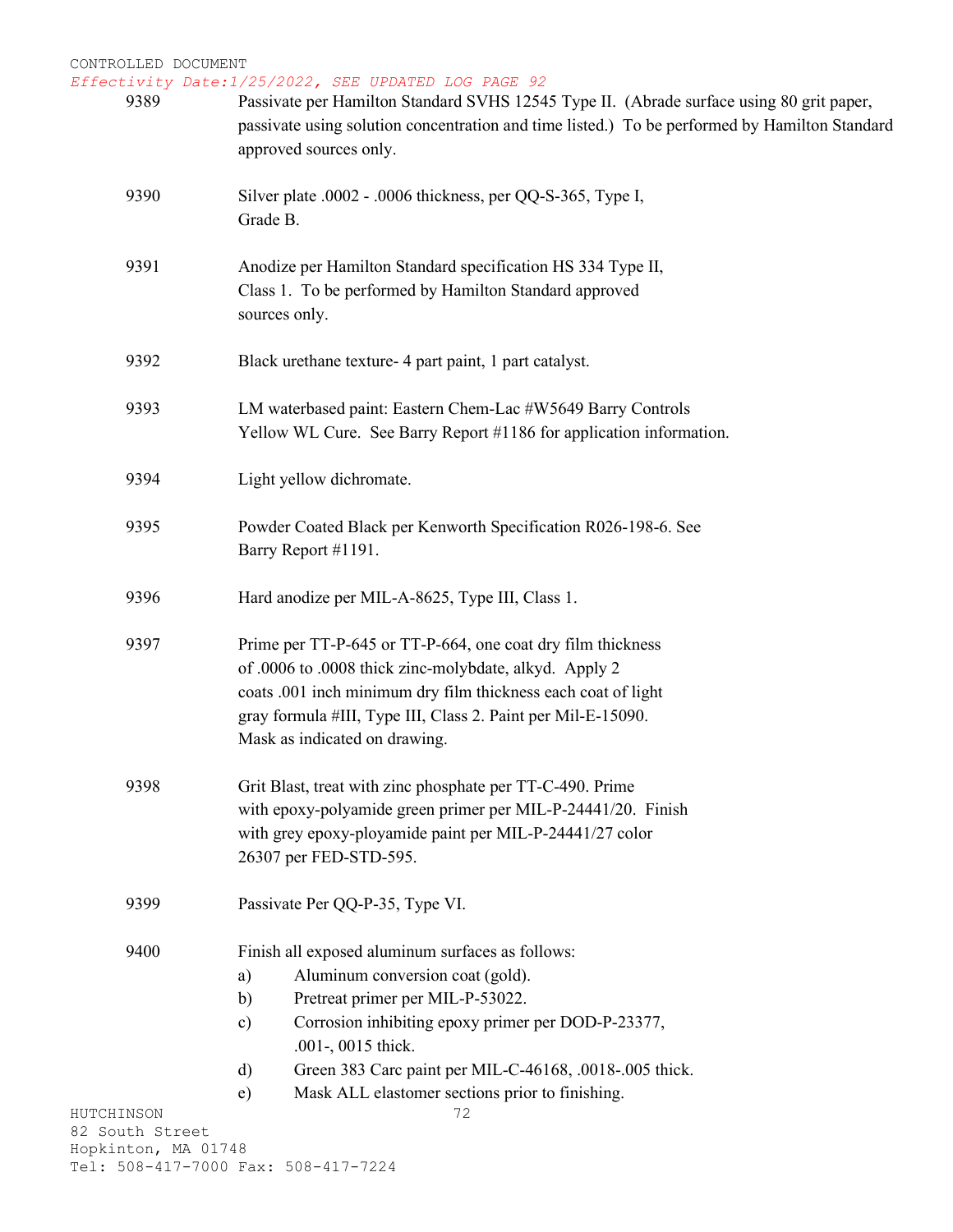| 9401 REVA                     | Zinc plate per ASTM B633, Class FE/ZN 12, Type II. Prime with<br>zinc chromate primer per TT-P-1757, Color Y, and finish with<br>light gray enamel per MIL-E-15090, Type II, Class 2 (2 coats of<br>enamel), Color No. 26307 per FED-STD-595.                                           |
|-------------------------------|-----------------------------------------------------------------------------------------------------------------------------------------------------------------------------------------------------------------------------------------------------------------------------------------|
| 9402                          | Anodize per Mil-A-8625, Type II, Class 2. Color: Black Number<br>37038 per FED-STD-595.                                                                                                                                                                                                 |
| 9403                          | Dikronite coat IAW DOD-L-85645, Type I.                                                                                                                                                                                                                                                 |
| 9404 REVA                     | Primer shall be one coat dry film thickness of .0006 to .0008 thick per TT-P-645 or<br>TT-P-664. Paint shall be light grey color 23607 per FED-STD-595, applied in two<br>continuous film coats, in a minimum of .0010 each per MIL-E-15090, Class 2.                                   |
| 9405                          | Sealed anodized coating per MIL-A-8625, Type 3 Class 2,<br>Dye color white.                                                                                                                                                                                                             |
| 9406                          | Two part epoxy paint. Du Pont 25P color white (63225P).<br>1:1 mix ratio with VF-525 activator. Apply in two coats (.005 Ref. ea.) for<br>total build up of .010 minimum. Supplier:<br>Boyd Coatings Research Company 1-508-562-7561.                                                   |
| 9407                          | Black Electrocoat, Commercial Quality.                                                                                                                                                                                                                                                  |
| 9408                          | Epoxy polyamide primer, .0005 to .0008 thick per MIL-P-85582, Type 1,<br>followed by two coats of polyurethane coating .0015 to .0025 thick total per<br>MIL-C-81773, Color No. 26270 per FED-STD-595. (Mask per drawing). Coating thickness to<br>be verified by process surveillance. |
| 9409 REV A                    | Zinc Plate per ASTM B633, Class FE/ZN8, Type II. To reduce the risk of hydrogen<br>embrittlement, carefully follow the requirements of ASTM B633 related to heat treatment time<br>and temperature based on the physical properties of the stud.                                        |
| 9410 REVA                     | Electroless Nickel in Accordance with MIL-C-26074, Class 4, or equivalent per AMS2404,<br>.0004 - .0006 inch thickness.                                                                                                                                                                 |
| 9411 REVA                     | Clean and Phosphate dip. Mask as required per drawing. Apply one coat<br>zinc chromate primer per MIL-P-8585.                                                                                                                                                                           |
| 9412                          | Black chromate.                                                                                                                                                                                                                                                                         |
| 9413                          | Nitro-Tec S surface treatment, .0005 to .002 depth, surface finish 12 - 16 RMS.                                                                                                                                                                                                         |
| HUTCHINSON<br>82 South Street | 73                                                                                                                                                                                                                                                                                      |

Hopkinton, MA 01748 Tel: 508-417-7000 Fax: 508-417-7224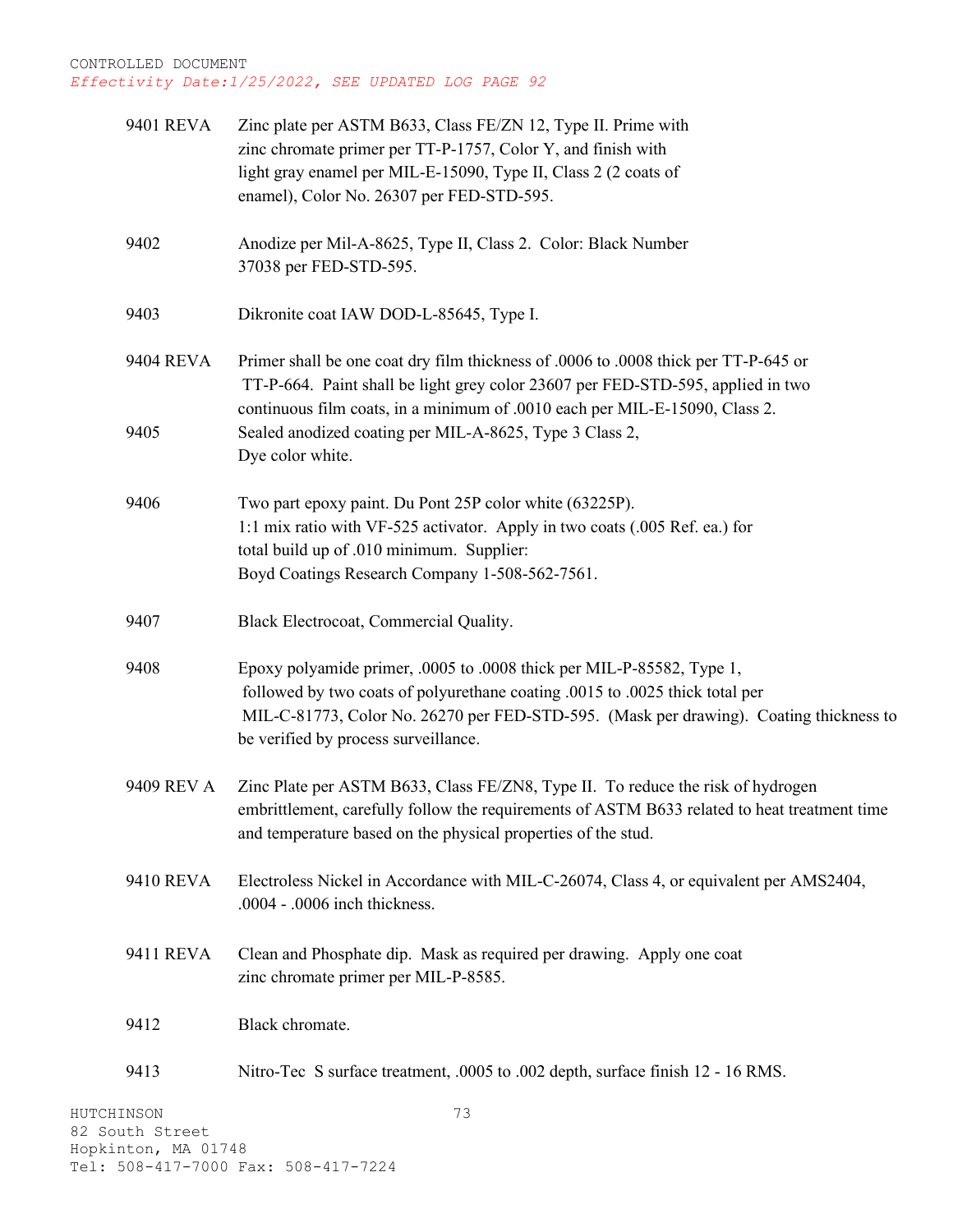*Effectivity Date:1/25/2022, SEE UPDATED LOG PAGE 92*

- 9414 REVA Chem Film IAW MIL-DTL-5541 Class 3, Primer MIL-P-53022 Type 2 Top Coat MIL-C-85285 Type 1, Color Fed Std 595 #26270 Haze Gray.
- 9415 Black Zinc Chromate .0002/.0004.
- 9416 REVA Electroless nickel flash plate (for hole coverage) per 1.4.3.1 of MIL-SST-171, Class 1, .0001 inch thickness, followed by Zinc plate per 1.9.2.2, of MIL-STD-171 Class 2, .0005 inch thickness.
- 9417 Passivate per QQ-P-35 (Barry finish No. 901) followed by black oxide per MIL-C-13924, Class 4 (Barry finish No. 9243). Previously passivated parts may be used and do not require re-passivation.
- 9418 REVA Acrylic Electrocoat, (ANODIC), using #670K005 Morton Black paint. Proper cleaning and Iron Phosphate treatment required prior to E-Coat. Fed Std 595A, Semi-gloss black (27038).
- 9419 REVA Hard anodize per MIL-A-8625, Type III, Class 1, .0008 to .0012 inch thick. Seal with hot deionized water, 140ºF to 180ºF for 30 minutes minimum.
- 9420 REVA Hard anodize per MIL-A-8625, Type III, Class 1, .0016 to .0024 inch thick. Seal with hot deionized water, 140ºF to 180ºF for 30 minutes minimum.
- 9421 Phosphate coat with Turco Paintite or equal. One coat Eastern Chem-Lac Inc. Industrial Lacquer #W8089, (red). Masking as per drawing.
- 9422 Apply primer per MIL-PRF-85582, Type II, Class C2 or MIL-P-23377, Type II, Class C, dry film thickness 0.6 to 0.9 mils. Apply topcoat per MIL-PRF-85285, Type I, lusterless grey color no. 36495 per FED-STD-595, dry film thickness 1.7 to 2.3 mils.
- 9423 Black finish with zinc phosphate pre-treatment. Single coat with minimum dry film thickness of 15 micrometers (0.0006 in). Performance requirements of 250 hrs salt spray (ASTM B117-97) with 1.5 mm (0.06 in) maximum creepage. Adhesion 90% minimum (ASTM D3276-96).
- 9424 Zinc plate per ASTM B633, FE/ZN 8, Type I.
- 9425 Aluminum conversion coating per MIL-DTL-5541, Class 1A (color per drawing and applicable color chips). Color to be yellow unless otherwise specified. This finish is same as 920.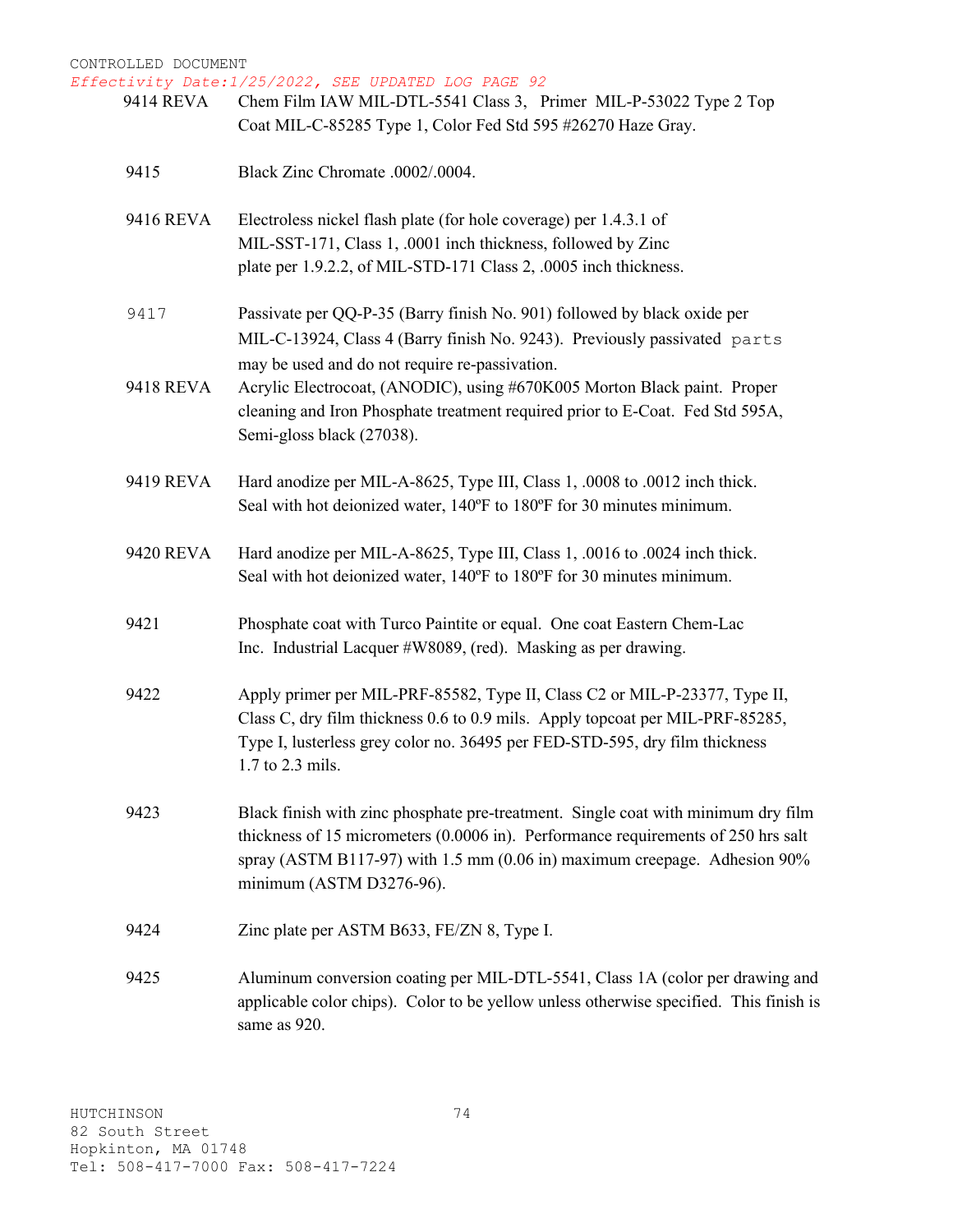*Effectivity Date:1/25/2022, SEE UPDATED LOG PAGE 92*

| 9426                                | procuring activity. | Apply one coat of primer in accordance with formula 150 per MIL-P-24441/1. The<br>primer shall have a dry film thickness of 3-6 mils. Then apply two continuous film<br>coats of enamel in accordance with MIL-E-15090 Type II or III, CL2. Each coat<br>shall have a minimum thickness of .001 inches. Dry film thick orange peel shall be<br>kept to a minimum. Acceptable amounts of orange peel shall be specified by |
|-------------------------------------|---------------------|---------------------------------------------------------------------------------------------------------------------------------------------------------------------------------------------------------------------------------------------------------------------------------------------------------------------------------------------------------------------------------------------------------------------------|
| 9427                                |                     | Prepare metal surface and apply adhesive bonding system per drawing or<br>Barry Controls Data Sheet.                                                                                                                                                                                                                                                                                                                      |
| 9428                                |                     | Black E-Coat per Ford Motor Company Specification No. WSB-M64J28-A1/A4.                                                                                                                                                                                                                                                                                                                                                   |
| 9429 REVB                           |                     | Electrostatic spray using Dupont Powder Coatings, Product Name: Bead Blast Silver<br>Color Number: PFA204B1. Pretreat with Bonderite 1000. Final cured thickness to<br>be 2.5 to 3 mils. Cure at 450°F metal temperature for 15 minutes.                                                                                                                                                                                  |
|                                     |                     | Finished product must comply with Harley-Davidson Motor Company General<br>Engineering Standard 07011. Vendor must submit first article PPAP samples per<br>sections 5.1 thru 5.5, 5.9, and 5.11. Vendor must submit samples per sections<br>5.1 thru 5.3 with each production lot.                                                                                                                                       |
| 9430                                |                     | All structural components shall be cleaned per SSPC SP-3 and coated with one touch<br>up coat and one full coat of Zinc Molybdate Primer, TT-P-645 or equal. Then paint<br>with two coats of Imperial Chemical Industries ICI DEVOE DEVFLEX 4208-9800<br>Safety Blue Waterborn Acrylic Enamel Paint (EB Part Number 218022606) or Equal.<br>Color to be equal to color chip 15123 as shown in Federal Specification 595.  |
| 9431                                |                     | One coat Sherwin Williams Fast Production Enamel or equivalent finish. The<br>product shall meet the requirements for a 96 hour salt spray IAW ASTM B117<br>and evaluated IAW ASTM D1654 Procedure B, Table 2, less holes and interior<br>surfaces of end bosses. Rating must be 8 or better. This finish must also comply<br>with the final protective finish procedure IAW 12420325 Method 7.                           |
|                                     |                     | <b>PROCEDURE - 12420325</b>                                                                                                                                                                                                                                                                                                                                                                                               |
|                                     | Method 7:           | Surfaces that do not have a polyurethane topcoat but must have a<br>protective corrosion resistant finish for interior and exterior exposure.                                                                                                                                                                                                                                                                             |
|                                     | Finish:             | The component shall be corrosion resistant to high humidity, Salt<br>Spray, Road De-Icing chemicals and Atmospheric contamination.<br>No perforation or other damage caused by corrosion shall require<br>repair or replacement of parts. The corrosion prevention method<br>shall not require actions (Beyond the normal washing and replacement                                                                         |
| HUTCHINSON<br>82 South Street       |                     | 75                                                                                                                                                                                                                                                                                                                                                                                                                        |
| Hopkinton, MA 01748                 |                     |                                                                                                                                                                                                                                                                                                                                                                                                                           |
| Tel: 508-417-7000 Fax: 508-417-7224 |                     |                                                                                                                                                                                                                                                                                                                                                                                                                           |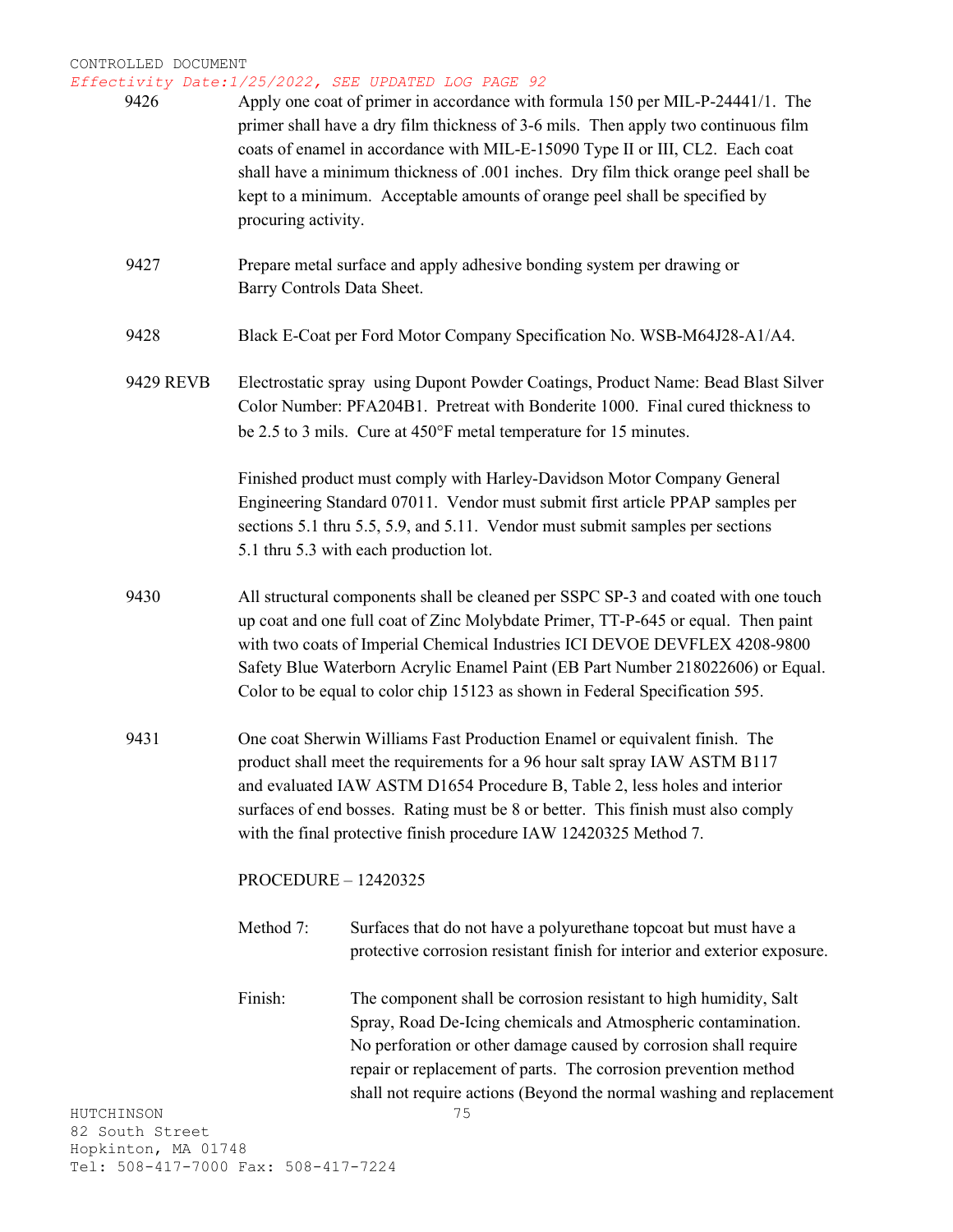of damaged finish) to keep the corrosion prevention in effect. The color of the finish is optional or within the specification of the component. This will insure material/finish to ten (10 ) years in military environment.

- Application: IAW best commerical/paint manufacture's method color optional: #34094 Lusterless #383 Green or #37030 Lusterless black are preferred.
- 9432 REVA Finish P513.1M per Spec. MIL-F-14072 Treat per MIL-DTL-5541 Class 1A. Prime with zinc chromate primer per TT-P-1757-1, Color Y. Finish per MIL-C-22750, semi gloss olive drab epoxy (Color No. 24084), with a dry film thickness of 0.0254mm (1mil) to 0.0381mm (1.5mils).
- 9433 Electroless Nickel plating per AMS 2404, Class 1.
- 9434 B CARC tan exterior paint for aluminum, per Raytheon G781772, Type IX, Grade 1. Components already finished per Barry Finish 920 do not require additional application of chromate per section 3. Handling damage to finish 920 may be repaired by brush or by pretreatment wash primer per section 3.1, grade 1 note. Recommended materials for this finish are Sherwin-Williams primer part #E90H226 (Barry #67005816) catalyst part #V93V227 (Barry #67005815), and finish paint part # F93H107 (Barry #67005813). Use only MIL-T-81772 type 1 reducer. Reducers must be polyurethane grade. All materials must be from the Qualified Product List, and full QPL certification is required with each shipment.
- 9435 Zinc-Cobalt plate per ASTM B840 class1, type D, grade 6.
- 9436 Zinc plate .0003 to .0004 thick per ASTM B633, Class FE/ZN 8, Type III, w/trivalent chromium. USE OF HEXAVENT CHROMIUM IS PROHIBITED.
- 9437 Chromate conversion coat per ASTM B-449. Color to be yellow/bronze unless otherwise specified. When applied to 6061-T6 wrought or 360 die cast aluminum alloys, must pass 96 hours neutral salt spray per ASTM B-117 with no corrosion.
- 9438 Mask all exposed elastomer sections prior to finishing. Apply corrosion inhibiting epoxy primer per DOD-P-23377, 0.001-0.0015 inch thick. Apply green 383 CARC per MIL-C-46168, 0.0018-0.005 inch thick.
- 9439 Prime with Amerlock 400, Primer Epoxy, White, 0.0001 to 0.003 thick coat with Amercoat 450HS, Top Coat, White, 0.001 to 0.003 thick. Suggested source, Ameron Inc., Protective Coating Division. Apply and cure per Manufacturer's directions. Suggested paint vendor: Valley Precision, Burbank, CA.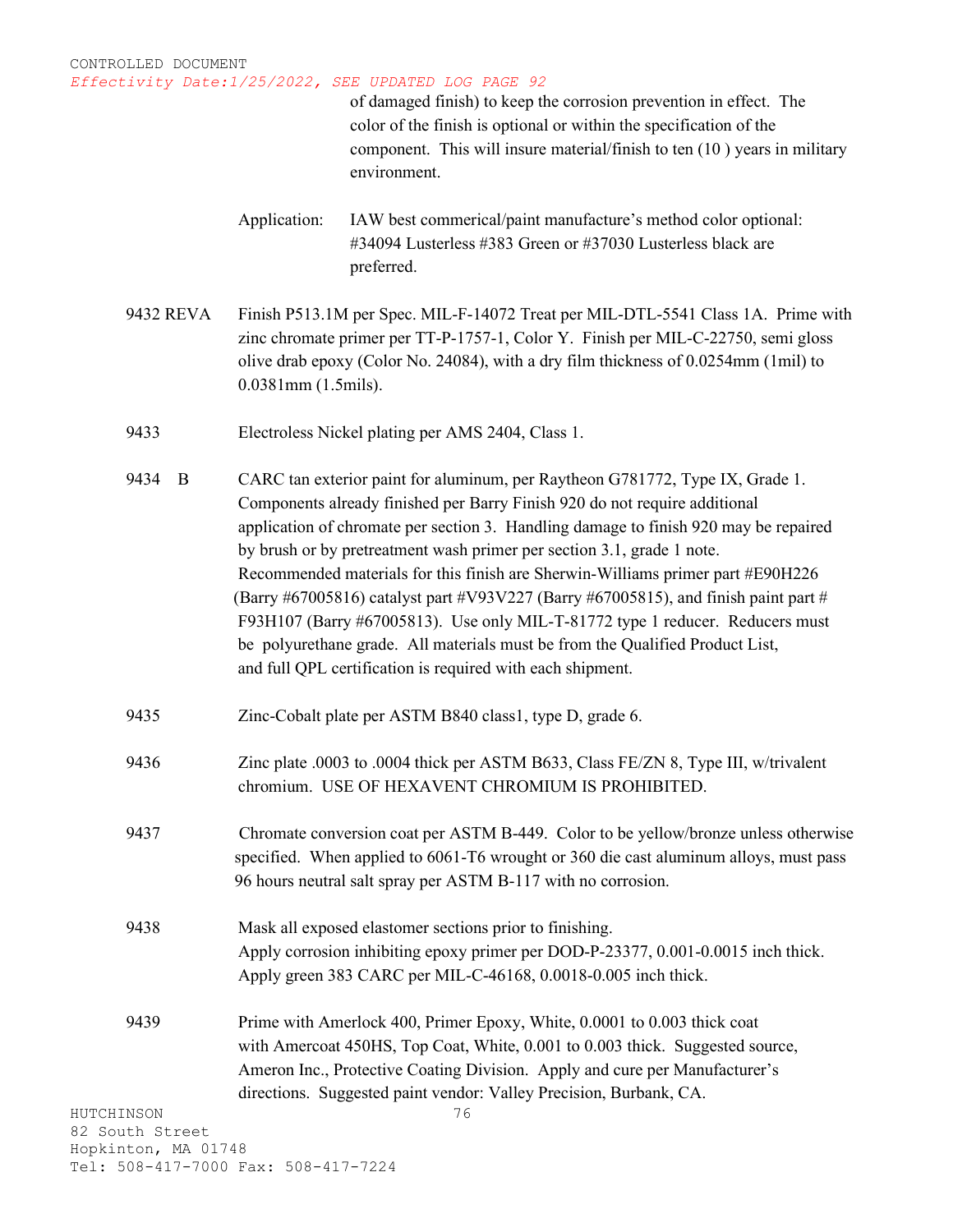| 9440      | Base finish: Aluminum Conversion coating per MIL-DTL-5541, Class 1A base finish.           |
|-----------|--------------------------------------------------------------------------------------------|
|           | Prime with AMERLOCK 400, Primer Epoxy, White, 0.001 to 0.003 thick.                        |
|           | Coat with AMERCOAT 450HS, Top Coat, White, 0.001 to 0.003 thick.                           |
|           | Suggested source, Ameron Inc., Protective Coating Division.                                |
|           | Apply and cure per manufacturer's directions.                                              |
|           | Suggested paint vendor: Valley Precision, Burbank, CA                                      |
| 9441 REVB | Metal Prep and Painting of Navy Mounts per General Dynamics Electric Boat Division         |
|           | Specification 3092. A copy of specification 3092 can be obtained from the Technical        |
|           | Review Group.                                                                              |
|           | A). Prior to molding, blast, degrease and phosphate metal components.                      |
|           |                                                                                            |
|           | B). After molding, remove any loose flash and blast exposed metal surfaces.                |
|           | The blast profile shall be at least 1 mil deep, but not too exceed 3 mils deep.            |
|           | C). Paint all exposed metal surfaces.                                                      |
|           | D). The paint system shall be applied to the ID of bolt holes and internal surfaces        |
|           | of sleeves but only to the extent that no bare metal exists. Paint thickness               |
|           | shall not adversely affect mount assembly.                                                 |
|           | E). The finish shall be a two coat epoxy paint system in accordance with either MIL-       |
|           | DTL-24441, Type IV (formula 150 green primer and appropriate formula topcoat for           |
|           | color) or a two coat MIL-P-23236, Type IV, Class 1, Grade B epoxy paint system.            |
|           | Topcoat color shall be black and approximately the same as MIL-P-24441, Type IV,           |
|           | Formula 153, which matches FED-STD-595 color chip #37038.                                  |
|           | F). The recommended primer is MIL-DTL-24441C, Type 4, 150 Green Primer,                    |
|           | approximately 3 mils thick.                                                                |
|           | G). The recommended topcoat is MIL-DTL-24441C, Type 4, 153 Dark Gray,                      |
|           | approximately 3 mils thick.                                                                |
|           | H). The Primer and Topcoat can be purchased from Ameron International Performance          |
|           | Coating & Finishing Group. The Primer is typically provided in a 5 gallon bucket           |
|           | containing Component A ( $p/n$ 67005763) and Component B ( $p/n$ 67005764)                 |
|           | premixed. The Topcoat is typically provided in a 5 gallon bucket containing                |
|           | Component A ( $p/n$ 67005761) and Component B ( $p/n$ 67005762) premixed.                  |
|           | I). The total minimum dry film thickness shall be 6 mils. To verify the setup, measure     |
|           | the thickness on at least one part in accordance with ASTM D1186 on both sides of          |
|           | the flange and both sides of a washer.                                                     |
|           | J). For mounts with rated load less than 450 pounds, paint may uniformly overlap the       |
|           | rubber by no more than 1/16 inch. Paint overlap in excess of 1/16 inch shall be            |
|           | irregular up to but not exceeding 1/8 inch total.                                          |
|           | K). For larger mounts rated for 450 pounds or larger, uniform paint overlap of 1/8 inch is |
|           | acceptable. Paint overlap in excess of 1/8 inch shall be irregular up to but not to        |
|           | exceed 1/4 inch total.                                                                     |
|           |                                                                                            |
| 9442 B    | Modified from AAAV Finish Method 101 - ALUMINUM, INTERIOR                                  |
|           | 1. Buff, blast or machine all surfaces to remove oxide.                                    |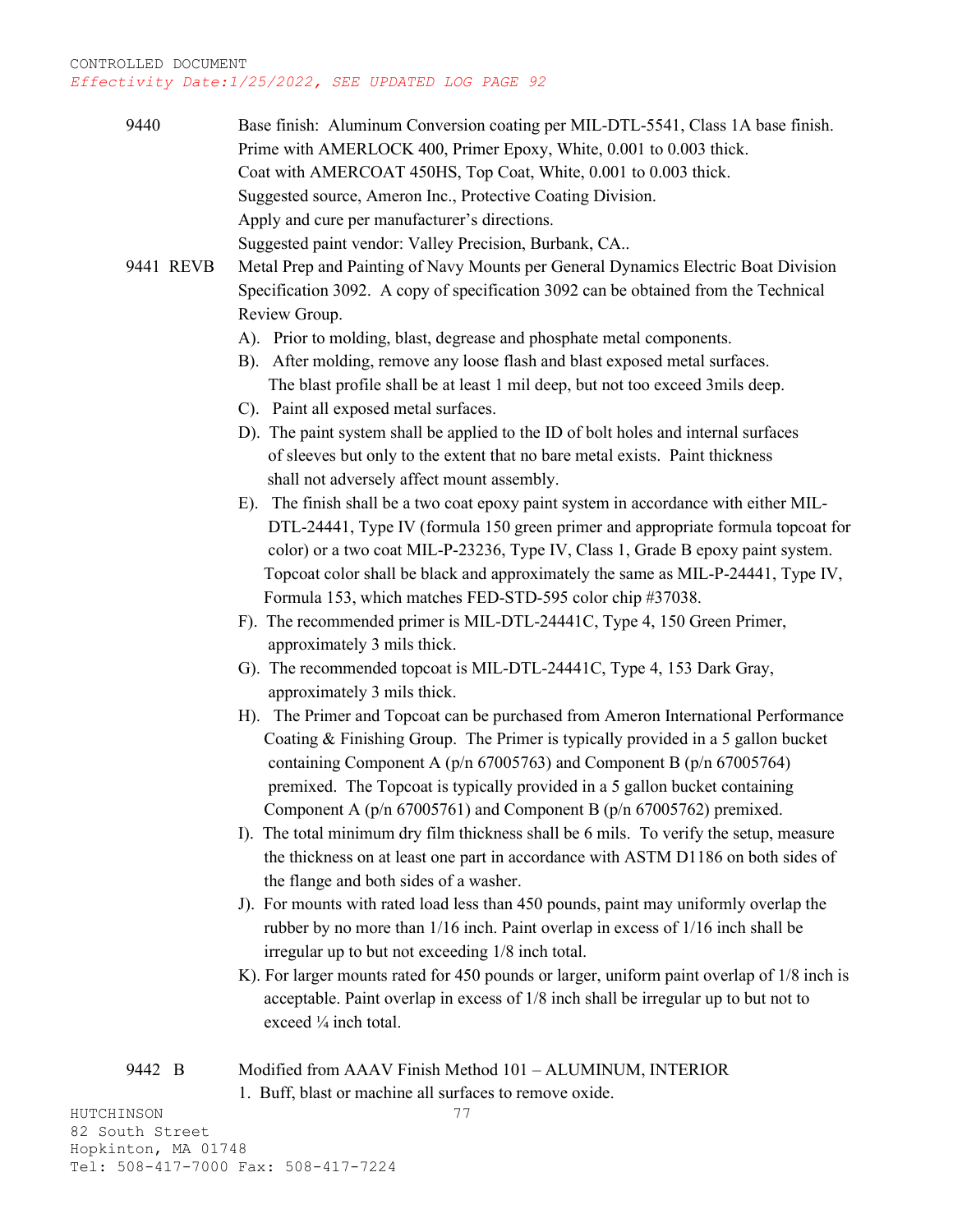- 2. Pretreat with Alodine 5700 or Navarc 818 or NAVAIR Trivalent Chromium Pretreatment. Barry # 67005770
- 3. Mark or plug all holes. 0.05 inch (1.27 mm) radial paint free area allowable around holes.
- 4. Prime with MIL-P-85582 Type II, Class N epoxy primer, dry film thickness 0.015 to 0.023 mm (0.6 to 0.9 mil) or MIL-P-53022 primer, dry film thickness 0.025 to 0.063mm (1 to 1.5 mil). Recommended for MIL-P-53022 use Sherwin-Williams E90H226 and V93V227, Barry 67005721 and 67005722.
- 5. Topcoat with MIL-PRF-22750 sea foam green epoxy, Color #24533. Dry film thickness shall be 0.033 to 0.043 mm (1.3 to 1.7 mil). Recommended use Sherwin-Williams F92G227, Barry 67005765.

| 9443 | 1) Chem. film per MIL-DTL-5541, Class 1A<br>2) 2 Coats of Epoxy Primer per MIL-P-85582.                                                                                 |  |  |  |
|------|-------------------------------------------------------------------------------------------------------------------------------------------------------------------------|--|--|--|
|      | 3) Paint Finish per MIL-C-22750. Color shall be Number 17925 White per FED-STD-<br>595.<br>The first use of this finish was the Lockheed – Boeing Ft. Worth F22 Program |  |  |  |
| 9444 | Black E-coat per Bombardier Recreational Products spec 1739:<br>Material: PPG Powercron 590 or 640                                                                      |  |  |  |

Substrate: Steel

Pretreat using a)zinc phosphate, thickness 150 to 350 mg/sq. ft or b) zinc cobalt per Bombardier Recreational Products spec 1843 Dry film thickness 0.5 to 0.9 mil

- All other requirements per Bombardier Recreational Products spec 1739
- 9445 1). Surface preparation of mounting plates shall consist of masking all faying surfaces, threads, label plates, etc., required to be left unpainted. 2). Dry abrasive blast per ANSI A159.1, No. 6, commercial blast cleaning (SSPC-SP6) or equal, to min. 25 micron (0.001) profile. 3). As soon as practicable after cleaning but prior to the onset of any rust bloom to surface, apply one coat of epoxy primer per MIL-P-24441/20, formula 150, Type 3, dry film thickness (DFT) 0.002 Mil.

4). Intermediate and topcoat, epoxy polyamide enamel per Mil-P-24441/21, formula 151, Type 3, DFT 0.002 Mil each.

5). Total DFT of complete paint system is 0.006 Mil.

9446 REV A Apply a 1.0 - 2.0 MIL thick coat of epoxy polyamide primer per MIL-PRF-23377. Top coat shall be  $1.8 - 2.4$  MIL thick paint film of aliphatic polyurethane coating per MIL-DTL-53039, color TAN 686A, color number 33446 conforming to FED-STD-595. Thinner for primer and top coat shall be per MIL-T-81772, Type 1. Exterior marking shall be done with the same paint except the color shall be BLACK 37030 per FED-STD-595.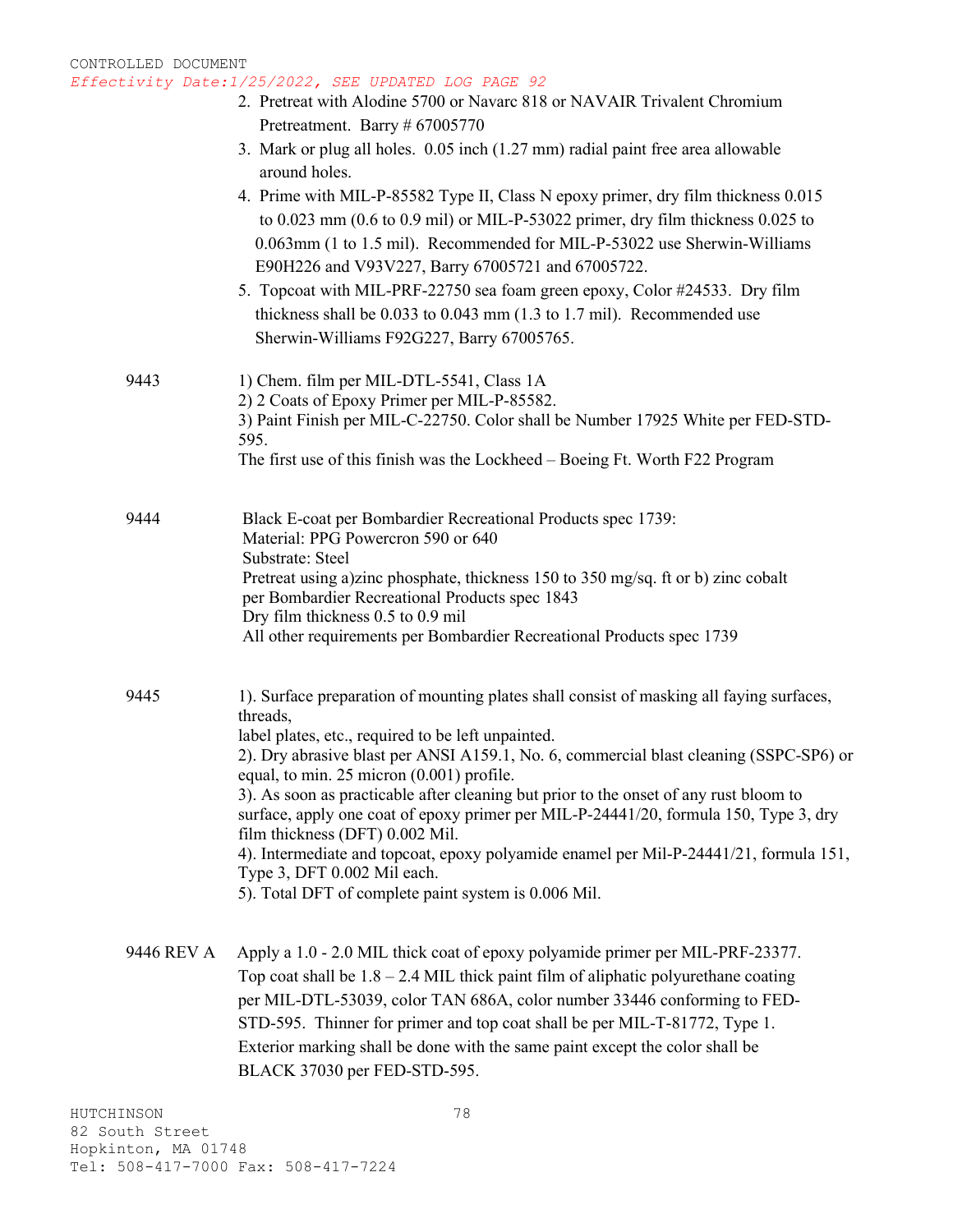- 
- 9447 1. Prepare surfaces by masking all threads and areas designated as coating free.
	- 2. Clean all areas to be coated with a chlorinated solvent and a slightly abrasive pad or a rough cloth.
	- 3. Rinse cleaned surfaces with acetone or MEK.
	- 4. Prime surfaces to be coated with Dow Corning 1200 primer per manufacturer's recommendations. Primer thickness need not be measured.
	- 5. Allow primer to dry for at least 1 hour.
	- 6. Paint surfaces by brush or spray with Dow Corning 92-007 silicone coating per manufacturer's recommendations.
	- 7. Total coating thickness to be  $.006 \pm .002$ .
- 9448 REVB Finish IAW Army drawing 12469113 or 12469120. Top Coat color shall be black 37030. Process and materials listed below are recommendations ONLY, actual finish certification must be to latest rev of Army drawings.

This is a multi-step finish as follows:

- 1. Surface cleaning to remove all moisture, oils, greases, salts, corrosion, dirt and soils to a white metal condition. If the primer is to be applied more than four hours after cleaning, a zinc phosphate treatment is required (see Army drawings).
- 2. Organic Zinc-Rich primer, must have a minimum 80% content by weight of zinc particles. Dry film thickness shall not be less than 64 microns. Zinc dust pigment must conform to ASTM D-520, Type 1, and shall be IAW SSPC-Paint 20, Zinc-Rich Primers Type II, "Organic". Recommended material Sherwin-Williams single package E90GC101. Barry 67005829.
- 3. Epoxy primer IAW MIL-P-53022 or MIL-P-53030. Dry film thickness to be 40 microns minimum. Recommended material Sherwin-Williams E90H226 and V93V227, Barry 67005721 and 67005722.
- 4. Topcoat with Polyurethane IAW MIL-C-53039, color black 37030. Dry film thickness to be 46 microns minimum. Recommended material Sherwin-Williams moisture cured single package F93B102, Barry 67005800.
- 5. Coating adhesion test shall be IAW TT-C-490 and be performed once per day minimum.
- 6. Parts coated IAW these drawings shall meet the finish performance requirements of drawing 12469122.
- 9449 Clean and degrease surfaces to be painted. Apply one coat of Chemflash 500.
- 9450 A Clear hardcoat anodize type 3, class 1 of Mil-A-8625 Vacuum impregnation using Loctite PMS 10E, single cycle.
- 9451 Zinc Phosphate:  $150$ mg/ft<sup>2</sup> min. to  $372$ mg/ft<sup>2</sup> max.
- 9452 Phosphoric Anodize and Prime with Cytec BR127 IAW ASTM-D3933.

Part shall be individually wrapped in kraft paper and sealed in 6 mil, black polyethylene bags. Store in an environmentally controlled area.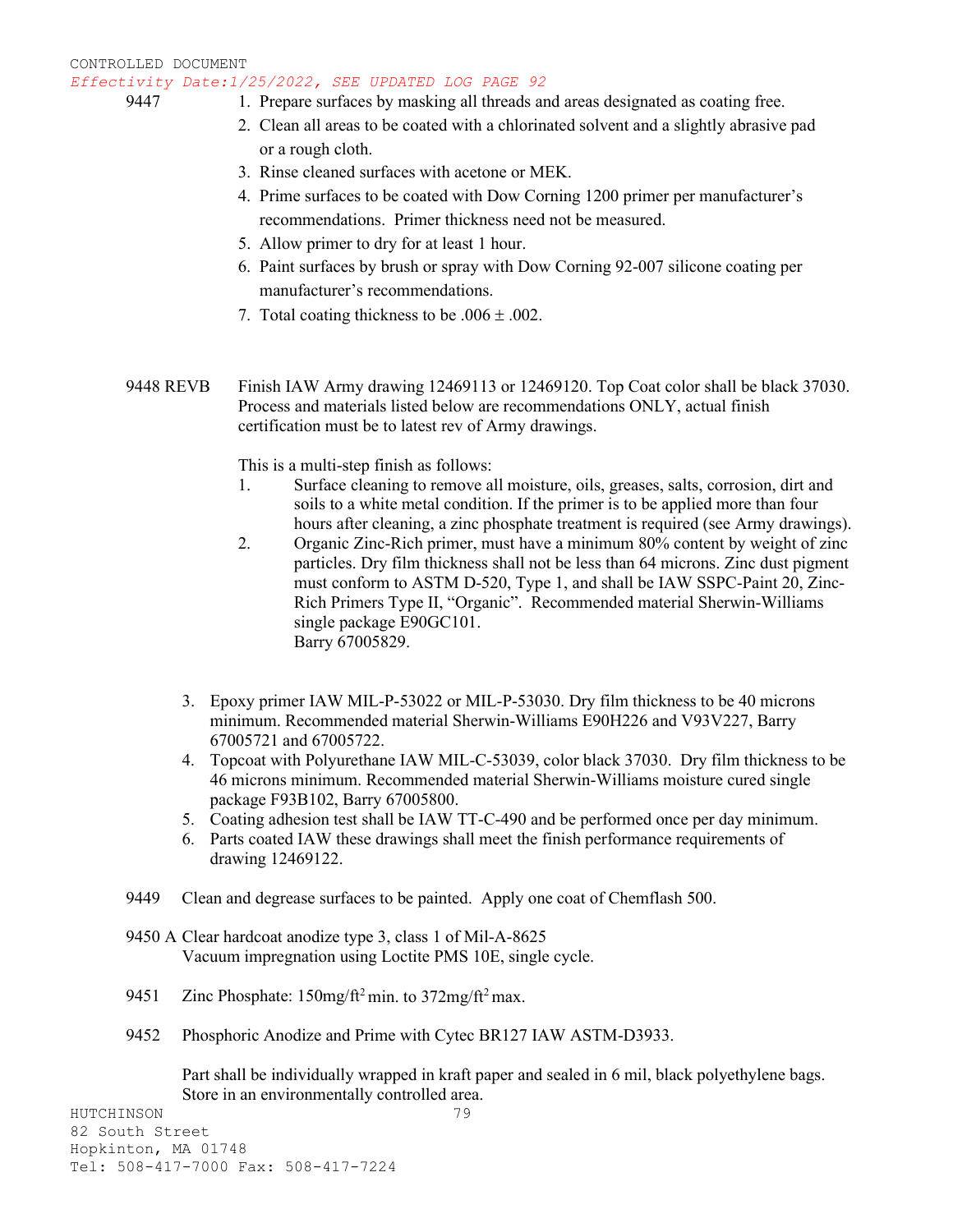Handling – All parts during and after processing and before bonding should be handled as little as possible and only with clean, lint-free cotton or nylon fabric gloves. If it becomes necessary to handle or touch parts, contact should be limited to surfaces not be bonded.

- 9453 A ASTM B 841 99 zinc / nickel plating specification (ASTM B 841 99), and classification 4.2.1 Type A – With Colorless (blue bright) conversion coating, Grade 10. Minimum thickness of zinc / nickel coating shall be no less than 10 microns. Plating specification has been modified for a minimum and maximum Nickel content of 12% and 15%, respectively.
- 9454 This finish is the cleaning and organic zinc rich primer portions of Barry Finish 9448 only and is intended to be used in conjunction with Barry finish 9455 for a complete coating system.

Finish IAW Army drawing 12469113 through paragraph 4, section C or 12469120 through paragraph 4, section B. Process and materials listed below are recommendations ONLY, actual finish certification must be to latest rev of Army drawings.

This is a multi-step finish as follows:

- 1. Surface cleaning to remove all moisture, oils, greases, salts, corrosion, dirt and soils to a white metal condition. If the primer is to be applied more than four hours after cleaning, a zinc phosphate treatment is required (see Army drawings).
- 2. Organic Zinc-Rich primer, must have a minimum 80% content by weight of zinc particles. Dry film thickness shall not be less than 64 microns. Zinc dust pigment must conform to ASTM D-520, Type 1, and shall be IAW SSPC-Paint 20, Zinc-Rich Primers Type II, "Organic". Recommended material Sherwin-Williams single package E90GC101, Barry 67005829
- 3. In the case of finish per drawing 12469113, heat cure per paragraph 4, section C.
- 9455 REVA This finish is the epoxy primer and CARC top coat portions of Barry Finish 9448. This finish is intended to be applied after Barry finish 9454 for a complete coating system.

Finish IAW Army drawing 12469113 or 12469120 primer and top coat sections only. Top Coat color shall be black 37030. Process and materials listed below are recommendations ONLY, actual finish certification must be to latest rev of Army drawings.

.

This is a multi-step finish as follows:

- 1. Lightly scuff surface of Zinc Rich primer finish (Barry 9454) and wipe clean with solvent.
- 2. Epoxy primer IAW MIL-P-53022 or MIL-P-53030. Dry film thickness to be 40 microns minimum. Recommended material Sherwin-Williams E90H226 and V93V227, Barry 67005721 and 67005722.
- 3. Topcoat with Polyurethane IAW MIL-DTL-53039, color black 37030. Dry film thickness to be 46 microns minimum. Recommended material Sherwin-Williams moisture cured single package F93B102, Barry 67005800.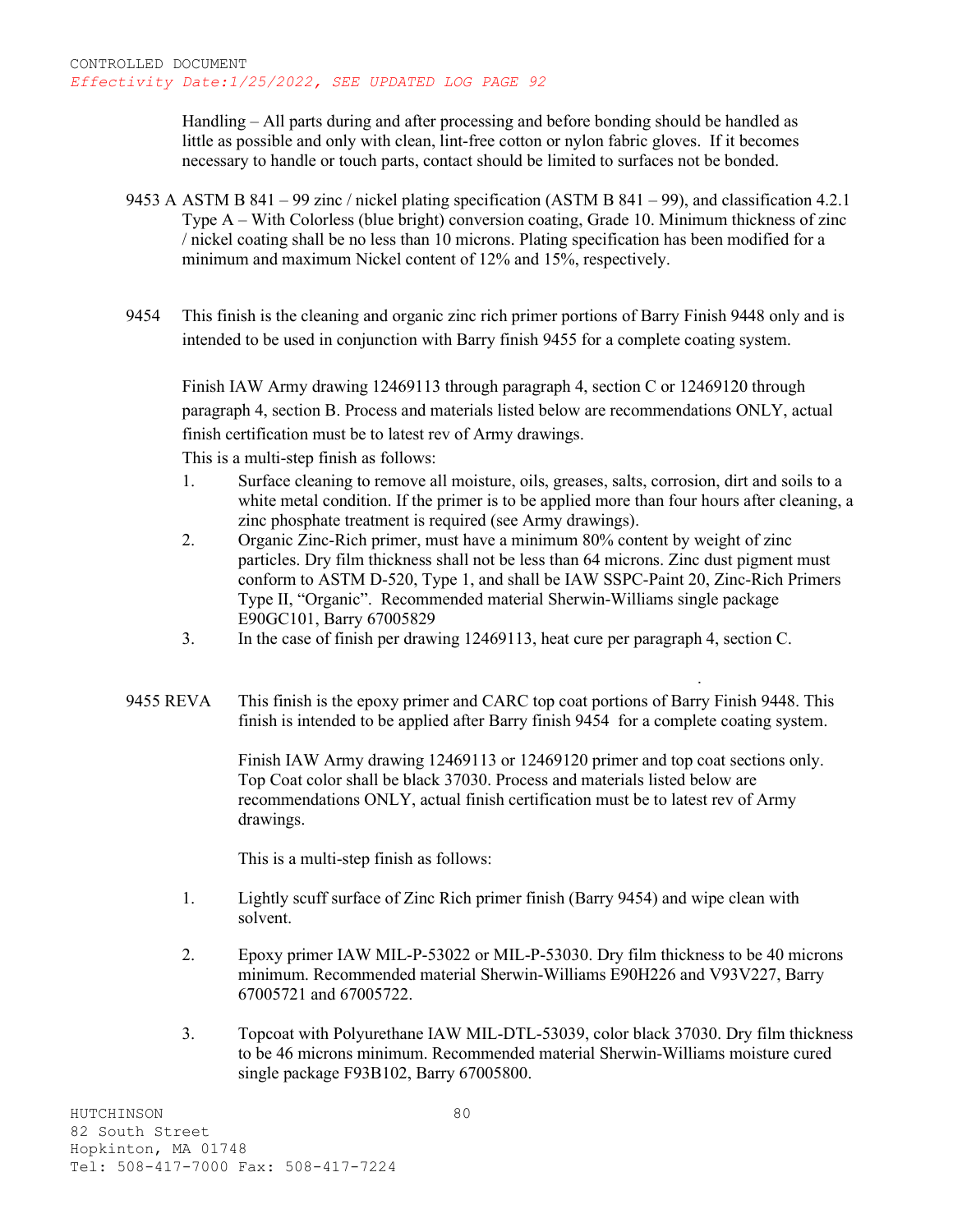- 4. Coating adhesion test shall be IAW TT-C-490 and be performed once per day minimum.
- 5. Parts coated IAW these drawings shall meet the finish performance requirements of drawing 12469122.
- 9456 REVA Zinc Plate Per ASTM B633, FE/ZN 12 (.0005 inch thick) Type III (Clear). Final finish with Trivalent Chromate only. No Hexavalent Chromate allowed. This finish is to be RoHS compliant. Finished parts must be supplied with Certification of the Zinc and Trivalent Chromate processes clearly indicating RoHS compliance.
- 9457 REVA Electroless nickel plate .0005" minimum thick per MIL-C-26074, Class 1, Grade B, or equivalent per AMS2404, Teflon Impregnated, no relief bake necessary, per Section 3.4.allowed.
- 9458 Passivate per ASTM A967.
- 9459 After molding before assembly apply primer per MIL-P-53022, TYPE II (Sherwin Williams E90H226 and V93V227, Barry 67005721 and 67005722) or MIL-P-53030 IAW MIL-DTL-53072, 1.2 MIL (30  $\mu$ M) minimum dry film thickness. Overspray on
- 9460 Aluminum conversion coating per MIL-DTL-5541, Type II, Class 1A.

elastomer section allowable but not desired.

- 9461 Chemically coat per ASTM B449, Class 3.
- 9462 Zinc Phosphate per Barry Finish 900 then apply "vanishing oil" or any light non-wax, non-preservative, RoHS compliant, petroleum oil for oxidization protection during shipping. Do not use new or used motor oil or any oil containing lead.
- 9463 CARC finish per Raytheon G781772, Grade 3. Type (color) to be determined IAW latest revision of Raytheon drawing 13552762. Finish supplier to contact Barry Controls purchasing for a copy of the latest drawing revision. FINISH MUST BE APPLIED BY A RAYTHEON APPROVED SUPPLIER. (Reference only: drawing 13552762 rev E specified Type IX "Desert Sand" (Tan 686A)).
- 9464 Steel grit blast all over. Phosphate per TT-C-490, Type I.
- 9465 Prime with one coat 0.002 mil thick of epoxy Polyamide primer per MIL-DTL-24441/29, formula 150, type 4. Finish with one coat 0.004 mil thick of epoxy polyamide enamel per MIL-DTL-24441/30, formula 151, type 4.
- 9466 All exposed structural components to be finished as follows: Phosphate dipped per TT-C-490, Type I or grit blasted all over. Painted with epoxy paint per MIL-DTL-24441/29 primer .002 inch (2 Mils) thick and MIL-DTL-24441/31 topcoat, color white .004 inch (4 Mils) thick.

9467 Mask as specified on drawing.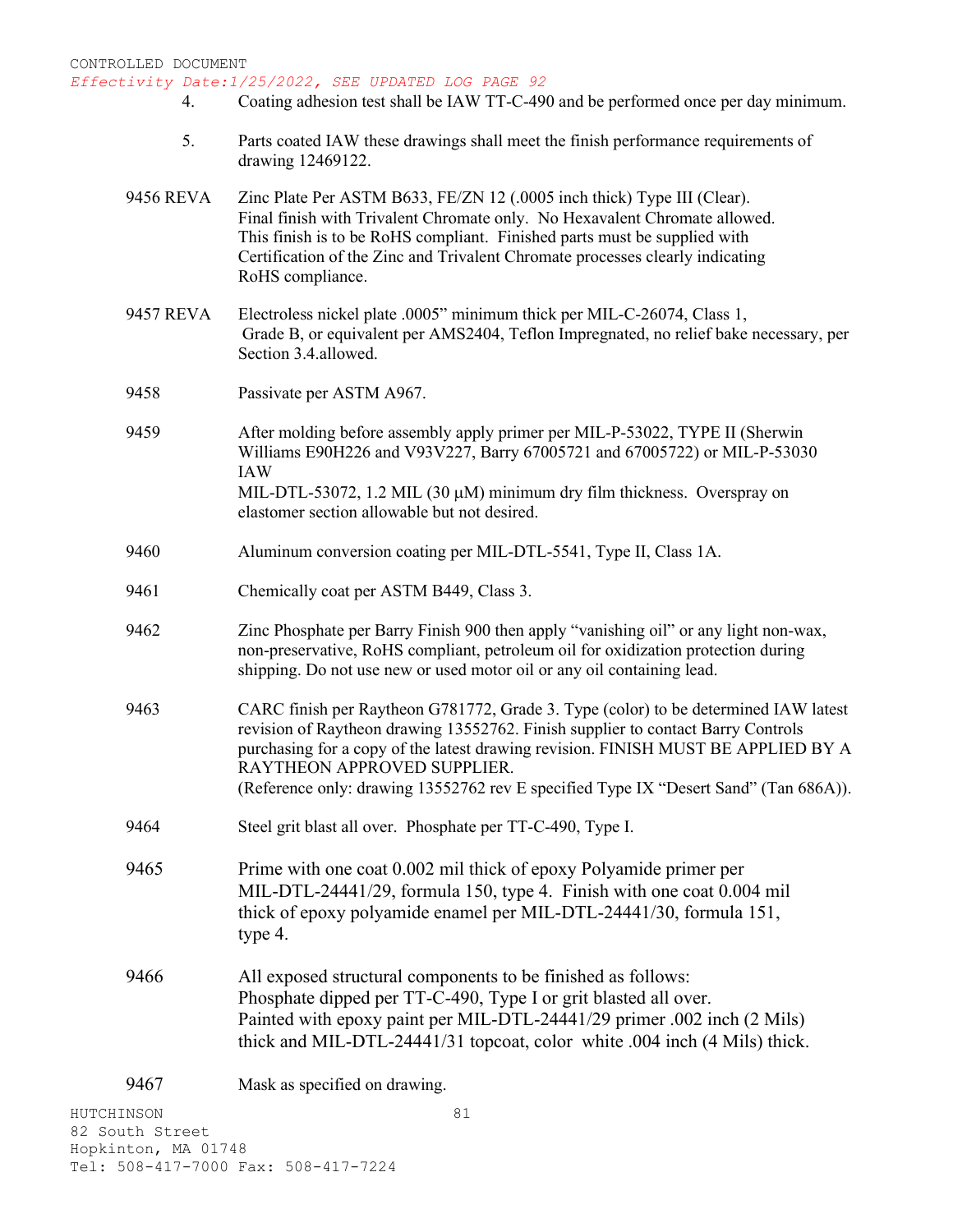|                 | Prime one coat epoxy primer per MIL-PRF-23377, Type I, Class N. Use primer within 8<br>hours of mixing. Dry film thickness to be 1.0 mil $\pm$ 0.2 mil. Dry for at least 2 hours at                                                                                                                                                                                                                                                                                                                                                                                                           |
|-----------------|-----------------------------------------------------------------------------------------------------------------------------------------------------------------------------------------------------------------------------------------------------------------------------------------------------------------------------------------------------------------------------------------------------------------------------------------------------------------------------------------------------------------------------------------------------------------------------------------------|
|                 | room temp or 30 minutes at room temp followed by 30 minutes at $135 \pm 5$ F.                                                                                                                                                                                                                                                                                                                                                                                                                                                                                                                 |
|                 | Topcoat with polyurethane chemical-agent-resistant paint per MIL-DTL-53039, color<br>green per FED STD 595, #34094. Dry film thickness to be 2.0 mil $\pm$ 0.2 mil. Dry for at<br>least 48 hours at room temp or 15 minutes at room temp followed by 45 minutes at $130 \pm$<br>10 F.                                                                                                                                                                                                                                                                                                         |
|                 | Periodically test for adhesion per Lockheed Martin spec 79P020007, Section 4.5.2.1 or<br>per ASTM D3359, Method B, 6-line pattern, 2mm spacing.                                                                                                                                                                                                                                                                                                                                                                                                                                               |
|                 | Reference: Lockheed Martin spec 79P050000 Code 4001 and Code 4102, Lockheed<br>Martin spec 79P020007<br>Note: This finish must be applied by a Lockheed Martin approved painting supplier.<br>Barry Controls is not a qualified supplier.                                                                                                                                                                                                                                                                                                                                                     |
| 9468            | Fluorosilicone coating per Lockheed Martin spec 79771699                                                                                                                                                                                                                                                                                                                                                                                                                                                                                                                                      |
|                 | Clean exterior surfaces to remove dirt and oil (isopropyl alcohol suggested). Do not<br>allow liquid to pool. Dry.                                                                                                                                                                                                                                                                                                                                                                                                                                                                            |
|                 | Mask as specified on drawing.                                                                                                                                                                                                                                                                                                                                                                                                                                                                                                                                                                 |
|                 | Attach witness sample tags, 2/lot minimum.                                                                                                                                                                                                                                                                                                                                                                                                                                                                                                                                                    |
|                 | Spray on coating, Bryflex HTF-1. Coating thickness to be .0001-.0002 inches.                                                                                                                                                                                                                                                                                                                                                                                                                                                                                                                  |
|                 | Cure 20 minutes at 210 F $+/- 10$                                                                                                                                                                                                                                                                                                                                                                                                                                                                                                                                                             |
|                 | Visually inspect 100%. Color must be clear to milky. No delamination or pitting shall be<br>visible at 1.75X magnification                                                                                                                                                                                                                                                                                                                                                                                                                                                                    |
|                 | Test adhesion on witness sample tags per ASTM D-3359 Method B                                                                                                                                                                                                                                                                                                                                                                                                                                                                                                                                 |
| 9469            | Passivate per SAE-AMS2700.                                                                                                                                                                                                                                                                                                                                                                                                                                                                                                                                                                    |
| 9470            | Surface clean per SSPC-SP 6/NACE No. 3, Commercial Blast Cleaning. Surface<br>shall be free of all visible oil, grease, dust, dirt, mill scale, rust, coating, oxides,<br>corrosion products, and other foreign matter. Apply Organic Zinc-Rich primer,<br>must have a minimum 80% content by weight of zinc particles. Dry film thickness<br>shall be $2.5 - 4.0$ mil thick. Zinc dust pigment must conform to ASTM D-520,<br>Type 1, and shall be SSPC-Paint 20, Zinc-Rich Primers Type II, "Organic".<br>Recommended material Sherwin-Williams single package E90GC101.<br>Barry 67005829. |
| 9471            | Surface clean per SSPC-SP 6/NACE No. 3, Commercial Blast Cleaning. Surface<br>shall be free of all visible oil, grease, dust, dirt, mill scale, rust, coating, oxides,<br>corrosion products, and other foreign matter. Hot dip galvanize, $2.0 - 3.0$ mil                                                                                                                                                                                                                                                                                                                                    |
| HUTCHINSON      | 82                                                                                                                                                                                                                                                                                                                                                                                                                                                                                                                                                                                            |
| 82 South Street |                                                                                                                                                                                                                                                                                                                                                                                                                                                                                                                                                                                               |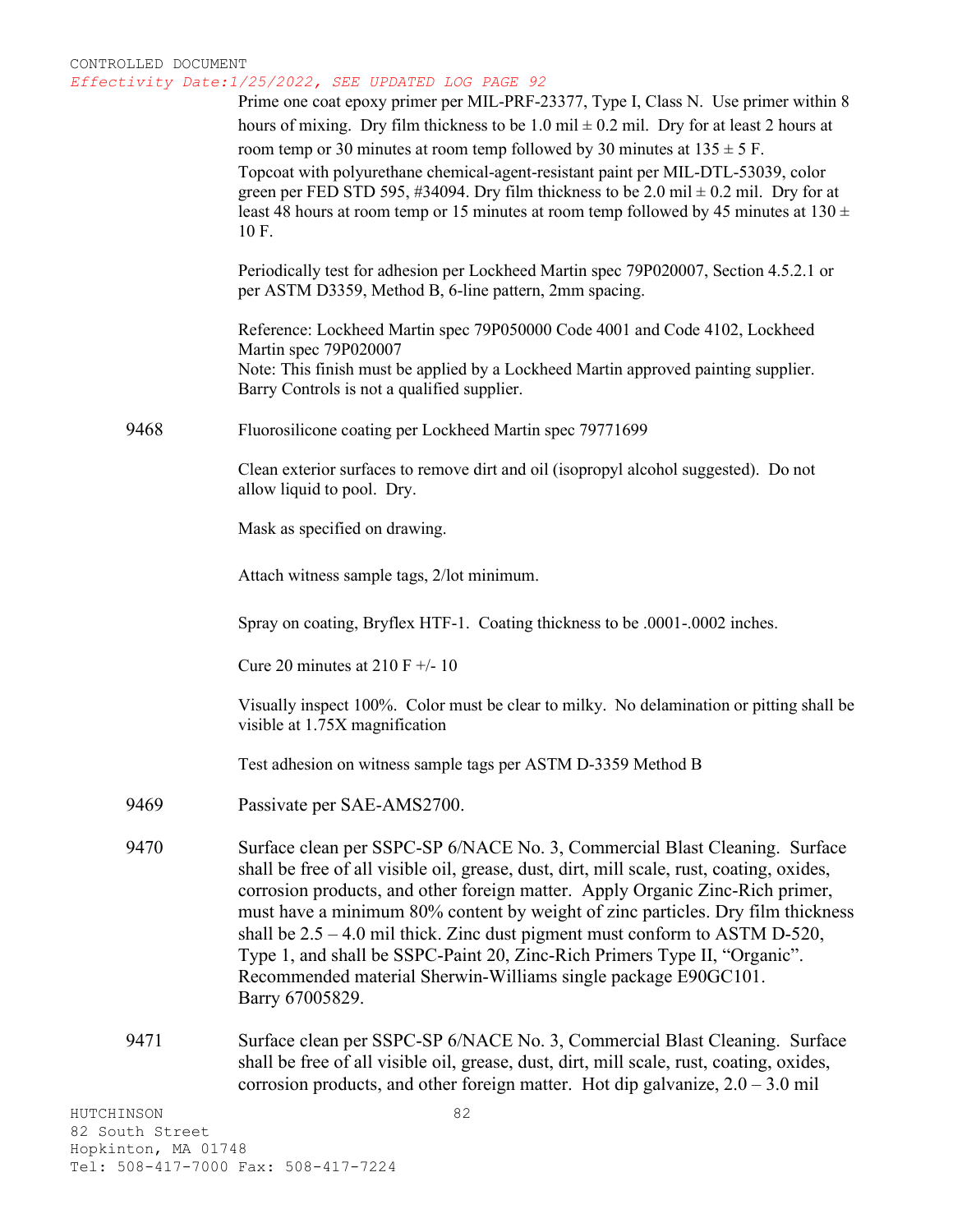thick.

| 9472 | Surface clean per SSPC-SP 6/NACE No. 3, Commercial Blast Cleaning. Surface               |
|------|------------------------------------------------------------------------------------------|
|      | shall be free of all visible oil, grease, dust, dirt, mill scale, rust, coating, oxides, |
|      | corrosion products, and other foreign matter. Apply Inorganic Zinc-Rich coating,         |
|      | must have a minimum 80% content by weight of zinc particles. Dry film thickness          |
|      | shall be $2.0 - 4.0$ mil thick. Recommended material Sherwin-Williams Zinc Clad          |
|      | XI Water Based Inorganic Zinc-rich Coating (Product # B69V00011).                        |

- 9473 REV B One coat of BMS 10-11 Type I primer per BAC 5736.
- 9474 Procedure for POST MOLD application or touch-up of aluminum conversion coating per MIL-DTL-5541, Class 1A (Finish 920). Method designed to minimize damage to molded silicone and associated adhesives.
	- 1. Clean with Aluminum Safe Cleaner (30 to 90 seconds)
	- 2. Rinse thoroughly
	- 3. Dip in chromate conversion solution-chromic acid bath- Alodine 600 RTU or Oakite equivalent. (3 to 15 minutes) Depends on coating color and speed.
	- 4. Rinse thoroughly
	- 5. Room Temperature Dry or accelerated Dry with hot air

| 9475 REV A Paint per Raytheon specification H372287, Type I, Grade 2 except in threaded |
|-----------------------------------------------------------------------------------------|
| holes as shown on drawing. Mask internal threads prior to painting. Threaded            |
| holes to be zinc primed only per TT-P-645.                                              |
| Must be performed by a Raytheon approved supplier.                                      |
| Latest revision of Raytheon specification shall be provided with purchase order.        |
|                                                                                         |

9476 Trivalent chromium conversion coating per MIL-DTL-5541, Type II, Class 3.

Finish must be applied by a Lockheed Martin approved finish supplier. See BDS 2079 or Lockheed Martin spec 79P000010 for requirements.

Ref: Lockheed Martin spec 79P050000 Code 2005

Note: This is the low electrical resistivity variation of trivalent chemical conversion coating.

9477 Trivalent chromium conversion coating per MIL-DTL-5541, Type II, Class 1A.

Finish must be applied by a Lockheed Martin approved finish supplier. See BDS 2079 or Lockheed Martin spec 79P000010 for requirements.

Ref: Lockheed Martin spec 79P050000 Code 2004

9478 Passivate in accordance with ASTM A967.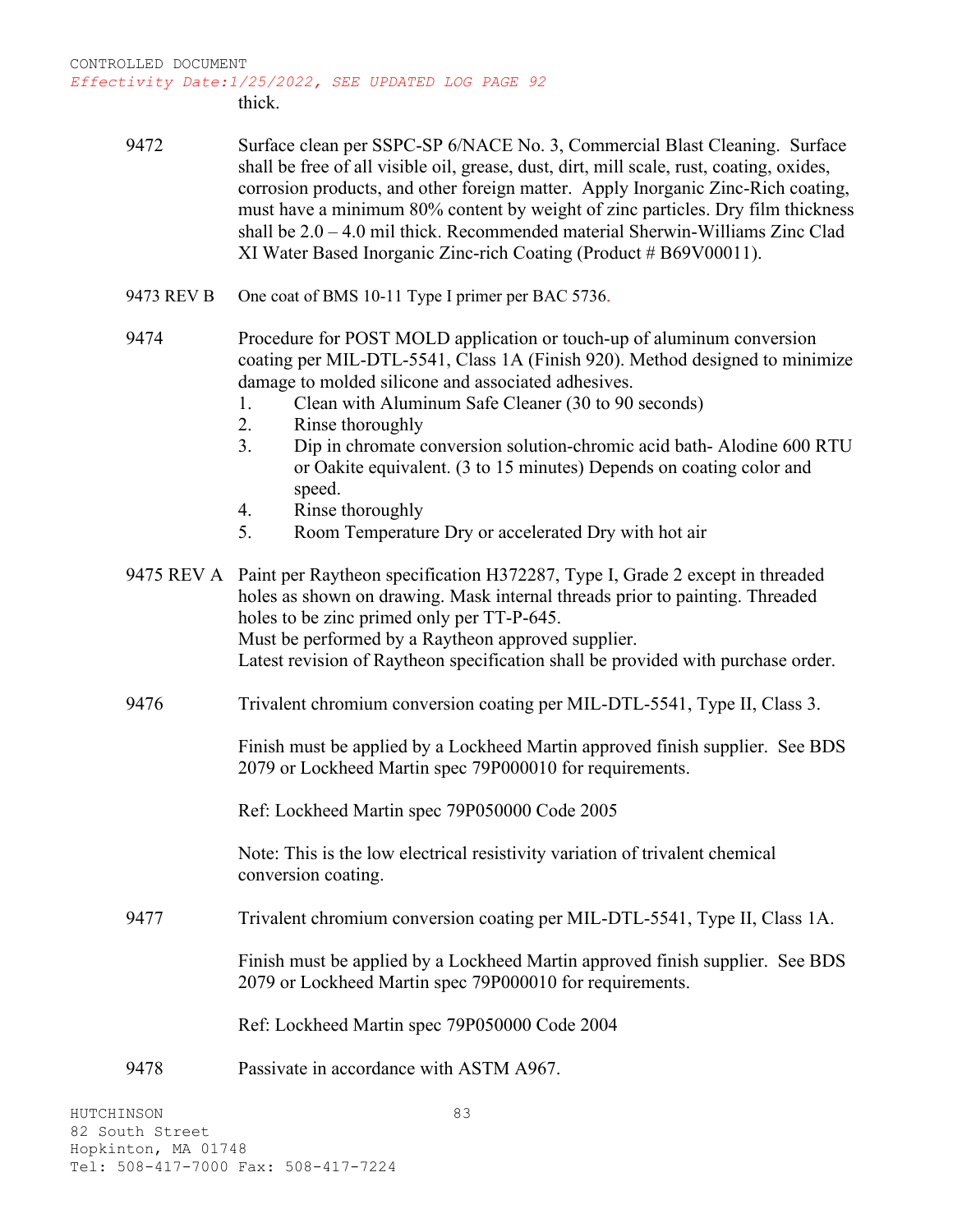Sample and test the finish in accordance with AMS2700, Annex A, Method 100 or 101. Method 102 may be used for ferritic 400 series alloy steels with greater than 16% chromium, austenitic stainless steels, and precipitation hardened steels. The lot may be tested 100% in lieu of sampling.

See BDS 2079 for further details.

Ref: Lockheed Martin spec 79P050000, Code 2401

9479 Mask as specified on drawing.

Prime one coat epoxy primer per MIL-PRF-23377, Type I, Class N. Use primer within 8 hours of mixing. Dry film thickness to be 1.0 mil  $\pm$  0.2 mil. Dry for at least 2 hours at room temp or 30 minutes at room temp followed by 30 minutes at  $135 \pm 5$  F.

Topcoat with polyurethane chemical-agent-resistant paint per MIL-DTL-53039 Type I or Type II or MIL-DTL-64159 Type I or Type II, color tan per FED STD 595, #33446. Dry film thickness to be 2.0 mil  $\pm$  0.2 mil. Dry for at least 48 hours at room temp or 15 minutes at room temp followed by 45 minutes at  $130 \pm 10$  F.

See BDS 2079 for other requirements such as adhesion testing and solvent resistance testing.

Ref: Lockheed Martin spec 79P050000 Code 4007 and Code 4102, Lockheed Martin spec 79P020007.

Note: This finish must be applied by a Lockheed Martin painting supplier approved for this finish. Barry Controls is not a qualified supplier.

- 9480 Electroless nickel plate in accordance with SAE-AMS-C-26074 or SAE-AMS-2404, 0.001 inch minimum thickness. Phosphorous content of the nickel plating shall not exceed 5%.
- 9481 REVA Sherwin-Williams Metalastic DTM Acrylic Modified Enamel Black B55BZ600 WFT  $5 - 8$  mils DFT  $3 - 5$  mils

# 9482 REVB Primer Sherwin Williams Zinc Clad III HS 100 Organic Zinc-Rich Epoxy primer WFT 1.3 – 3.3 mils DFT 0.8 – 2.0 mils

HUTCHINSON 82 South Street Hopkinton, MA 01748 Tel: 508-417-7000 Fax: 508-417-7224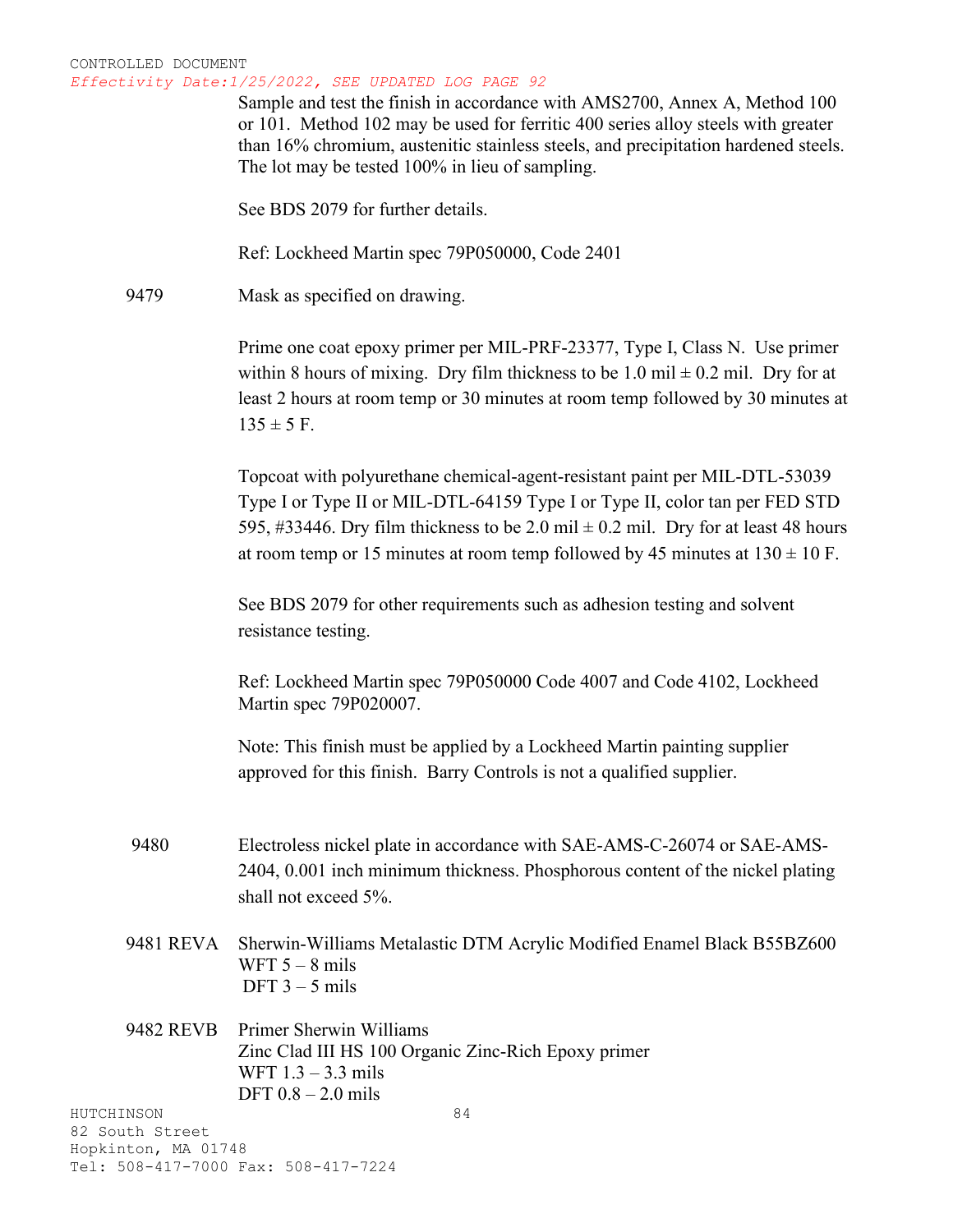| CONTROLLED DOCUMENT           |                                           | Effectivity Date:1/25/2022, SEE UPDATED LOG PAGE 92                                      |
|-------------------------------|-------------------------------------------|------------------------------------------------------------------------------------------|
|                               |                                           | Per Siemens specification STS-ENS-333.10872                                              |
|                               | <b>Color: GREY GREEN</b>                  |                                                                                          |
|                               | 9483 REV B Primer Sherwin Williams        |                                                                                          |
|                               |                                           | Zinc Clad III HS 100 Organic Zinc-Rich Epoxy primer                                      |
|                               | WFT $5.0 - 8.0$ mils                      |                                                                                          |
|                               | DFT $3.0 - 5.0$ mils                      |                                                                                          |
|                               | Top coat Sherwin Williams                 |                                                                                          |
|                               |                                           | Macropoxy 646-100 fast cure epoxy                                                        |
|                               | WTF $13.5 - 16.5$<br>DFT 10.0 - 12.0 mils |                                                                                          |
|                               |                                           | Color: RAL 9005 (JET BLACK)                                                              |
|                               |                                           | Per Siemens specification STS-ENS-333.10872                                              |
|                               |                                           |                                                                                          |
| 9484                          |                                           | Pre-treat as per MIL-DTL-5541 Class 1A;                                                  |
|                               |                                           | Prime and paint all outside surfaces and edges per MIL-F-14072;                          |
|                               | Prime per MIL-P-23377;                    |                                                                                          |
|                               |                                           | Final paint film: forest green per MIL-C-46168.                                          |
|                               |                                           | 9485 REV A Tin plate per ASTM B545-97, Class D (.0008-.002 thick). Matte finish.         |
| 9486                          |                                           | Passivate Per ASTM A967 or SAE AMS2700 Method 1 Type 6 or 7                              |
|                               | or Method 2                               |                                                                                          |
| 9487                          |                                           | Coat per TMS-9009 Class 2.                                                               |
|                               |                                           | The initial gloss $(2)$ 60 degrees, 80 minimum is waived.                                |
|                               | Color to be black.                        |                                                                                          |
| 9488                          | TECTYL 506-EH WD                          |                                                                                          |
|                               | Apply with brush.                         |                                                                                          |
| 9489                          | Staburags NBU 30                          |                                                                                          |
|                               | Apply with brush.                         |                                                                                          |
| 9490                          | Clean:                                    | IAW TT-C-490 METHOD OPTIONAL                                                             |
|                               | Pretreat:                                 | IAW TT-C-490, TYPE I                                                                     |
|                               | Optional:                                 | IAW TT-C-490, TYPE III, IAW DOD-P-15328                                                  |
|                               |                                           | DRY FILM THICKNESS IAW MIL-DTL-53072                                                     |
|                               | Primer:                                   | IAW MIL-P-53084 DRY FILM THICKNESS 1.0-1.2 mil                                           |
|                               | Optional:                                 | IAW GM9984070, GM9984017, GM9984094 OR A-A-52474<br><b>COLOR SEMIGLOSS GRAY OR BLACK</b> |
|                               | Topcoat:                                  | IAW MIL-DTL-53039 OR MIL-DTL-64159                                                       |
|                               |                                           | DRY FILM THICKNESS IAW MIL-DTL-53072                                                     |
|                               |                                           | COLOR #34094 LUSTERLESS #383 GREEN                                                       |
|                               | OR:                                       |                                                                                          |
|                               | Clean:                                    | IAW TT-C-490 METHOD OPTIONAL                                                             |
|                               | Pretreat:                                 | IAW TT-C-490, TYPE I                                                                     |
| HUTCHINSON<br>82 South Street |                                           | 85                                                                                       |

Hopkinton, MA 01748 Tel: 508-417-7000 Fax: 508-417-7224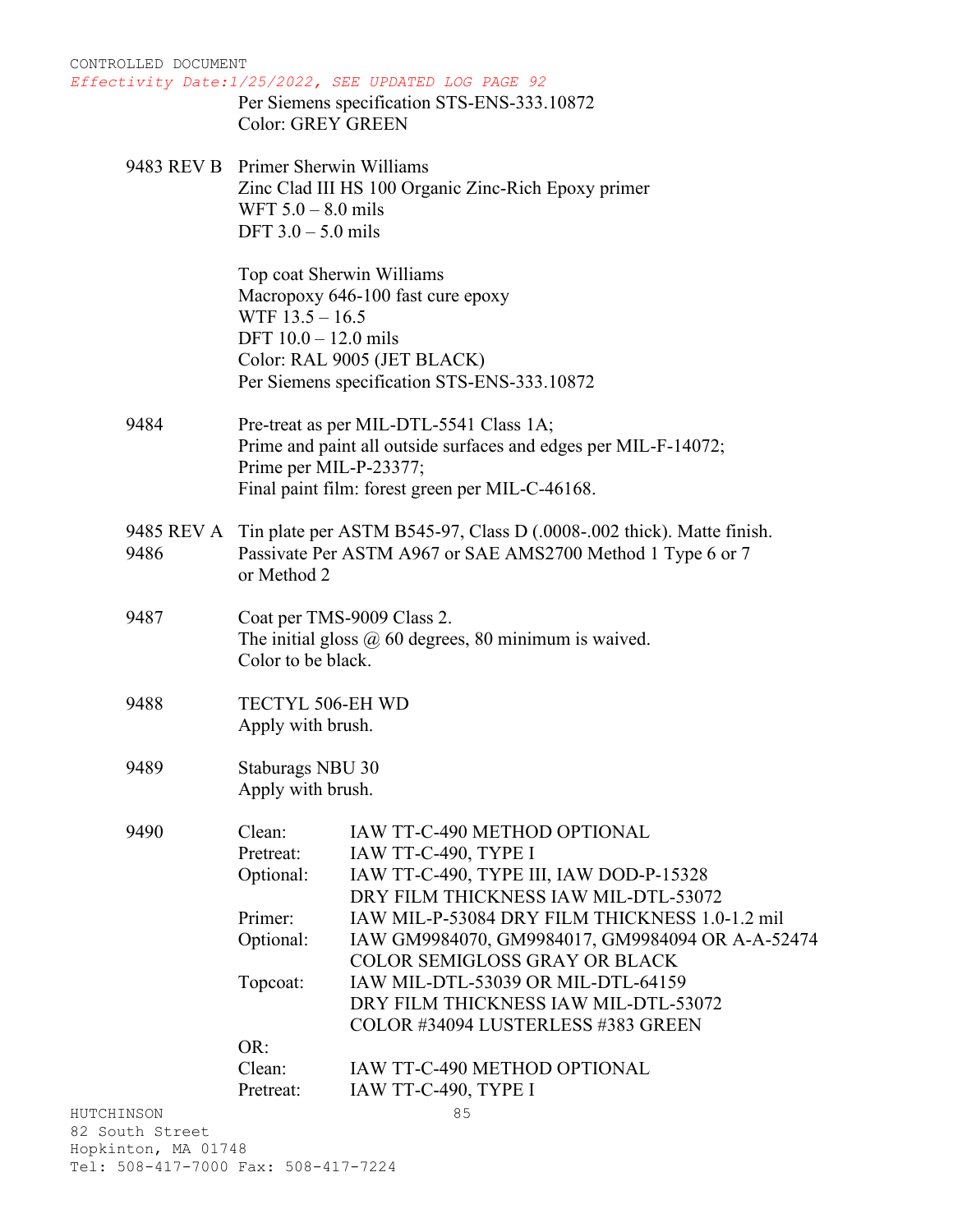*Effectivity Date:1/25/2022, SEE UPDATED LOG PAGE 92*

|            | Optional:          | IAW TT-C-490, TYPE III, IAW DOD-P-15328<br>DRY FILM THICKNESS IAW MIL-DTL-53072 |
|------------|--------------------|---------------------------------------------------------------------------------|
|            | Primer:            | IAW MIL-P-53022 OR MIL-P-53030                                                  |
|            |                    | DRY FILM THICKNESS IAW MIL-DTL-53072                                            |
|            |                    | <b>COLOR #27875 SEMIGLASS WHITE</b>                                             |
|            | Topcoat:           | IAW MIL-DTL-53039 OR MIL-DTL-64159                                              |
|            |                    | DRY FILM THICKNESS IAW MIL-DTL-53072                                            |
|            |                    | COLOR #34094 LUSTERLESS #383 GREEN                                              |
|            |                    |                                                                                 |
| 9491 REVA  | Clean:             | IAW TT-C-490 METHOD OPTIONAL                                                    |
|            | Pretreat:          | IAW TT-C-490, TYPE I                                                            |
|            | Optional:          | IAW TT-C-490, TYPE III, IAW DOD-P-15328                                         |
|            |                    | DRY FILM THICKNESS IAW MIL-DTL-53072                                            |
|            | Primer:            | IAW MIL-P-53084 DRY FILM THICKNESS 1.0-1.2 mil                                  |
|            | Optional:          | IAW GM9984070, GM9984017, GM9984094 OR A-A-52474                                |
|            |                    | <b>COLOR SEMIGLOSS GRAY OR BLACK</b>                                            |
|            | Topcoat:           | IAW MIL-DTL-53039 OR MIL-DTL-64159                                              |
|            |                    | DRY FILM THICKNESS IAW MIL-DTL-53072                                            |
|            |                    | <b>LUSTERLESS #686 TAN</b>                                                      |
|            | OR:                |                                                                                 |
|            | Clean:             | IAW TT-C-490 METHOD OPTIONAL                                                    |
|            | Pretreat:          | IAW TT-C-490, TYPE I                                                            |
|            | Optional:          | IAW TT-C-490, TYPE III, IAW DOD-P-15328                                         |
|            |                    | DRY FILM THICKNESS IAW MIL-DTL-53072                                            |
|            | Primer:            | IAW MIL-P-53022 OR MIL-P-53030                                                  |
|            |                    | DRY FILM THICKNESS IAW MIL-DTL-53072                                            |
|            |                    | COLOR #27875 SEMIGLOSS WHITE                                                    |
|            | Topcoat:           | IAW MIL-DTL-53039 OR MIL-DTL-64159                                              |
|            |                    | DRY FILM THICKNESS IAW MIL-DTL-53072                                            |
|            |                    | <b>LUSTERLESS #686 TAN</b>                                                      |
| 9492       |                    | Apply one coat MIL-PRF-23377 Epoxy Primer Type I, Class C1 or C2 in             |
|            |                    | accordance with Goodrich Specification PS2017 to Aluminum Surface not           |
|            |                    | covered by the Elastomer or Bonding Primer. Overspray is permissible on         |
|            | adjacent surfaces. |                                                                                 |
|            |                    |                                                                                 |
| 9493       |                    | Anodize per MIL-8625, Type I - Chromic Acid process or Type II - Sulphuric      |
|            |                    | Acid process, except using clear water seal instead of Dichromate seal. Unless  |
|            |                    | otherwise specified on drawing, anodize is to be Class 1 per MIL-A-8625 non-    |
|            |                    | dyed. Finish with 2 coats of BMS 10-11 Type I primer per BAC 5736.              |
| 9494 REV A |                    | Zinc Plate Per ASTM B633, FE/ZN 12, SC 3, Type VI.                              |
|            |                    | Final finish with Yellow Trivalent Chromate. No Hexavalent Chromate allowed.    |
|            |                    | This finish is to be RoHS compliant. Finished parts must be supplied with       |
|            |                    | Certification of the Zinc and Trivalent Chromate processes indicating RoHS      |
|            | compliance.        |                                                                                 |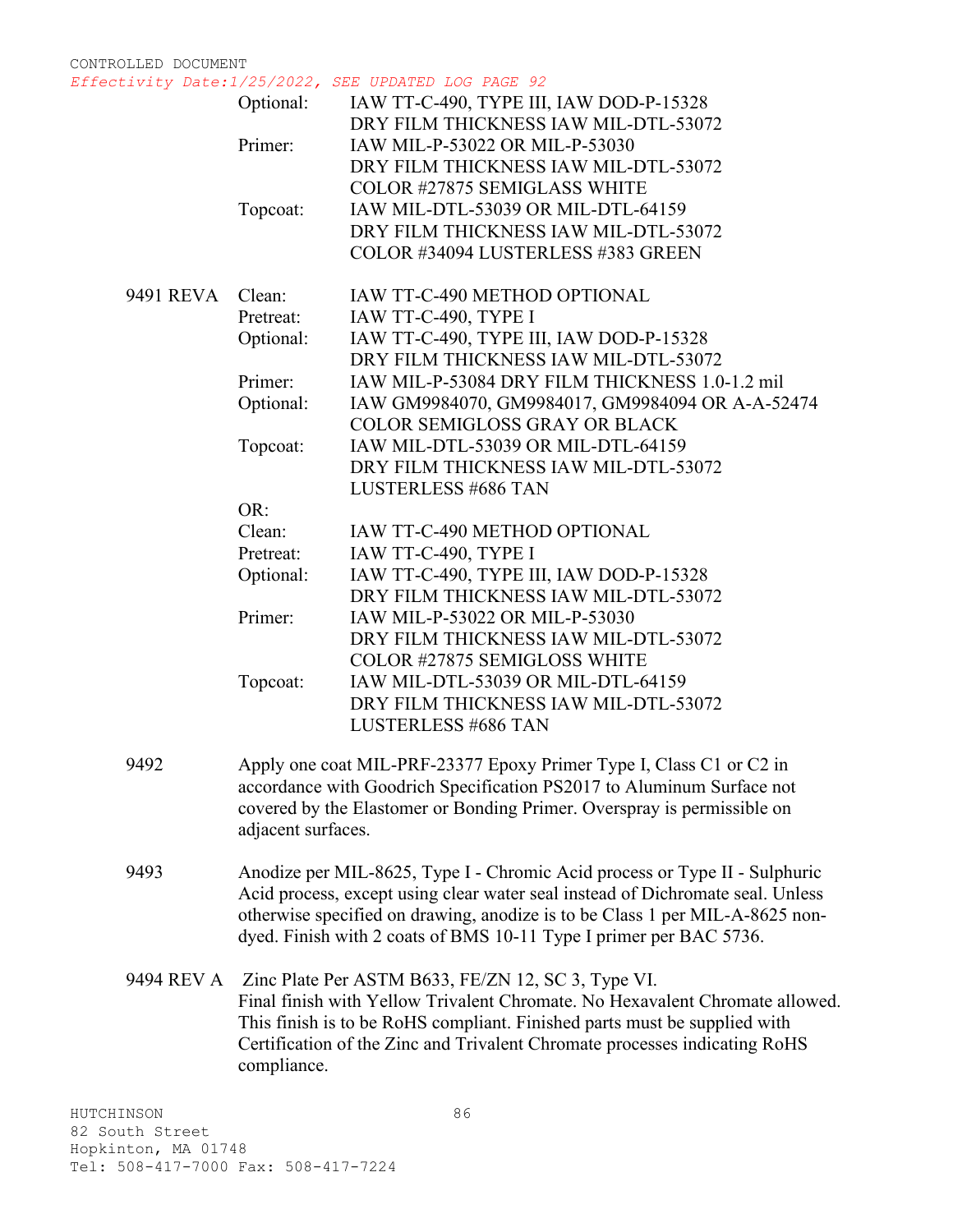*Effectivity Date:1/25/2022, SEE UPDATED LOG PAGE 92*

| 9495       | ELECTROLESS NICKEL PLATE PER SAE AMS2404, CLASS 3.<br>PHOSPHORUS CONTENT 10 PERCENT MINIMUM. FINAL PLATING<br>THICKNESS .0010-.0020. PLUG THREADED HOLES BEFORE PLATING.                                                                                                                                                                                                                                                                                                                                                                                                                                                                    |
|------------|---------------------------------------------------------------------------------------------------------------------------------------------------------------------------------------------------------------------------------------------------------------------------------------------------------------------------------------------------------------------------------------------------------------------------------------------------------------------------------------------------------------------------------------------------------------------------------------------------------------------------------------------|
| 9496       | Chromate coating per MIL-C-17711, color yellow or gold. Must be RoHS<br>compliant.                                                                                                                                                                                                                                                                                                                                                                                                                                                                                                                                                          |
| 9497 REVB  | Kalgard Black 094-9218PF 1.8-2.2 mil dry film thickness.                                                                                                                                                                                                                                                                                                                                                                                                                                                                                                                                                                                    |
| 9498 REVA  | Zinc plate per ASTM B633, Class FE/ZN 12, Type II, with trivalent chromate.<br>USE OF HEXAVALENT CHROMIUM IS PROHIBITED.<br>This finish is to be RoHS compliant.                                                                                                                                                                                                                                                                                                                                                                                                                                                                            |
| 9499       | Aluminum conversion coating per MIL-DTL-5541, Type II, Class 3 RoHS<br>compliant.                                                                                                                                                                                                                                                                                                                                                                                                                                                                                                                                                           |
| 9500       | Anodize per MIL-A-8625, Type 1B. Supplemental treat with solid film lube per<br>SAE AS5272, applied per SAE AS5528. The solid film shall be applied in<br>accordance with AS5528 for Type 2 except that the baking requirement of<br>paragraph 3.2.8 shall be $325^{\circ}F \pm 10^{\circ}F$ for two hours after parts have stabilized at<br>325°F. Paragraphs 3.4.4 and 3.4.5 of AS5272 shall not apply to items baked at<br>325°F. All paragraphs in AS5528 that reference applied film thickness shall be<br>amended to require a thickness of .0005 to .0010 (0.013 to 0.025mm).<br>Reference General Dynamics Specification #119A2115. |
| 9501 REVA  | - Primer:<br>PAINT-10033 (Arkote 31)<br>(For Reference only WFT Mean thickness: 3.9 mils to 5.5 mils)<br>DFT Mean thickness: 1.6 mils to 2.4 mils<br>-Top Coat:<br>PAINT-20020 (Arkote 110 HES noir)<br>(For Reference only WFT Mean thickness: 5.5 mils to 7.9 mils)<br>DFT Mean thickness: 2.4 mils to 5.5 mils<br>Total DFT mean thickness comprised between 4 mils and 7.9 mils<br>Gloss $60\pm20\%$<br>Refer to Paint control plan for other requirement such as adhesion testing.                                                                                                                                                     |
| 9502       | - Primer:<br>PAINT-10033 (Arkote 31)<br>(For Reference only WFT Mean thickness: 3.9 mils to 5.5 mils)<br>DFT Mean thickness: 1.6 mils to 2.4 mils<br>Refer to Paint control plan for other requirement such as adhesion testing.                                                                                                                                                                                                                                                                                                                                                                                                            |
| 9503       | Strippable Plastic Coating Type II Grade C Blue.<br>Applied by dipping in hot melt tank.                                                                                                                                                                                                                                                                                                                                                                                                                                                                                                                                                    |
| HUTCHINSON | 87                                                                                                                                                                                                                                                                                                                                                                                                                                                                                                                                                                                                                                          |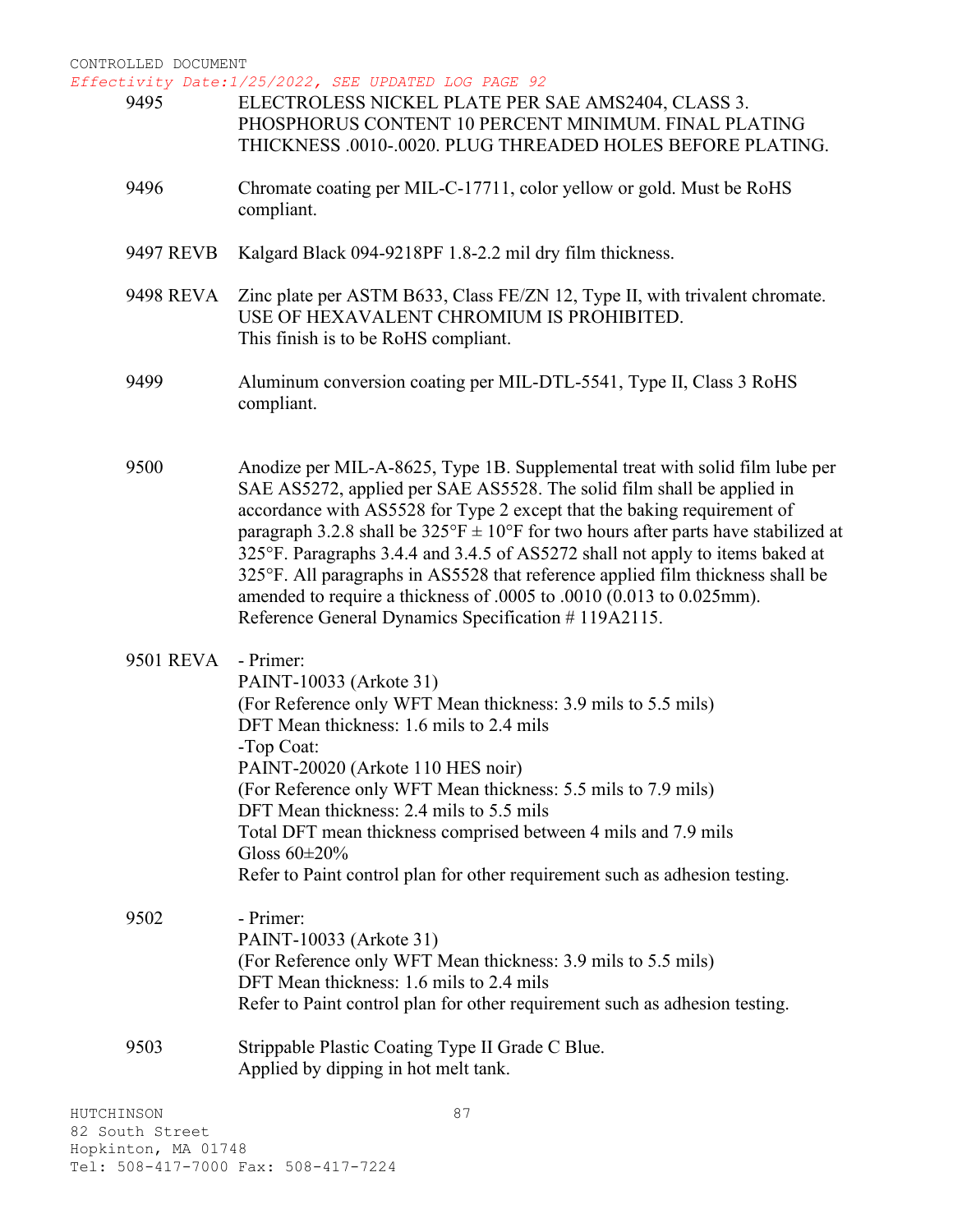*Effectivity Date:1/25/2022, SEE UPDATED LOG PAGE 92*

| 9504      | Clivily Date:1/23/2022, SEE Updaied Log Page 92<br>Zinc Nickel finish per Ford Motor Company specification WSA-M1P87-A1.                                                                                                                                                  |
|-----------|---------------------------------------------------------------------------------------------------------------------------------------------------------------------------------------------------------------------------------------------------------------------------|
| 9505      | Zinc Nickel finish per Ford Motor Company specification WSS-M1P87-B1.                                                                                                                                                                                                     |
| 9506      | Zinc Plate Per ASTM B633 Class FE/ZN 12 Type V Hexavalent Chromate is<br>prohibited. Use of a sealing coat is prohibited. This finish is to be RoHS<br>compliant.                                                                                                         |
| 9507      | Lord Corp. Aeroglaze 9741/9700. Mix ratios between 5:1 and 20:1 by weight, or<br>$3:1$ and $12:1$ by volume.                                                                                                                                                              |
| 9508      | - Primer:<br>PAINT-10038 (PPG Amerlock 2 VOC, gray anthracite RAL 7016)<br>DFT Mean thickness: 5 mils to 9 mils                                                                                                                                                           |
| 9509 REVA | Refer to Paint control plan for other requirement such as adhesion testing.<br>- Primer:<br>PAINT-10039 (PPG Amerlock 2 VOC, beige red RAL 3012)<br>DFT Mean thickness: 0.8 mils to 2 mils<br>Refer to Paint control plan for other requirement such as adhesion testing. |
| 9510      | RoHS compliant alkaline Zinc-Nickel finish, 12%-15% Nickel content, minimum<br>thickness of Zinc-Nickel coating to be 12 microns, clear or black trivalent<br>chromate conversion coating. Bake for hydrogen embrittlement relief per<br>ASTM B 850.                      |
| 9511      | Magni 565 - Chrome free duplex coating. RoHS compliant.                                                                                                                                                                                                                   |
| 9512      | Zinc corrosion protection according to GM specification GMW3044<br>Sub-specification 6K96/48                                                                                                                                                                              |
| 9513      | High solids epoxy coating, color light grey, which meets 250-500 hour salt spray<br>requirement per ASTM B117.                                                                                                                                                            |
| 9514      | Zinc corrosion protection according to GM specification GMW3044 Sub-<br>specification 8K240/120 with passivation.                                                                                                                                                         |
| 9515      | Mask areas per drawing. Apply two coats of zinc chromate primer per TT-P-1757,<br>Color Y.                                                                                                                                                                                |
| 9516      | -Primer:<br>PAINT-10042 (PPG Amerlock 2 VOC, jet black RAL 9005)<br>DFT thickness: 5.0 mils to 9.0 mils<br>Refer to Paint Control plan for other requirement such as adhesion testing.                                                                                    |
| 9517      | PASSIVATE PER AMS2700 METHOD 1 TYPE 8 CLASS 2.                                                                                                                                                                                                                            |

9518 REVA -Primer:

HUTCHINSON 82 South Street Hopkinton, MA 01748 Tel: 508-417-7000 Fax: 508-417-7224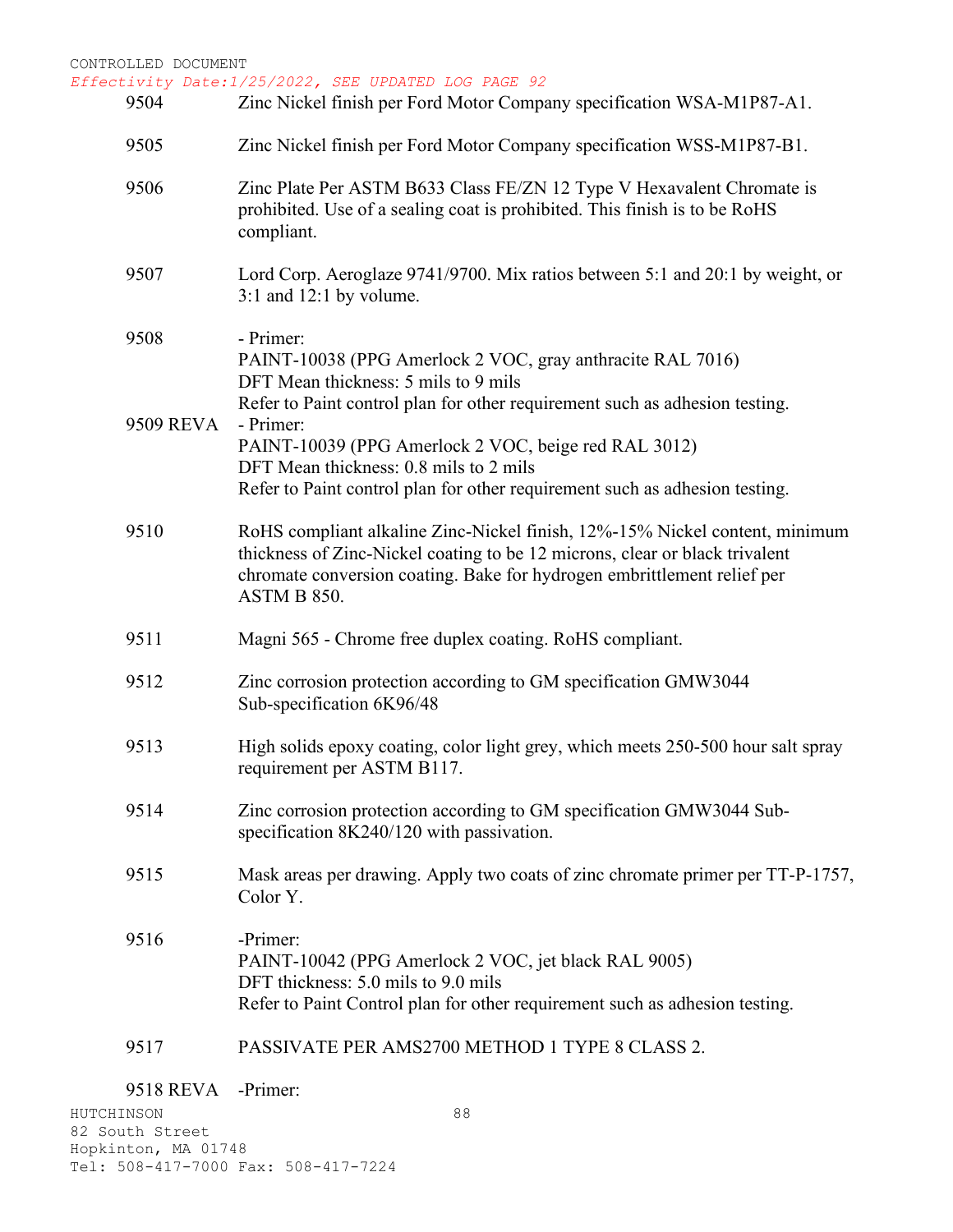| CONTROLLED DOCUMENT | Effectivity Date: 1/25/2022, SEE UPDATED LOG PAGE 92                                                                          |
|---------------------|-------------------------------------------------------------------------------------------------------------------------------|
|                     | PAINT-10040 (PPG Amerlock 2 VOC, PEARL GREY)                                                                                  |
|                     | DFT thickness: 4.0 mils to 5.0 mils                                                                                           |
|                     | Refer to Paint Control plan for other requirement such as adhesion testing.                                                   |
| 9519 REVA           | -Primer:                                                                                                                      |
|                     | PAINT-10040 (PPG Amerlock 2 VOC, PEARL GREY)                                                                                  |
|                     | DFT thickness: 4.0 mils to 5.0 mils                                                                                           |
|                     | -Top coat:<br>PAINT-20023 (Amercoat 450H, TRAFFIC WHITE RAL 9016)                                                             |
|                     | High gloss                                                                                                                    |
|                     | DFT thickness 2 to 3 mils                                                                                                     |
|                     | Refer to Paint Control plan for other requirement such as adhesion testing.                                                   |
| 9520                | Hard anodize in accordance with MIL-A-8625, Type III, Class 1 or SAE                                                          |
|                     | AMS2469, with no seal.                                                                                                        |
| 9521 REVA           | Anodize in accordance with MIL-A-8625, Type II, Class 1 or SAE AMS2471,                                                       |
|                     | using TCP or Hexavalent chrome-free sealer.                                                                                   |
|                     |                                                                                                                               |
| 9522                | Aluminum conversion coating per MIL-DTL-5541, Type II, Class 3 RoHS                                                           |
|                     | compliant, color clear.                                                                                                       |
| 9523                | Prior to prime and paint, chemically coat in accordance with MIL-DTL-<br>A.                                                   |
|                     | 5541, Type II, Class 3 except isolators and hardware.                                                                         |
|                     | <b>B.</b><br>All exterior surfaces, except isolators and hardware:                                                            |
|                     | Apply one (1) coat of primer TT-P-1757, Type I, Class C, Color Y.<br>The primer shall have a dry film thickness of .001-.002. |
|                     | Apply two (2) coats of light gray enamel paint per MIL-DTL-15090                                                              |
|                     | (Navy formula NO. 111). Each coat of paint shall have a minimum of                                                            |
|                     | .0025 dry film thickness.                                                                                                     |
| 9524                | Passivate per ASTM A 967, nitric 2 solution, or SAE AMS2700, method 1,                                                        |
|                     | type 6, class 1.                                                                                                              |
|                     |                                                                                                                               |
| 9525                | - Primer:                                                                                                                     |
|                     | PAINT-10033 (Arkote 31)<br>(For Reference only WFT Mean thickness: 3.9 mils to 5.5 mils)                                      |
|                     | DFT Mean thickness: 1.6 to 2.4 mils                                                                                           |
|                     | -Top Coat:                                                                                                                    |
|                     | PAINT-20029 (Arkote 110 HES grey-RAL 7012)                                                                                    |
|                     | (For Reference only WFT Mean thickness: 5.5 mils to 7.9 mils)<br>DFT Mean thickness: 2.4 mils to 5.5 mils                     |
|                     | Gloss<15GU                                                                                                                    |
|                     | Total DFT mean thickness comprised between 4 mils and 7.9 mils                                                                |
|                     | Refer to Paint control plan for other requirement such as adhesion testing.                                                   |
| 9526                | Metal Prep and Painting of High Capacity Mounts per General Dynamics Electric Boat                                            |
| HUTCHINSON          | 89                                                                                                                            |
|                     |                                                                                                                               |

82 South Street Hopkinton, MA 01748 Tel: 508-417-7000 Fax: 508-417-7224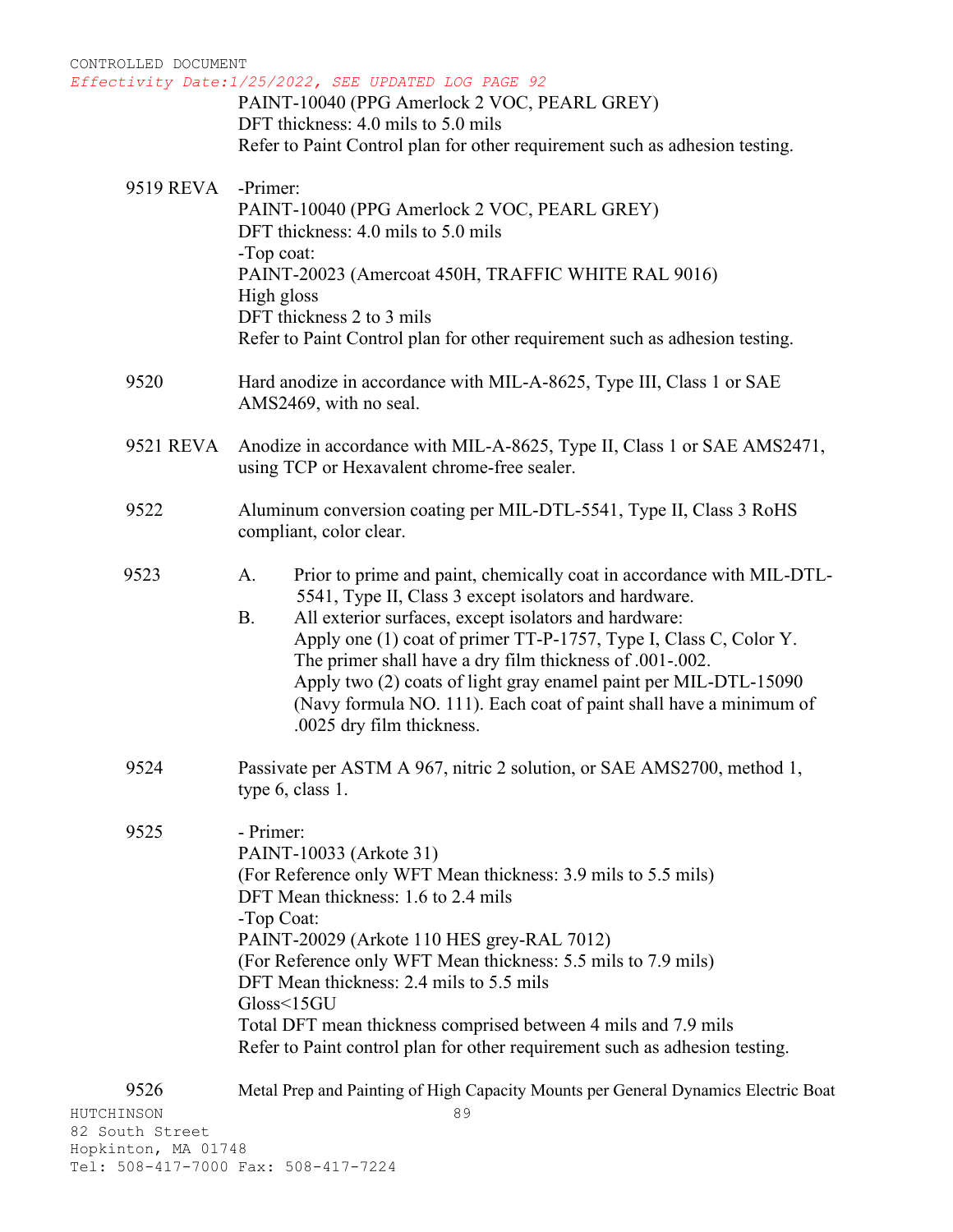Division Specification 3092. A copy of specification 3092 can be obtained from the Technical Review Group. EB 3092 is at revision H at the time of this release. Similar to Finish 9441 with different top coat.

- A. If parts are molded, remove any loose flash.
- B. Clean all metal surfaces to remove grease, oil and other contaminants.
- C. Mask threads and any other mating surfaces as indicated per drawing. Threads and mating surfaces are to be paint free per E Boat drawings H155-2001 and -9002 note 7010 and H155-9003 note 7006.
- D. Blast exposed metal surfaces to near-white metal. The blast profile shall remove all evidence of machining lines and be at least 1 mil deep, but shall not exceed 3mils deep.
- E. Paint all exposed metal surfaces as soon as practical before rusting occurs.
- F. The paint system shall be applied to the ID of bolt holes and internal surfaces of sleeves but only to the extent that no bare metal exists. Paint thickness shall not adversely affect mount assembly.
- G. The finish shall be a two coat epoxy paint system in accordance with MIL-P-24441, Type IV. Total finish thickness shall be 8 mils minimum.
- H. Primer shall be MIL-DTL-24441, Type IV, Formula 150 Green Primer, approximately 4 mils thick.
- I. Topcoat shall be MIL-DTL-24441, Type IV, Formula 151 GRAY, approximately 4 mils thick. Topcoat color shall be GRAY and approximately the same as MIL-P-24441, Type IV, Formula 151, which matches FED-STD-595 color chip #26270.
- J. The Primer and Topcoat can be purchased from Ameron International Performance Coating & Finishing Group. The Primer is typically provided in a 5 gallon bucket containing Component A (p/n 67005763) and Component B (p/n 67005764) premixed. The Hutchinson designation is PAINT-10023. The Topcoat is typically provided in a 5 gallon bucket containing Component A (p/n 67005801) and Component B (p/n 67005802) premixed. The Hutchinson designation is PAINT-20003.
- K. The total minimum dry film thickness shall be 8 mils. To verify the setup, measure the thickness on the startup part or witness sample in accordance with ASTM D1186. In process validation inspection sampling plan to be as follows (see EB 3092 for higher quantities):

| Lot Size |      | Sample Size | Max Unacceptable to<br>Accept Lot | Min Unacceptable to<br>Reject Lot |
|----------|------|-------------|-----------------------------------|-----------------------------------|
|          | 25   |             |                                   |                                   |
| 26       | 90   |             |                                   |                                   |
| 91       | l 50 | 20          |                                   |                                   |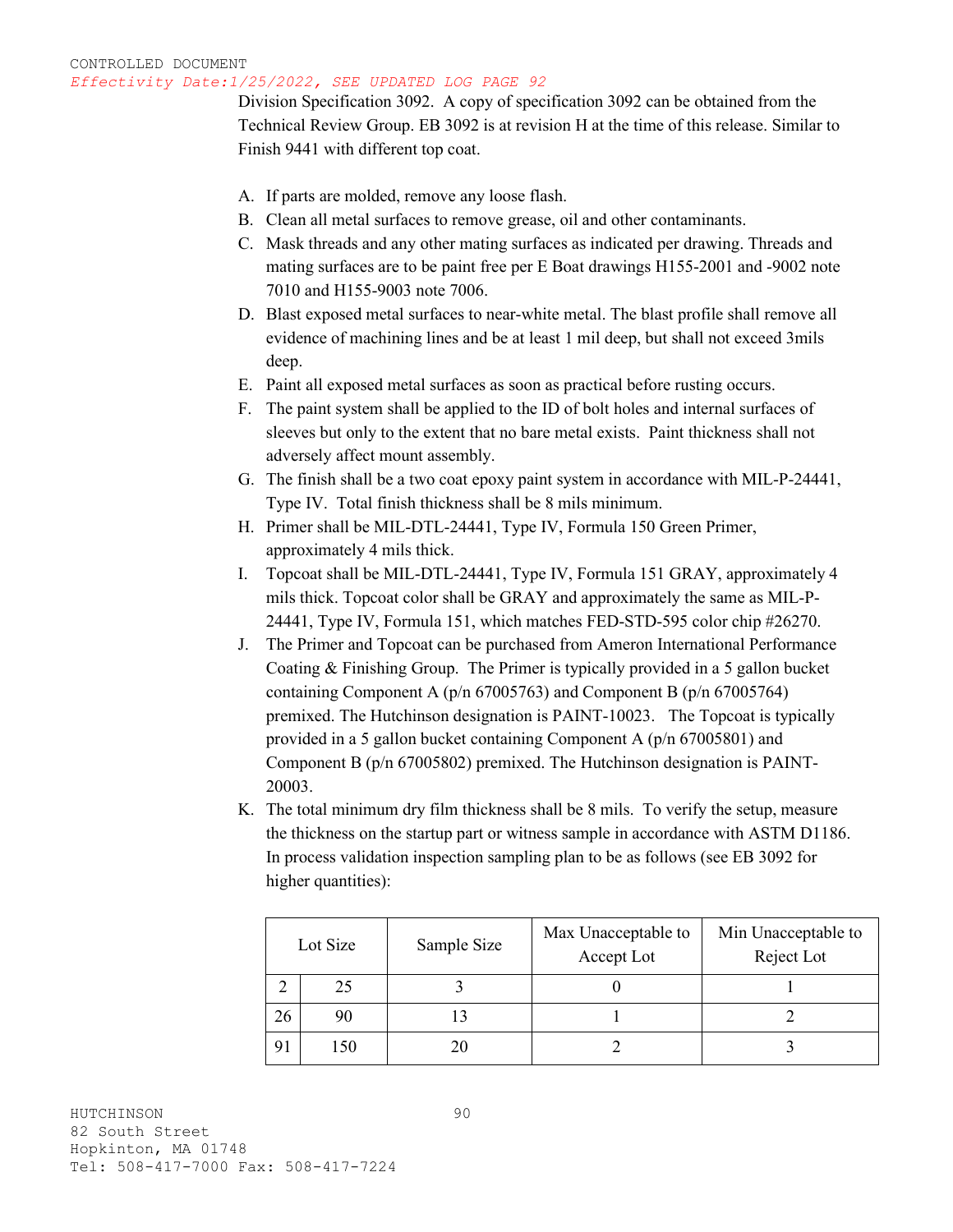|      | L. For larger mounts rated for 450 pounds or larger, uniform paint overlap of 1/8 inch is<br>acceptable. Paint overlap in excess of 1/8 inch shall be irregular up to but not to<br>exceed $\frac{1}{4}$ inch total.                                                                                                                                                                                            |
|------|-----------------------------------------------------------------------------------------------------------------------------------------------------------------------------------------------------------------------------------------------------------------------------------------------------------------------------------------------------------------------------------------------------------------|
| 9527 | PAINT-10045 (PPG Amerlock 2 VOC, traffic white RAL 9016)<br>DFT Mean thickness: 0.8 mils to 2 mils<br>Refer to Paint control plan for other requirement such as adhesion testing.                                                                                                                                                                                                                               |
| 9528 | PAINT-10046 (PPG Amerlock 2AL, aluminium RAL 9006)<br>DFT Mean thickness: 5 mils to 9 mils<br>Refer to Paint control plan for other requirement such as adhesion testing.                                                                                                                                                                                                                                       |
| 9529 | -Primer:<br>PAINT-10039 (PPG Amerlock 2 VOC, beige red RAL 3012)<br>DFT Mean thickness: 3.2 mils minimum (80 microns minimum)<br>Refer to Paint control plan for other requirement such as adhesion testing.                                                                                                                                                                                                    |
| 9530 | -Primer:<br>PAINT-10039 (PPG Amerlock 2 VOC, beige red RAL 3012)<br>DFT Mean thickness: 3.2 mils minimum (80 microns minimum)<br>-Top Coat:<br>PAINT-10042 (PPG Amerlock 2 VOC, jet black RAL 9005)<br>DFT Mean thickness: 5.5 mils minimum (140 microns minimum)<br>(total thickness $8.7$ mils minimum $-220$ microns minimum)<br>Refer to Paint control plan for other requirement such as adhesion testing. |
| 9531 | Passivate Per MIL-DTL-14072, Type 1                                                                                                                                                                                                                                                                                                                                                                             |
| 9532 | Zinc Plate Per ASTM B633, FE/ZN 5, Type III. Final finish with Trivalent Chromate<br>only. No Hexavalent Chromate allowed. This finish is to be RoHS compliant.                                                                                                                                                                                                                                                 |
| 9533 | Apply one coat epoxy primer per MIL-PRF-23377 Type I, Class N.<br>Apply one coat topcoat per MIL-PRF-85285, Type I, Class H, color gray<br>No. 36231 per SAE AMS-STD-595. Apply primer and topcoat in accordance with<br>Raytheon specification RPR 17003 Type III Class B.                                                                                                                                     |
| 9534 | Chemical conversion coating per MIL-DTL-5541, Class 1A, Type II, applied to all<br>surfaces before primer and paint.<br>Primer per MIL-PRF-23377: Type I, Class N.<br>Paint per MIL-PRF-85285; Type I, Class H. Color = Gloss Black<br>(Color number 17038) per AMS-STD-595.                                                                                                                                    |
| 9535 | Passivate per AMS2700, Method 1, Type 2 or 8, Class 1                                                                                                                                                                                                                                                                                                                                                           |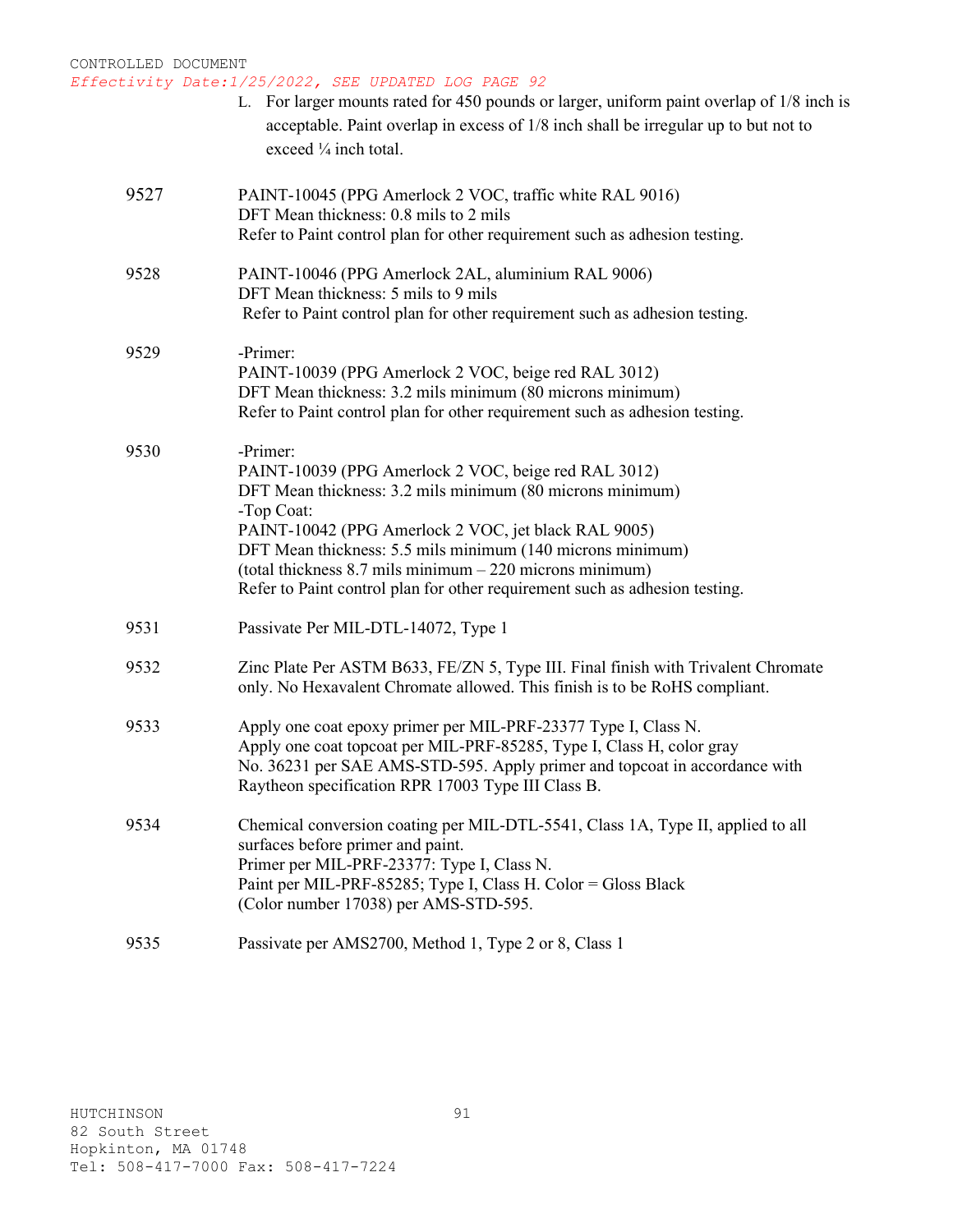| <b>FINISH LOG</b><br>EFFECTIVITY DATE | <b>AFFECTED</b><br><b>FINISH</b> | <b>REVISION OF</b><br><b>FINISH</b> | ECO NUMBER OR NEW FINISH |
|---------------------------------------|----------------------------------|-------------------------------------|--------------------------|
|                                       | <b>NUMBER</b>                    |                                     |                          |
|                                       |                                  |                                     | TYPOS:                   |
| 1/25/2022                             | 9441                             | B                                   | E) WAS MIL-P-24441       |
|                                       |                                  |                                     | G) WAS 153 BLACK         |
| 6/3/2020                              | 9535                             | <b>NONE</b>                         | <b>NEW</b>               |
| 2/28/2020                             | 9534                             | <b>NONE</b>                         | <b>NEW</b>               |
| 11/21/2019                            | 9533                             | <b>NONE</b>                         | <b>NEW</b>               |
| 8/16/2019                             | 9521                             | Α                                   | ECO 1907005              |
| 6/12/2019                             | 9102                             | Α                                   | ECO 1905016              |
| 4/3/2019                              | 6025                             | Α                                   | ECO 1902012              |
| 3/25/2019                             | 9153                             | B                                   | ECO 1902005              |
| 3/5/2019                              | 9532                             | <b>NONE</b>                         | <b>NEW</b>               |
| 1/8/2019                              | 9531                             | <b>NONE</b>                         | <b>NEW</b>               |
| 11/27/2018                            | 9351                             | A                                   | ECO 1811012              |
| 8/3/2018                              | 9303                             | A                                   | ECO 1803010              |
| 6/13/2018                             | 6025                             | <b>NONE</b>                         | <b>NEW</b>               |
| 5/23/2018                             | 9483                             | B                                   | ECO 1805011              |
| 5/23/2018                             | 9482                             | B                                   | ECO 1805011              |
| 5/16/2018                             | 7038                             | A                                   | ECO 1804006              |
| 3/19/2018                             | 9530                             | <b>NONE</b>                         | <b>NEW</b>               |
| 3/19/2018                             | 9529                             | <b>NONE</b>                         | <b>NEW</b>               |
| 2/28/2018                             | 9528                             | <b>NONE</b>                         | <b>NEW</b>               |
| 2/28/2018                             | 9527                             | <b>NONE</b>                         | <b>NEW</b>               |
| 2/28/2018                             | 9525                             | <b>NONE</b>                         | <b>NEW</b>               |
| 1/26/2018                             | 9526                             | <b>NONE</b>                         | <b>NEW</b>               |
| 10/11/2017                            | 9524                             | <b>NONE</b>                         | <b>NEW</b>               |
| 9/27/2017                             | 9523                             | <b>NONE</b>                         | <b>NEW</b>               |
| 6/19/2017                             | 9326                             | A                                   | ECO 1705013              |
| 5/8/2017                              | 726                              | A                                   | ECO 1705001              |
| 5/3/2017                              | 9522                             | <b>NONE</b>                         | <b>NEW</b>               |
| 3/13/2017                             | 9521                             | <b>NONE</b>                         | <b>NEW</b>               |
| 3/13/2017                             | 9520                             | <b>NONE</b>                         | <b>NEW</b>               |
| 12/6/2016                             | 9519                             | A                                   | ECO 1611015              |
| 12/6/2016                             | 9518                             | Α                                   | ECO 1611006              |
| 10/17/2016                            | 9519                             | <b>NONE</b>                         | <b>NEW</b>               |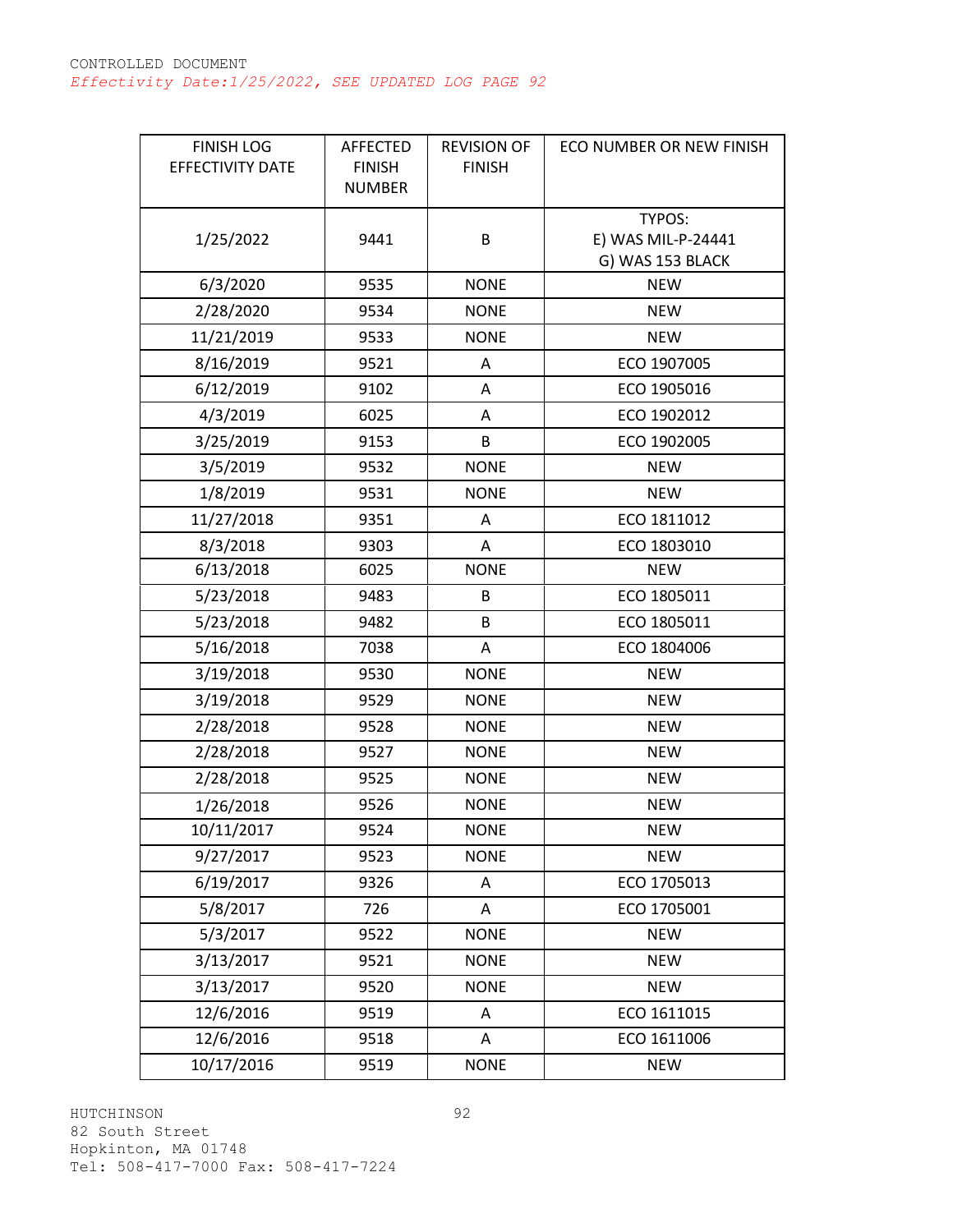| <b>FINISH LOG</b><br>EFFECTIVITY DATE | AFFECTED<br><b>FINISH</b> | <b>REVISION OF</b><br><b>FINISH</b> | ECO NUMBER OR NEW FINISH |
|---------------------------------------|---------------------------|-------------------------------------|--------------------------|
|                                       | <b>NUMBER</b>             |                                     |                          |
| 10/17/2016                            | 9518                      | <b>NONE</b>                         | <b>NEW</b>               |
| 6/10/2016                             | 9517                      | <b>NONE</b>                         | <b>NEW</b>               |
| 5/27/2016                             | 9516                      | <b>NONE</b>                         | <b>NEW</b>               |
| 12/31/2015                            | 659                       | Α                                   | ECO 1511018              |
| 12/31/2015                            | 669                       | Α                                   | ECO 1511018              |
| 12/31/2015                            | 797                       | Α                                   | ECO 1511018              |
| 12/31/2015                            | 805                       | B                                   | ECO 1511018              |
| 12/31/2015                            | 806                       | Α                                   | ECO 1511018              |
| 12/31/2015                            | 808                       | Α                                   | ECO 1511018              |
| 12/31/2015                            | 809                       | $\mathsf C$                         | ECO 1511018              |
| 12/31/2015                            | 812                       | $\mathsf C$                         | ECO 1511018              |
| 12/31/2015                            | 826                       | $\mathsf C$                         | ECO 1511018              |
| 12/31/2015                            | 827                       | $\mathsf C$                         | ECO 1511018              |
| 12/31/2015                            | 836                       | $\mathsf C$                         | ECO 1511018              |
| 12/31/2015                            | 841                       | $\mathsf C$                         | ECO 1511018              |
| 12/31/2015                            | 843                       | $\mathsf C$                         | ECO 1511018              |
| 12/31/2015                            | 852                       | $\mathsf C$                         | ECO 1511018              |
| 12/31/2015                            | 861                       | Α                                   | ECO 1511018              |
| 12/31/2015                            | 862                       | Α                                   | ECO 1511018              |
| 12/31/2015                            | 864                       | A                                   | ECO 1511018              |
| 12/31/2015                            | 865                       | Α                                   | ECO 1511018              |
| 12/31/2015                            | 8001                      | B                                   | ECO 1511018              |
| 12/31/2015                            | 8007                      | Α                                   | ECO 1511018              |
| 12/31/2015                            | 8008                      | Α                                   | ECO 1511018              |
| 12/31/2015                            | 8010                      | Α                                   | ECO 1511018              |
| 12/31/2015                            | 8018                      | Α                                   | ECO 1511018              |
| 12/31/2015                            | 8022                      | Α                                   | ECO 1511018              |
| 12/31/2015                            | 8024                      | Α                                   | ECO 1511018              |
| 12/31/2015                            | 8025                      | Α                                   | ECO 1511018              |
| 12/31/2015                            | 8026                      | Α                                   | ECO 1511018              |
| 12/31/2015                            | 8027                      | Α                                   | ECO 1511018              |
| 12/31/2015                            | 8037                      | Α                                   | ECO 1511018              |
| 12/31/2015                            | 8039                      | Α                                   | ECO 1511018              |
| 12/31/2015                            | 8044                      | A                                   | ECO 1511018              |
| 12/31/2015                            | 9375                      | Α                                   | ECO 1511018              |
| 12/31/2015                            | 9401                      | Α                                   | ECO 1511018              |

HUTCHINSON 82 South Street Hopkinton, MA 01748 Tel: 508-417-7000 Fax: 508-417-7224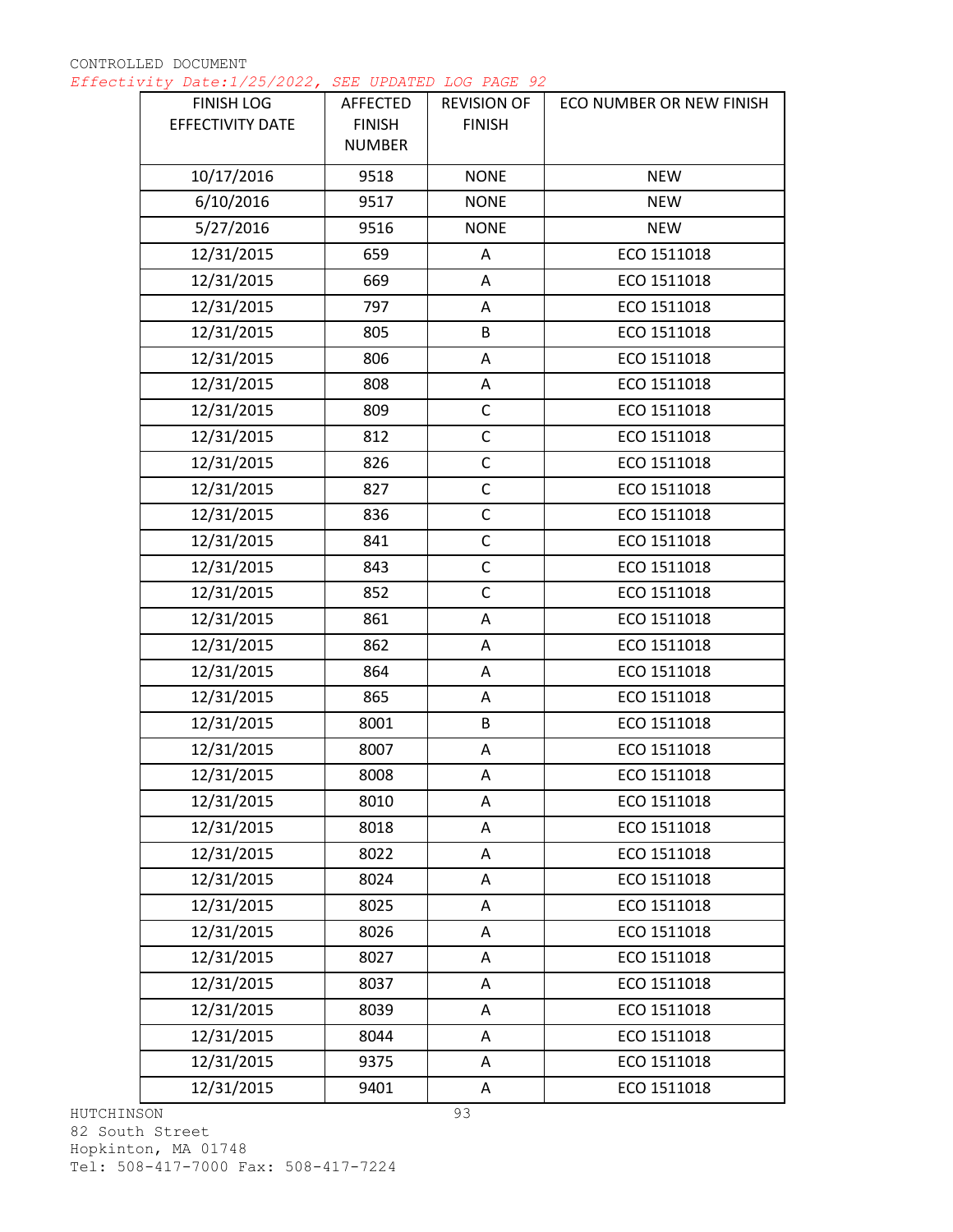| <b>FINISH LOG</b><br>EFFECTIVITY DATE | AFFECTED<br><b>FINISH</b><br><b>NUMBER</b> | <b>REVISION OF</b><br><b>FINISH</b> | ECO NUMBER OR NEW FINISH |
|---------------------------------------|--------------------------------------------|-------------------------------------|--------------------------|
| 12/31/2015                            | 9456                                       | Α                                   | ECO 1511018              |
| 12/31/2015                            | 9494                                       | Α                                   | ECO 1511018              |
| 12/31/2015                            | 9498                                       | Α                                   | ECO 1511018              |
| 11/30/2015                            | 9202                                       | $\mathsf{C}$                        | ECO 1509007              |
| 10/8/2015                             | 9515                                       | <b>NONE</b>                         | <b>NEW</b>               |
| 10/1/2015                             | 9514                                       | <b>NONE</b>                         | <b>NEW</b>               |
| 9/23/2015                             | 9513                                       | <b>NONE</b>                         | <b>NEW</b>               |
| 8/26/2015                             | 9441                                       | Α                                   | ECO 1505009              |
| 8/19/2015                             | 9512                                       | <b>NONE</b>                         | <b>NEW</b>               |
| 7/13/2015                             | 9501                                       | A                                   | ECO 1506006              |
| 7/1/2015                              | 9450                                       | Α                                   | ECO 1504022              |
| 6/19/2015                             | 9511                                       | <b>NONE</b>                         | <b>NEW</b>               |
| 5/21/2015                             | 9509                                       | A                                   | ECO 1505002              |
| 3/25/2015                             | 9510                                       | <b>NONE</b>                         | <b>NEW</b>               |
| 3/3/2015                              | 9508                                       | <b>NONE</b>                         | <b>NEW</b>               |
| 3/3/2015                              | 9509                                       | <b>NONE</b>                         | <b>NEW</b>               |
| 1/23/2015                             | 9507                                       | <b>NONE</b>                         | <b>NEW</b>               |
| 12/19/2014                            | 9453                                       | A                                   | ECO 1412016              |
| 12/18/2014                            | 9506                                       | <b>NONE</b>                         | <b>NEW</b>               |
| 12/12/2014                            | 9505                                       | <b>NONE</b>                         | <b>NEW</b>               |
| 12/11/2014                            | 9504                                       | <b>NONE</b>                         | <b>NEW</b>               |
| 11/20/2014                            | 9503                                       | <b>NONE</b>                         | <b>NEW</b>               |
| 11/10/2014                            | 816                                        | C                                   | ECO 1410013              |
| 11/10/2014                            | 9500                                       | Α                                   | ECO 1410015              |
| 10/29/2014                            | 9497                                       | B                                   | ECO 1410019              |
| 10/24/2014                            | 9501                                       | <b>NONE</b>                         | <b>NEW</b>               |
| 10/24/2014                            | 9502                                       | <b>NONE</b>                         | <b>NEW</b>               |
| 9/17/2014                             | 9500                                       | <b>NONE</b>                         | <b>NEW</b>               |
| 8/28/2014                             | 9492                                       | <b>NONE</b>                         | <b>NEW</b>               |
| 7/8/2014                              | 9499                                       | <b>NONE</b>                         | <b>NEW</b>               |
| 5/5/2014                              | 9498                                       | <b>NONE</b>                         | <b>NEW</b>               |
| 3/21/2014                             | 9497                                       | <b>NONE</b>                         | <b>NEW</b>               |
| 3/17/2014                             | 9496                                       | <b>NONE</b>                         | <b>NEW</b>               |
| 2/26/2014                             | 9495                                       | <b>NONE</b>                         | <b>NEW</b>               |
| 1/31/2014                             | 9446                                       | A                                   | ECO 1301003              |
| 1/31/2014                             | 9362                                       | В                                   | ECO 1301003              |

HUTCHINSON 82 South Street Hopkinton, MA 01748 Tel: 508-417-7000 Fax: 508-417-7224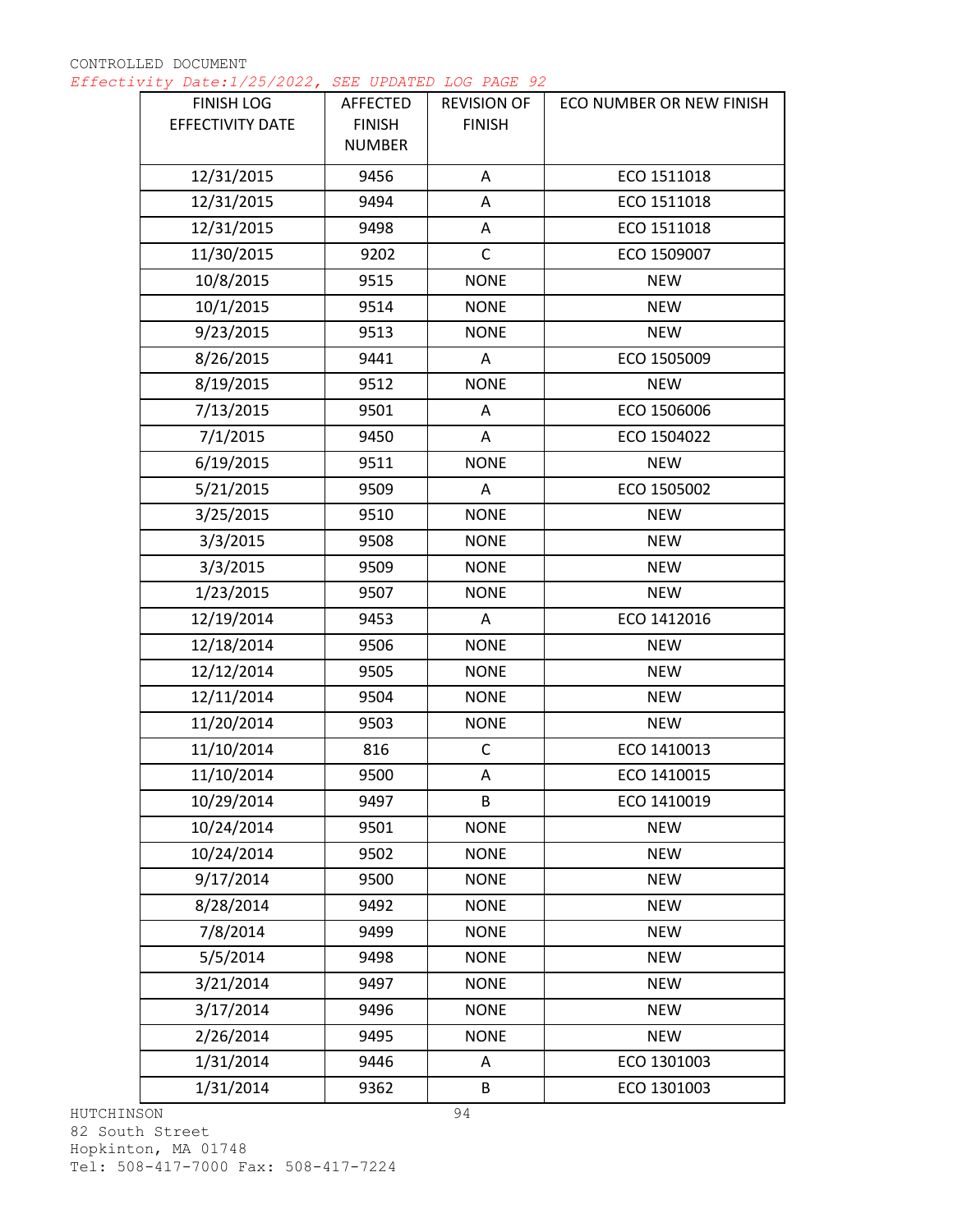| <b>FINISH LOG</b><br>EFFECTIVITY DATE | AFFECTED<br><b>FINISH</b><br><b>NUMBER</b> | <b>REVISION OF</b><br><b>FINISH</b> | ECO NUMBER OR NEW FINISH |
|---------------------------------------|--------------------------------------------|-------------------------------------|--------------------------|
| 1/17/2014                             | 9494                                       | <b>NONE</b>                         | <b>NEW</b>               |
| 10/23/2013                            | 9493                                       | <b>NONE</b>                         | <b>NEW</b>               |
| 3/1/2013                              | 9491                                       | Α                                   | ECO 1301028              |
| 12/7/2012                             | 9490                                       | <b>NONE</b>                         | <b>NEW</b>               |
| 12/7/2012                             | 9491                                       | <b>NONE</b>                         | <b>NEW</b>               |
| 6/6/2012                              | 8036                                       | A                                   | ECO 1205003              |
| 6/6/2012                              | 9282                                       | A                                   | ECO 1205003              |
| 6/6/2012                              | 9296                                       | Α                                   | ECO 1205003              |
| 6/6/2012                              | 9319                                       | B                                   | ECO 1205003              |
| 6/6/2012                              | 9320                                       | $\mathsf C$                         | ECO 1205003              |
| 6/6/2012                              | 9328                                       | Α                                   | ECO 1205003              |
| 6/6/2012                              | 9346                                       | Α                                   | ECO 1205003              |
| 6/6/2012                              | 9353                                       | Α                                   | ECO 1205003              |
| 6/6/2012                              | 9378                                       | B                                   | ECO 1205003              |
| 6/6/2012                              | 9410                                       | A                                   | ECO 1205003              |
| 6/6/2012                              | 9457                                       | Α                                   | ECO 1205003              |
| 5/18/2012                             | 9310                                       | B                                   | ECO 1203015              |
| 4/12/2012                             | 9485                                       | Α                                   | ECO 1201005              |
| 3/29/2012                             | 9489                                       | <b>NONE</b>                         | <b>NEW</b>               |
| 3/29/2012                             | 9488                                       | <b>NONE</b>                         | <b>NEW</b>               |
| 3/2/2012                              | 9487                                       | <b>NONE</b>                         | <b>NEW</b>               |
| 1/23/2012                             | 9486                                       | <b>NONE</b>                         | <b>NEW</b>               |
| 12/22/2011                            | 9485                                       | <b>NONE</b>                         | <b>NEW</b>               |
| 12/22/2011                            | 9483                                       | Α                                   | ECO 1112006              |
| 12/22/2011                            | 9482                                       | Α                                   | ECO 1112006              |
| 12/19/2011                            | 601                                        | Α                                   | ECO 1110011              |
| 9/2/2011                              | 9484                                       | <b>NONE</b>                         | <b>NEW</b>               |
| 8/1/2011                              | 9483                                       | <b>NONE</b>                         | <b>NEW</b>               |
| 8/1/2011                              | 9482                                       | <b>NONE</b>                         | <b>NEW</b>               |
| 5/9/2011                              | 9481                                       | <b>NONE</b>                         | <b>NEW</b>               |
| 5/26/2010                             | 9475                                       | Α                                   | ECO 1005018              |
| 5/26/2010                             | 9480                                       | <b>NONE</b>                         | <b>NEW</b>               |
| 5/19/2010                             | 9479                                       | <b>NONE</b>                         | <b>NEW</b>               |
| 5/19/2010                             | 9478                                       | <b>NONE</b>                         | <b>NEW</b>               |
| 5/19/2010                             | 9477                                       | <b>NONE</b>                         | <b>NEW</b>               |
| 5/19/2010                             | 9476                                       | <b>NONE</b>                         | <b>NEW</b>               |

HUTCHINSON 82 South Street Hopkinton, MA 01748 Tel: 508-417-7000 Fax: 508-417-7224